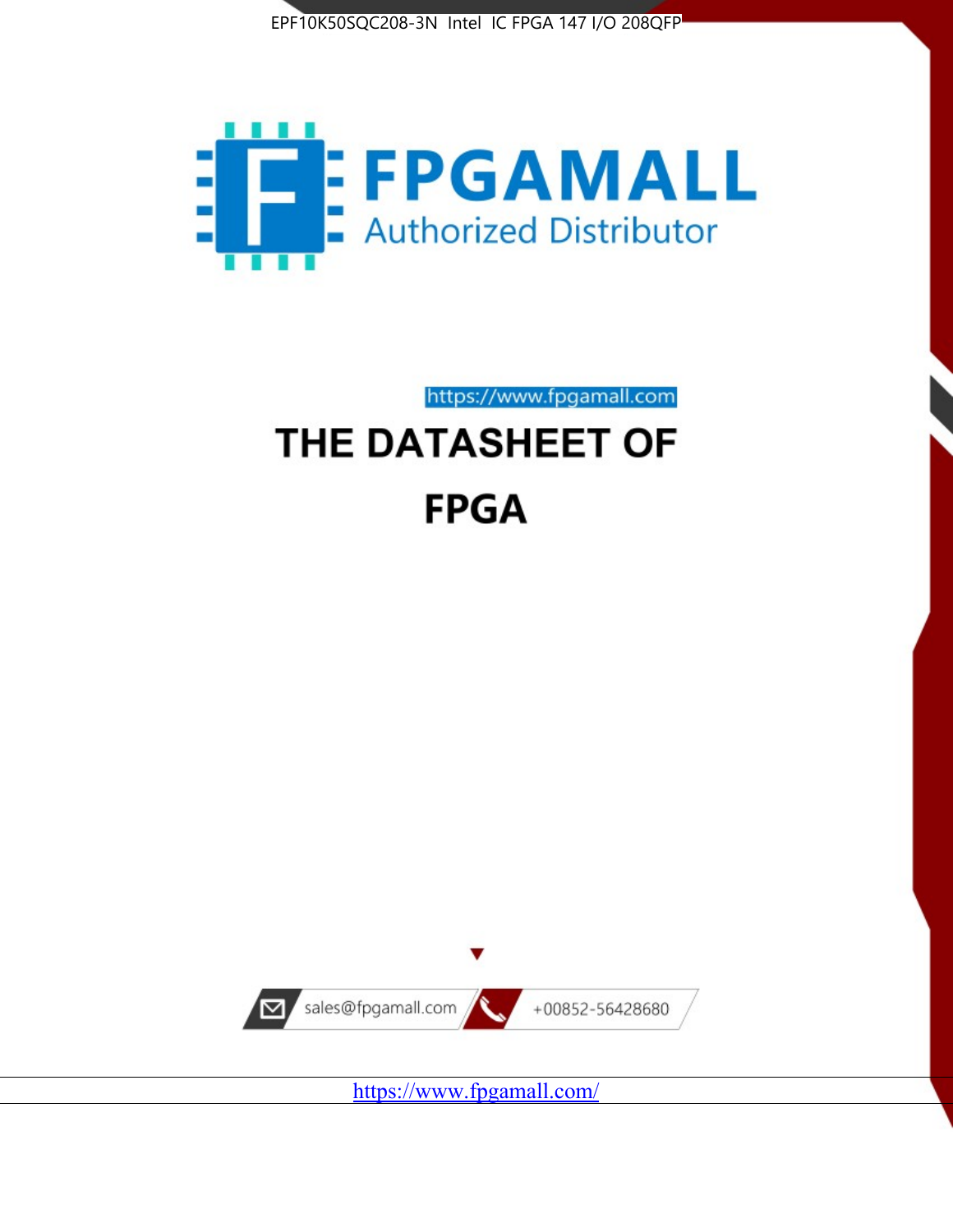

### **FLEX 10KE**

### **Embedded Programmable Logic Device**

**January 2003, ver. 2.5 Data Sheet**

**Features...** ■ Embedded programmable logic devices (PLDs), providing system-on-a-programmable-chip (SOPC) integration in a single device

- Enhanced embedded array for implementing megafunctions such as efficient memory and specialized logic functions
- Dual-port capability with up to 16-bit width per embedded array block (EAB)
- Logic array for general logic functions
- High density
	- 30,000 to 200,000 typical gates (see Tables 1 and 2)
	- Up to 98,304 RAM bits (4,096 bits per EAB), all of which can be used without reducing logic capacity
- System-level features
	- MultiVolt<sup>™</sup> I/O pins can drive or be driven by 2.5-V, 3.3-V, or 5.0-V devices
	- Low power consumption
	- Bidirectional I/O performance  $(t_{SI}$  and  $t_{CO}$ ) up to 212 MHz
	- Fully compliant with the PCI Special Interest Group (PCI SIG) *PCI Local Bus Specification, Revision 2.2* for 3.3-V operation at 33 MHz or 66 MHz
	- -1 speed grade devices are compliant with *PCI Local Bus Specification, Revision 2.2*, for 5.0-V operation
	- Built-in Joint Test Action Group (JTAG) boundary-scan test (BST) circuitry compliant with IEEE Std. 1149.1-1990, available without consuming additional device logic



For information on 5.0-V FLEX<sup>®</sup> 10K or 3.3-V FLEX 10KA devices, see the *FLEX 10K Embedded Programmable Logic Family Data Sheet*.

| Table T. FLEX TUKE Device Features |                  |                                      |  |  |
|------------------------------------|------------------|--------------------------------------|--|--|
| Feature                            | <b>EPF10K30E</b> | <b>EPF10K50E</b><br><b>EPF10K50S</b> |  |  |
| Typical gates (1)                  | 30,000           | 50,000                               |  |  |
| Maximum system gates               | 119,000          | 199,000                              |  |  |
| Logic elements (LEs)               | 1,728            | 2,880                                |  |  |
| EABs                               | 6                | 10                                   |  |  |
| <b>Total RAM bits</b>              | 24,576           | 40,960                               |  |  |
| Maximum user I/O pins              | 220              | 254                                  |  |  |

#### *Table 1. FLEX 10KE Device Features*

#### **Altera Corporation 1**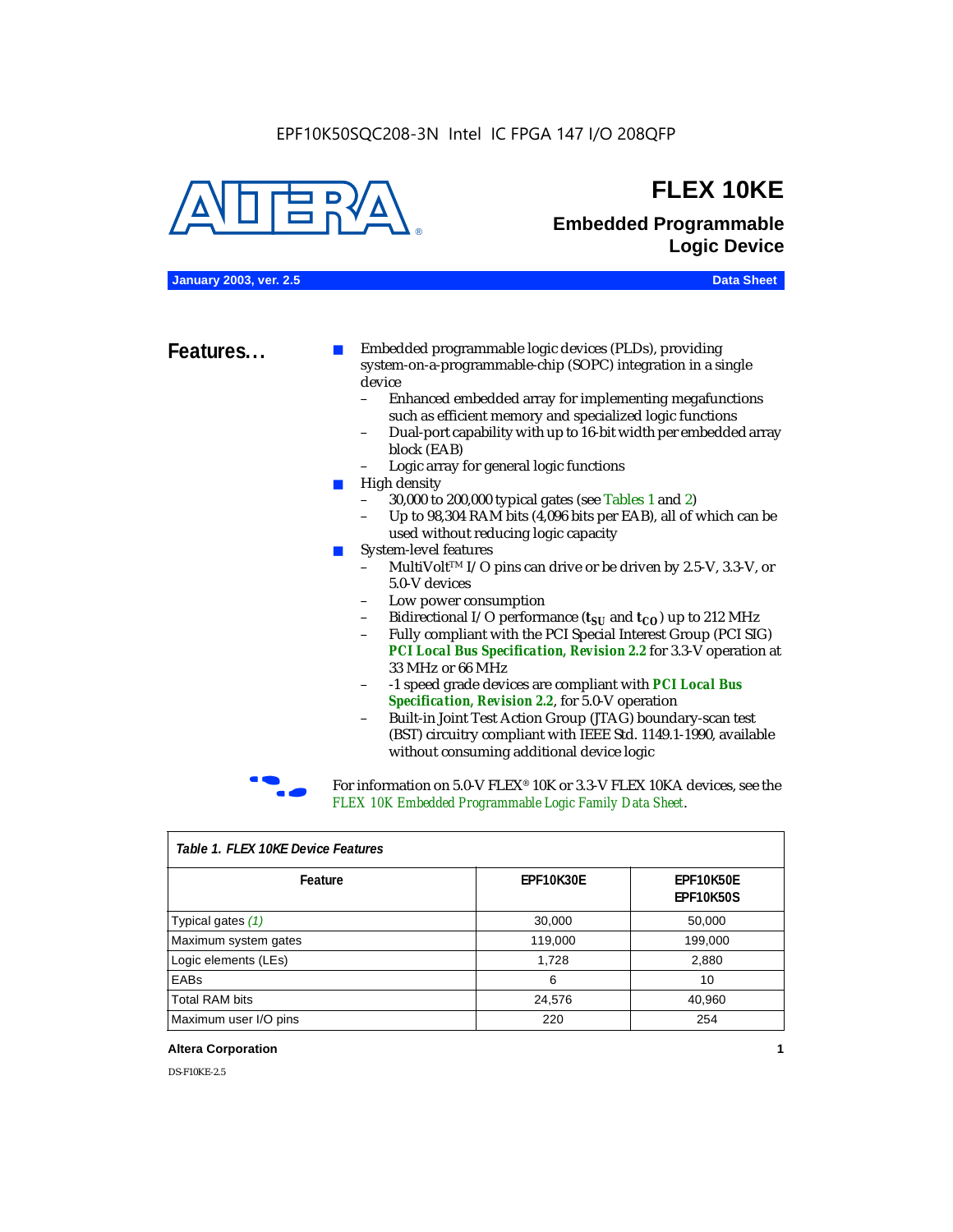| Table 2. FLEX 10KE Device Features |                |                   |                                        |  |
|------------------------------------|----------------|-------------------|----------------------------------------|--|
| Feature                            | EPF10K100E (2) | <b>EPF10K130E</b> | <b>EPF10K200E</b><br><b>EPF10K200S</b> |  |
| Typical gates (1)                  | 100,000        | 130,000           | 200,000                                |  |
| Maximum system gates               | 257,000        | 342,000           | 513,000                                |  |
| Logic elements (LEs)               | 4,992          | 6,656             | 9,984                                  |  |
| <b>EABs</b>                        | 12             | 16                | 24                                     |  |
| <b>Total RAM bits</b>              | 49,152         | 65,536            | 98,304                                 |  |
| Maximum user I/O pins              | 338            | 413               | 470                                    |  |

#### *Note to tables:*

- (1) The embedded IEEE Std. 1149.1 JTAG circuitry adds up to 31,250 gates in addition to the listed typical or maximum system gates.
- (2) New EPF10K100B designs should use EPF10K100E devices.

### **...and More Features**

- Fabricated on an advanced process and operate with a 2.5-V internal supply voltage
- In-circuit reconfigurability (ICR) via external configuration devices, intelligent controller, or JTAG port
- ClockLockTM and ClockBoostTM options for reduced clock delay/skew and clock multiplication
- Built-in low-skew clock distribution trees
- 100% functional testing of all devices; test vectors or scan chains are not required
- Pull-up on I/O pins before and during configuration
- Flexible interconnect
	- FastTrack<sup>®</sup> Interconnect continuous routing structure for fast, predictable interconnect delays
	- Dedicated carry chain that implements arithmetic functions such as fast adders, counters, and comparators (automatically used by software tools and megafunctions)
	- Dedicated cascade chain that implements high-speed, high-fan-in logic functions (automatically used by software tools and megafunctions)
	- Tri-state emulation that implements internal tri-state buses
	- Up to six global clock signals and four global clear signals
	- Powerful I/O pins
		- Individual tri-state output enable control for each pin
		- Open-drain option on each I/O pin
		- Programmable output slew-rate control to reduce switching noise
		- Clamp to  $V_{\text{CCIO}}$  user-selectable on a pin-by-pin basis
		- Supports hot-socketing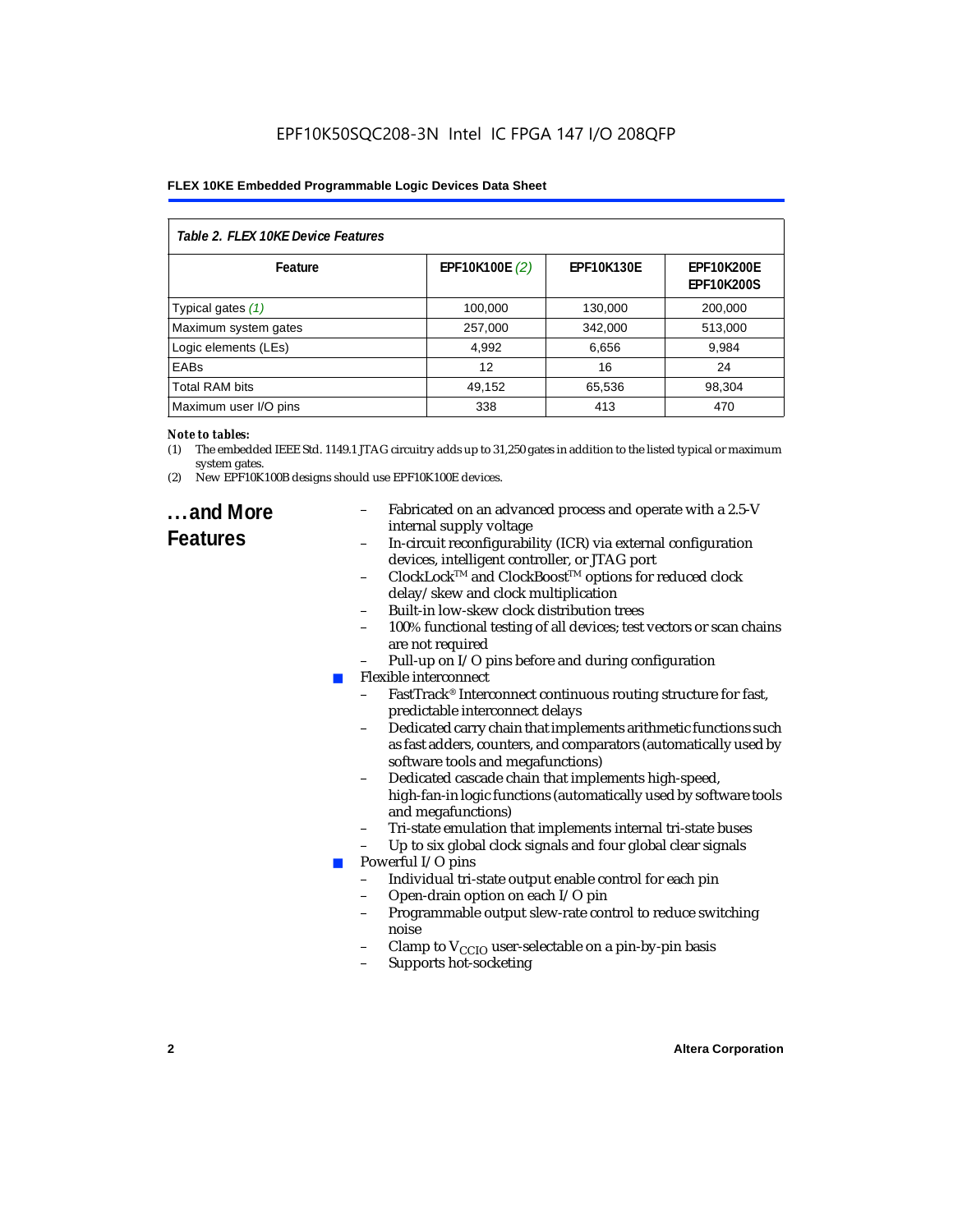- Software design support and automatic place-and-route provided by Altera's development systems for Windows-based PCs and Sun SPARCstation, and HP 9000 Series 700/800
- Flexible package options
	- Available in a variety of packages with 144 to 672 pins, including the innovative FineLine BGA<sup>TM</sup> packages (see Tables 3 and 4)
	- SameFrame™ pin-out compatibility between FLEX 10KA and FLEX 10KE devices across a range of device densities and pin counts
- Additional design entry and simulation support provided by EDIF 2 0 0 and 3 0 0 netlist files, library of parameterized modules (LPM), DesignWare components, Verilog HDL, VHDL, and other interfaces to popular EDA tools from manufacturers such as Cadence, Exemplar Logic, Mentor Graphics, OrCAD, Synopsys, Synplicity, VeriBest, and Viewlogic

| Table 3. FLEX 10KE Package Options & I/O Pin Count<br><i>Notes <math>(1)</math>, <math>(2)</math></i> |                        |                        |                                       |                                   |                |                                   |                |                       |                                   |
|-------------------------------------------------------------------------------------------------------|------------------------|------------------------|---------------------------------------|-----------------------------------|----------------|-----------------------------------|----------------|-----------------------|-----------------------------------|
| <b>Device</b>                                                                                         | 144-Pin<br><b>TOFP</b> | 208-Pin<br><b>POFP</b> | 240-Pin<br><b>POFP</b><br><b>ROFP</b> | 256-Pin<br>FineLine<br><b>BGA</b> | 356-Pin<br>BGA | 484-Pin<br>FineLine<br><b>BGA</b> | 599-Pin<br>PGA | 600-Pin<br><b>BGA</b> | 672-Pin<br>FineLine<br><b>BGA</b> |
| EPF10K30E                                                                                             | 102                    | 147                    |                                       | 176                               |                | 220                               |                |                       | 220(3)                            |
| EPF10K50E                                                                                             | 102                    | 147                    | 189                                   | 191                               |                | 254                               |                |                       | 254(3)                            |
| <b>EPF10K50S</b>                                                                                      | 102                    | 147                    | 189                                   | 191                               | 220            | 254                               |                |                       | 254(3)                            |
| EPF10K100E                                                                                            |                        | 147                    | 189                                   | 191                               | 274            | 338                               |                |                       | 338(3)                            |
| EPF10K130E                                                                                            |                        |                        | 186                                   |                                   | 274            | 369                               |                | 424                   | 413                               |
| EPF10K200E                                                                                            |                        |                        |                                       |                                   |                |                                   | 470            | 470                   | 470                               |
| EPF10K200S                                                                                            |                        |                        | 182                                   |                                   | 274            | 369                               | 470            | 470                   | 470                               |

#### *Notes:*

- (1) FLEX 10KE device package types include thin quad flat pack (TQFP), plastic quad flat pack (PQFP), power quad flat pack (RQFP), pin-grid array (PGA), and ball-grid array (BGA) packages.
- (2) Devices in the same package are pin-compatible, although some devices have more I/O pins than others. When planning device migration, use the I/O pins that are common to all devices.
- (3) This option is supported with a 484-pin FineLine BGA package. By using SameFrame pin migration, all FineLine BGA packages are pin-compatible. For example, a board can be designed to support 256-pin, 484-pin, and 672-pin FineLine BGA packages. The Altera software automatically avoids conflicting pins when future migration is set.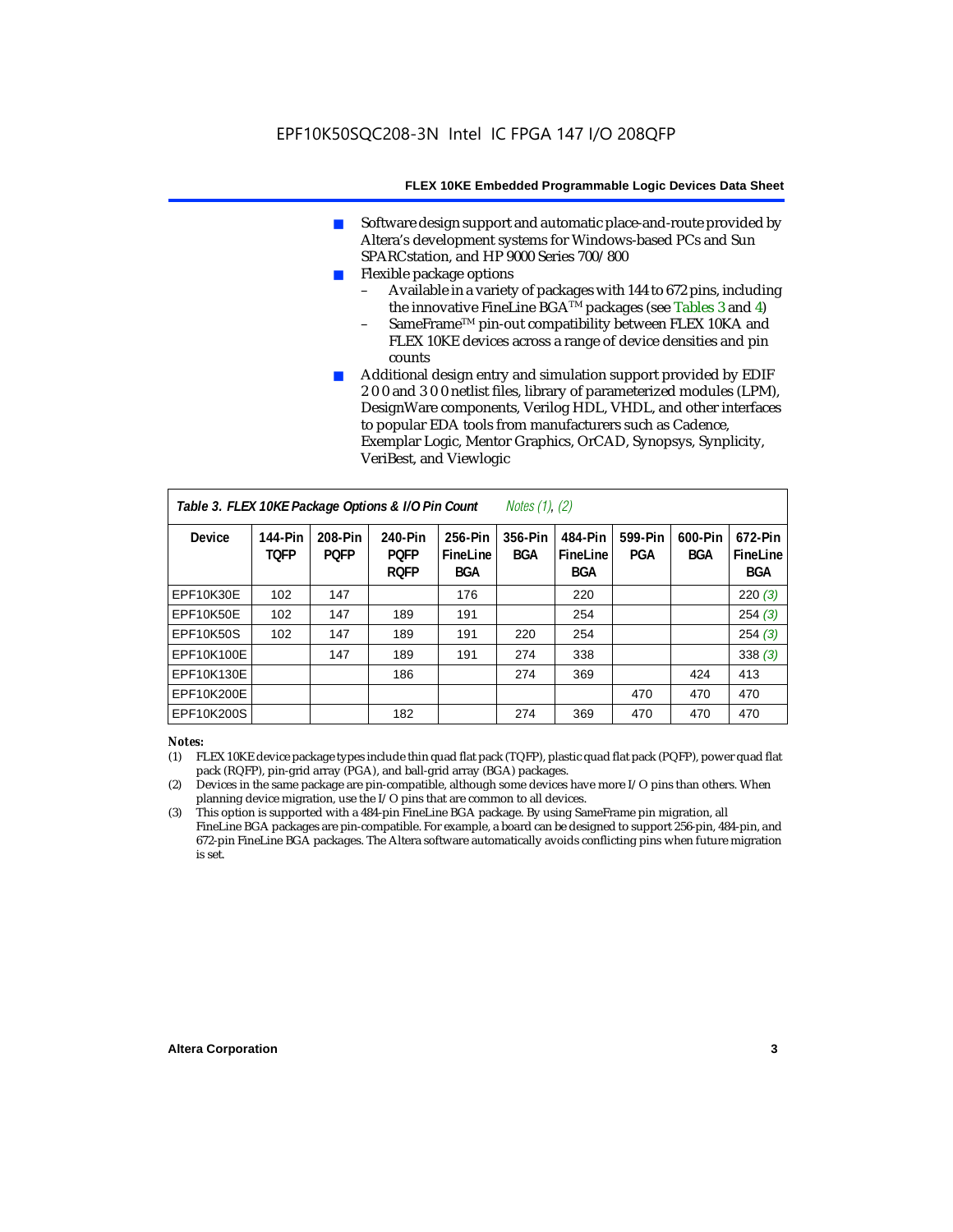| Table 4. FLEX 10KE Package Sizes          |                            |                                                      |                                       |                                   |                       |                            |                                   |                              |                                   |
|-------------------------------------------|----------------------------|------------------------------------------------------|---------------------------------------|-----------------------------------|-----------------------|----------------------------|-----------------------------------|------------------------------|-----------------------------------|
| <b>Device</b>                             | 144-<br>Pin<br><b>TOFP</b> | 208-Pin<br><b>POFP</b>                               | 240-Pin<br><b>POFP</b><br><b>ROFP</b> | 256-Pin<br>FineLine<br><b>BGA</b> | $356 -$<br>Pin<br>BGA | 484-Pin<br>FineLine<br>BGA | 599-Pin<br><b>PGA</b>             | $600 -$<br>Pin<br><b>BGA</b> | 672-Pin<br>FineLine<br><b>BGA</b> |
| Pitch (mm)                                | 0.50                       | 0.50                                                 | 0.50                                  | 1.0                               | 1.27                  | 1.0                        |                                   | 1.27                         | 1.0                               |
| Area $(mm2)$                              | 484                        | 936                                                  | 1.197                                 | 289                               | 1.225                 | 529                        | 3.904                             | 2,025                        | 729                               |
| Length $\times$ width<br>$(mm \times mm)$ |                            | $22 \times 22$ 30.6 $\times$ 30.6 34.6 $\times$ 34.6 |                                       | $17 \times 17$                    | $35 \times 35$        | $23 \times 23$             | $62.5 \times 62.5$ 45 $\times$ 45 |                              | $27 \times 27$                    |

### **General Description**

Altera FLEX 10KE devices are enhanced versions of FLEX 10K devices. Based on reconfigurable CMOS SRAM elements, the FLEX architecture incorporates all features necessary to implement common gate array megafunctions. With up to 200,000 typical gates, FLEX 10KE devices provide the density, speed, and features to integrate entire systems, including multiple 32-bit buses, into a single device.

The ability to reconfigure FLEX 10KE devices enables 100% testing prior to shipment and allows the designer to focus on simulation and design verification. FLEX 10KE reconfigurability eliminates inventory management for gate array designs and generation of test vectors for fault coverage.

Table 5 shows FLEX 10KE performance for some common designs. All performance values were obtained with Synopsys DesignWare or LPM functions. Special design techniques are not required to implement the applications; the designer simply infers or instantiates a function in a Verilog HDL, VHDL, Altera Hardware Description Language (AHDL), or schematic design file.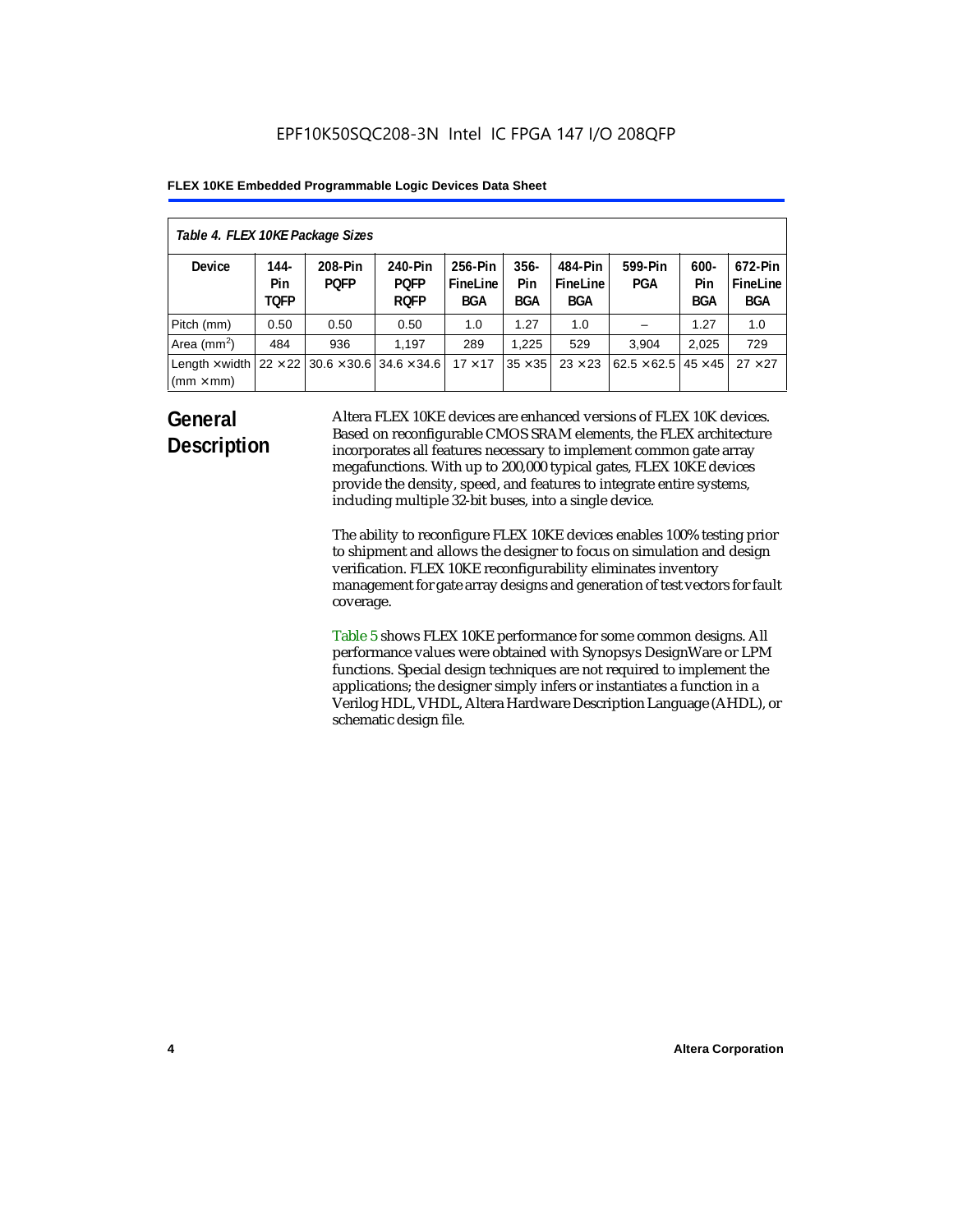| Table 5. FLEX 10KE Performance                   |                       |             |                |                |                |            |  |
|--------------------------------------------------|-----------------------|-------------|----------------|----------------|----------------|------------|--|
| Application                                      | <b>Resources Used</b> |             |                | Performance    |                |            |  |
|                                                  | <b>LEs</b>            | <b>EABs</b> | -1 Speed Grade | -2 Speed Grade | -3 Speed Grade |            |  |
| 16-bit loadable counter                          | 16                    | $\Omega$    | 285            | 250            | 200            | <b>MHz</b> |  |
| 16-bit accumulator                               | 16                    | $\Omega$    | 285            | 250            | 200            | <b>MHz</b> |  |
| 16-to-1 multiplexer $(1)$                        | 10                    | $\Omega$    | 3.5            | 4.9            | 7.0            | ns         |  |
| 16-bit multiplier with 3-stage<br>pipeline $(2)$ | 592                   | $\Omega$    | 156            | 131            | 93             | <b>MHz</b> |  |
| $256 \times 16$ RAM read cycle<br>speed $(2)$    | $\Omega$              | 1           | 196            | 154            | 118            | <b>MHz</b> |  |
| $256 \times 16$ RAM write cycle<br>speed $(2)$   | $\Omega$              | 1           | 185            | 143            | 106            | <b>MHz</b> |  |

#### *Notes:*

(1) This application uses combinatorial inputs and outputs.

This application uses registered inputs and outputs.

Table 6 shows FLEX 10KE performance for more complex designs. These designs are available as Altera MegaCore® functions.

| Table 6. FLEX 10KE Performance for Complex Designs             |                 |                |                |                |              |
|----------------------------------------------------------------|-----------------|----------------|----------------|----------------|--------------|
| Application                                                    | <b>LEs Used</b> | Performance    |                |                | <b>Units</b> |
|                                                                |                 | -1 Speed Grade | -2 Speed Grade | -3 Speed Grade |              |
| 8-bit, 16-tap parallel finite impulse<br>response (FIR) filter | 597             | 192            | 156            | 116            | <b>MSPS</b>  |
| 8-bit, 512-point fast Fourier                                  | 1,854           | 23.4           | 28.7           | 38.9           | $\mu s(1)$   |
| transform (FFT) function                                       |                 | 113            | 92             | 68             | <b>MHz</b>   |
| a16450 universal asynchronous<br>receiver/transmitter (UART)   | 342             | 36             | 28             | 20.5           | <b>MHz</b>   |

## *Note:*<br>(1) 1

These values are for calculation time. Calculation time = number of clocks required/ $f_{max}$ . Number of clocks required = ceiling [log 2 (points)/2]  $\times$  [points +14 + ceiling]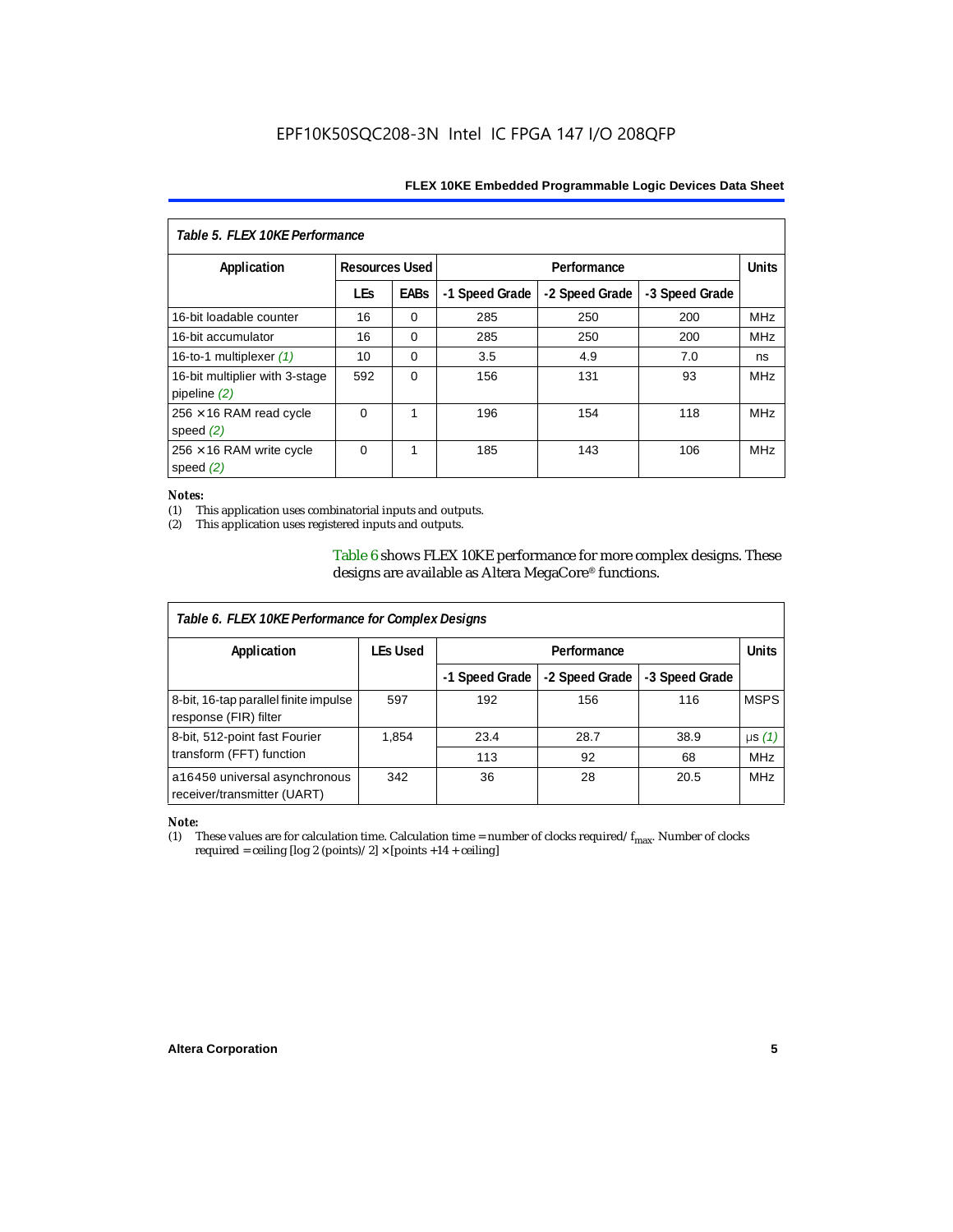Similar to the FLEX 10KE architecture, embedded gate arrays are the fastest-growing segment of the gate array market. As with standard gate arrays, embedded gate arrays implement general logic in a conventional "sea-of-gates" architecture. Additionally, embedded gate arrays have dedicated die areas for implementing large, specialized functions. By embedding functions in silicon, embedded gate arrays reduce die area and increase speed when compared to standard gate arrays. While embedded megafunctions typically cannot be customized, FLEX 10KE devices are programmable, providing the designer with full control over embedded megafunctions and general logic, while facilitating iterative design changes during debugging.

Each FLEX 10KE device contains an embedded array and a logic array. The embedded array is used to implement a variety of memory functions or complex logic functions, such as digital signal processing (DSP), wide data-path manipulation, microcontroller applications, and datatransformation functions. The logic array performs the same function as the sea-of-gates in the gate array and is used to implement general logic such as counters, adders, state machines, and multiplexers. The combination of embedded and logic arrays provides the high performance and high density of embedded gate arrays, enabling designers to implement an entire system on a single device.

FLEX 10KE devices are configured at system power-up with data stored in an Altera serial configuration device or provided by a system controller. Altera offers the EPC1, EPC2, and EPC16 configuration devices, which configure FLEX 10KE devices via a serial data stream. Configuration data can also be downloaded from system RAM or via the Altera BitBlaster™, ByteBlasterMV™, or MasterBlaster download cables. After a FLEX 10KE device has been configured, it can be reconfigured in-circuit by resetting the device and loading new data. Because reconfiguration requires less than 85 ms, real-time changes can be made during system operation.

FLEX 10KE devices contain an interface that permits microprocessors to configure FLEX 10KE devices serially or in-parallel, and synchronously or asynchronously. The interface also enables microprocessors to treat a FLEX 10KE device as memory and configure it by writing to a virtual memory location, making it easy to reconfigure the device.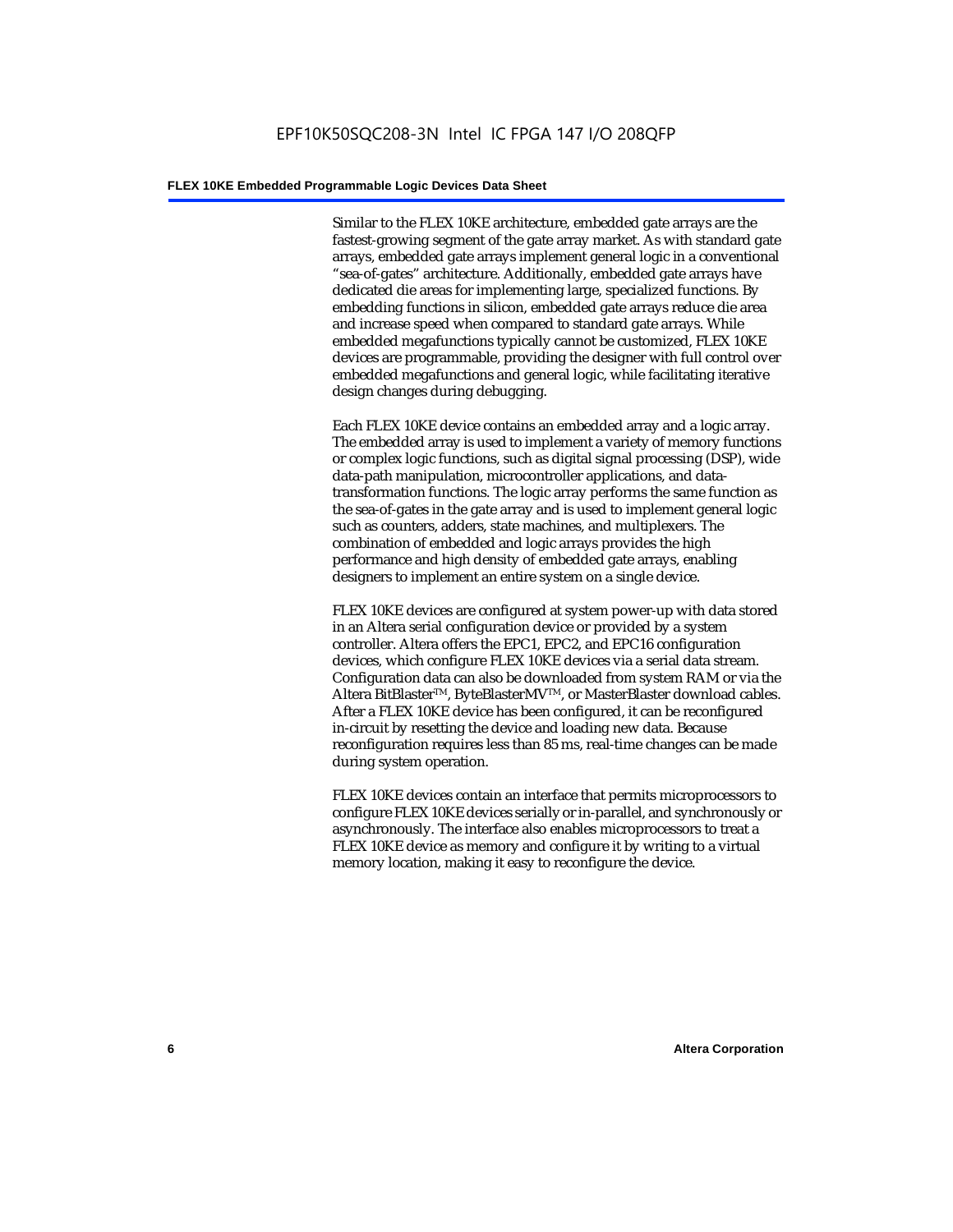For more information on FLEX device configuration, see the following documents:

- *Configuration Devices for APEX & FLEX Devices Data Sheet*
- *BitBlaster Serial Download Cable Data Sheet*
- *ByteBlasterMV Parallel Port Download Cable Data Sheet*
- *MasterBlaster Download Cable Data Sheet*
- *Application Note 116 (Configuring APEX 20K, FLEX 10K, & FLEX 6000 Devices)*

FLEX 10KE devices are supported by the Altera development systems, which are integrated packages that offer schematic, text (including AHDL), and waveform design entry, compilation and logic synthesis, full simulation and worst-case timing analysis, and device configuration. The Altera software provides EDIF 2 0 0 and 3 0 0, LPM, VHDL, Verilog HDL, and other interfaces for additional design entry and simulation support from other industry-standard PC- and UNIX workstation-based EDA tools.

The Altera software works easily with common gate array EDA tools for synthesis and simulation. For example, the Altera software can generate Verilog HDL files for simulation with tools such as Cadence Verilog-XL. Additionally, the Altera software contains EDA libraries that use devicespecific features such as carry chains, which are used for fast counter and arithmetic functions. For instance, the Synopsys Design Compiler library supplied with the Altera development system includes DesignWare functions that are optimized for the FLEX 10KE architecture.

The Altera development system runs on Windows-based PCs and Sun SPARCstation, and HP 9000 Series 700/800.



See the *MAX+PLUS II Programmable Logic Development System & Software Data Sheet* and the *Quartus Programmable Logic Development System & Software Data Sheet* for more information.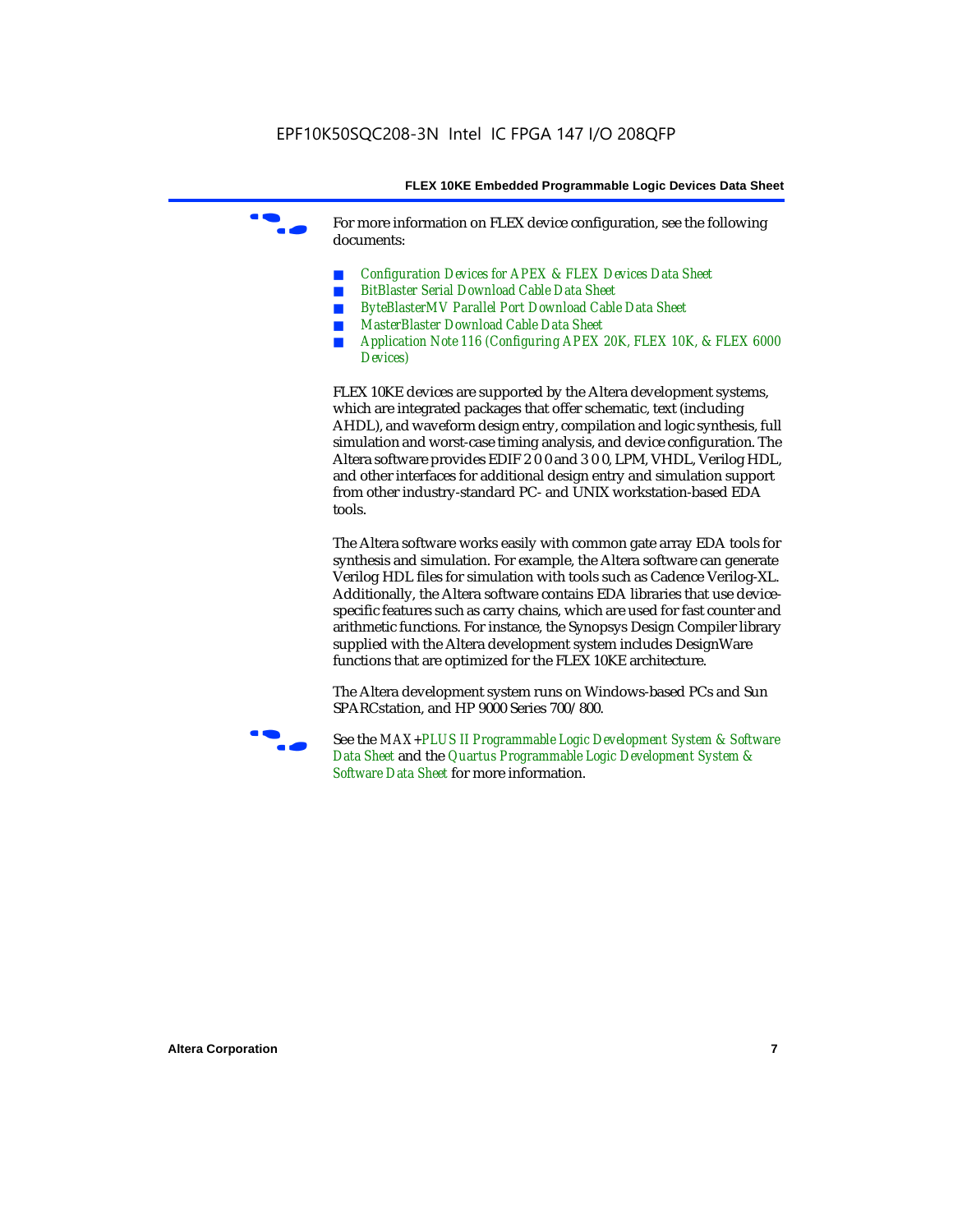| <b>Functional</b><br><b>Description</b> | Each FLEX 10KE device contains an enhanced embedded array to<br>implement memory and specialized logic functions, and a logic array to<br>implement general logic.                                                                                                                                                                                                                                                                                                                                                                                                                                                                                                                                             |
|-----------------------------------------|----------------------------------------------------------------------------------------------------------------------------------------------------------------------------------------------------------------------------------------------------------------------------------------------------------------------------------------------------------------------------------------------------------------------------------------------------------------------------------------------------------------------------------------------------------------------------------------------------------------------------------------------------------------------------------------------------------------|
|                                         | The embedded array consists of a series of EABs. When implementing<br>memory functions, each EAB provides 4,096 bits, which can be used to<br>create RAM, ROM, dual-port RAM, or first-in first-out (FIFO) functions.<br>When implementing logic, each EAB can contribute 100 to 600 gates<br>towards complex logic functions, such as multipliers, microcontrollers,<br>state machines, and DSP functions. EABs can be used independently, or<br>multiple EABs can be combined to implement larger functions.                                                                                                                                                                                                 |
|                                         | The logic array consists of logic array blocks (LABs). Each LAB contains<br>eight LEs and a local interconnect. An LE consists of a four-input look-up<br>table (LUT), a programmable flipflop, and dedicated signal paths for carry<br>and cascade functions. The eight LEs can be used to create medium-sized<br>blocks of logic-such as 8-bit counters, address decoders, or state<br>machines-or combined across LABs to create larger logic blocks. Each<br>LAB represents about 96 usable gates of logic.                                                                                                                                                                                                |
|                                         | Signal interconnections within FLEX 10KE devices (as well as to and from<br>device pins) are provided by the FastTrack Interconnect routing structure,<br>which is a series of fast, continuous row and column channels that run the<br>entire length and width of the device.                                                                                                                                                                                                                                                                                                                                                                                                                                 |
|                                         | Each I/O pin is fed by an I/O element (IOE) located at the end of each row<br>and column of the FastTrack Interconnect routing structure. Each IOE<br>contains a bidirectional I/O buffer and a flipflop that can be used as either<br>an output or input register to feed input, output, or bidirectional signals.<br>When used with a dedicated clock pin, these registers provide exceptional<br>performance. As inputs, they provide setup times as low as 0.9 ns and<br>hold times of 0 ns. As outputs, these registers provide clock-to-output<br>times as low as 3.0 ns. IOEs provide a variety of features, such as JTAG<br>BST support, slew-rate control, tri-state buffers, and open-drain outputs. |
|                                         |                                                                                                                                                                                                                                                                                                                                                                                                                                                                                                                                                                                                                                                                                                                |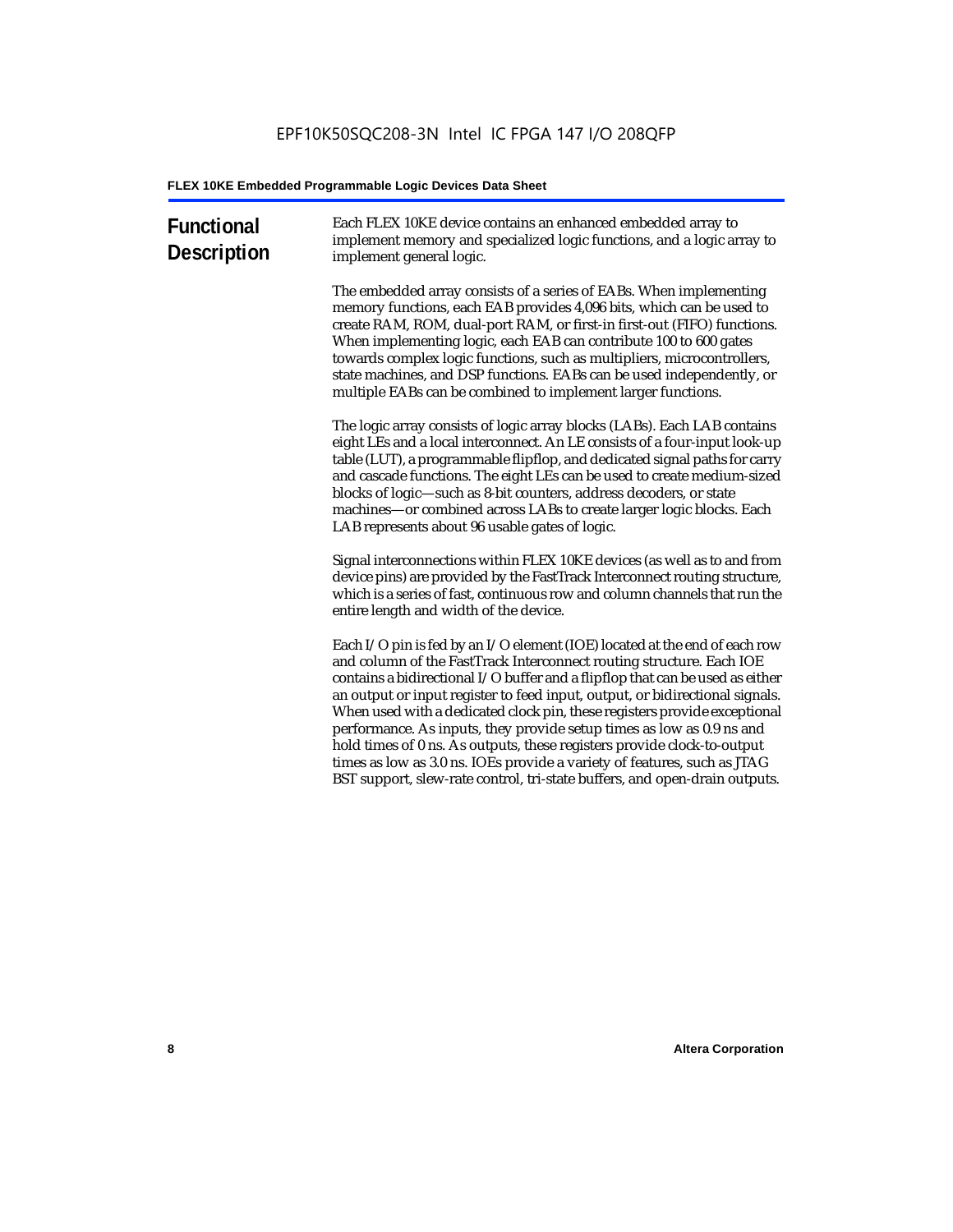Figure 1 shows a block diagram of the FLEX 10KE architecture. Each group of LEs is combined into an LAB; groups of LABs are arranged into rows and columns. Each row also contains a single EAB. The LABs and EABs are interconnected by the FastTrack Interconnect routing structure. IOEs are located at the end of each row and column of the FastTrack Interconnect routing structure.



FLEX 10KE devices provide six dedicated inputs that drive the flipflops' control inputs and ensure the efficient distribution of high-speed, lowskew (less than 1.5 ns) control signals. These signals use dedicated routing channels that provide shorter delays and lower skews than the FastTrack Interconnect routing structure. Four of the dedicated inputs drive four global signals. These four global signals can also be driven by internal logic, providing an ideal solution for a clock divider or an internally generated asynchronous clear signal that clears many registers in the device.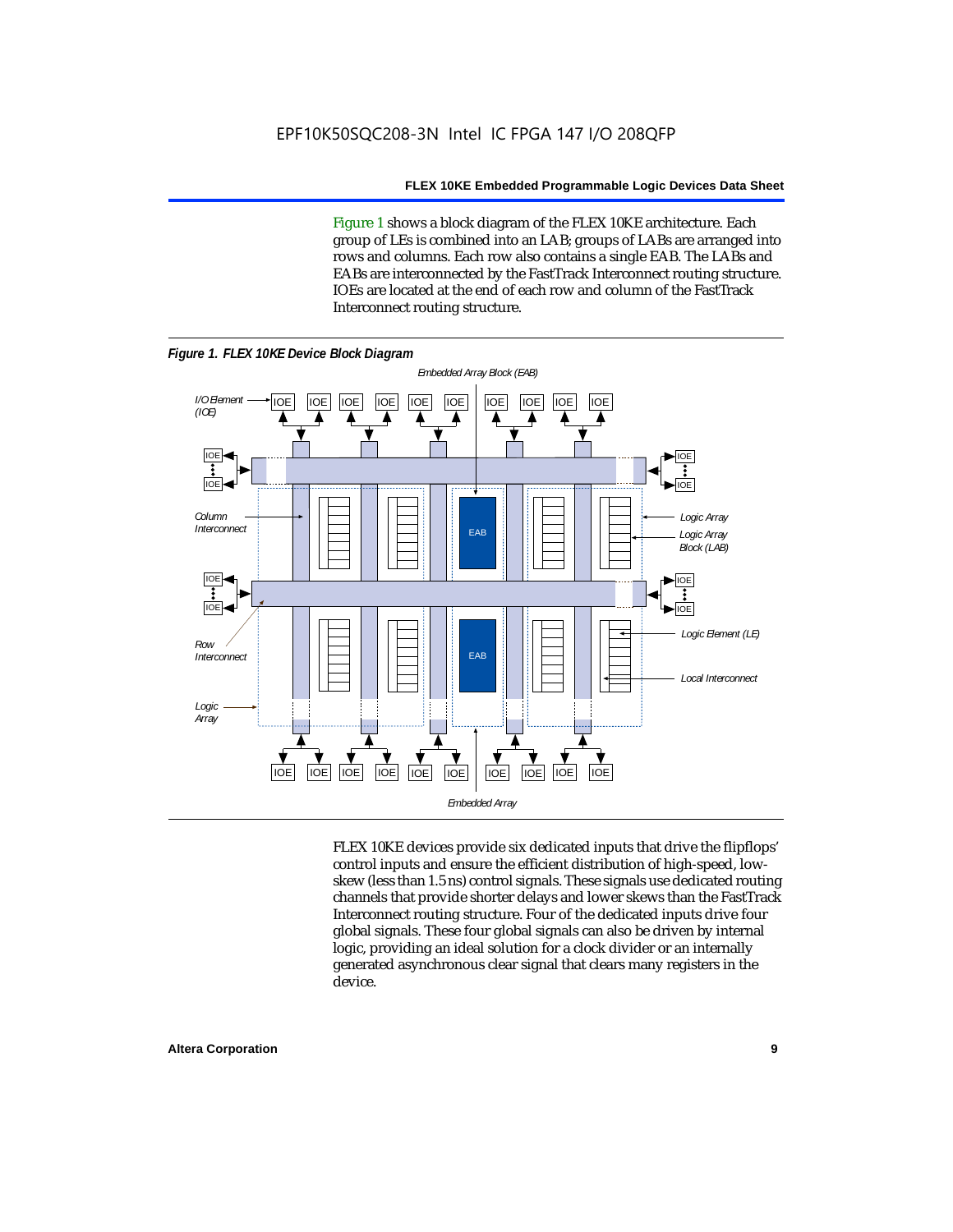#### **Embedded Array Block**

The EAB is a flexible block of RAM, with registers on the input and output ports, that is used to implement common gate array megafunctions. Because it is large and flexible, the EAB is suitable for functions such as multipliers, vector scalars, and error correction circuits. These functions can be combined in applications such as digital filters and microcontrollers.

Logic functions are implemented by programming the EAB with a readonly pattern during configuration, thereby creating a large LUT. With LUTs, combinatorial functions are implemented by looking up the results, rather than by computing them. This implementation of combinatorial functions can be faster than using algorithms implemented in general logic, a performance advantage that is further enhanced by the fast access times of EABs. The large capacity of EABs enables designers to implement complex functions in one logic level without the routing delays associated with linked LEs or field-programmable gate array (FPGA) RAM blocks. For example, a single EAB can implement any function with 8 inputs and 16 outputs. Parameterized functions such as LPM functions can take advantage of the EAB automatically.

The FLEX 10KE EAB provides advantages over FPGAs, which implement on-board RAM as arrays of small, distributed RAM blocks. These small FPGA RAM blocks must be connected together to make RAM blocks of manageable size. The RAM blocks are connected together using multiplexers implemented with more logic blocks. These extra multiplexers cause extra delay, which slows down the RAM block. FPGA RAM blocks are also prone to routing problems because small blocks of RAM must be connected together to make larger blocks. In contrast, EABs can be used to implement large, dedicated blocks of RAM that eliminate these timing and routing concerns.

The FLEX 10KE enhanced EAB adds dual-port capability to the existing EAB structure. The dual-port structure is ideal for FIFO buffers with one or two clocks. The FLEX 10KE EAB can also support up to 16-bit-wide RAM blocks and is backward-compatible with any design containing FLEX 10K EABs. The FLEX 10KE EAB can act in dual-port or single-port mode. When in dual-port mode, separate clocks may be used for EAB read and write sections, which allows the EAB to be written and read at different rates. It also has separate synchronous clock enable signals for the EAB read and write sections, which allow independent control of these sections.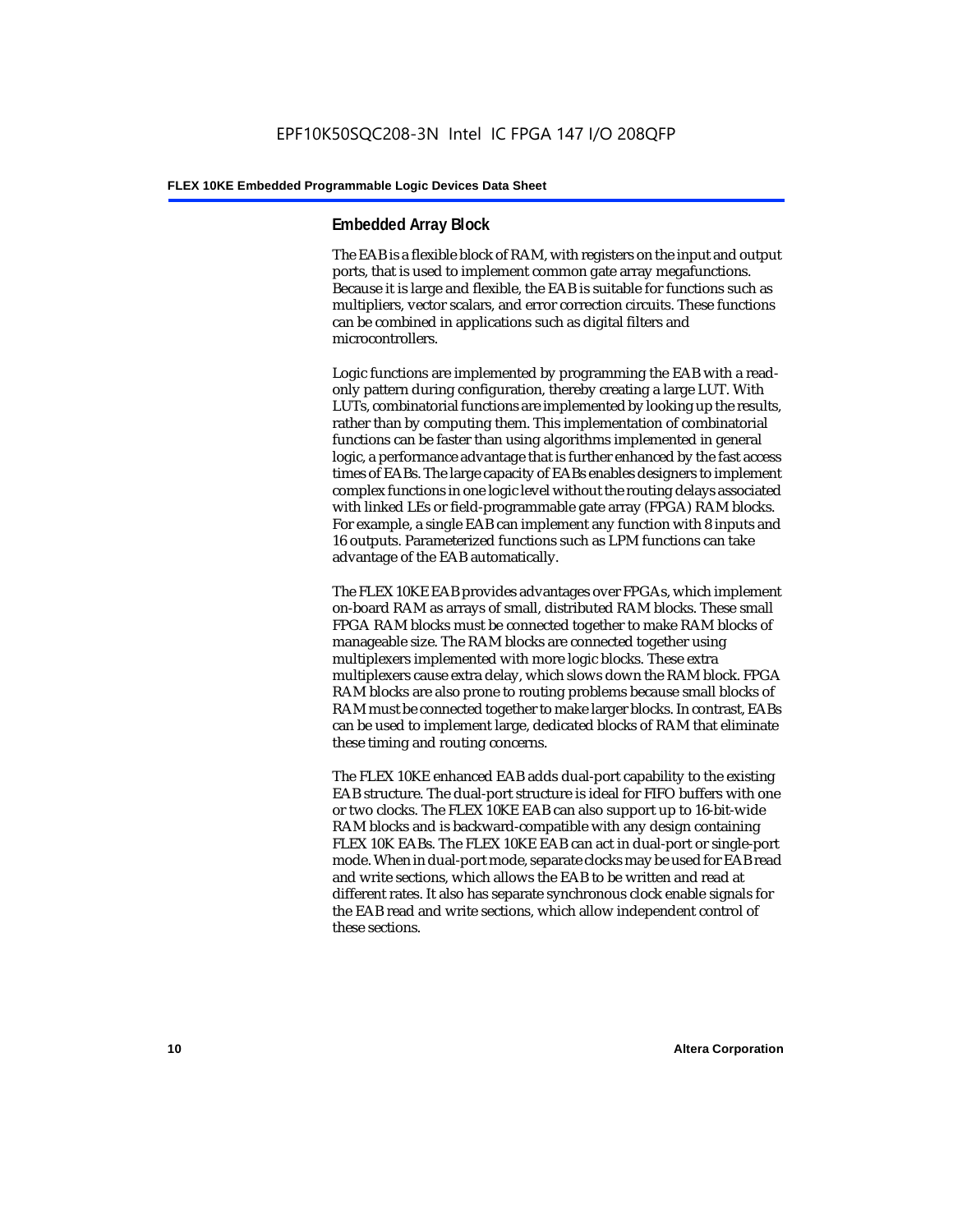The EAB can also be used for bidirectional, dual-port memory applications where two ports read or write simultaneously. To implement this type of dual-port memory, two EABs are used to support two simultaneous read or writes.

Alternatively, one clock and clock enable can be used to control the input registers of the EAB, while a different clock and clock enable control the output registers (see Figure 2).



#### *Notes:*

- (1) All registers can be asynchronously cleared by EAB local interconnect signals, global signals, or the chip-wide reset.
- (2) EPF10K30E and EPF10K50E devices have 88 EAB local interconnect channels; EPF10K100E, EPF10K130E, and EPF10K200E devices have 104 EAB local interconnect channels.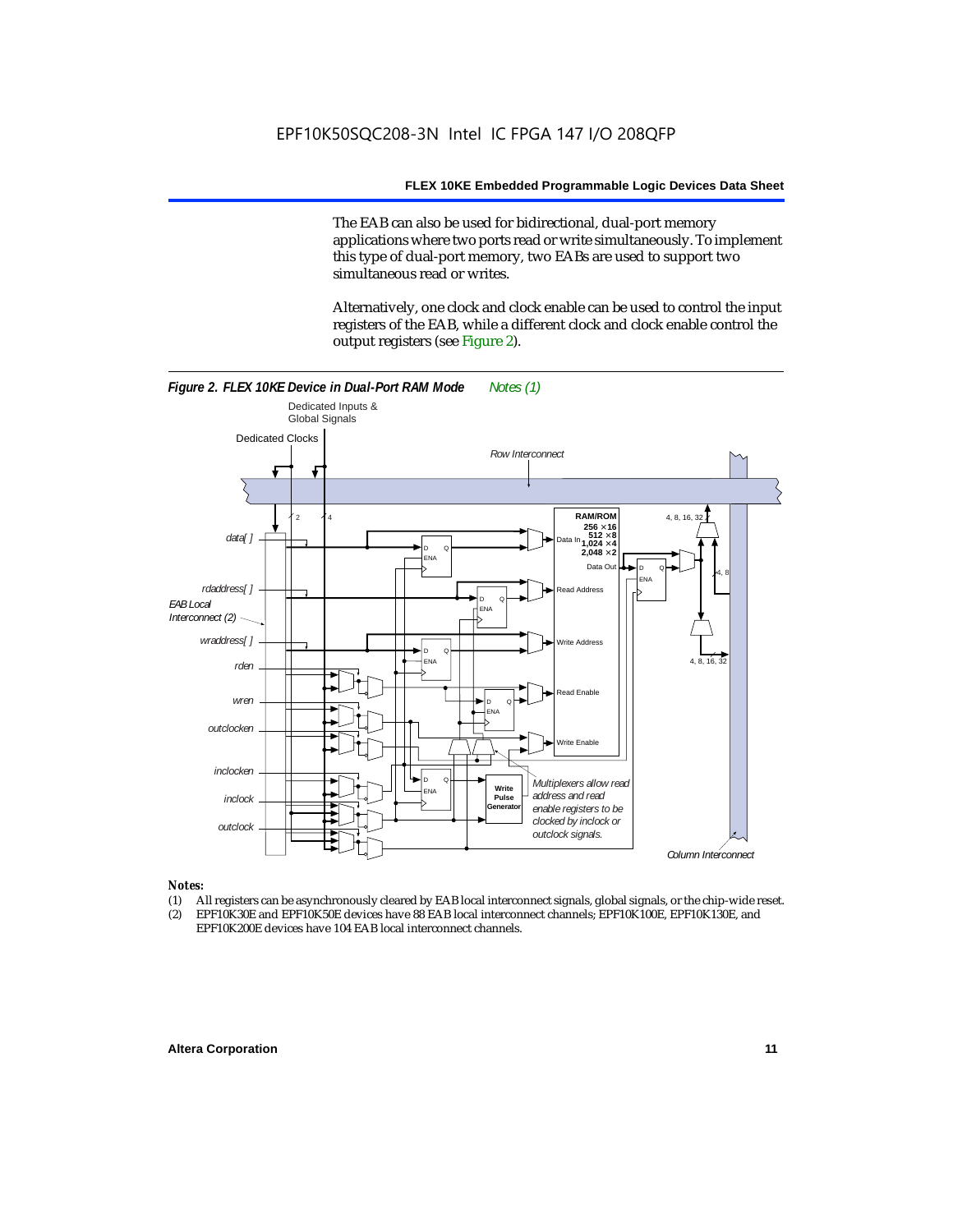The EAB can also use Altera megafunctions to implement dual-port RAM applications where both ports can read or write, as shown in Figure 3.



The FLEX 10KE EAB can be used in a single-port mode, which is useful for backward-compatibility with FLEX 10K designs (see Figure 4).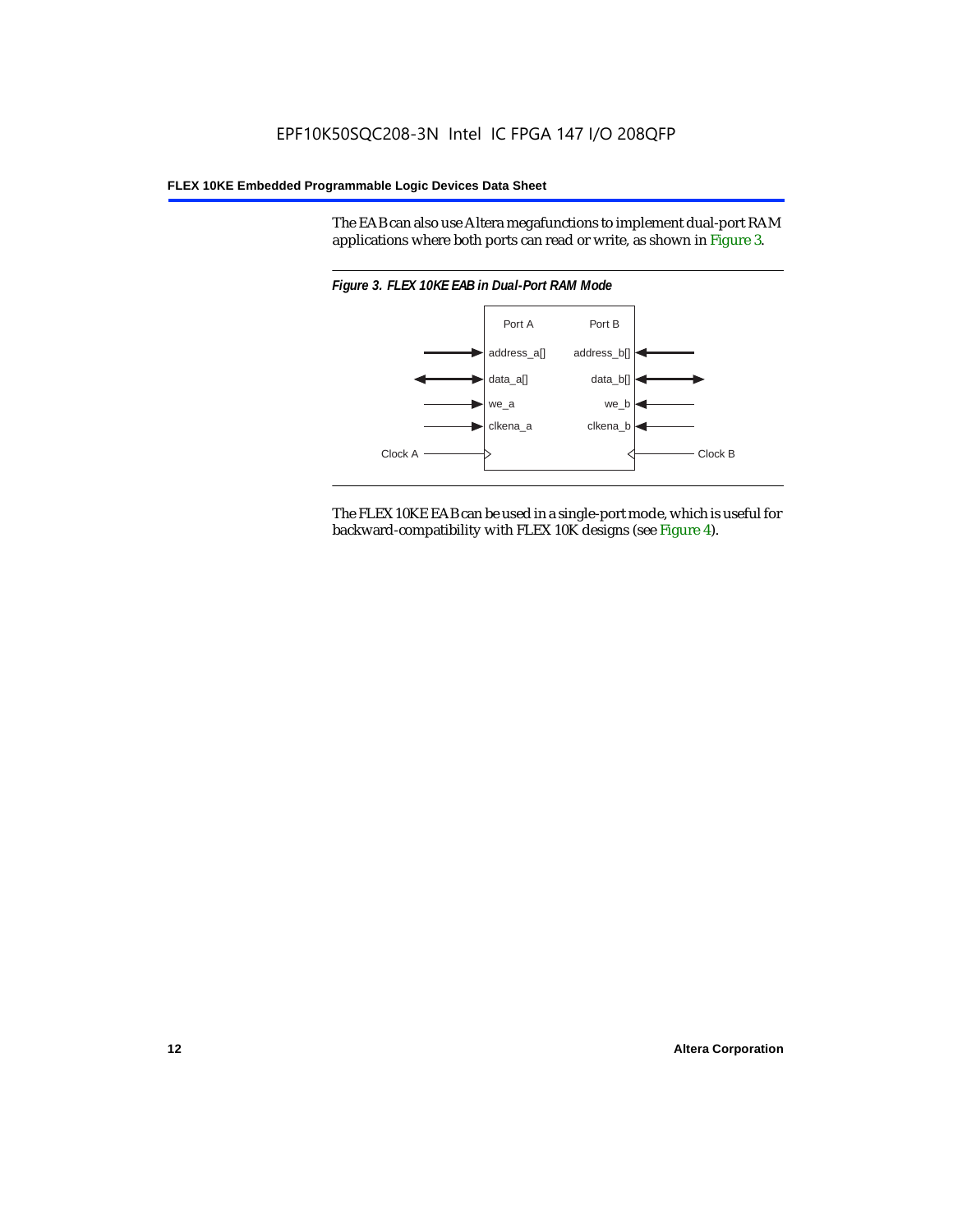

#### *Figure 4. FLEX 10KE Device in Single-Port RAM Mode*

### *Note:*<br>(1) **F**

(1) EPF10K30E, EPF10K50E, and EPF10K50S devices have 88 EAB local interconnect channels; EPF10K100E, EPF10K130E, EPF10K200E, and EPF10K200S devices have 104 EAB local interconnect channels.

> EABs can be used to implement synchronous RAM, which is easier to use than asynchronous RAM. A circuit using asynchronous RAM must generate the RAM write enable signal, while ensuring that its data and address signals meet setup and hold time specifications relative to the write enable signal. In contrast, the EAB's synchronous RAM generates its own write enable signal and is self-timed with respect to the input or write clock. A circuit using the EAB's self-timed RAM must only meet the setup and hold time specifications of the global clock.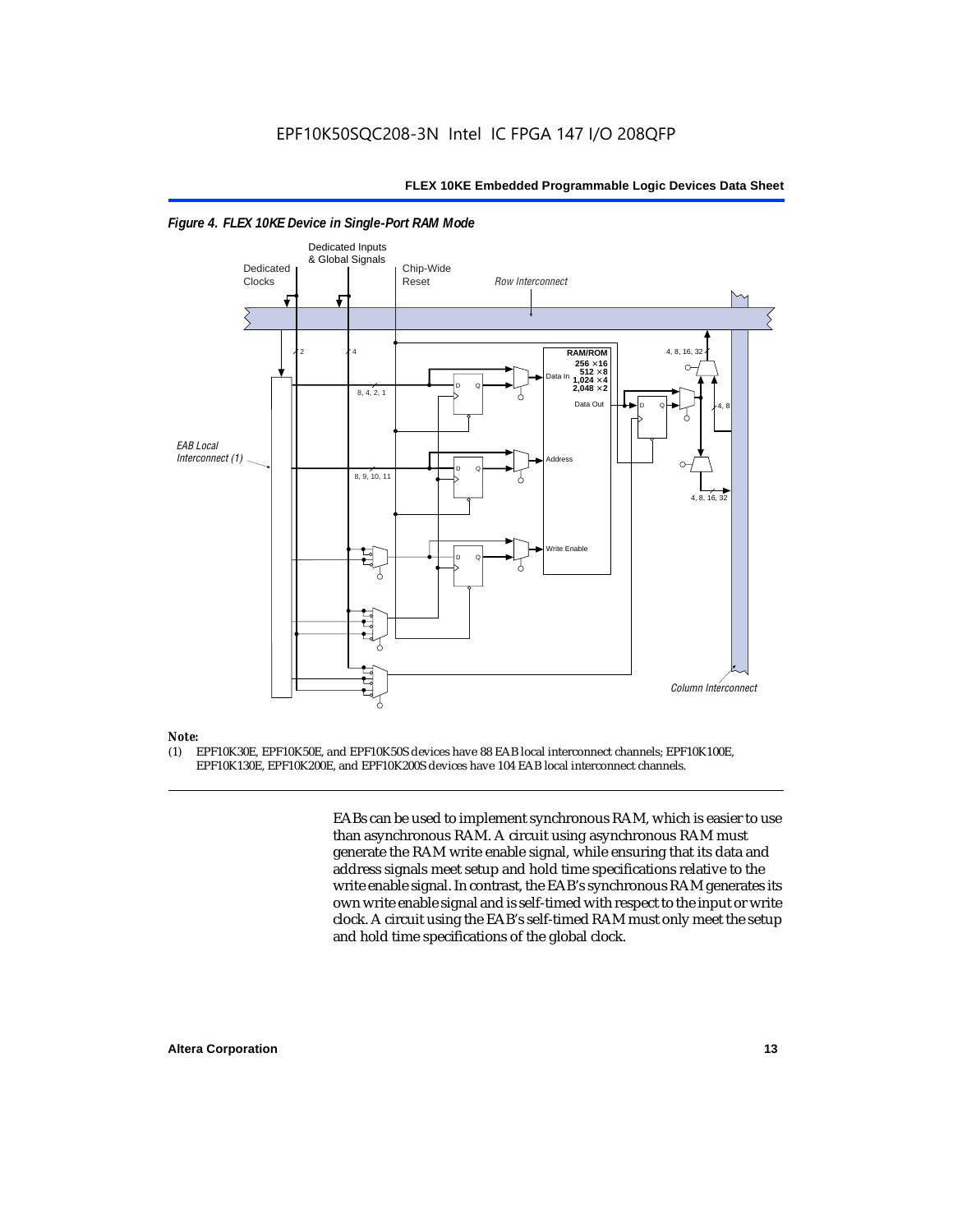When used as RAM, each EAB can be configured in any of the following sizes:  $256 \times 16$ ,  $512 \times 8$ ,  $1,024 \times 4$ , or  $2,048 \times 2$  (see Figure 5).



Larger blocks of RAM are created by combining multiple EABs. For example, two  $256 \times 16$  RAM blocks can be combined to form a  $256 \times 32$ block; two  $512 \times 8$  RAM blocks can be combined to form a  $512 \times 16$  block (see Figure 6).





If necessary, all EABs in a device can be cascaded to form a single RAM block. EABs can be cascaded to form RAM blocks of up to 2,048 words without impacting timing. The Altera software automatically combines EABs to meet a designer's RAM specifications.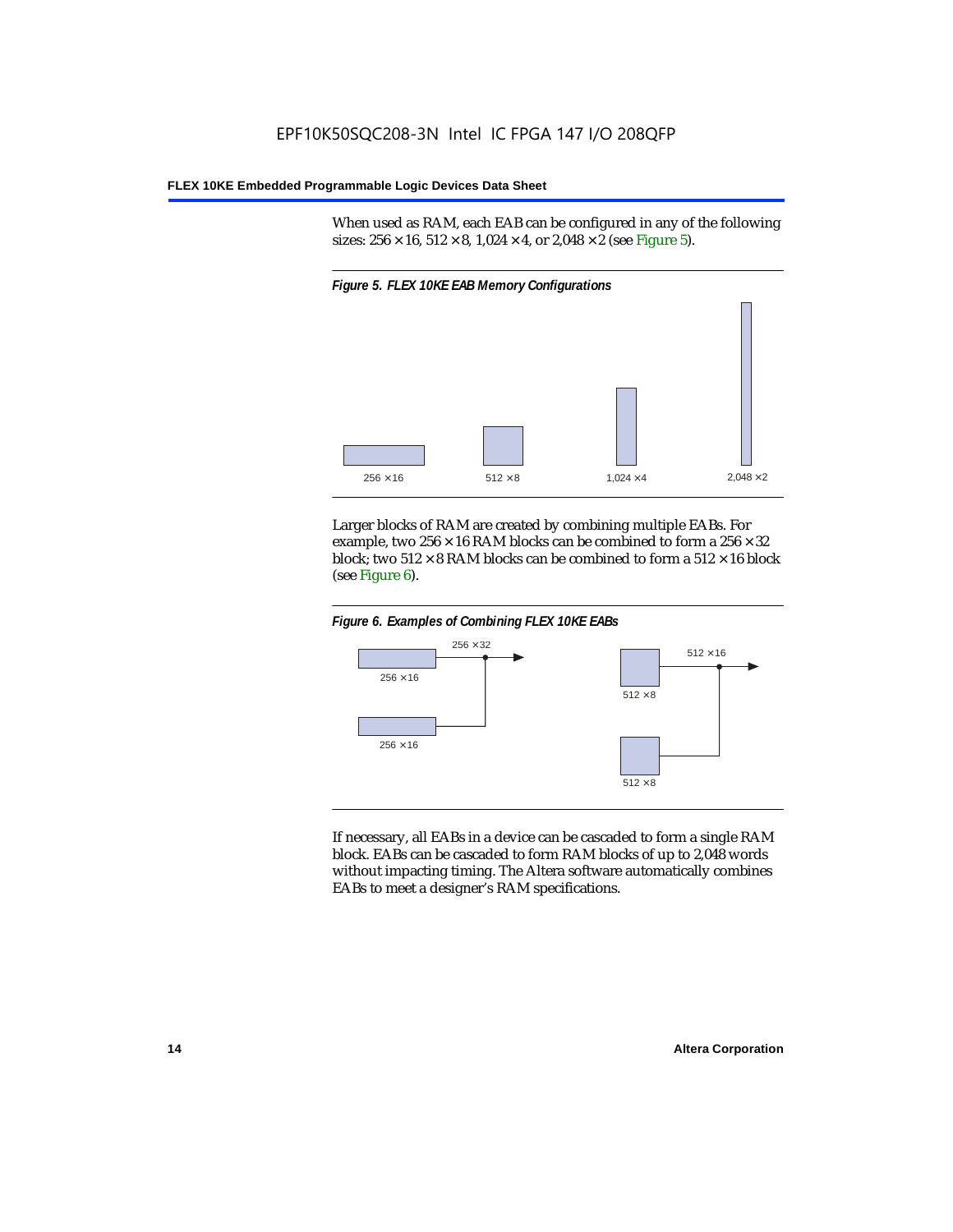EABs provide flexible options for driving and controlling clock signals. Different clocks and clock enables can be used for reading and writing to the EAB. Registers can be independently inserted on the data input, EAB output, write address, write enable signals, read address, and read enable signals. The global signals and the EAB local interconnect can drive write enable, read enable, and clock enable signals. The global signals, dedicated clock pins, and EAB local interconnect can drive the EAB clock signals. Because the LEs drive the EAB local interconnect, the LEs can control write enable, read enable, clear, clock, and clock enable signals.

An EAB is fed by a row interconnect and can drive out to row and column interconnects. Each EAB output can drive up to two row channels and up to two column channels; the unused row channel can be driven by other LEs. This feature increases the routing resources available for EAB outputs (see Figures 2 and 4). The column interconnect, which is adjacent to the EAB, has twice as many channels as other columns in the device.

#### **Logic Array Block**

An LAB consists of eight LEs, their associated carry and cascade chains, LAB control signals, and the LAB local interconnect. The LAB provides the coarse-grained structure to the FLEX 10KE architecture, facilitating efficient routing with optimum device utilization and high performance (see Figure 7).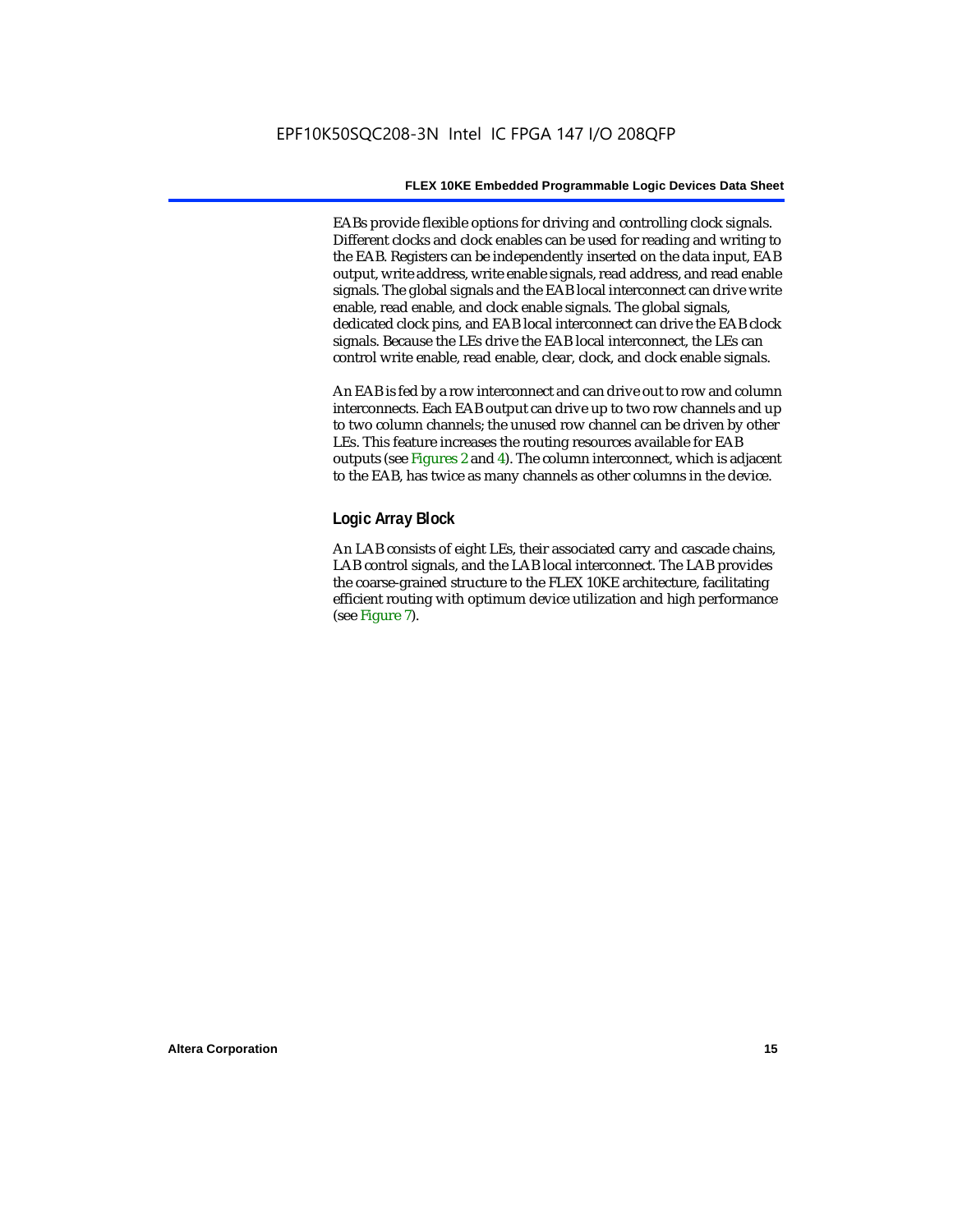#### *Figure 7. FLEX 10KE LAB*



#### *Notes:*

- (1) EPF10K30E, EPF10K50E, and EPF10K50S devices have 22 inputs to the LAB local interconnect channel from the row; EPF10K100E, EPF10K130E, EPF10K200E, and EPF10K200S devices have 26.
- (2) EPF10K30E, EPF10K50E, and EPF10K50S devices have 30 LAB local interconnect channels; EPF10K100E, EPF10K130E, EPF10K200E, and EPF10K200S devices have 34.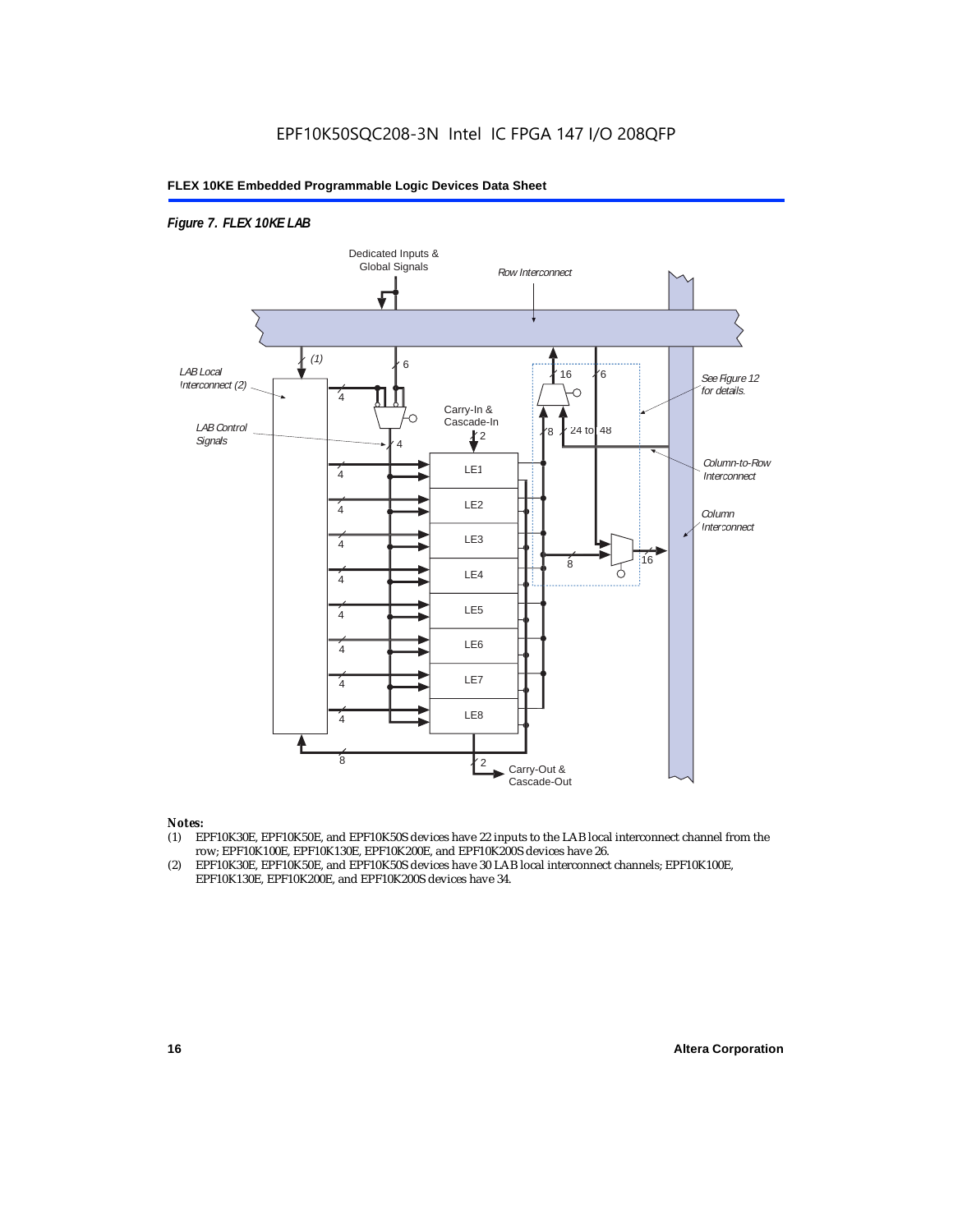Each LAB provides four control signals with programmable inversion that can be used in all eight LEs. Two of these signals can be used as clocks, the other two can be used for clear/preset control. The LAB clocks can be driven by the dedicated clock input pins, global signals, I/O signals, or internal signals via the LAB local interconnect. The LAB preset and clear control signals can be driven by the global signals, I/O signals, or internal signals via the LAB local interconnect. The global control signals are typically used for global clock, clear, or preset signals because they provide asynchronous control with very low skew across the device. If logic is required on a control signal, it can be generated in one or more LE in any LAB and driven into the local interconnect of the target LAB. In addition, the global control signals can be generated from LE outputs.

#### **Logic Element**

The LE, the smallest unit of logic in the FLEX 10KE architecture, has a compact size that provides efficient logic utilization. Each LE contains a four-input LUT, which is a function generator that can quickly compute any function of four variables. In addition, each LE contains a programmable flipflop with a synchronous clock enable, a carry chain, and a cascade chain. Each LE drives both the local and the FastTrack Interconnect routing structure (see Figure 8).

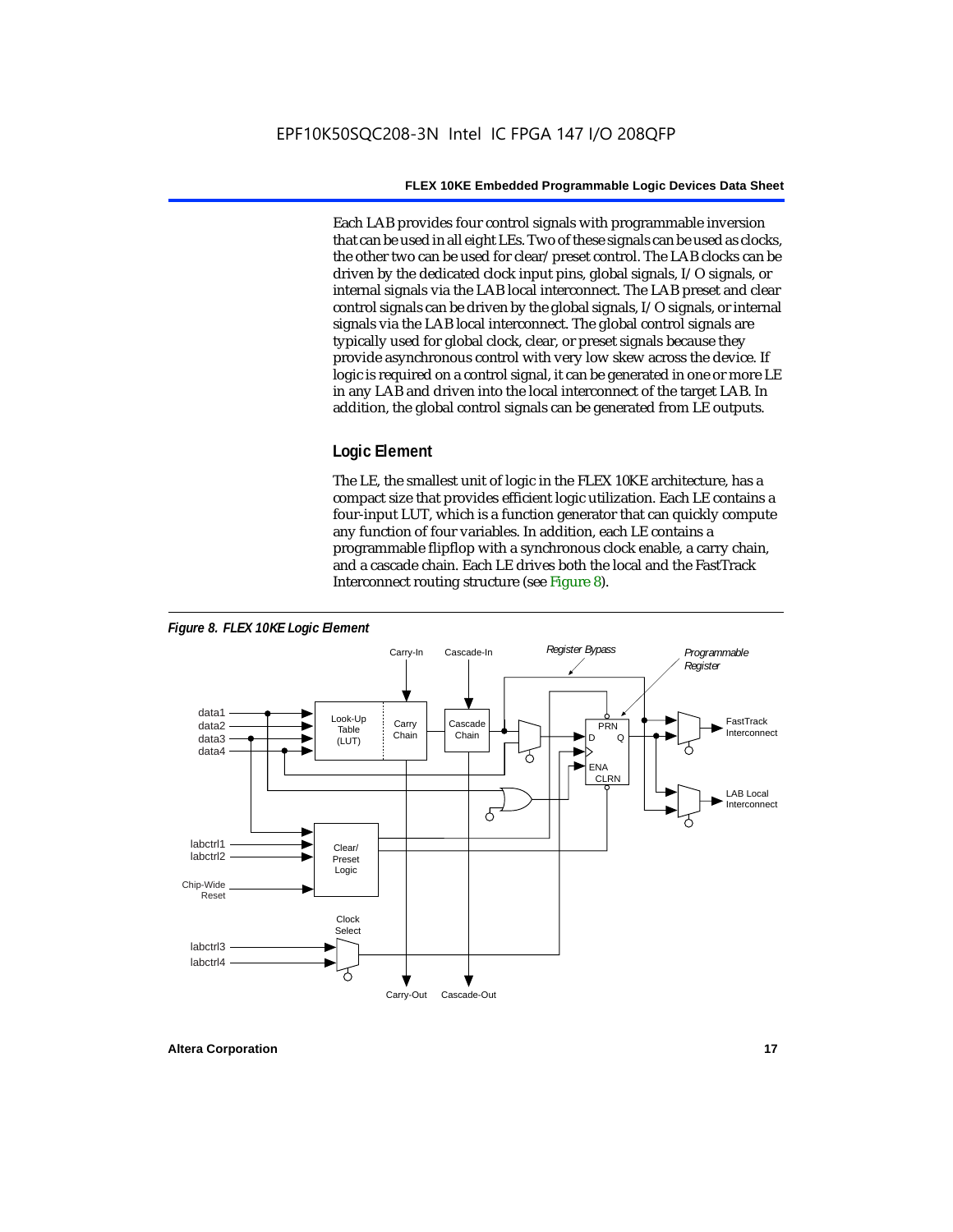The programmable flipflop in the LE can be configured for D, T, JK, or SR operation. The clock, clear, and preset control signals on the flipflop can be driven by global signals, general-purpose I/O pins, or any internal logic. For combinatorial functions, the flipflop is bypassed and the output of the LUT drives the output of the LE.

The LE has two outputs that drive the interconnect: one drives the local interconnect and the other drives either the row or column FastTrack Interconnect routing structure. The two outputs can be controlled independently. For example, the LUT can drive one output while the register drives the other output. This feature, called register packing, can improve LE utilization because the register and the LUT can be used for unrelated functions.

The FLEX 10KE architecture provides two types of dedicated high-speed data paths that connect adjacent LEs without using local interconnect paths: carry chains and cascade chains. The carry chain supports high-speed counters and adders and the cascade chain implements wide-input functions with minimum delay. Carry and cascade chains connect all LEs in a LAB as well as all LABs in the same row. Intensive use of carry and cascade chains can reduce routing flexibility. Therefore, the use of these chains should be limited to speed-critical portions of a design.

#### *Carry Chain*

The carry chain provides a very fast (as low as 0.2 ns) carry-forward function between LEs. The carry-in signal from a lower-order bit drives forward into the higher-order bit via the carry chain, and feeds into both the LUT and the next portion of the carry chain. This feature allows the FLEX 10KE architecture to implement high-speed counters, adders, and comparators of arbitrary width efficiently. Carry chain logic can be created automatically by the Altera Compiler during design processing, or manually by the designer during design entry. Parameterized functions such as LPM and DesignWare functions automatically take advantage of carry chains.

Carry chains longer than eight LEs are automatically implemented by linking LABs together. For enhanced fitting, a long carry chain skips alternate LABs in a row. A carry chain longer than one LAB skips either from even-numbered LAB to even-numbered LAB, or from oddnumbered LAB to odd-numbered LAB. For example, the last LE of the first LAB in a row carries to the first LE of the third LAB in the row. The carry chain does not cross the EAB at the middle of the row. For instance, in the EPF10K50E device, the carry chain stops at the eighteenth LAB and a new one begins at the nineteenth LAB.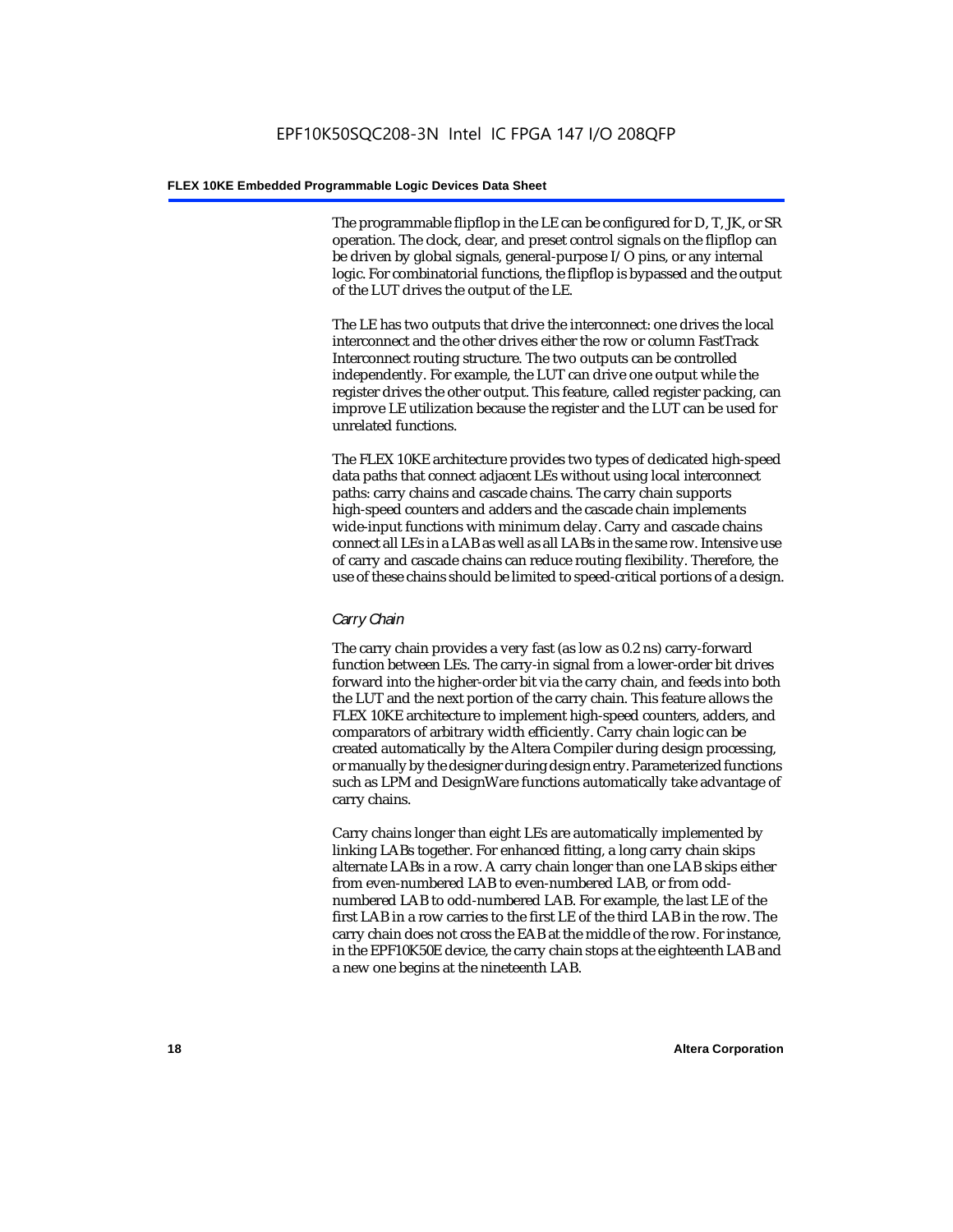Figure 9 shows how an *n*-bit full adder can be implemented in  $n + 1$  LEs with the carry chain. One portion of the LUT generates the sum of two bits using the input signals and the carry-in signal; the sum is routed to the output of the LE. The register can be bypassed for simple adders or used for an accumulator function. Another portion of the LUT and the carry chain logic generates the carry-out signal, which is routed directly to the carry-in signal of the next-higher-order bit. The final carry-out signal is routed to an LE, where it can be used as a general-purpose signal.



*Figure 9. FLEX 10KE Carry Chain Operation (n-Bit Full Adder)*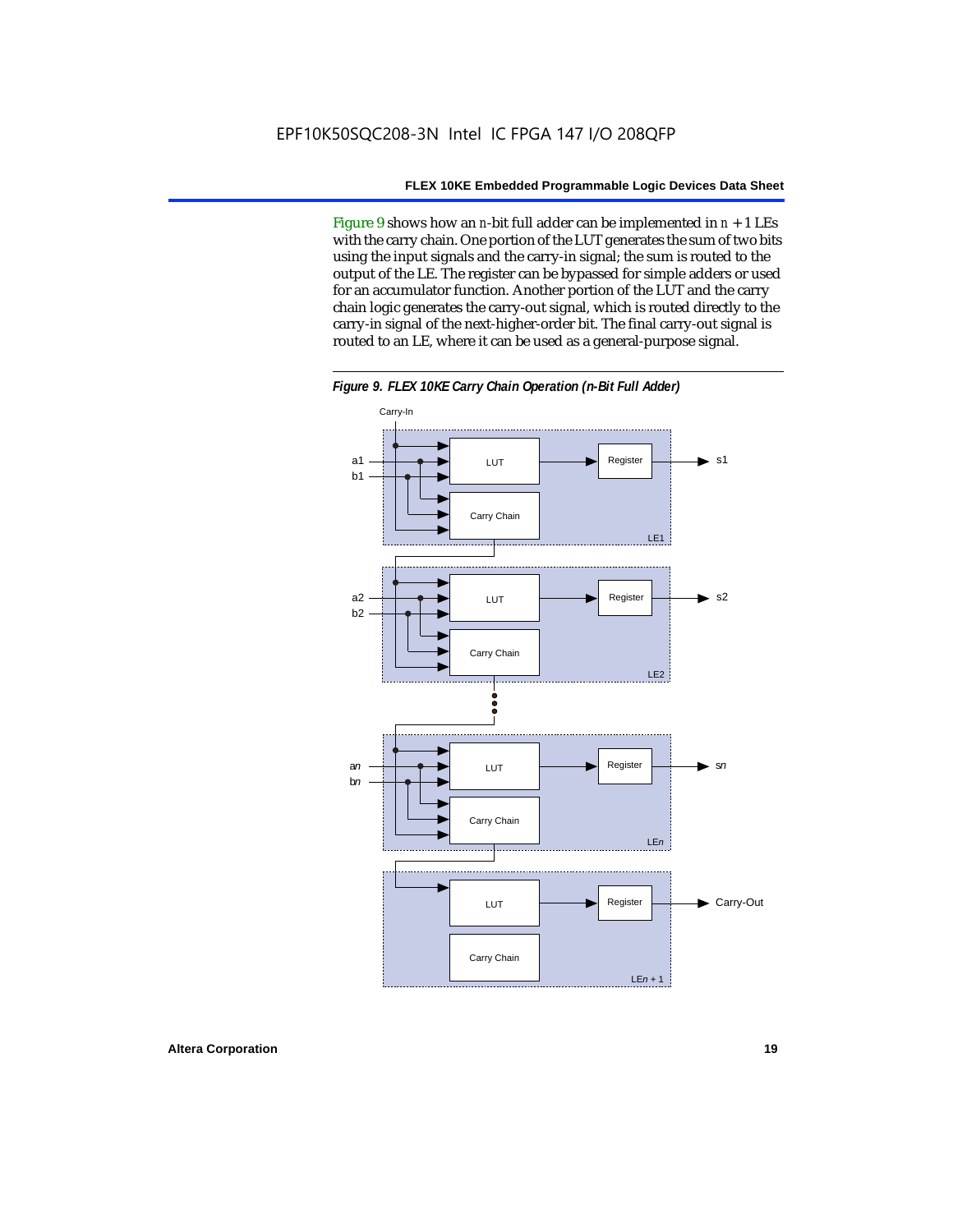#### *Cascade Chain*

With the cascade chain, the FLEX 10KE architecture can implement functions that have a very wide fan-in. Adjacent LUTs can be used to compute portions of the function in parallel; the cascade chain serially connects the intermediate values. The cascade chain can use a logical AND or logical OR (via De Morgan's inversion) to connect the outputs of adjacent LEs. An a delay as low as 0.6 ns per LE, each additional LE provides four more inputs to the effective width of a function. Cascade chain logic can be created automatically by the Altera Compiler during design processing, or manually by the designer during design entry.

Cascade chains longer than eight bits are implemented automatically by linking several LABs together. For easier routing, a long cascade chain skips every other LAB in a row. A cascade chain longer than one LAB skips either from even-numbered LAB to even-numbered LAB, or from odd-numbered LAB to odd-numbered LAB (e.g., the last LE of the first LAB in a row cascades to the first LE of the third LAB). The cascade chain does not cross the center of the row (e.g., in the EPF10K50E device, the cascade chain stops at the eighteenth LAB and a new one begins at the nineteenth LAB). This break is due to the EAB's placement in the middle of the row.

Figure 10 shows how the cascade function can connect adjacent LEs to form functions with a wide fan-in. These examples show functions of 4*n* variables implemented with *n* LEs. The LE delay is 0.9 ns; the cascade chain delay is 0.6 ns. With the cascade chain, 2.7 ns are needed to decode a 16-bit address.



*Figure 10. FLEX 10KE Cascade Chain Operation*

**20 Altera Corporation**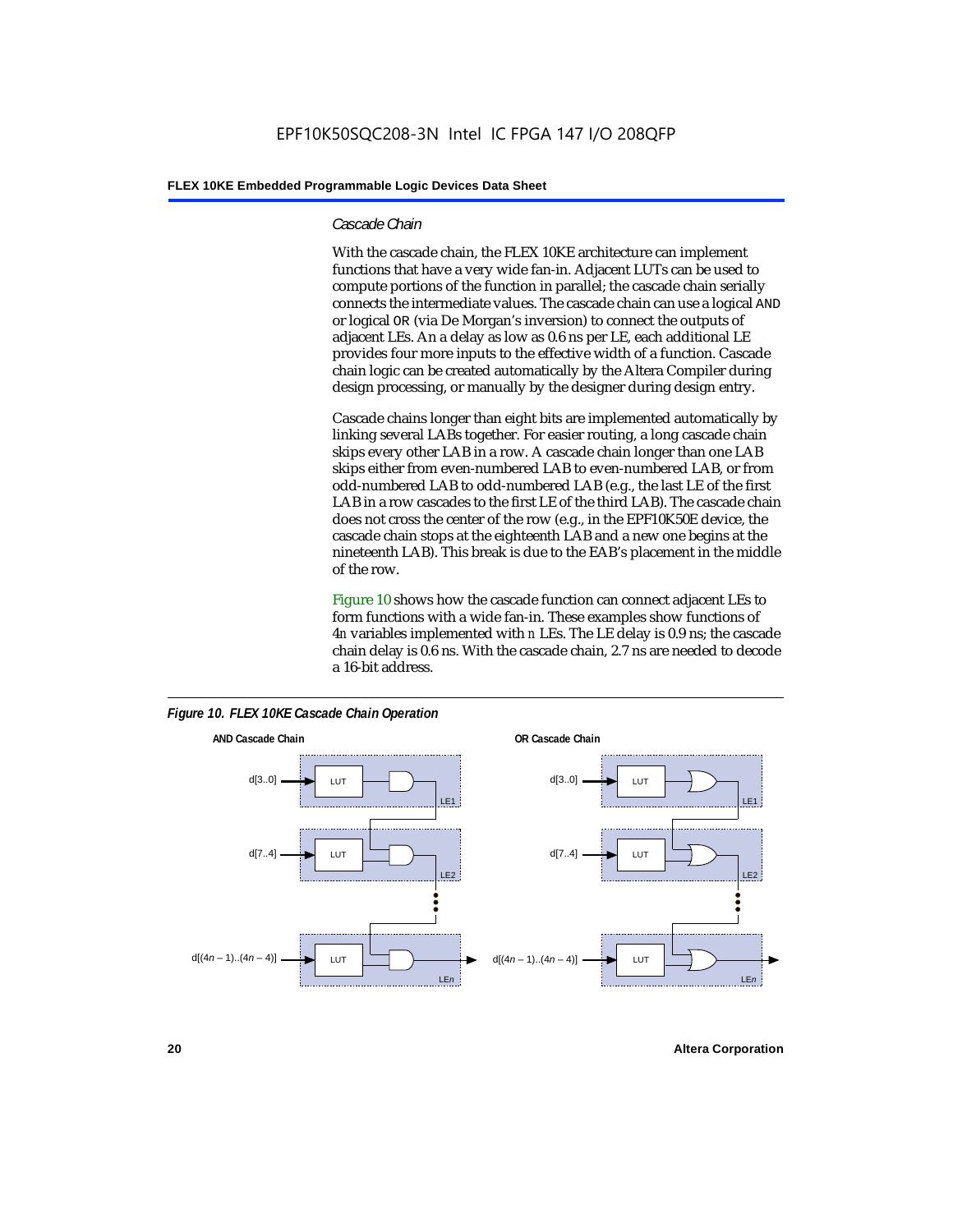#### *LE Operating Modes*

The FLEX 10KE LE can operate in the following four modes:

- Normal mode
- Arithmetic mode
- Up/down counter mode
- Clearable counter mode

Each of these modes uses LE resources differently. In each mode, seven available inputs to the LE—the four data inputs from the LAB local interconnect, the feedback from the programmable register, and the carry-in and cascade-in from the previous LE—are directed to different destinations to implement the desired logic function. Three inputs to the LE provide clock, clear, and preset control for the register. The Altera software, in conjunction with parameterized functions such as LPM and DesignWare functions, automatically chooses the appropriate mode for common functions such as counters, adders, and multipliers. If required, the designer can also create special-purpose functions that use a specific LE operating mode for optimal performance.

The architecture provides a synchronous clock enable to the register in all four modes. The Altera software can set DATA1 to enable the register synchronously, providing easy implementation of fully synchronous designs.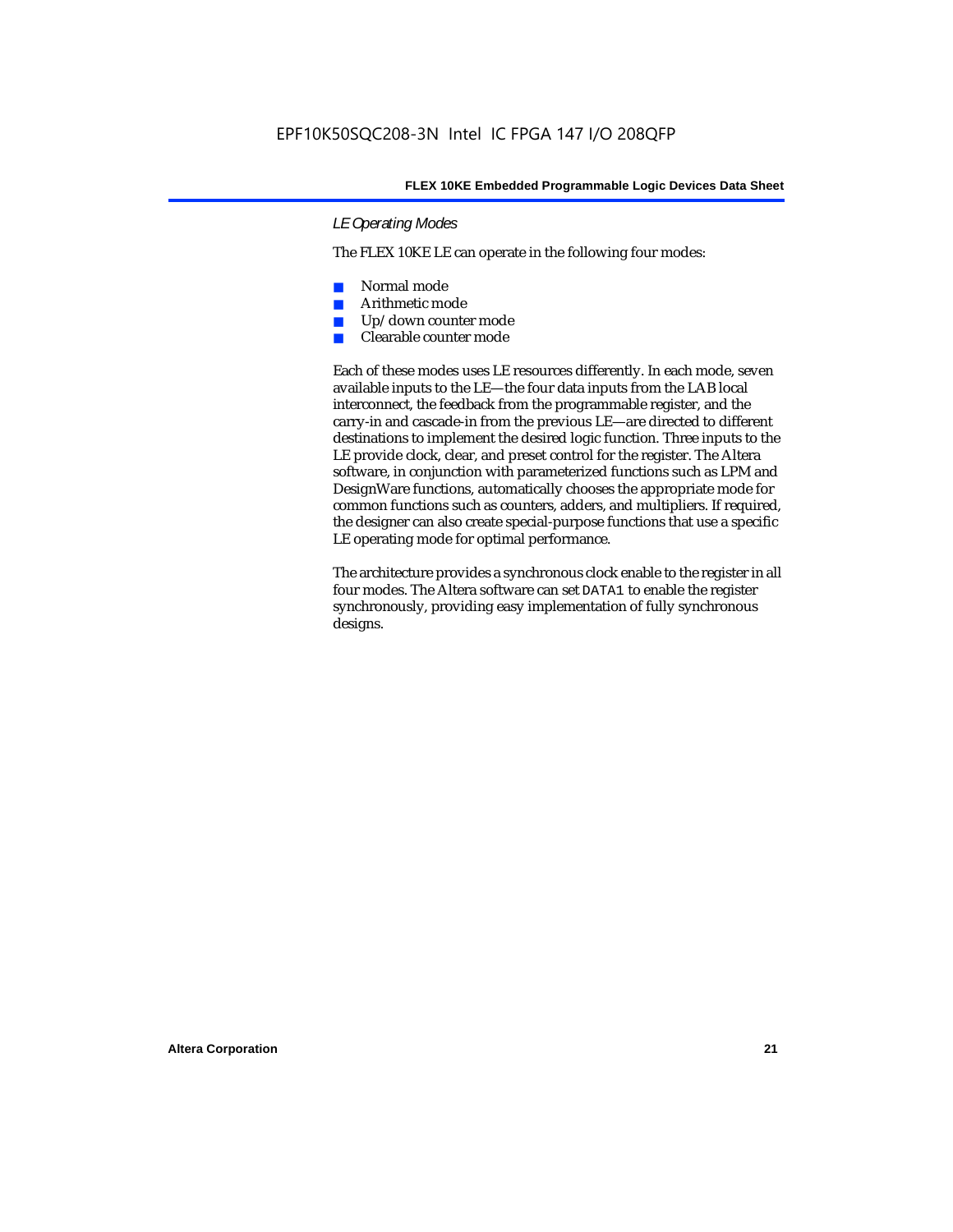#### Figure 11 shows the LE operating modes.

#### *Figure 11. FLEX 10KE LE Operating Modes*









#### **Clearable Counter Mode**

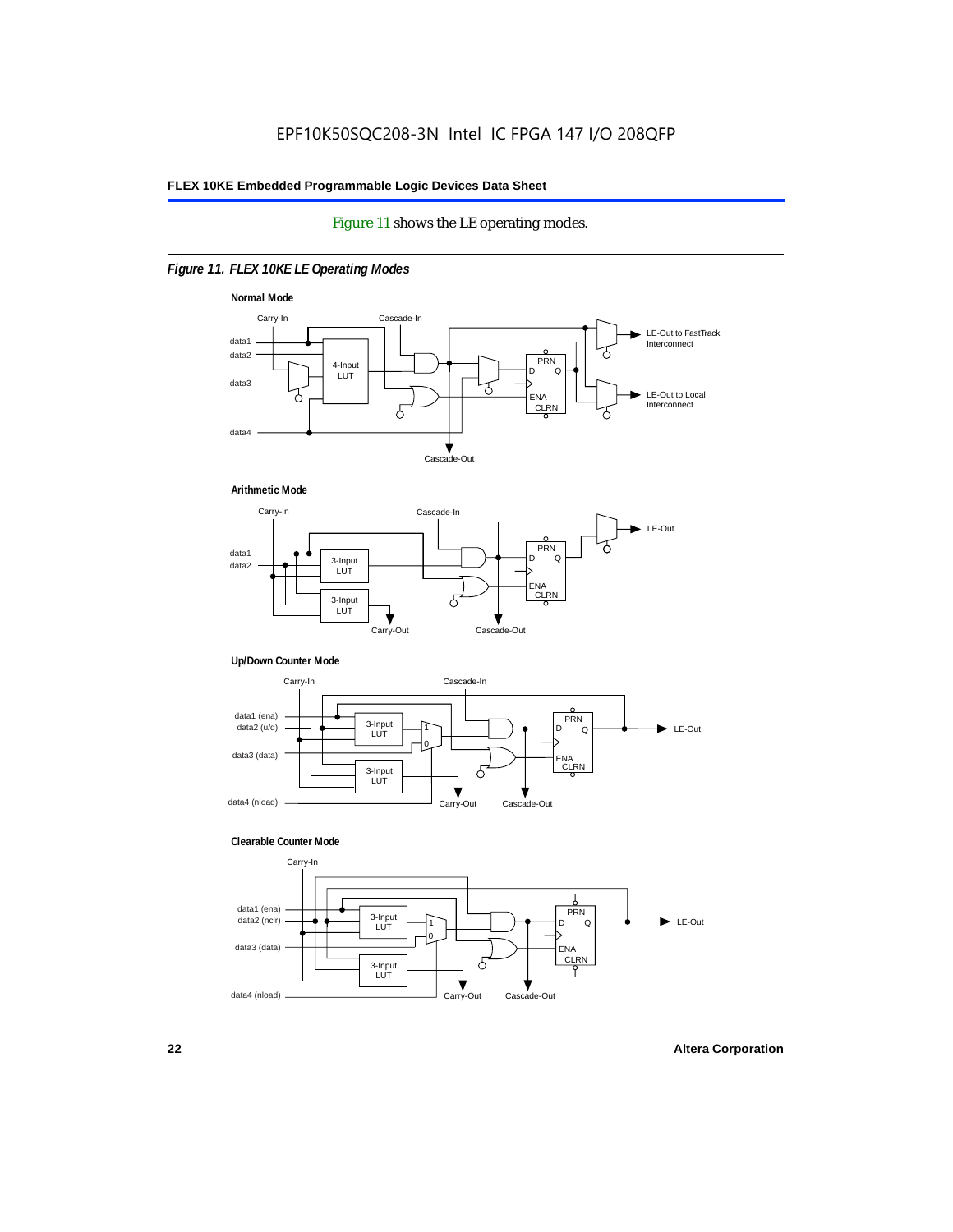#### **Normal Mode**

The normal mode is suitable for general logic applications and wide decoding functions that can take advantage of a cascade chain. In normal mode, four data inputs from the LAB local interconnect and the carry-in are inputs to a four-input LUT. The Altera Compiler automatically selects the carry-in or the DATA3 signal as one of the inputs to the LUT. The LUT output can be combined with the cascade-in signal to form a cascade chain through the cascade-out signal. Either the register or the LUT can be used to drive both the local interconnect and the FastTrack Interconnect routing structure at the same time.

The LUT and the register in the LE can be used independently (register packing). To support register packing, the LE has two outputs; one drives the local interconnect, and the other drives the FastTrack Interconnect routing structure. The DATA4 signal can drive the register directly, allowing the LUT to compute a function that is independent of the registered signal; a three-input function can be computed in the LUT, and a fourth independent signal can be registered. Alternatively, a four-input function can be generated, and one of the inputs to this function can be used to drive the register. The register in a packed LE can still use the clock enable, clear, and preset signals in the LE. In a packed LE, the register can drive the FastTrack Interconnect routing structure while the LUT drives the local interconnect, or vice versa.

#### **Arithmetic Mode**

The arithmetic mode offers 2 three-input LUTs that are ideal for implementing adders, accumulators, and comparators. One LUT computes a three-input function; the other generates a carry output. As shown in Figure 11 on page 22, the first LUT uses the carry-in signal and two data inputs from the LAB local interconnect to generate a combinatorial or registered output. For example, in an adder, this output is the sum of three signals: a, b, and carry-in. The second LUT uses the same three signals to generate a carry-out signal, thereby creating a carry chain. The arithmetic mode also supports simultaneous use of the cascade chain.

#### **Up/Down Counter Mode**

The up/down counter mode offers counter enable, clock enable, synchronous up/down control, and data loading options. These control signals are generated by the data inputs from the LAB local interconnect, the carry-in signal, and output feedback from the programmable register. Use 2 three-input LUTs: one generates the counter data, and the other generates the fast carry bit. A 2-to-1 multiplexer provides synchronous loading. Data can also be loaded asynchronously with the clear and preset register control signals without using the LUT resources.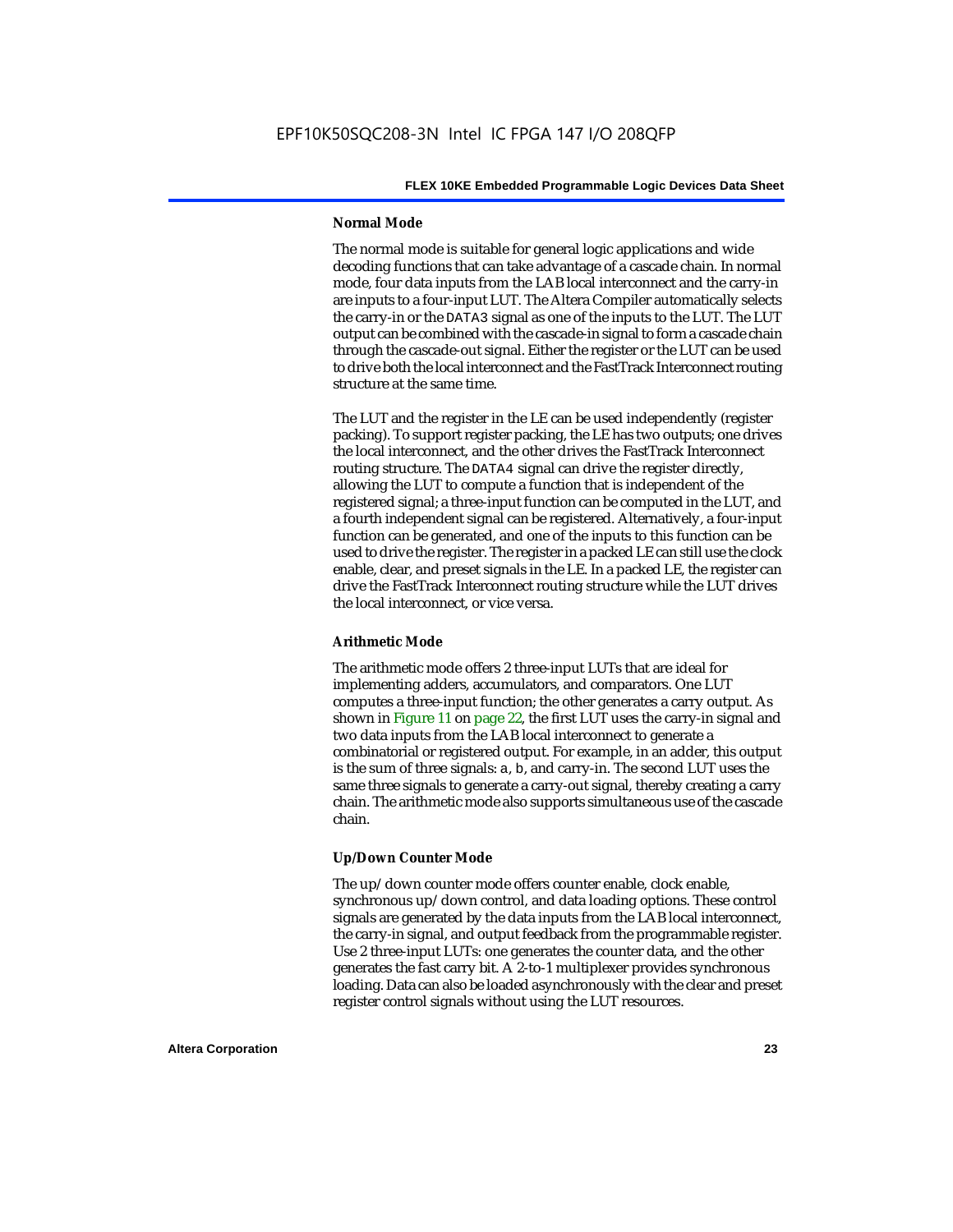#### **Clearable Counter Mode**

The clearable counter mode is similar to the up/down counter mode, but supports a synchronous clear instead of the up/down control. The clear function is substituted for the cascade-in signal in the up/down counter mode. Use 2 three-input LUTs: one generates the counter data, and the other generates the fast carry bit. Synchronous loading is provided by a 2-to-1 multiplexer. The output of this multiplexer is ANDed with a synchronous clear signal.

#### *Internal Tri-State Emulation*

Internal tri-state emulation provides internal tri-states without the limitations of a physical tri-state bus. In a physical tri-state bus, the tri-state buffers' output enable (OE) signals select which signal drives the bus. However, if multiple OE signals are active, contending signals can be driven onto the bus. Conversely, if no OE signals are active, the bus will float. Internal tri-state emulation resolves contending tri-state buffers to a low value and floating buses to a high value, thereby eliminating these problems. The Altera software automatically implements tri-state bus functionality with a multiplexer.

#### *Clear & Preset Logic Control*

Logic for the programmable register's clear and preset functions is controlled by the DATA3, LABCTRL1, and LABCTRL2 inputs to the LE. The clear and preset control structure of the LE asynchronously loads signals into a register. Either LABCTRL1 or LABCTRL2 can control the asynchronous clear. Alternatively, the register can be set up so that LABCTRL1 implements an asynchronous load. The data to be loaded is driven to DATA3; when LABCTRL1 is asserted, DATA3 is loaded into the register.

During compilation, the Altera Compiler automatically selects the best control signal implementation. Because the clear and preset functions are active-low, the Compiler automatically assigns a logic high to an unused clear or preset.

The clear and preset logic is implemented in one of the following six modes chosen during design entry:

- Asynchronous clear
- Asynchronous preset
- Asynchronous clear and preset
- Asynchronous load with clear
- Asynchronous load with preset
- Asynchronous load without clear or preset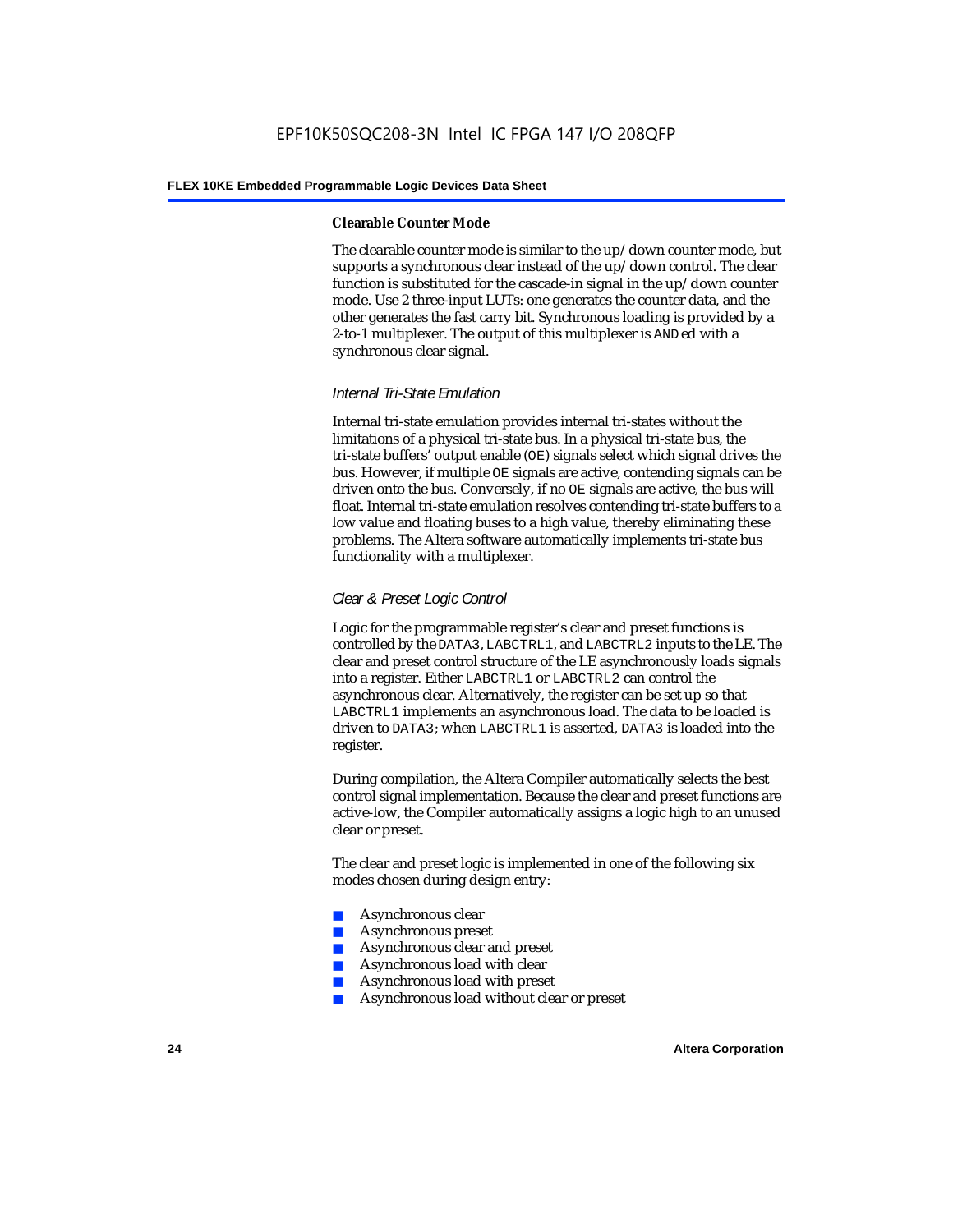In addition to the six clear and preset modes, FLEX 10KE devices provide a chip-wide reset pin that can reset all registers in the device. Use of this feature is set during design entry. In any of the clear and preset modes, the chip-wide reset overrides all other signals. Registers with asynchronous presets may be preset when the chip-wide reset is asserted. Inversion can be used to implement the asynchronous preset. Figure 12 shows examples of how to setup the preset and clear inputs for the desired functionality.



*Figure 12. FLEX 10KE LE Clear & Preset Modes*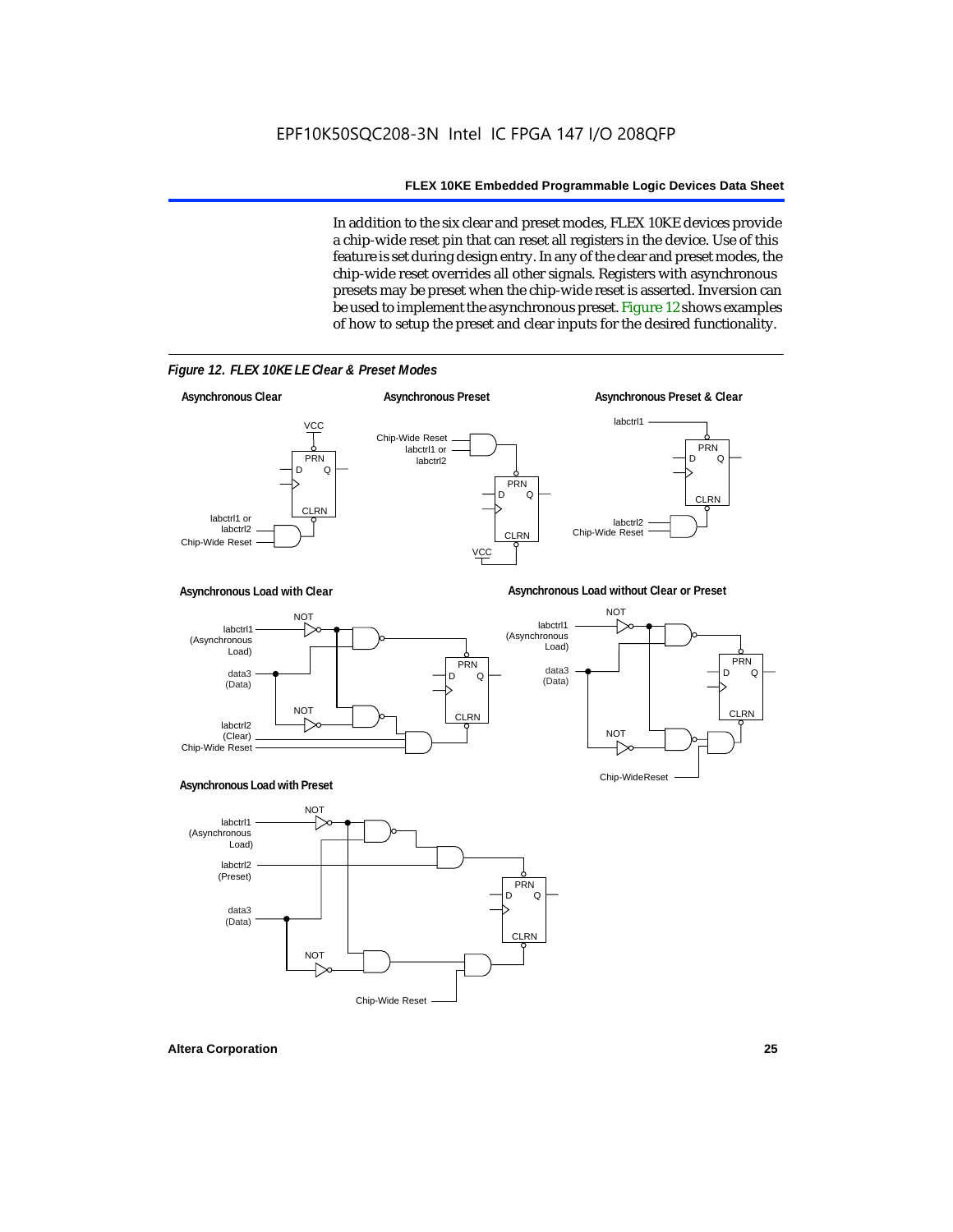#### **Asynchronous Clear**

The flipflop can be cleared by either LABCTRL1 or LABCTRL2. In this mode, the preset signal is tied to VCC to deactivate it.

#### **Asynchronous Preset**

An asynchronous preset is implemented as an asynchronous load, or with an asynchronous clear. If DATA3 is tied to VCC, asserting LABCTRL1 asynchronously loads a one into the register. Alternatively, the Altera software can provide preset control by using the clear and inverting the input and output of the register. Inversion control is available for the inputs to both LEs and IOEs. Therefore, if a register is preset by only one of the two LABCTRL signals, the DATA3 input is not needed and can be used for one of the LE operating modes.

#### **Asynchronous Preset & Clear**

When implementing asynchronous clear and preset, LABCTRL1 controls the preset and LABCTRL2 controls the clear. DATA3 is tied to VCC, so that asserting LABCTRL1 asynchronously loads a one into the register, effectively presetting the register. Asserting LABCTRL2 clears the register.

#### **Asynchronous Load with Clear**

When implementing an asynchronous load in conjunction with the clear, LABCTRL1 implements the asynchronous load of DATA3 by controlling the register preset and clear. LABCTRL2 implements the clear by controlling the register clear; LABCTRL2 does not have to feed the preset circuits.

#### **Asynchronous Load with Preset**

When implementing an asynchronous load in conjunction with preset, the Altera software provides preset control by using the clear and inverting the input and output of the register. Asserting LABCTRL2 presets the register, while asserting LABCTRL1 loads the register. The Altera software inverts the signal that drives DATA3 to account for the inversion of the register's output.

#### **Asynchronous Load without Preset or Clear**

When implementing an asynchronous load without preset or clear, LABCTRL1 implements the asynchronous load of DATA3 by controlling the register preset and clear.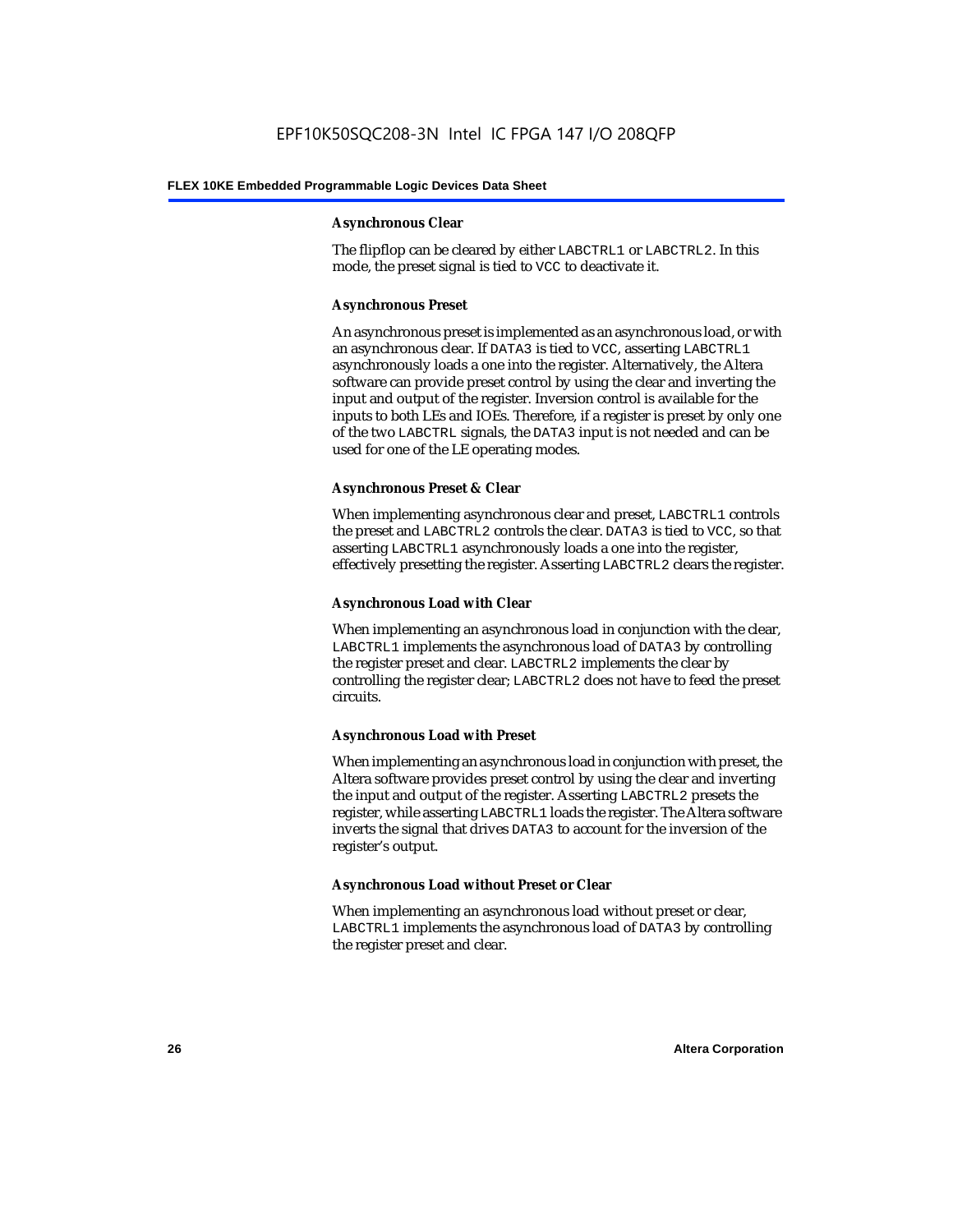#### **FastTrack Interconnect Routing Structure**

In the FLEX 10KE architecture, connections between LEs, EABs, and device I/O pins are provided by the FastTrack Interconnect routing structure, which is a series of continuous horizontal and vertical routing channels that traverses the device. This global routing structure provides predictable performance, even in complex designs. In contrast, the segmented routing in FPGAs requires switch matrices to connect a variable number of routing paths, increasing the delays between logic resources and reducing performance.

The FastTrack Interconnect routing structure consists of row and column interconnect channels that span the entire device. Each row of LABs is served by a dedicated row interconnect. The row interconnect can drive I/O pins and feed other LABs in the row. The column interconnect routes signals between rows and can drive I/O pins.

Row channels drive into the LAB or EAB local interconnect. The row signal is buffered at every LAB or EAB to reduce the effect of fan-out on delay. A row channel can be driven by an LE or by one of three column channels. These four signals feed dual 4-to-1 multiplexers that connect to two specific row channels. These multiplexers, which are connected to each LE, allow column channels to drive row channels even when all eight LEs in a LAB drive the row interconnect.

Each column of LABs or EABs is served by a dedicated column interconnect. The column interconnect that serves the EABs has twice as many channels as other column interconnects. The column interconnect can then drive I/O pins or another row's interconnect to route the signals to other LABs or EABs in the device. A signal from the column interconnect, which can be either the output of a LE or an input from an I/O pin, must be routed to the row interconnect before it can enter a LAB or EAB. Each row channel that is driven by an IOE or EAB can drive one specific column channel.

Access to row and column channels can be switched between LEs in adjacent pairs of LABs. For example, a LE in one LAB can drive the row and column channels normally driven by a particular LE in the adjacent LAB in the same row, and vice versa. This flexibility enables routing resources to be used more efficiently (see Figure 13).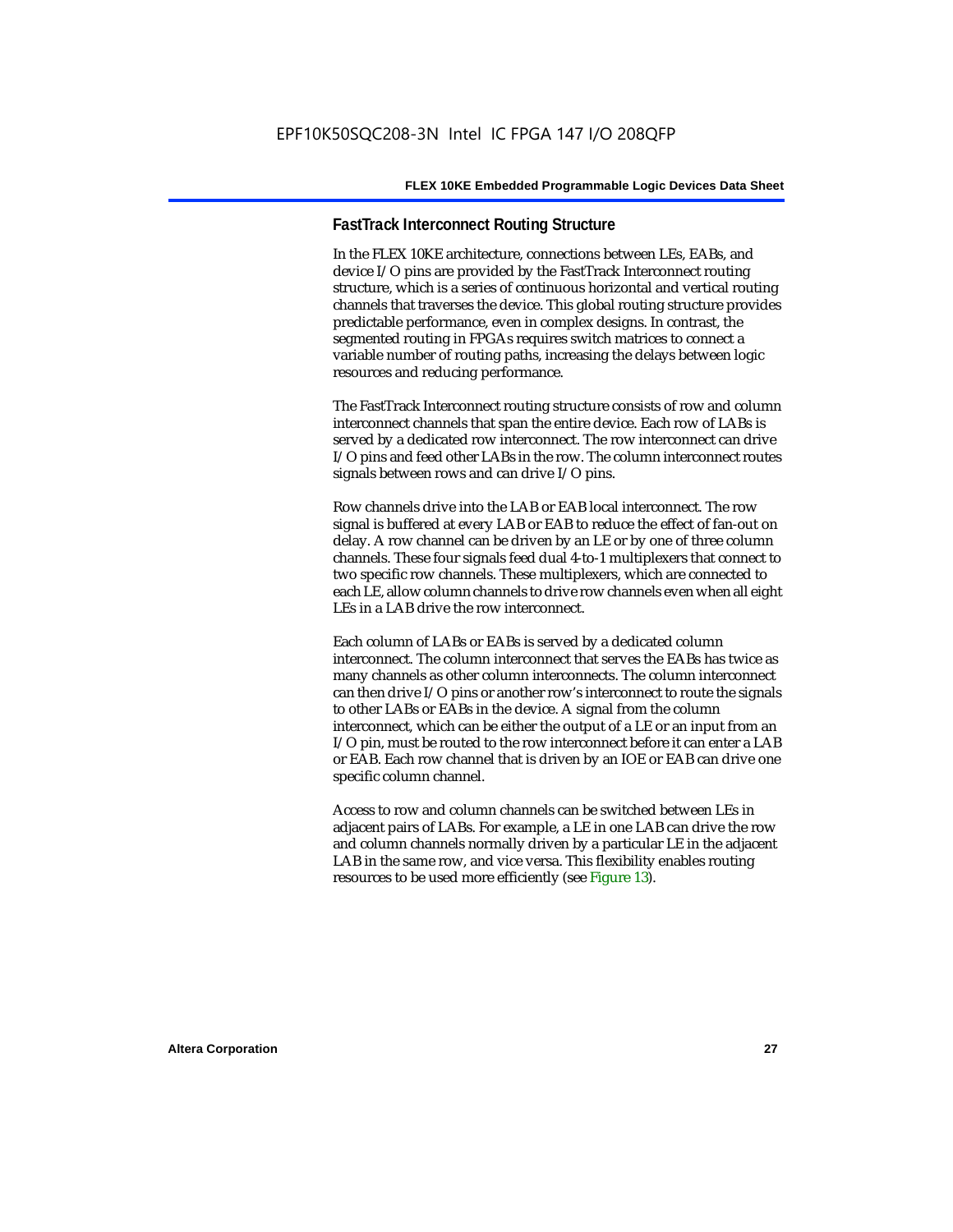#### *Figure 13. FLEX 10KE LAB Connections to Row & Column Interconnect*

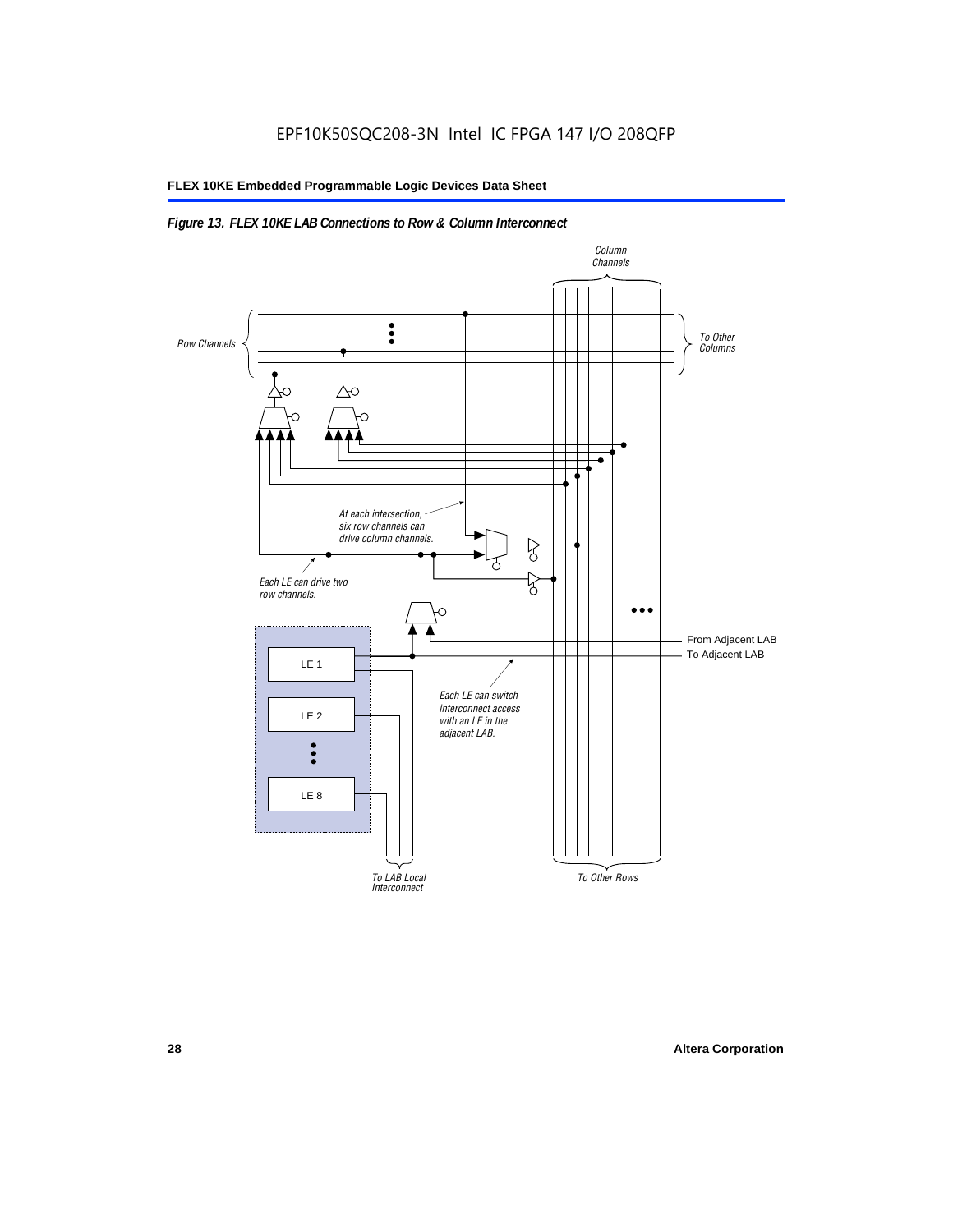For improved routing, the row interconnect consists of a combination of full-length and half-length channels. The full-length channels connect to all LABs in a row; the half-length channels connect to the LABs in half of the row. The EAB can be driven by the half-length channels in the left half of the row and by the full-length channels. The EAB drives out to the fulllength channels. In addition to providing a predictable, row-wide interconnect, this architecture provides increased routing resources. Two neighboring LABs can be connected using a half-row channel, thereby saving the other half of the channel for the other half of the row.

Table 7 summarizes the FastTrack Interconnect routing structure resources available in each FLEX 10KE device.

| Table 7. FLEX 10KE FastTrack Interconnect Resources |             |                     |         |                        |
|-----------------------------------------------------|-------------|---------------------|---------|------------------------|
| Device                                              | <b>Rows</b> | Channels per<br>Row | Columns | Channels per<br>Column |
| <b>EPF10K30E</b>                                    | 6           | 216                 | 36      | 24                     |
| EPF10K50E<br>EPF10K50S                              | 10          | 216                 | 36      | 24                     |
| EPF10K100E                                          | 12          | 312                 | 52      | 24                     |
| EPF10K130E                                          | 16          | 312                 | 52      | 32                     |
| EPF10K200E<br>EPF10K200S                            | 24          | 312                 | 52      | 48                     |

In addition to general-purpose I/O pins, FLEX 10KE devices have six dedicated input pins that provide low-skew signal distribution across the device. These six inputs can be used for global clock, clear, preset, and peripheral output enable and clock enable control signals. These signals are available as control signals for all LABs and IOEs in the device. The dedicated inputs can also be used as general-purpose data inputs because they can feed the local interconnect of each LAB in the device.

Figure 14 shows the interconnection of adjacent LABs and EABs, with row, column, and local interconnects, as well as the associated cascade and carry chains. Each LAB is labeled according to its location: a letter represents the row and a number represents the column. For example, LAB B3 is in row B, column 3.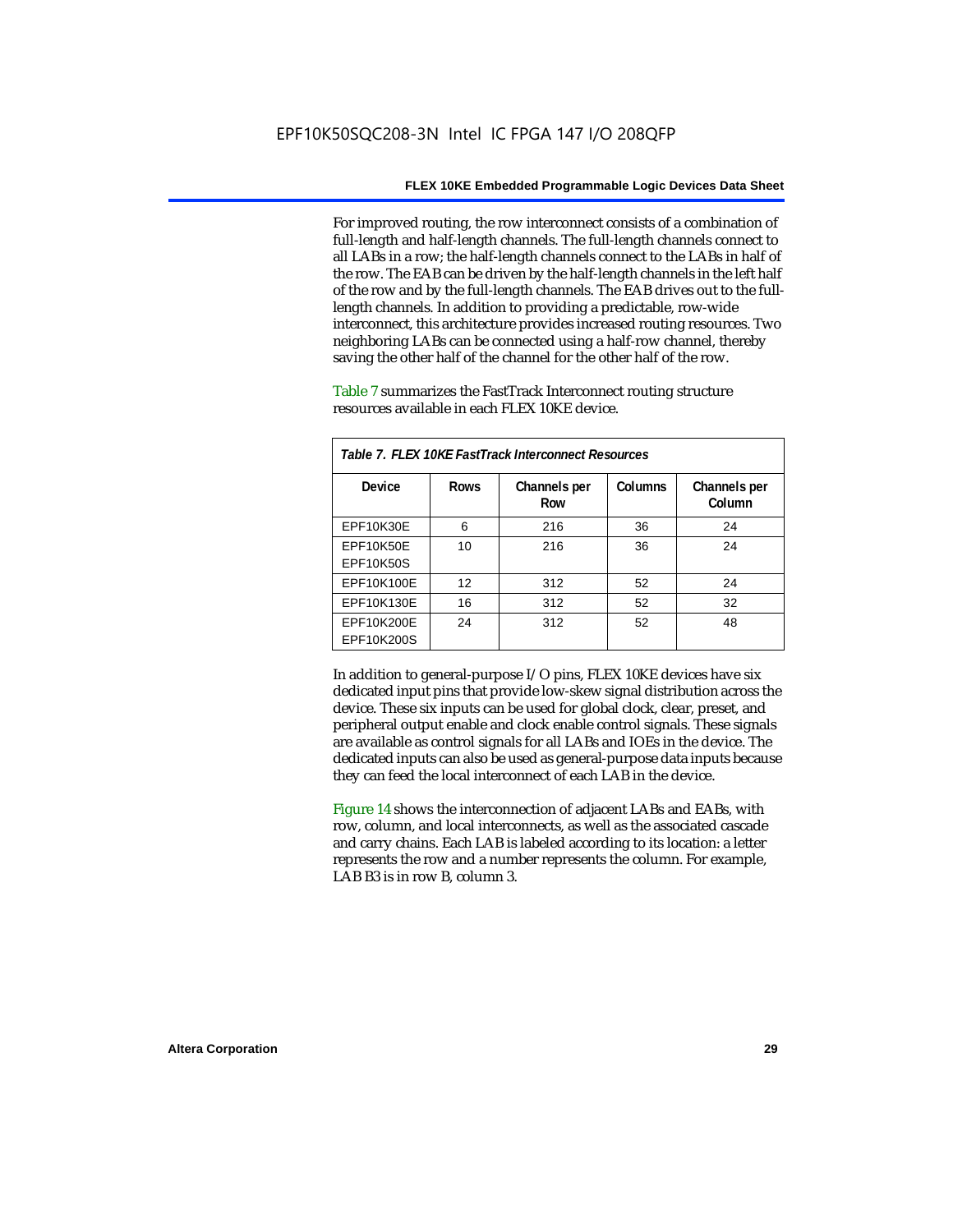



#### **I/O Element**

An IOE contains a bidirectional I/O buffer and a register that can be used either as an input register for external data that requires a fast setup time, or as an output register for data that requires fast clock-to-output performance. In some cases, using an LE register for an input register will result in a faster setup time than using an IOE register. IOEs can be used as input, output, or bidirectional pins. For bidirectional registered I/O implementation, the output register should be in the IOE, and the data input and output enable registers should be LE registers placed adjacent to the bidirectional pin. The Altera Compiler uses the programmable inversion option to invert signals from the row and column interconnect automatically where appropriate. Figure 15 shows the bidirectional I/O registers.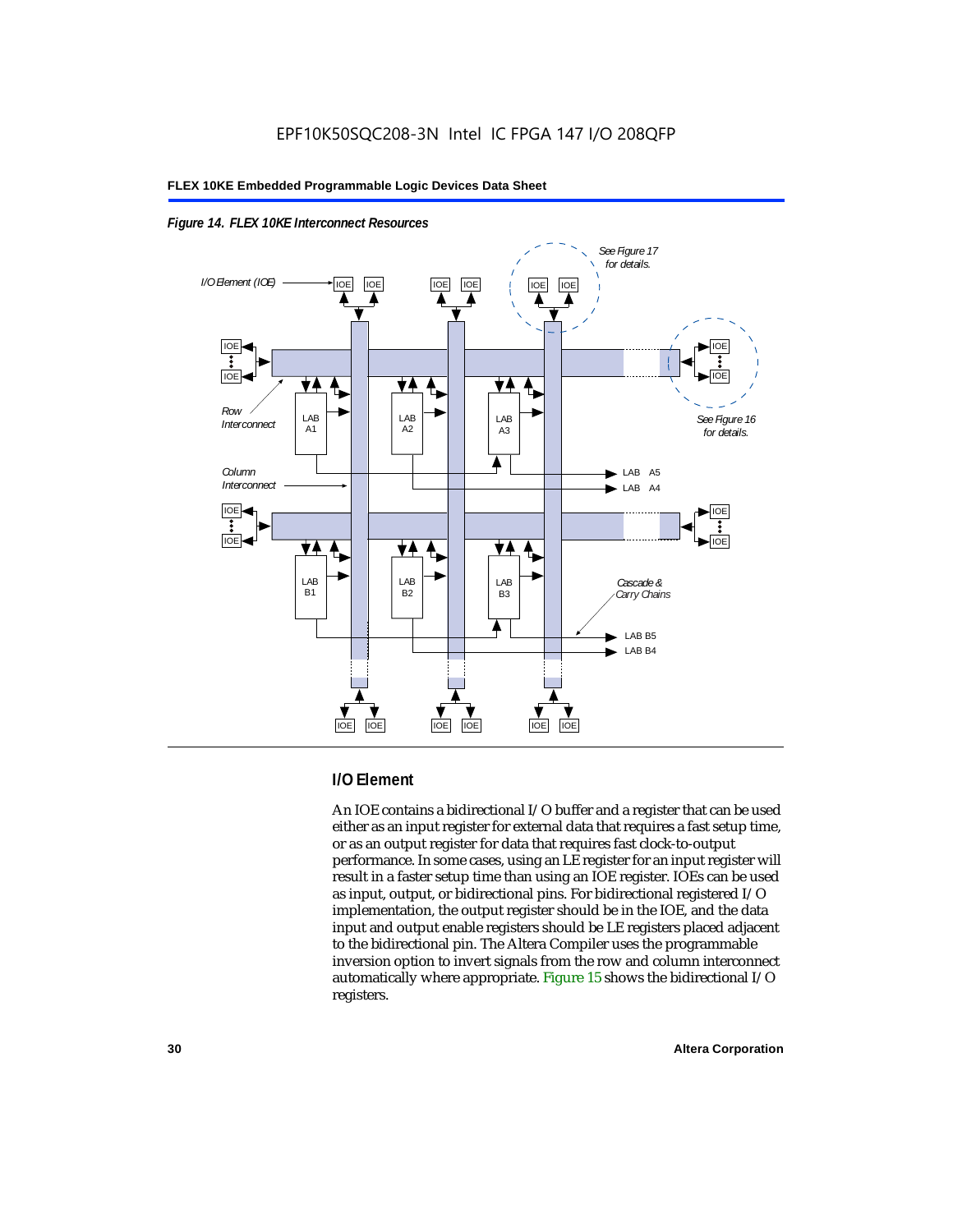



### *Note:*<br>(1) *A*

(1) All FLEX 10KE devices (except the EPF10K50E and EPF10K200E devices) have a programmable input delay buffer on the input path.

#### **Altera Corporation 31**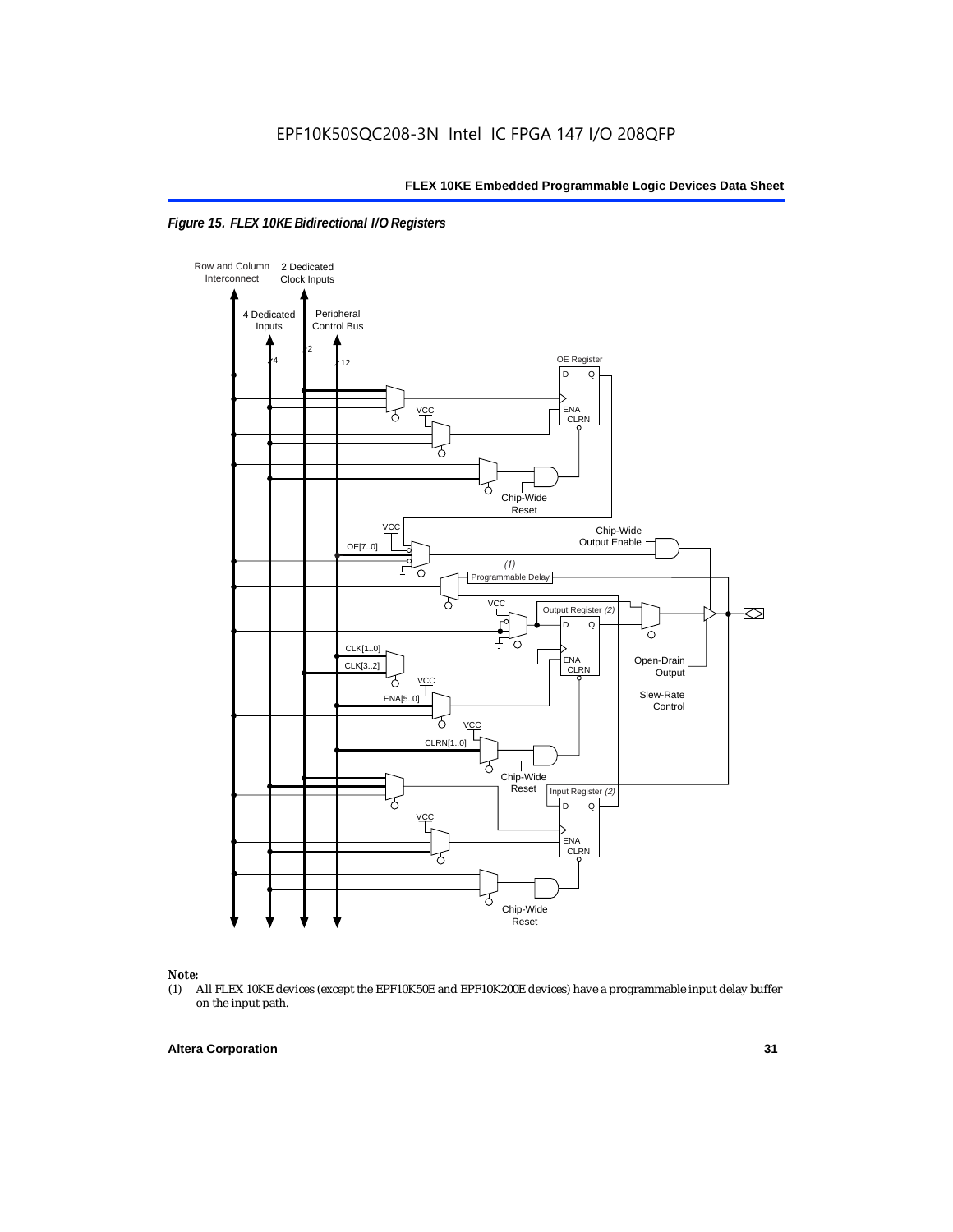On all FLEX 10KE devices (except EPF10K50E and EPF10K200E devices), the input path from the I/O pad to the FastTrack Interconnect has a programmable delay element that can be used to guarantee a zero hold time. EPF10K50S and EPF10K200S devices also support this feature. Depending on the placement of the IOE relative to what it is driving, the designer may choose to turn on the programmable delay to ensure a zero hold time or turn it off to minimize setup time. This feature is used to reduce setup time for complex pin-to-register paths (e.g., PCI designs).

Each IOE selects the clock, clear, clock enable, and output enable controls from a network of I/O control signals called the peripheral control bus. The peripheral control bus uses high-speed drivers to minimize signal skew across the device and provides up to 12 peripheral control signals that can be allocated as follows:

- Up to eight output enable signals
- Up to six clock enable signals
- Up to two clock signals
- Up to two clear signals

If more than six clock enable or eight output enable signals are required, each IOE on the device can be controlled by clock enable and output enable signals driven by specific LEs. In addition to the two clock signals available on the peripheral control bus, each IOE can use one of two dedicated clock pins. Each peripheral control signal can be driven by any of the dedicated input pins or the first LE of each LAB in a particular row. In addition, a LE in a different row can drive a column interconnect, which causes a row interconnect to drive the peripheral control signal. The chipwide reset signal resets all IOE registers, overriding any other control signals.

When a dedicated clock pin drives IOE registers, it can be inverted for all IOEs in the device. All IOEs must use the same sense of the clock. For example, if any IOE uses the inverted clock, all IOEs must use the inverted clock and no IOE can use the non-inverted clock. However, LEs can still use the true or complement of the clock on a LAB-by-LAB basis.

The incoming signal may be inverted at the dedicated clock pin and will drive all IOEs. For the true and complement of a clock to be used to drive IOEs, drive it into both global clock pins. One global clock pin will supply the true, and the other will supply the complement.

When the true and complement of a dedicated input drives IOE clocks, two signals on the peripheral control bus are consumed, one for each sense of the clock.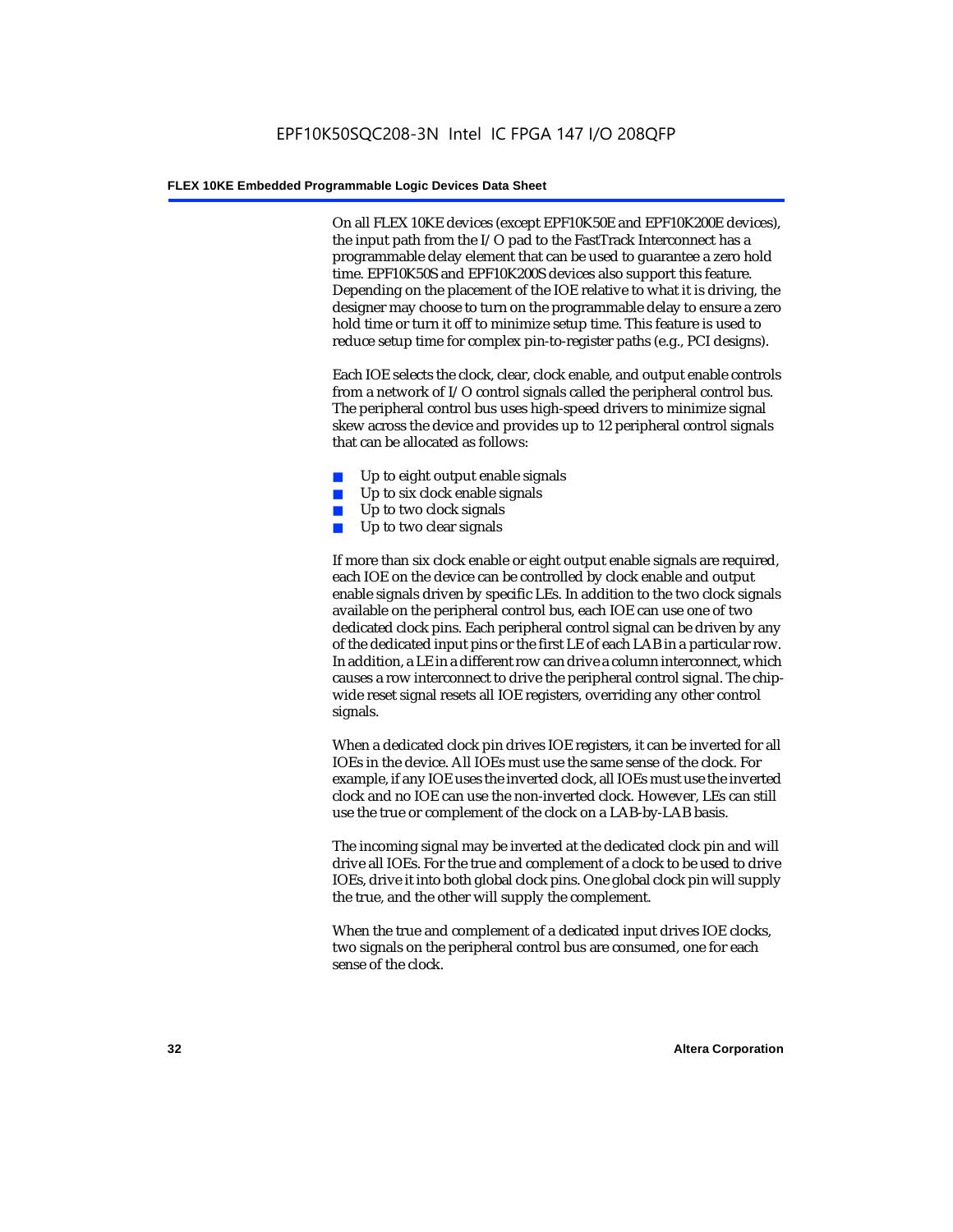When dedicated inputs drive non-inverted and inverted peripheral clears, clock enables, and output enables, two signals on the peripheral control bus will be used.

Tables 8 and 9 list the sources for each peripheral control signal, and show how the output enable, clock enable, clock, and clear signals share 12 peripheral control signals. The tables also show the rows that can drive global signals.

| Table 8. Peripheral Bus Sources for EPF10K30E, EPF10K50E & EPF10K50S Devices |                  |                               |  |  |
|------------------------------------------------------------------------------|------------------|-------------------------------|--|--|
| Peripheral<br><b>Control Signal</b>                                          | <b>EPF10K30E</b> | EPF10K50E<br><b>EPF10K50S</b> |  |  |
| OE0                                                                          | Row A            | Row A                         |  |  |
| OE1                                                                          | Row B            | Row B                         |  |  |
| OE2                                                                          | Row C            | Row D                         |  |  |
| OE3                                                                          | Row D            | Row F                         |  |  |
| OE4                                                                          | Row E            | Row H                         |  |  |
| OE5                                                                          | Row F            | Row J                         |  |  |
| CLKENA0/CLK0/GLOBAL0                                                         | Row A            | Row A                         |  |  |
| CLKENA1/OE6/GLOBAL1                                                          | Row B            | Row C                         |  |  |
| CLKENA2/CLR0                                                                 | Row C            | Row E                         |  |  |
| CLKENA3/OE7/GLOBAL2                                                          | Row D            | Row G                         |  |  |
| CLKENA4/CLR1                                                                 | Row E            | Row I                         |  |  |
| CLKENA5/CLK1/GLOBAL3                                                         | Row F            | Row J                         |  |  |

*Table 8. Peripheral Bus Sources for EPF10K30E, EPF10K50E & EPF10K50S Devices*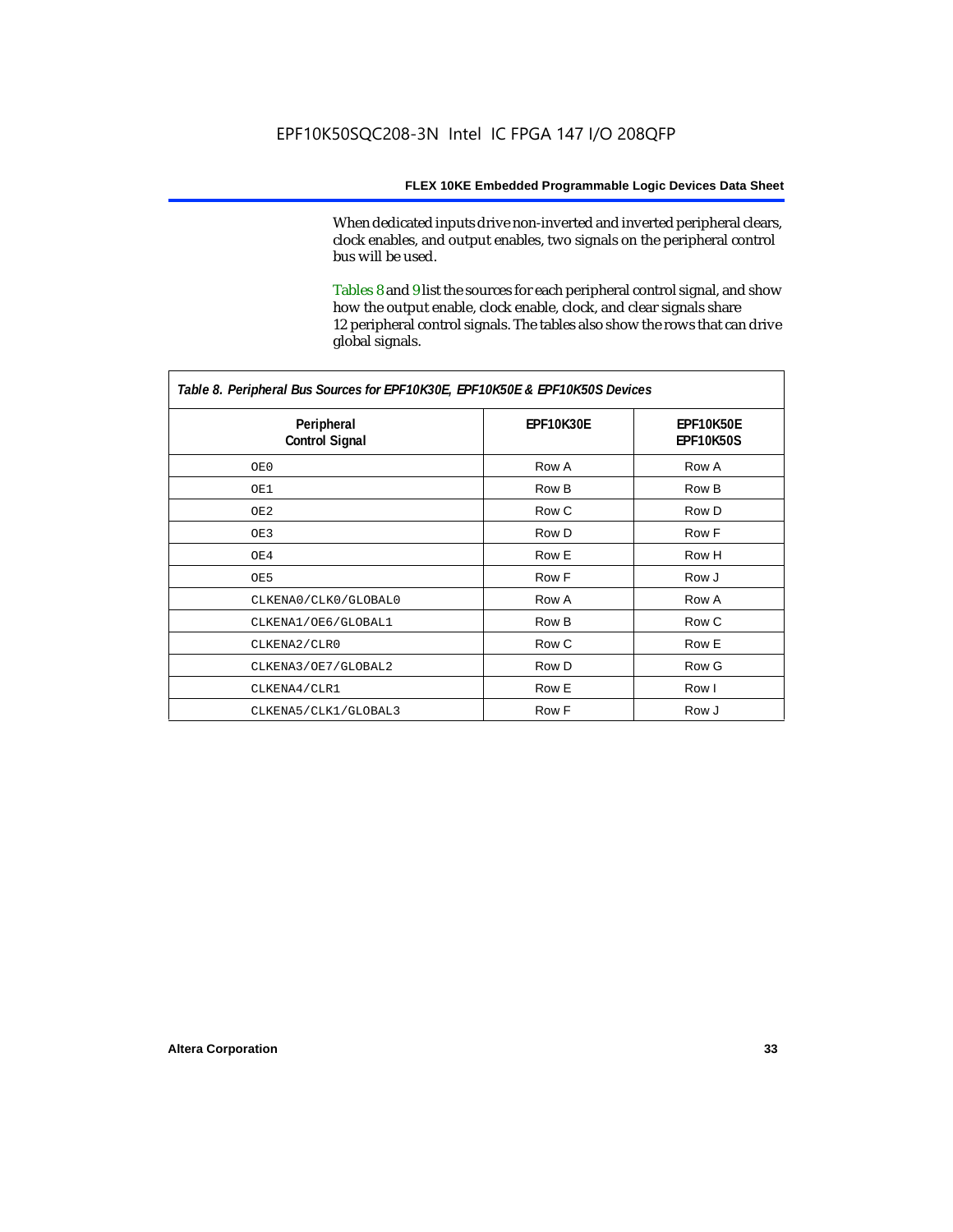| Table 9. Peripheral Bus Sources for EPF10K100E, EPF10K130E, EPF10K200E & EPF10K200S Devices |                   |                   |                                        |  |
|---------------------------------------------------------------------------------------------|-------------------|-------------------|----------------------------------------|--|
| Peripheral<br><b>Control Signal</b>                                                         | <b>EPF10K100E</b> | <b>EPF10K130E</b> | <b>EPF10K200E</b><br><b>EPF10K200S</b> |  |
| OE0                                                                                         | Row A             | Row C             | Row G                                  |  |
| OE1                                                                                         | Row C             | Row E             | Row I                                  |  |
| OE <sub>2</sub>                                                                             | Row E             | Row G             | Row K                                  |  |
| OE3                                                                                         | Row L             | Row N             | Row R                                  |  |
| OE4                                                                                         | Row I             | Row K             | Row O                                  |  |
| OE5                                                                                         | Row K             | Row M             | Row Q                                  |  |
| CLKENA0/CLK0/GLOBAL0                                                                        | Row F             | Row H             | Row L                                  |  |
| CLKENA1/OE6/GLOBAL1                                                                         | Row D             | Row F             | Row J                                  |  |
| CLKENA2/CLR0                                                                                | Row B             | Row D             | Row H                                  |  |
| CLKENA3/OE7/GLOBAL2                                                                         | Row H             | Row J             | Row N                                  |  |
| CLKENA4/CLR1                                                                                | Row J             | Row L             | Row P                                  |  |
| CLKENA5/CLK1/GLOBAL3                                                                        | Row G             | Row I             | Row M                                  |  |

Signals on the peripheral control bus can also drive the four global signals, referred to as GLOBAL0 through GLOBAL3 in Tables 8 and 9. An internally generated signal can drive a global signal, providing the same low-skew, low-delay characteristics as a signal driven by an input pin. An LE drives the global signal by driving a row line that drives the peripheral bus, which then drives the global signal. This feature is ideal for internally generated clear or clock signals with high fan-out. However, internally driven global signals offer no advantage over the general-purpose interconnect for routing data signals. The dedicated input pin should be driven to a known logic state (such as ground) and not be allowed to float.

The chip-wide output enable pin is an active-high pin (DEV\_OE) that can be used to tri-state all pins on the device. This option can be set in the Altera software. On EPF10K50E and EPF10K200E devices, the built-in I/O pin pull-up resistors (which are active during configuration) are active when the chip-wide output enable pin is asserted. The registers in the IOE can also be reset by the chip-wide reset pin.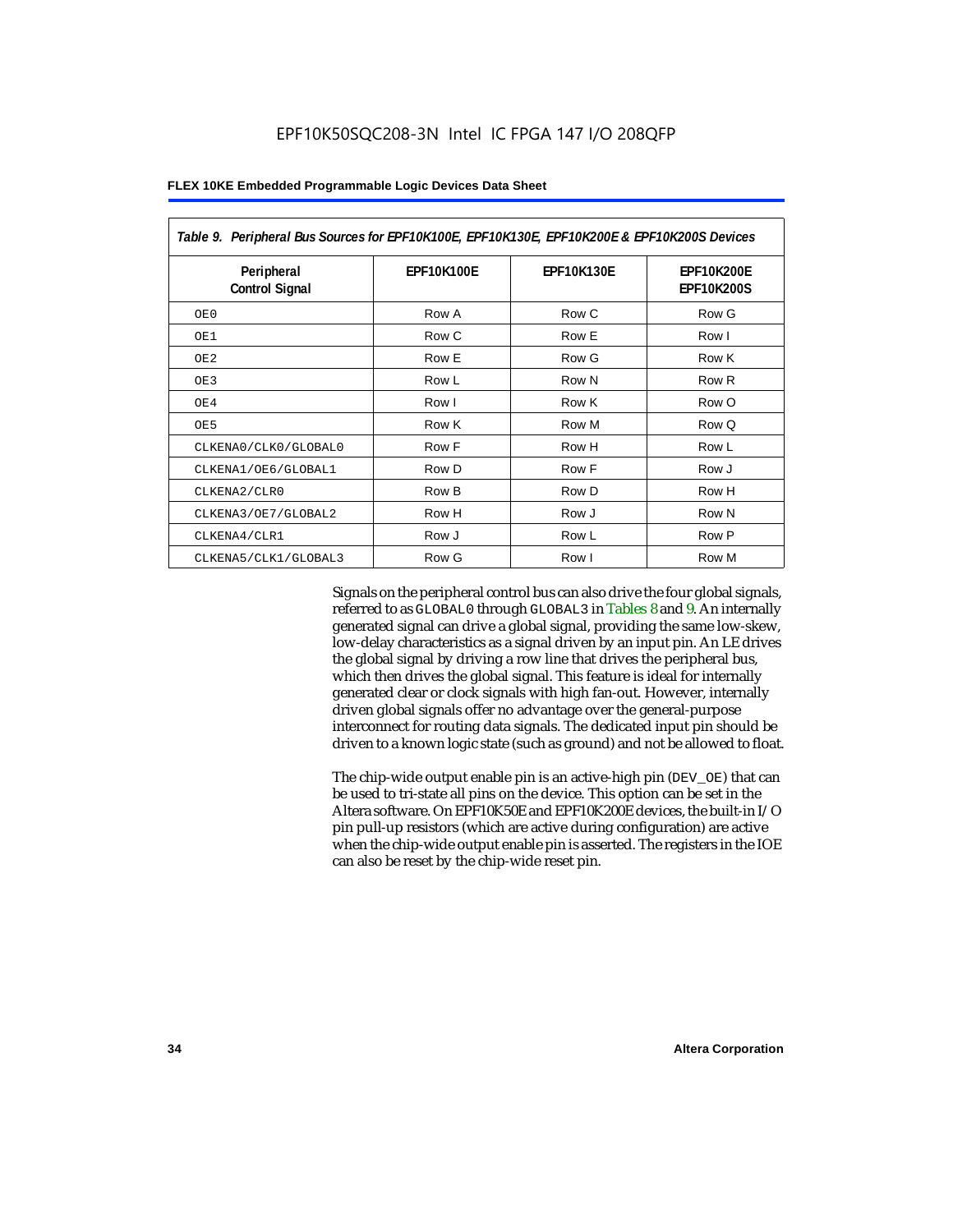*Row-to-IOE Connections*

When an IOE is used as an input signal, it can drive two separate row channels. The signal is accessible by all LEs within that row. When an IOE is used as an output, the signal is driven by a multiplexer that selects a signal from the row channels. Up to eight IOEs connect to each side of each row channel (see Figure 16).



*The values for m and n are provided in Table 10.*





| Table 10. FLEX 10KE Row-to-IOE Interconnect Resources |                      |                          |  |  |  |
|-------------------------------------------------------|----------------------|--------------------------|--|--|--|
| <b>Device</b>                                         | Channels per Row (n) | Row Channels per Pin (m) |  |  |  |
| <b>EPF10K30E</b>                                      | 216                  | 27                       |  |  |  |
| EPF10K50E                                             | 216                  | 27                       |  |  |  |
| <b>EPF10K50S</b>                                      |                      |                          |  |  |  |
| EPF10K100E                                            | 312                  | 39                       |  |  |  |
| EPF10K130E                                            | 312                  | 39                       |  |  |  |
| EPF10K200E<br>EPF10K200S                              | 312                  | 39                       |  |  |  |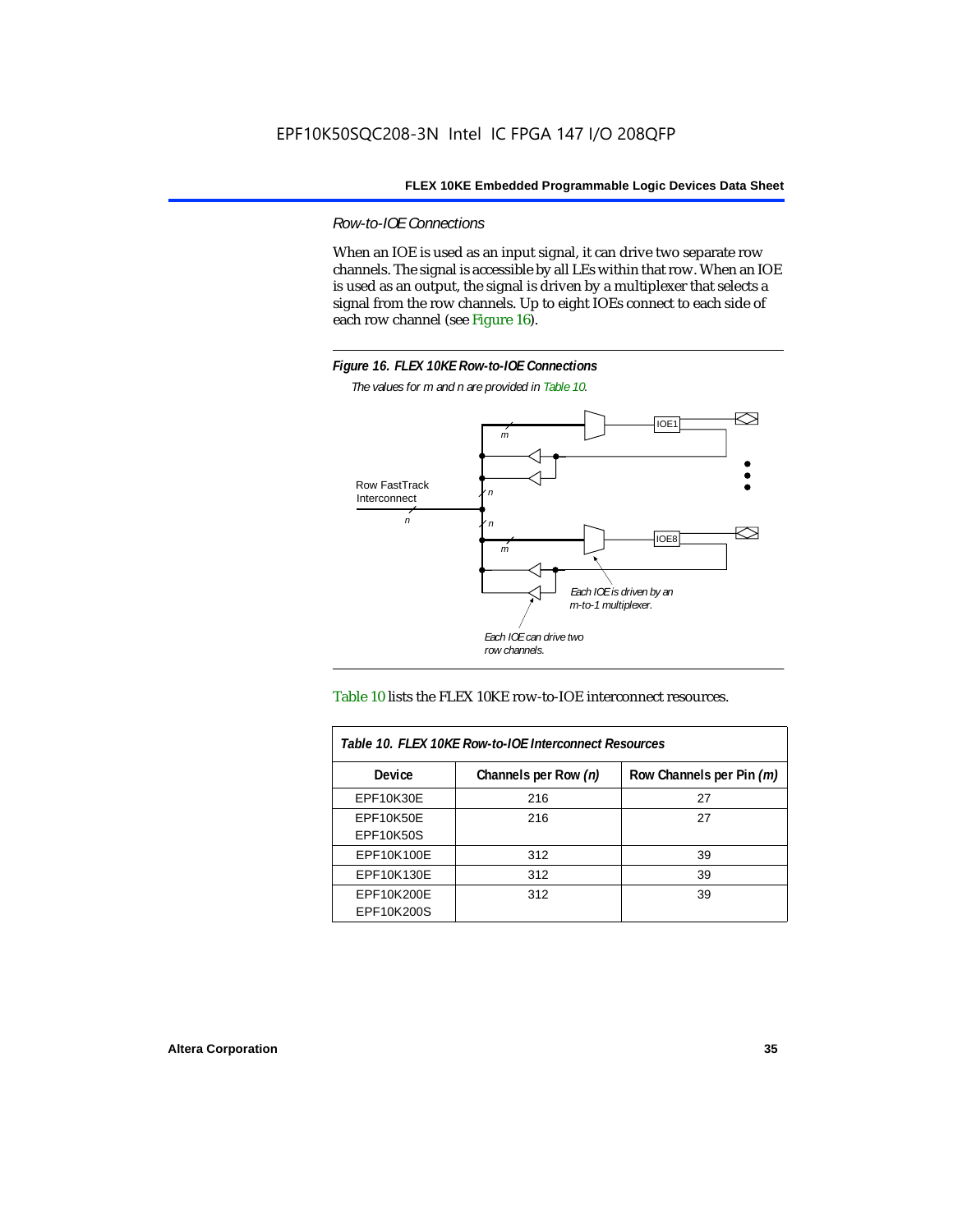*Column-to-IOE Connections*

When an IOE is used as an input, it can drive up to two separate column channels. When an IOE is used as an output, the signal is driven by a multiplexer that selects a signal from the column channels. Two IOEs connect to each side of the column channels. Each IOE can be driven by column channels via a multiplexer. The set of column channels is different for each IOE (see Figure 17).



*The values for m and n are provided in Table 11.*



### Table 11 lists the FLEX 10KE column-to-IOE interconnect resources.

| Table 11. FLEX 10KE Column-to-IOE Interconnect Resources |                         |                             |  |  |
|----------------------------------------------------------|-------------------------|-----------------------------|--|--|
| <b>Device</b>                                            | Channels per Column (n) | Column Channels per Pin (m) |  |  |
| EPF10K30E                                                | 24                      | 16                          |  |  |
| <b>EPF10K50E</b><br><b>EPF10K50S</b>                     | 24                      | 16                          |  |  |
| EPF10K100E                                               | 24                      | 16                          |  |  |
| EPF10K130E                                               | 32                      | 24                          |  |  |
| EPF10K200E<br>EPF10K200S                                 | 48                      | 40                          |  |  |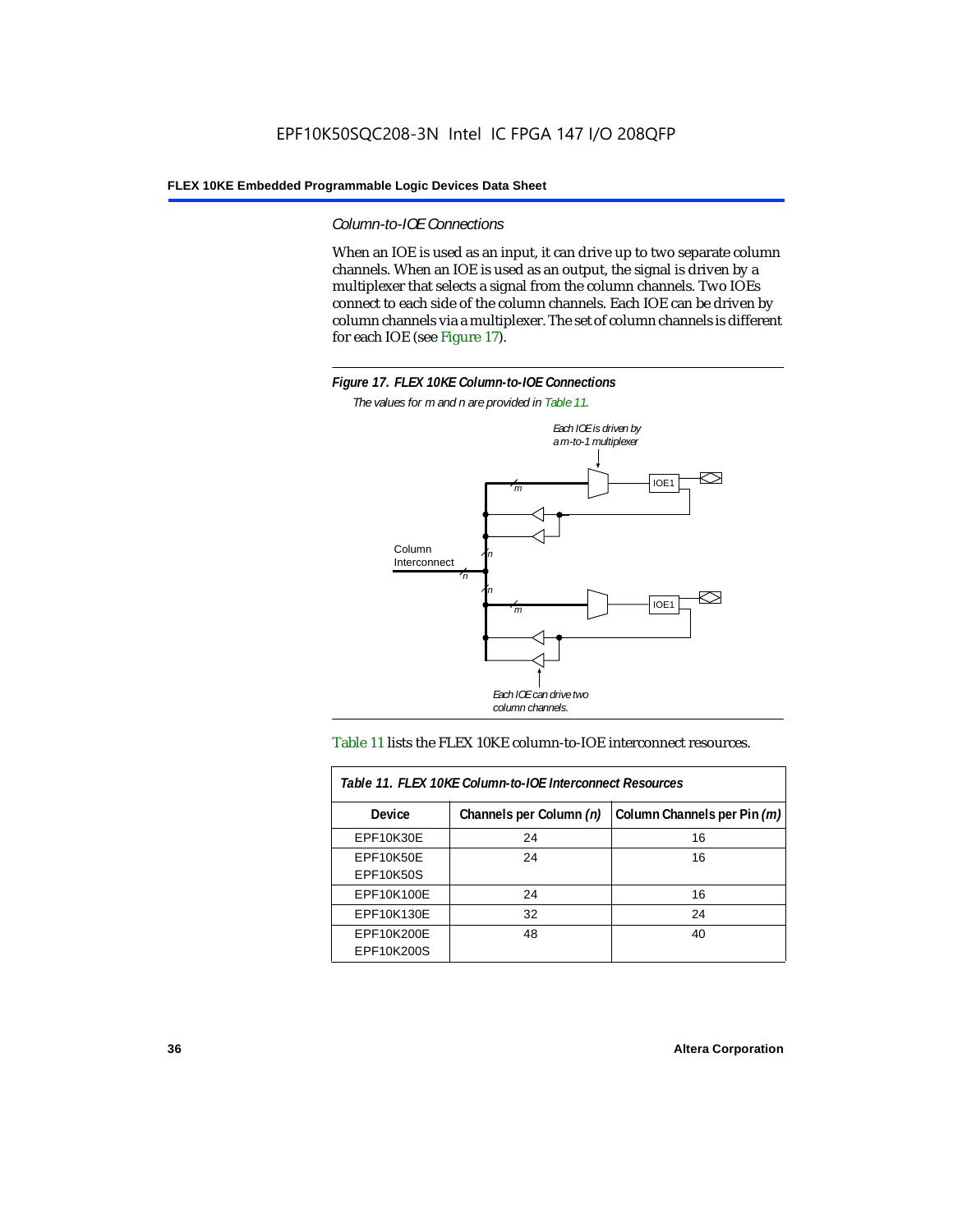**SameFrame Pin-Outs** FLEX 10KE devices support the SameFrame pin-out feature for FineLine BGA packages. The SameFrame pin-out feature is the arrangement of balls on FineLine BGA packages such that the lower-ballcount packages form a subset of the higher-ball-count packages. SameFrame pin-outs provide the flexibility to migrate not only from device to device within the same package, but also from one package to another. A given printed circuit board (PCB) layout can support multiple device density/package combinations. For example, a single board layout can support a range of devices from an EPF10K30E device in a 256-pin FineLine BGA package to an EPF10K200S device in a 672-pin FineLine BGA package.

> The Altera software provides support to design PCBs with SameFrame pin-out devices. Devices can be defined for present and future use. The Altera software generates pin-outs describing how to lay out a board to take advantage of this migration (see Figure 18).





Designed for 672-Pin FineLine BGA Package Printed Circuit Board



256-Pin FineLine BGA Package (Reduced I/O Count or Logic Requirements) 672-Pin FineLine BGA Package (Increased I/O Count or Logic Requirements)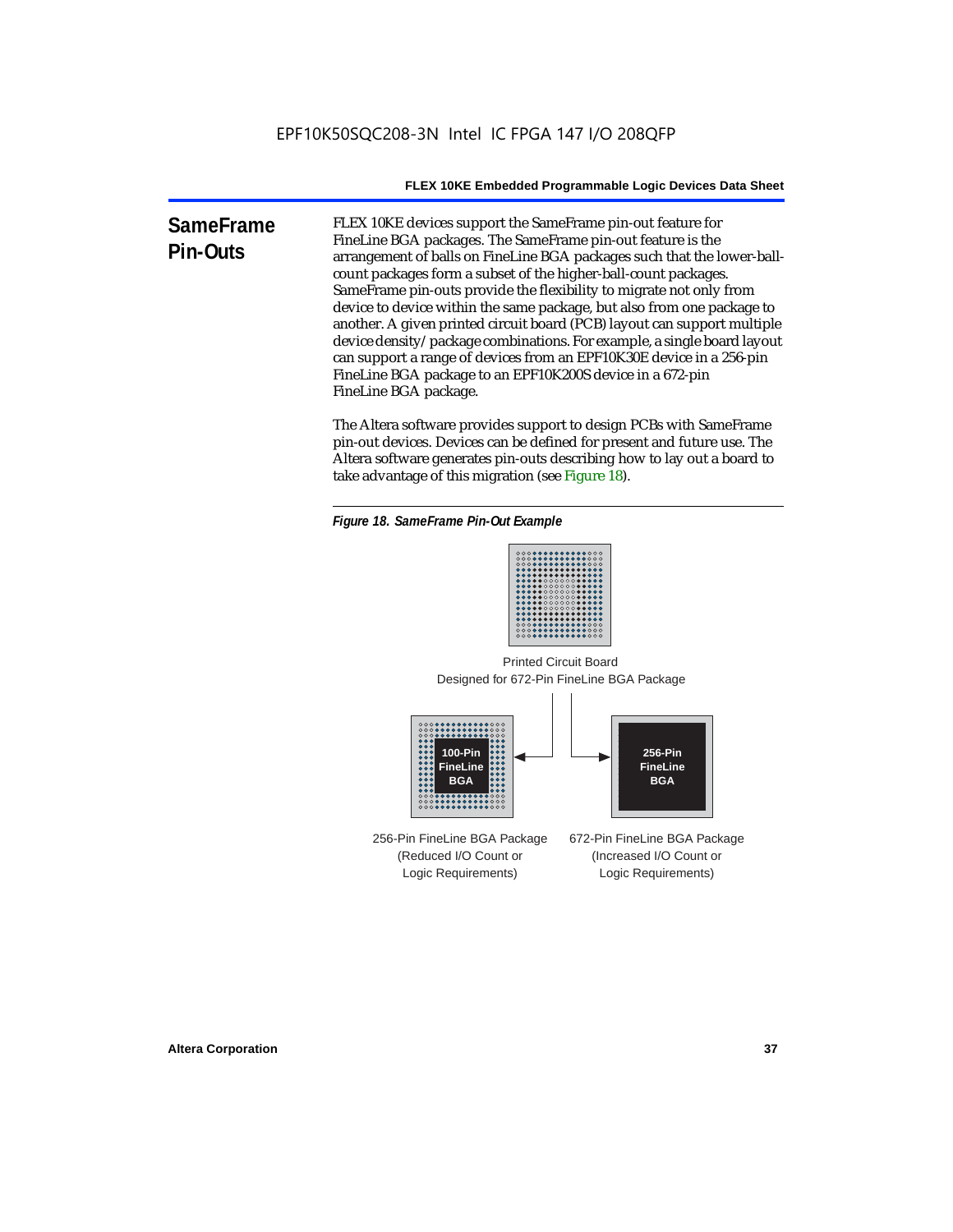# **ClockLock & ClockBoost Features**

To support high-speed designs, FLEX 10KE devices offer optional ClockLock and ClockBoost circuitry containing a phase-locked loop (PLL) used to increase design speed and reduce resource usage. The ClockLock circuitry uses a synchronizing PLL that reduces the clock delay and skew within a device. This reduction minimizes clock-to-output and setup times while maintaining zero hold times. The ClockBoost circuitry, which provides a clock multiplier, allows the designer to enhance device area efficiency by resource sharing within the device. The ClockBoost feature allows the designer to distribute a low-speed clock and multiply that clock on-device. Combined, the ClockLock and ClockBoost features provide significant improvements in system performance and bandwidth.

All FLEX 10KE devices, except EPF10K50E and EPF10K200E devices, support ClockLock and ClockBoost circuitry. EPF10K50S and EPF10K200S devices support this circuitry. Devices that support Clock-Lock and ClockBoost circuitry are distinguished with an "X" suffix in the ordering code; for instance, the EPF10K200SFC672-1X device supports this circuit.

The ClockLock and ClockBoost features in FLEX 10KE devices are enabled through the Altera software. External devices are not required to use these features. The output of the ClockLock and ClockBoost circuits is not available at any of the device pins.

The ClockLock and ClockBoost circuitry locks onto the rising edge of the incoming clock. The circuit output can drive the clock inputs of registers only; the generated clock cannot be gated or inverted.

The dedicated clock pin (GCLK1) supplies the clock to the ClockLock and ClockBoost circuitry. When the dedicated clock pin is driving the ClockLock or ClockBoost circuitry, it cannot drive elsewhere in the device.

For designs that require both a multiplied and non-multiplied clock, the clock trace on the board can be connected to the GCLK1 pin. In the Altera software, the GCLK1 pin can feed both the ClockLock and ClockBoost circuitry in the FLEX 10KE device. However, when both circuits are used, the other clock pin cannot be used.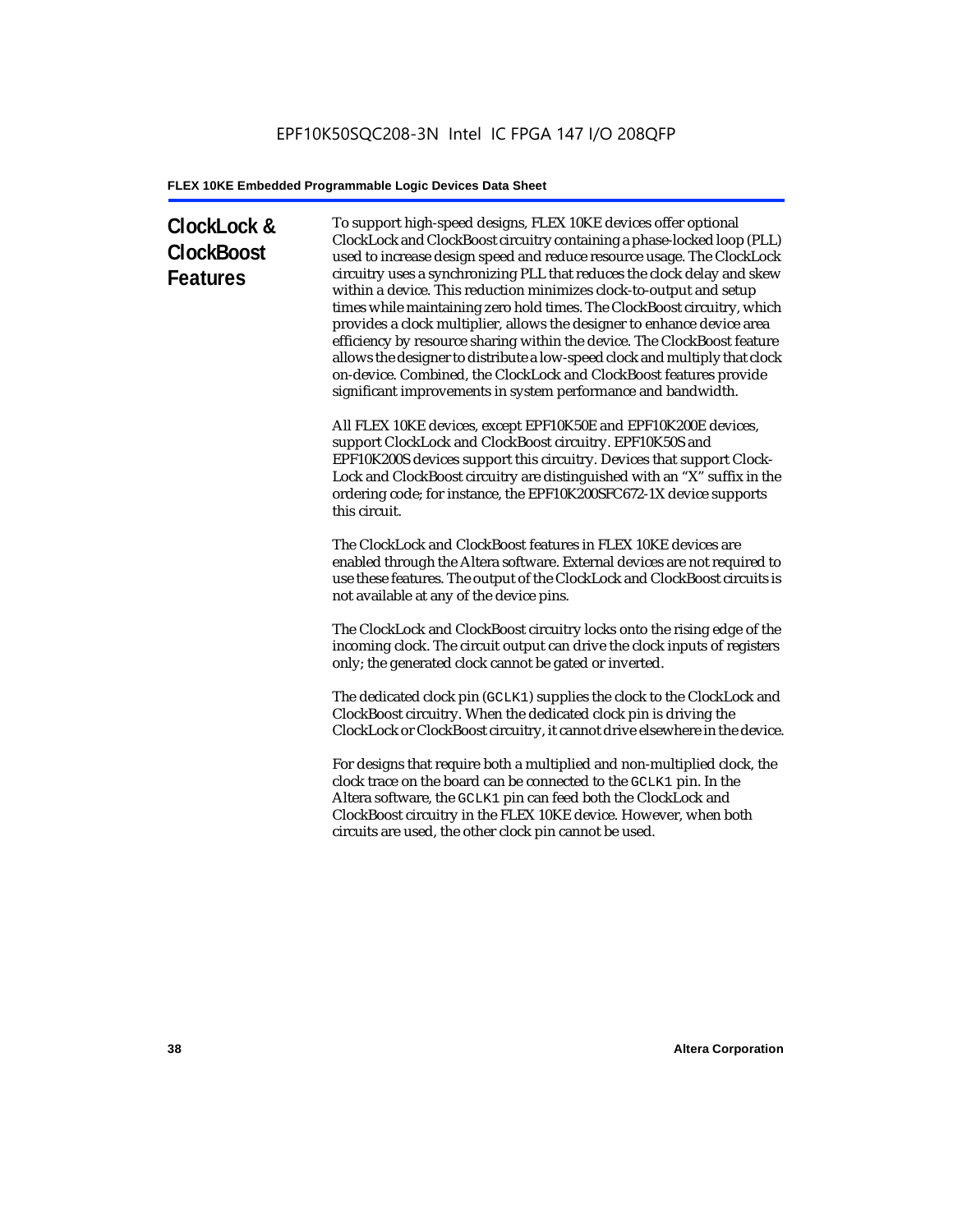# **ClockLock & ClockBoost Timing Parameters**

For the ClockLock and ClockBoost circuitry to function properly, the incoming clock must meet certain requirements. If these specifications are not met, the circuitry may not lock onto the incoming clock, which generates an erroneous clock within the device. The clock generated by the ClockLock and ClockBoost circuitry must also meet certain specifications. If the incoming clock meets these requirements during configuration, the ClockLock and ClockBoost circuitry will lock onto the clock during configuration. The circuit will be ready for use immediately after configuration. Figure 19 shows the incoming and generated clock specifications.

### *Figure 19. Specifications for Incoming & Generated Clocks*

*The t<sub>I</sub> parameter refers to the nominal input clock period; the t<sub>0</sub> parameter refers to the nominal output clock period.*

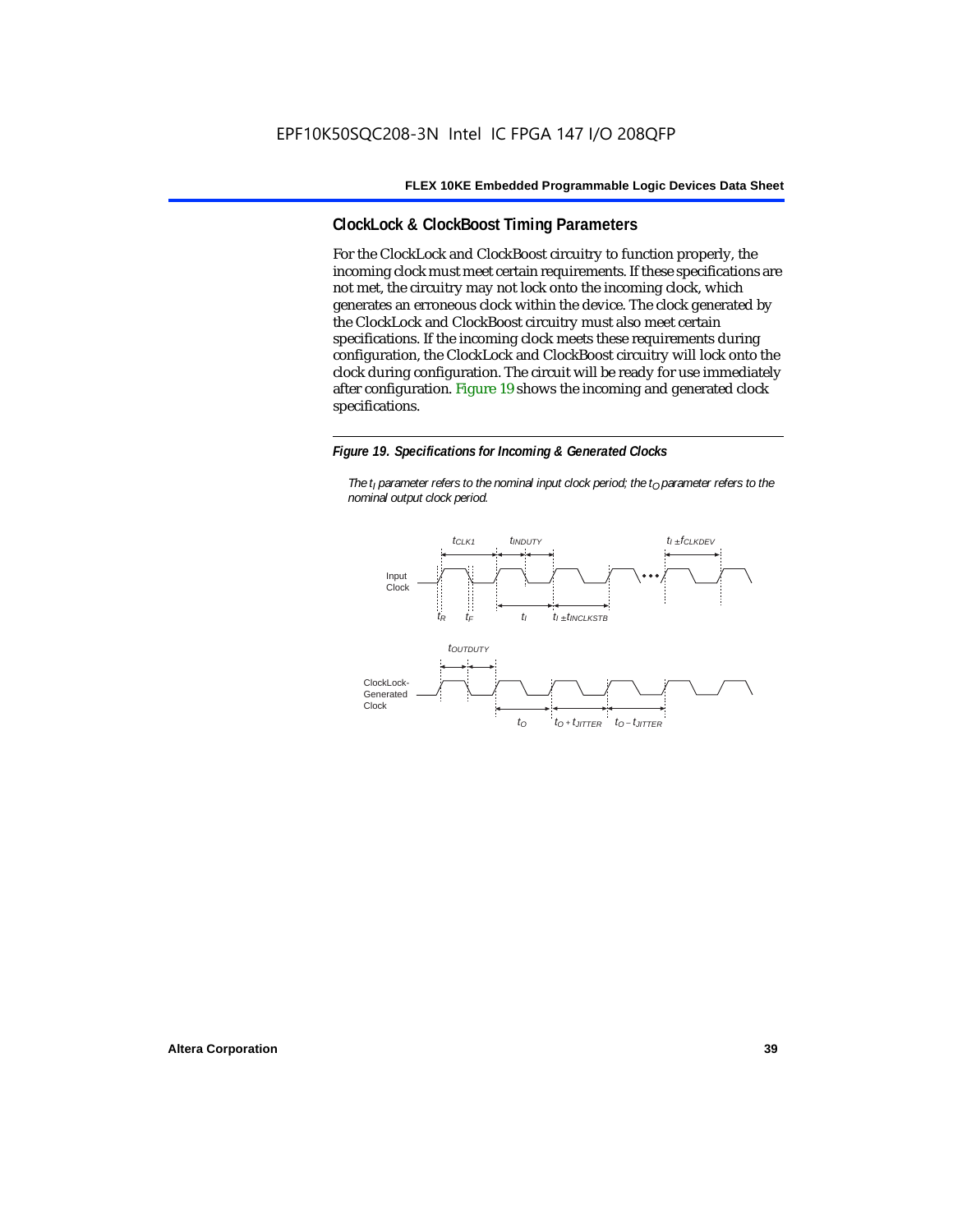Tables 12 and 13 summarize the ClockLock and ClockBoost parameters for -1 and -2 speed-grade devices, respectively.

| Table 12. ClockLock & ClockBoost Parameters for -1 Speed-Grade Devices |                                                                               |                      |     |     |                 |               |
|------------------------------------------------------------------------|-------------------------------------------------------------------------------|----------------------|-----|-----|-----------------|---------------|
| Symbol                                                                 | Parameter                                                                     | Condition            | Min | Typ | Max             | Unit          |
| $t_R$                                                                  | Input rise time                                                               |                      |     |     | 5               | ns            |
| $t_F$                                                                  | Input fall time                                                               |                      |     |     | 5               | ns            |
| $t$ <sub>INDUTY</sub>                                                  | Input duty cycle                                                              |                      | 40  |     | 60              | $\frac{9}{6}$ |
| $f_{CLK1}$                                                             | Input clock frequency (ClockBoost<br>clock multiplication factor equals 1)    |                      | 25  |     | 180             | <b>MHz</b>    |
| $f_{CLK2}$                                                             | Input clock frequency (ClockBoost<br>clock multiplication factor equals 2)    |                      | 16  |     | 90              | <b>MHz</b>    |
| $f_{CLKDEV}$                                                           | Input deviation from user<br>specification in the MAX+PLUS II<br>software (1) |                      |     |     | 25,000(2)       | <b>PPM</b>    |
| $t_{INCIKSTB}$                                                         | Input clock stability (measured<br>between adjacent clocks)                   |                      |     |     | 100             | ps            |
| $t_{LOCK}$                                                             | Time required for ClockLock or<br>ClockBoost to acquire lock $(3)$            |                      |     |     | 10 <sup>1</sup> | μs            |
| $t_{JITTER}$                                                           | Jitter on ClockLock or ClockBoost-                                            | $t_{INCLKSTB} < 100$ |     |     | 250             | ps            |
|                                                                        | generated clock $(4)$                                                         | $t_{INCLEKSTB}$ < 50 |     |     | 200(4)          | ps            |
| <i>toutbuty</i>                                                        | Duty cycle for ClockLock or<br>ClockBoost-generated clock                     |                      | 40  | 50  | 60              | $\frac{9}{6}$ |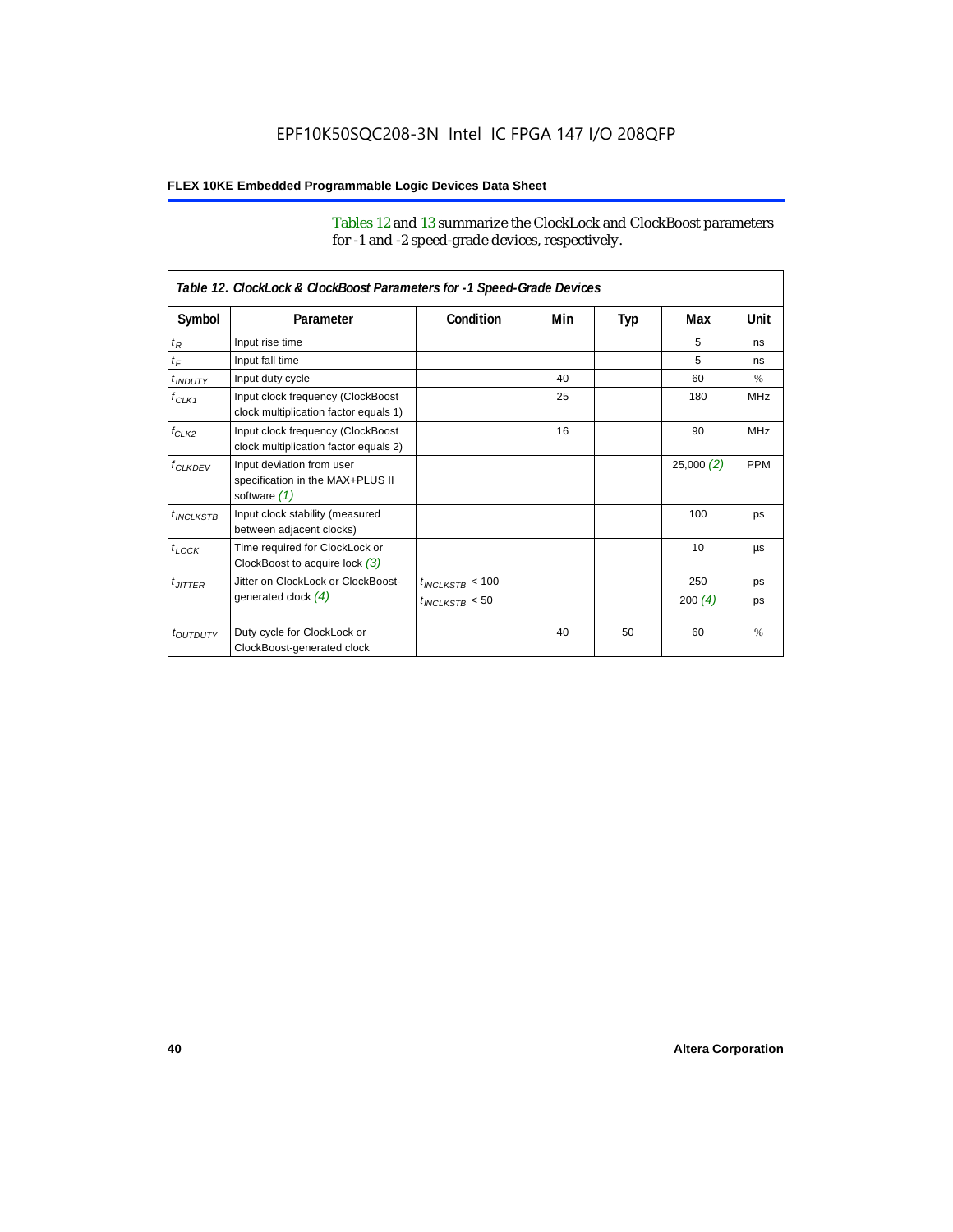| Table 13. ClockLock & ClockBoost Parameters for -2 Speed-Grade Devices |                                                                                 |                      |     |     |           |            |
|------------------------------------------------------------------------|---------------------------------------------------------------------------------|----------------------|-----|-----|-----------|------------|
| Symbol                                                                 | Parameter                                                                       | Condition            | Min | Typ | Max       | Unit       |
| $t_{R}$                                                                | Input rise time                                                                 |                      |     |     | 5         | ns         |
| $t_F$                                                                  | Input fall time                                                                 |                      |     |     | 5         | ns         |
| <i>t</i> <sub>INDUTY</sub>                                             | Input duty cycle                                                                |                      | 40  |     | 60        | $\%$       |
| $f_{CLK1}$                                                             | Input clock frequency (ClockBoost<br>clock multiplication factor equals 1)      |                      | 25  |     | 75        | <b>MHz</b> |
| $f_{CLK2}$                                                             | Input clock frequency (ClockBoost<br>clock multiplication factor equals 2)      |                      | 16  |     | 37.5      | <b>MHz</b> |
| $f_{CLKDEV}$                                                           | Input deviation from user<br>specification in the MAX+PLUS II<br>software $(1)$ |                      |     |     | 25,000(2) | <b>PPM</b> |
| $t_{INCLKSTB}$                                                         | Input clock stability (measured<br>between adjacent clocks)                     |                      |     |     | 100       | ps         |
| $t_{LOCK}$                                                             | Time required for ClockLock or<br>ClockBoost to acquire lock $(3)$              |                      |     |     | 10        | μs         |
| $t_{JITTER}$                                                           | Jitter on ClockLock or ClockBoost-                                              | $t_{INCLKSTB}$ < 100 |     |     | 250       | ps         |
|                                                                        | generated clock $(4)$                                                           | $t_{INCLKSTB}$ < 50  |     |     | 200 $(4)$ | ps         |
| toutputy                                                               | Duty cycle for ClockLock or<br>ClockBoost-generated clock                       |                      | 40  | 50  | 60        | $\%$       |

### *Notes to tables:*

- (1) To implement the ClockLock and ClockBoost circuitry with the MAX+PLUS II software, designers must specify the input frequency. The Altera software tunes the PLL in the ClockLock and ClockBoost circuitry to this frequency. The *f<sub>CLKDEV</sub>* parameter specifies how much the incoming clock can differ from the specified frequency during device operation. Simulation does not reflect this parameter.
- (2) Twenty-five thousand parts per million (PPM) equates to 2.5% of input clock period.<br>(3) During device configuration, the ClockLock and ClockBoost circuitry is configured b
- (3) During device configuration, the ClockLock and ClockBoost circuitry is configured before the rest of the device. If the incoming clock is supplied during configuration, the ClockLock and ClockBoost circuitry locks during configuration because the  $t_{LOCK}$  value is less than the time required for configuration.
- (4) The *tJITTER* specification is measured under long-term observation. The maximum value for *tJITTER* is 200 ps if  $t_{INCI KSTB}$  is lower than 50 ps.

# **I/O Configuration**

This section discusses the peripheral component interconnect (PCI) pull-up clamping diode option, slew-rate control, open-drain output option, and MultiVolt I/O interface for FLEX 10KE devices. The PCI pull-up clamping diode, slew-rate control, and open-drain output options are controlled pin-by-pin via Altera software logic options. The MultiVolt I/O interface is controlled by connecting  $V_{CCIO}$  to a different voltage than V<sub>CCINT</sub>. Its effect can be simulated in the Altera software via the Global **Project Device Options** dialog box (Assign menu).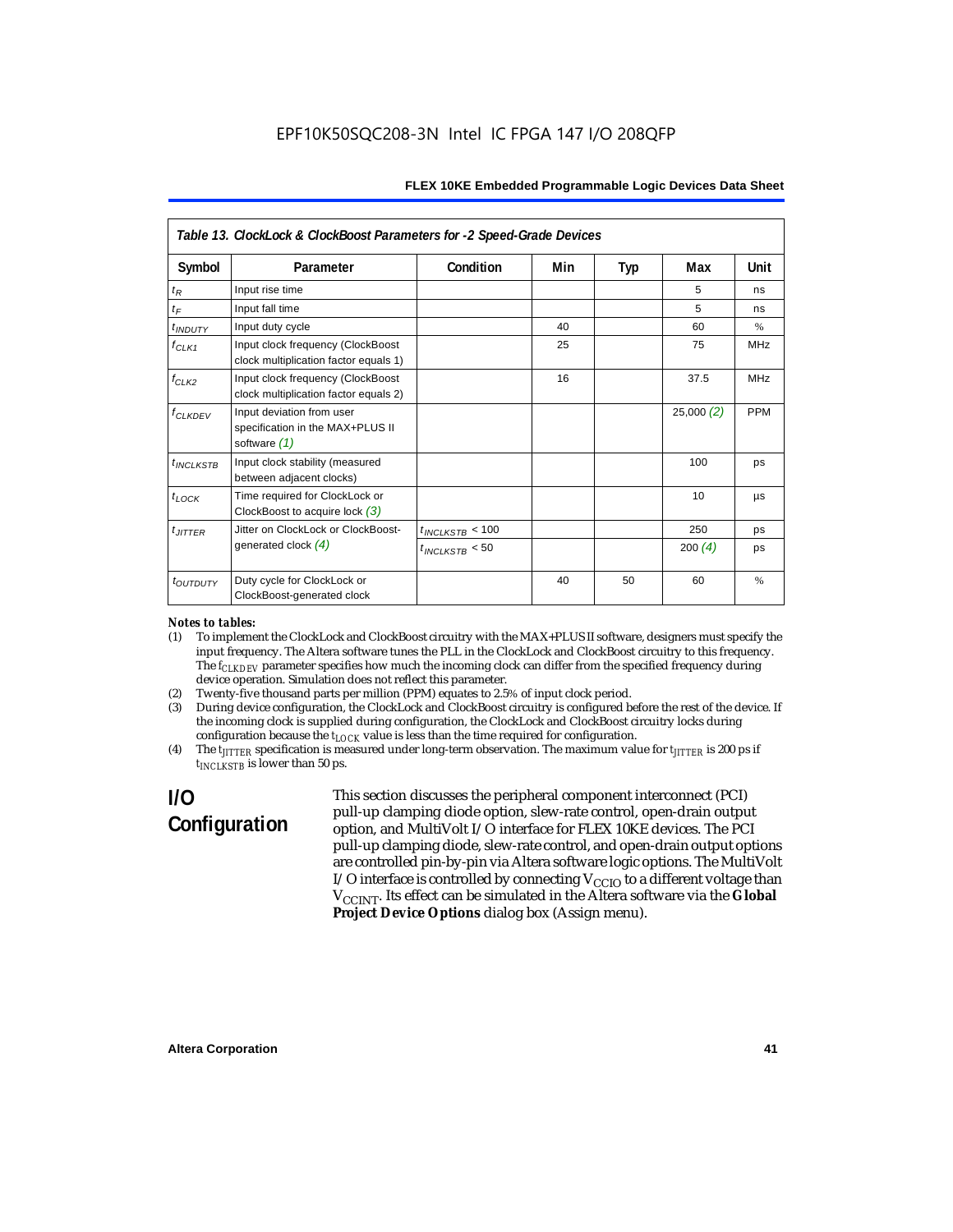# **PCI Pull-Up Clamping Diode Option**

FLEX 10KE devices have a pull-up clamping diode on every I/O, dedicated input, and dedicated clock pin. PCI clamping diodes clamp the signal to the  $V_{\text{CCIO}}$  value and are required for 3.3-V PCI compliance. Clamping diodes can also be used to limit overshoot in other systems.

Clamping diodes are controlled on a pin-by-pin basis. When  $V_{CCIO}$  is 3.3 V, a pin that has the clamping diode option turned on can be driven by a 2.5-V or 3.3-V signal, but not a 5.0-V signal. When  $V_{CCIO}$  is 2.5 V, a pin that has the clamping diode option turned on can be driven by a 2.5-V signal, but not a 3.3-V or 5.0-V signal. Additionally, a clamping diode can be activated for a subset of pins, which would allow a device to bridge between a 3.3-V PCI bus and a 5.0-V device.

# **Slew-Rate Control**

The output buffer in each IOE has an adjustable output slew rate that can be configured for low-noise or high-speed performance. A slower slew rate reduces system noise and adds a maximum delay of 4.3 ns. The fast slew rate should be used for speed-critical outputs in systems that are adequately protected against noise. Designers can specify the slew rate pin-by-pin or assign a default slew rate to all pins on a device-wide basis. The slow slew rate setting affects the falling edge of the output.

# **Open-Drain Output Option**

FLEX 10KE devices provide an optional open-drain output (electrically equivalent to open-collector output) for each I/O pin. This open-drain output enables the device to provide system-level control signals (e.g., interrupt and write enable signals) that can be asserted by any of several devices. It can also provide an additional wired-OR plane.

# **MultiVolt I/O Interface**

The FLEX 10KE device architecture supports the MultiVolt I/O interface feature, which allows FLEX 10KE devices in all packages to interface with systems of differing supply voltages. These devices have one set of  $V_{CC}$ pins for internal operation and input buffers (VCCINT), and another set for I/O output drivers (VCCIO).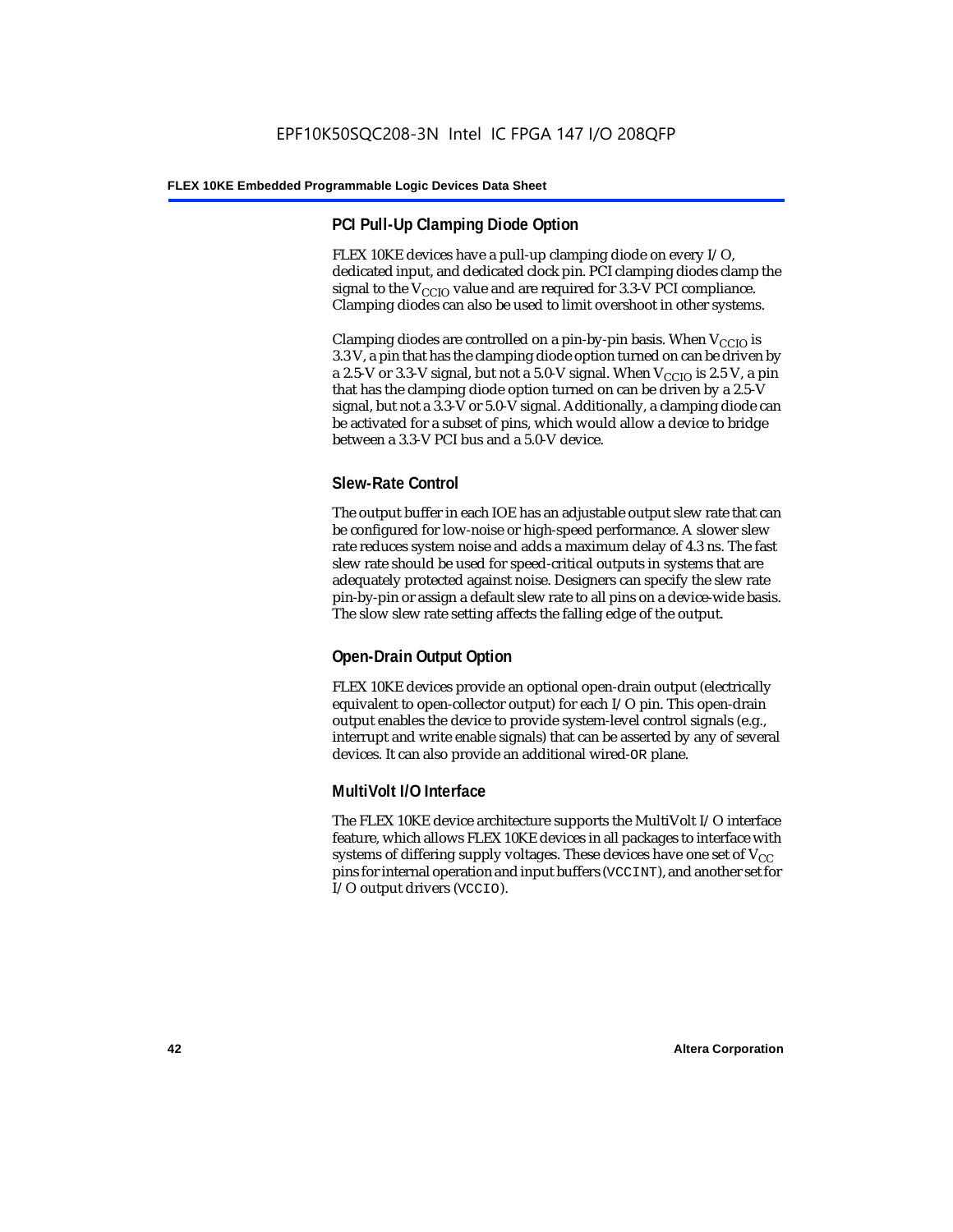The VCCINT pins must always be connected to a 2.5-V power supply. With a 2.5-V  $V_{CCMT}$  level, input voltages are compatible with 2.5-V, 3.3-V, and 5.0-V inputs. The VCCIO pins can be connected to either a 2.5-V or 3.3-V power supply, depending on the output requirements. When the VCCIO pins are connected to a 2.5-V power supply, the output levels are compatible with 2.5-V systems. When the VCCIO pins are connected to a 3.3-V power supply, the output high is at 3.3 V and is therefore compatible with 3.3-V or 5.0-V systems. Devices operating with  $V_{CCIO}$  levels higher than 3.0 V achieve a faster timing delay of  $t_{OD2}$  instead of  $t_{OD1}$ .

| Table 14. FLEX 10KE MultiVolt I/O Support |                                       |     |     |     |     |     |
|-------------------------------------------|---------------------------------------|-----|-----|-----|-----|-----|
| $V_{\text{CCIO}}(V)$                      | Input Signal (V)<br>Output Signal (V) |     |     |     |     |     |
|                                           | 2.5                                   | 3.3 | 5.0 | 2.5 | 3.3 | 5.0 |
| 2.5                                       |                                       |     |     |     |     |     |
| 3.3                                       |                                       |     |     |     |     |     |

Table 14 summarizes FLEX 10KE MultiVolt I/O support.

### *Notes:*

(1) The PCI clamping diode must be disabled to drive an input with voltages higher than  $V_{CCIO}$ .

(2) When  $V_{\text{CCIO}} = 3.3$  V, a FLEX 10KE device can drive a 2.5-V device that has 3.3-V tolerant inputs.

Open-drain output pins on FLEX 10KE devices (with a pull-up resistor to the 5.0-V supply) can drive 5.0-V CMOS input pins that require a  $V_{\text{H}}$  of 3.5 V. When the open-drain pin is active, it will drive low. When the pin is inactive, the trace will be pulled up to 5.0 V by the resistor. The open-drain pin will only drive low or tri-state; it will never drive high. The rise time is dependent on the value of the pull-up resistor and load impedance. The  $I_{\text{OL}}$  current specification should be considered when selecting a pull-up resistor.

### **Power Sequencing & Hot-Socketing**

Because FLEX 10KE devices can be used in a mixed-voltage environment, they have been designed specifically to tolerate any possible power-up sequence. The  $V_{\text{CCIO}}$  and  $V_{\text{CCINT}}$  power planes can be powered in any order.

Signals can be driven into FLEX 10KE devices before and during power up without damaging the device. Additionally, FLEX 10KE devices do not drive out during power up. Once operating conditions are reached, FLEX 10KE devices operate as specified by the user.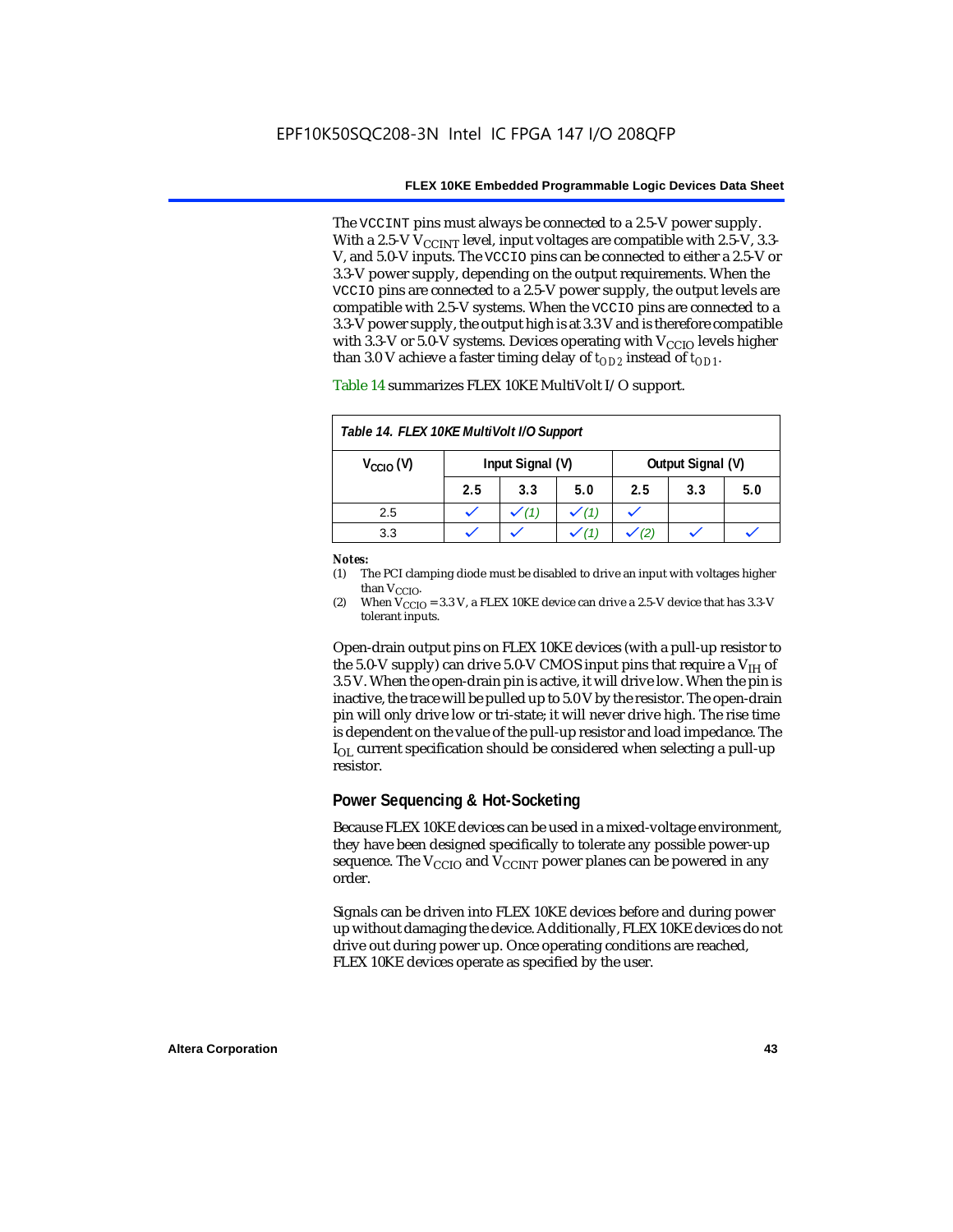# **IEEE Std. 1149.1 (JTAG) Boundary-Scan Support**

Г

All FLEX 10KE devices provide JTAG BST circuitry that complies with the IEEE Std. 1149.1-1990 specification. FLEX 10KE devices can also be configured using the JTAG pins through the BitBlaster or ByteBlasterMV download cable, or via hardware that uses the Jam™ STAPL programming and test language. JTAG boundary-scan testing can be performed before or after configuration, but not during configuration. FLEX 10KE devices support the JTAG instructions shown in Table 15.

| Table 15. FLEX 10KE JTAG Instructions |                                                                                                                                                                                                                            |  |  |  |
|---------------------------------------|----------------------------------------------------------------------------------------------------------------------------------------------------------------------------------------------------------------------------|--|--|--|
| <b>JTAG Instruction</b>               | <b>Description</b>                                                                                                                                                                                                         |  |  |  |
| SAMPLE/PRELOAD                        | Allows a snapshot of signals at the device pins to be captured and examined during<br>normal device operation, and permits an initial data pattern to be output at the device<br>pins.                                     |  |  |  |
| <b>EXTEST</b>                         | Allows the external circuitry and board-level interconnections to be tested by forcing a<br>test pattern at the output pins and capturing test results at the input pins.                                                  |  |  |  |
| <b>BYPASS</b>                         | Places the 1-bit bypass register between the TDI and TDO pins, which allows the BST<br>data to pass synchronously through a selected device to adjacent devices during normal<br>device operation.                         |  |  |  |
| <b>USERCODE</b>                       | Selects the user electronic signature (USERCODE) register and places it between the<br>TDI and TDO pins, allowing the USERCODE to be serially shifted out of TDO.                                                          |  |  |  |
| <b>IDCODE</b>                         | Selects the IDCODE register and places it between TDI and TDO, allowing the IDCODE<br>to be serially shifted out of TDO.                                                                                                   |  |  |  |
| <b>ICR Instructions</b>               | These instructions are used when configuring a FLEX 10KE device via JTAG ports with<br>a BitBlaster or ByteBlasterMV download cable, or using a Jam File (.jam) or<br>Jam Byte-Code File (.jbc) via an embedded processor. |  |  |  |

The instruction register length of FLEX 10KE devices is 10 bits. The USERCODE register length in FLEX 10KE devices is 32 bits; 7 bits are determined by the user, and 25 bits are pre-determined. Tables 16 and 17 show the boundary-scan register length and device IDCODE information for FLEX 10KE devices.

| Table 16. FLEX 10KE Boundary-Scan Register Length |                               |  |  |
|---------------------------------------------------|-------------------------------|--|--|
| Device                                            | Boundary-Scan Register Length |  |  |
| EPF10K30E                                         | 690                           |  |  |
| <b>EPF10K50E</b><br><b>EPF10K50S</b>              | 798                           |  |  |
| EPF10K100E                                        | 1,050                         |  |  |
| EPF10K130E                                        | 1,308                         |  |  |
| EPF10K200E<br>EPF10K200S                          | 1.446                         |  |  |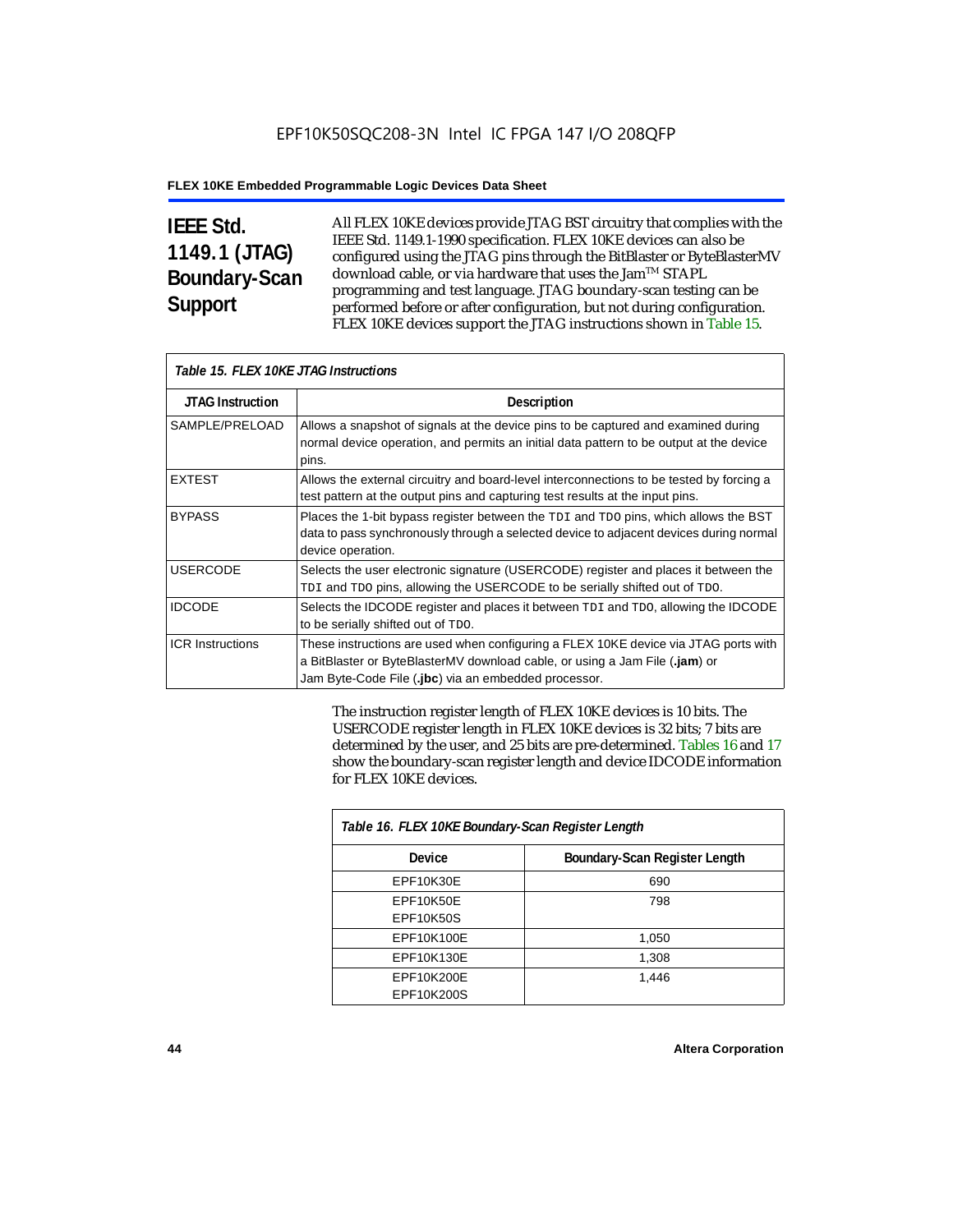| Table 17. 32-Bit IDCODE for FLEX 10KE Devices<br>Note (1) |                            |                              |                                      |                  |  |  |  |
|-----------------------------------------------------------|----------------------------|------------------------------|--------------------------------------|------------------|--|--|--|
| Device                                                    |                            | IDCODE (32 Bits)             |                                      |                  |  |  |  |
|                                                           | <b>Version</b><br>(4 Bits) | Part Number (16 Bits)        | Manufacturer's<br>Identity (11 Bits) | 1 (1 Bit)<br>(2) |  |  |  |
| EPF10K30E                                                 | 0001                       | 0000<br>0011<br>0001<br>0000 | 00001101110                          | 1                |  |  |  |
| EPF10K50E<br>EPF10K50S                                    | 0001                       | 0000<br>0101<br>0001<br>0000 | 00001101110                          | 1                |  |  |  |
| EPF10K100E                                                | 0010                       | 0001 0000<br>0000<br>0000    | 00001101110                          | $\mathbf{1}$     |  |  |  |
| EPF10K130E                                                | 0001                       | 0001<br>0011<br>0000<br>0000 | 00001101110                          | 1                |  |  |  |
| EPF10K200E<br>EPF10K200S                                  | 0001                       | 0010<br>0000<br>0000<br>0000 | 00001101110                          | 1                |  |  |  |

### *Notes:*

(1) The most significant bit (MSB) is on the left.

(2) The least significant bit (LSB) for all JTAG IDCODEs is 1.

FLEX 10KE devices include weak pull-up resistors on the JTAG pins.



For more information, see the following documents:

- *Application Note 39 (IEEE Std. 1149.1 (JTAG) Boundary-Scan Testing in Altera Devices)*
- *BitBlaster Serial Download Cable Data Sheet*
- *ByteBlasterMV Parallel Port Download Cable Data Sheet*
- *Jam Programming & Test Language Specification*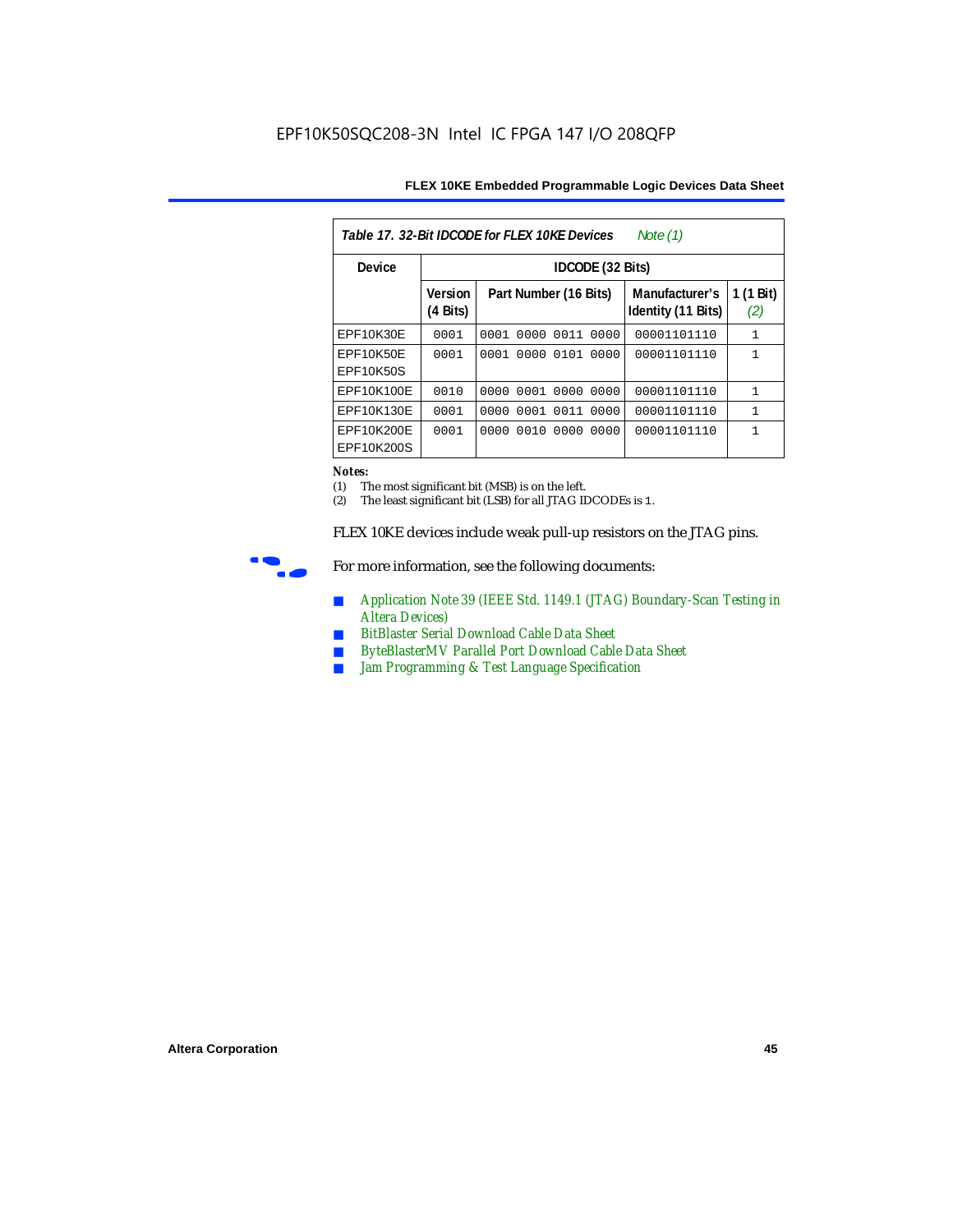Figure 20 shows the timing requirements for the JTAG signals.



*Figure 20. FLEX 10KE JTAG Waveforms*

### Table 18 shows the timing parameters and values for FLEX 10KE devices.

|                   | Table 18. FLEX 10KE JTAG Timing Parameters & Values |     |     |      |  |
|-------------------|-----------------------------------------------------|-----|-----|------|--|
| Symbol            | Parameter                                           | Min | Max | Unit |  |
| t <sub>JCP</sub>  | TCK clock period                                    | 100 |     | ns   |  |
| t <sub>JCH</sub>  | TCK clock high time                                 | 50  |     | ns   |  |
| $t_{JCL}$         | TCK clock low time                                  | 50  |     | ns   |  |
| t <sub>JPSU</sub> | JTAG port setup time                                | 20  |     | ns   |  |
| t <sub>JPH</sub>  | JTAG port hold time                                 | 45  |     | ns   |  |
| t <sub>JPCO</sub> | JTAG port clock to output                           |     | 25  | ns   |  |
| t <sub>JPZX</sub> | JTAG port high impedance to valid output            |     | 25  | ns   |  |
| t <sub>JPXZ</sub> | JTAG port valid output to high impedance            |     | 25  | ns   |  |
| tjssu             | Capture register setup time                         | 20  |     | ns   |  |
| $t_{\sf JSH}$     | Capture register hold time                          | 45  |     | ns   |  |
| tjsco             | Update register clock to output                     |     | 35  | ns   |  |
| t <sub>JSZX</sub> | Update register high impedance to valid output      |     | 35  | ns   |  |
| t <sub>JSXZ</sub> | Update register valid output to high impedance      |     | 35  | ns   |  |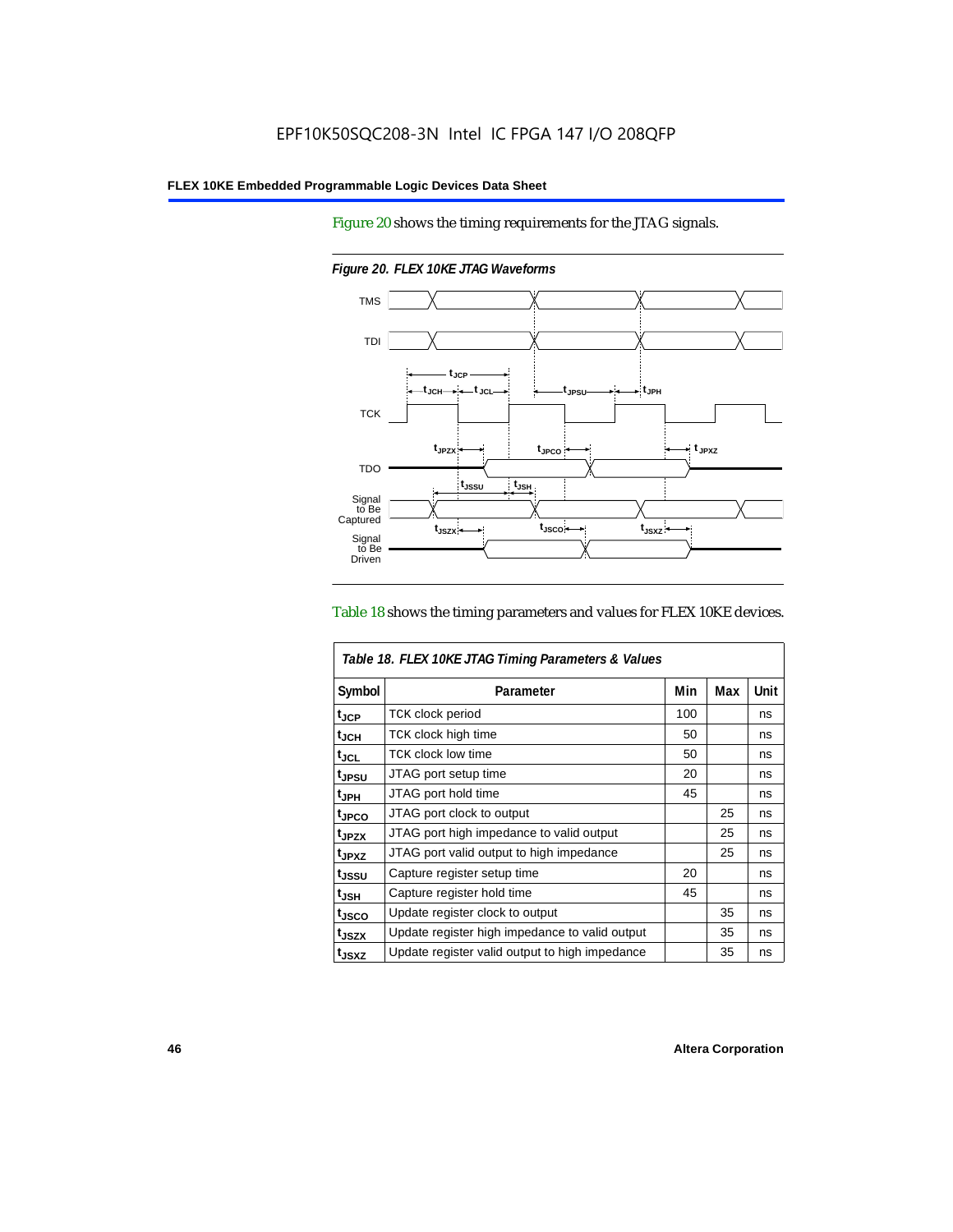**Generic Testing** Each FLEX 10KE device is functionally tested. Complete testing of each configurable static random access memory (SRAM) bit and all logic functionality ensures 100% yield. AC test measurements for FLEX 10KE devices are made under conditions equivalent to those shown in Figure 21. Multiple test patterns can be used to configure devices during all stages of the production flow.

### *Figure 21. FLEX 10KE AC Test Conditions*

Power supply transients can affect AC *Power supply transients can affect AC measurements. Simultaneous transitions of multiple outputs should be avoided for accurate measurement. Threshold tests must not be performed under AC conditions. Large-amplitude, fast-groundcurrent transients normally occur as the*   $\Box$ *device outputs discharge the load capacitances. When these transients flow through the parasitic inductance between the device ground pin and the test system ground, significant reductions in observable noise immunity can result. Numbers in brackets are for 2.5-V devices or outputs. Numbers without brackets are for 3.3-V. devices or outputs.*



# **Operating Conditions**

Tables 19 through 23 provide information on absolute maximum ratings, recommended operating conditions, DC operating conditions, and capacitance for 2.5-V FLEX 10KE devices.

| Table 19. FLEX 10KE 2.5-V Device Absolute Maximum Ratings<br>Note $(1)$ |                            |                                   |        |      |              |  |
|-------------------------------------------------------------------------|----------------------------|-----------------------------------|--------|------|--------------|--|
| Symbol                                                                  | Parameter                  | <b>Conditions</b>                 | Min    | Max  | <b>Unit</b>  |  |
| V <sub>CCINT</sub>                                                      | Supply voltage             | With respect to ground $(2)$      | $-0.5$ | 3.6  | $\vee$       |  |
| V <sub>CCIO</sub>                                                       |                            |                                   | $-0.5$ | 4.6  | V            |  |
| $V_{\parallel}$                                                         | DC input voltage           |                                   | $-2.0$ | 5.75 | $\vee$       |  |
| $I_{OUT}$                                                               | DC output current, per pin |                                   | $-25$  | 25   | mA           |  |
| $\mathsf{T}_{\textsf{STG}}$                                             | Storage temperature        | No bias                           | $-65$  | 150  | $^{\circ}$ C |  |
| $T_{AMB}$                                                               | Ambient temperature        | Under bias                        | $-65$  | 135  | $^{\circ}$ C |  |
| $T_{\rm J}$                                                             | Junction temperature       | PQFP, TQFP, BGA, and FineLine BGA |        | 135  | $^{\circ}$ C |  |
|                                                                         |                            | packages, under bias              |        |      |              |  |
|                                                                         |                            | Ceramic PGA packages, under bias  |        | 150  | $^{\circ}$ C |  |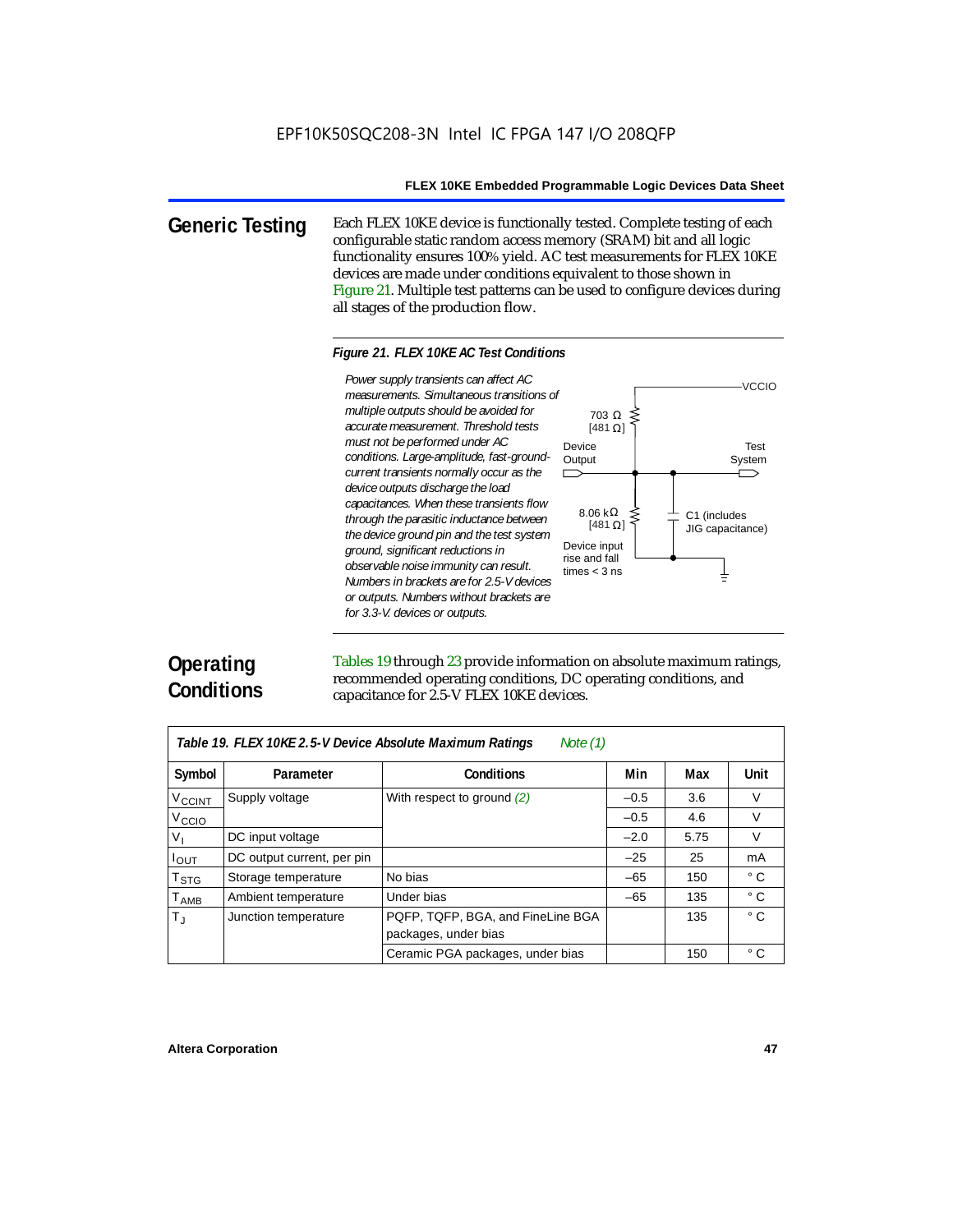# EPF10K50SQC208-3N Intel IC FPGA 147 I/O 208QFP

### **FLEX 10KE Embedded Programmable Logic Devices Data Sheet**

| Table 20. 2.5-V EPF10K50E & EPF10K200E Device Recommended Operating Conditions |                                                        |                    |            |                   |              |  |
|--------------------------------------------------------------------------------|--------------------------------------------------------|--------------------|------------|-------------------|--------------|--|
| Symbol                                                                         | Parameter                                              | <b>Conditions</b>  | Min        | Max               | Unit         |  |
| <b>V<sub>CCINT</sub></b>                                                       | Supply voltage for internal logic<br>and input buffers | (3), (4)           | 2.30(2.30) | 2.70(2.70)        | $\vee$       |  |
| V <sub>CCIO</sub>                                                              | Supply voltage for output buffers,<br>3.3-V operation  | (3), (4)           | 3.00(3.00) | 3.60(3.60)        | $\vee$       |  |
|                                                                                | Supply voltage for output buffers,<br>2.5-V operation  | (3), (4)           | 2.30(2.30) | 2.70(2.70)        | $\vee$       |  |
| $V_{1}$                                                                        | Input voltage                                          | (5)                | $-0.5$     | 5.75              | $\vee$       |  |
| $V_{\rm O}$                                                                    | Output voltage                                         |                    | 0          | V <sub>CCIO</sub> | $\vee$       |  |
| $T_A$                                                                          | Ambient temperature                                    | For commercial use | $\Omega$   | 70                | ° C          |  |
|                                                                                |                                                        | For industrial use | $-40$      | 85                | $^{\circ}$ C |  |
| $T_{\rm J}$                                                                    | Operating temperature                                  | For commercial use | $\Omega$   | 85                | °C           |  |
|                                                                                |                                                        | For industrial use | $-40$      | 100               | ° C          |  |
| $t_{R}$                                                                        | Input rise time                                        |                    |            | 40                | ns           |  |
| $t_F$                                                                          | Input fall time                                        |                    |            | 40                | ns           |  |

## *Table 21. 2.5-V EPF10K30E, EPF10K50S, EPF10K100E, EPF10K130E & EPF10K200S Device Recommended Operating Conditions*

| Symbol                   | Parameter                                              | <b>Conditions</b>  | Min              | Max               | Unit         |
|--------------------------|--------------------------------------------------------|--------------------|------------------|-------------------|--------------|
| <b>V<sub>CCINT</sub></b> | Supply voltage for internal logic<br>and input buffers | (3), (4)           | 2.375<br>(2.375) | 2.625<br>(2.625)  | $\vee$       |
| V <sub>CCIO</sub>        | Supply voltage for output buffers,<br>3.3-V operation  | (3), (4)           | 3.00(3.00)       | 3.60(3.60)        | $\vee$       |
|                          | Supply voltage for output buffers,<br>2.5-V operation  | (3), (4)           | 2.375<br>(2.375) | 2.625<br>(2.625)  | $\vee$       |
| $V_{1}$                  | Input voltage                                          | (5)                | $-0.5$           | 5.75              | $\vee$       |
| $V_{\rm O}$              | Output voltage                                         |                    | 0                | V <sub>CCIO</sub> | $\vee$       |
| $T_A$                    | Ambient temperature                                    | For commercial use | 0                | 70                | ° C          |
|                          |                                                        | For industrial use | $-40$            | 85                | $^{\circ}$ C |
| $T_{\rm J}$              | Operating temperature                                  | For commercial use | $\mathbf 0$      | 85                | °C           |
|                          |                                                        | For industrial use | $-40$            | 100               | $^{\circ}$ C |
| $t_{R}$                  | Input rise time                                        |                    |                  | 40                | ns           |
| $t_F$                    | Input fall time                                        |                    |                  | 40                | ns           |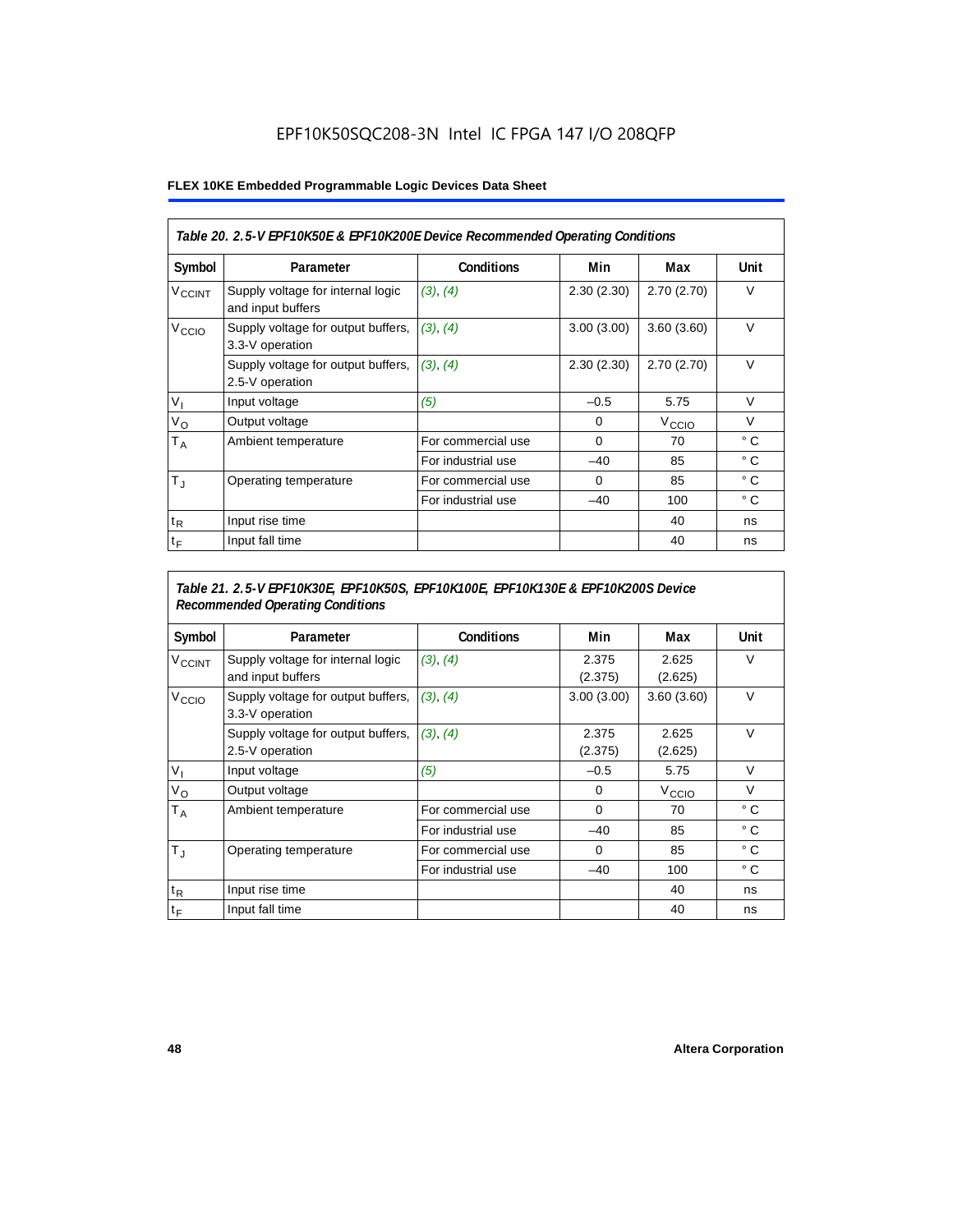| Symbol            | Parameter                                      | Conditions                                                                      | Min                                  | <b>Typ</b> | Max                                      | Unit           |
|-------------------|------------------------------------------------|---------------------------------------------------------------------------------|--------------------------------------|------------|------------------------------------------|----------------|
| $V_{\text{IH}}$   | High-level input<br>voltage                    |                                                                                 | 1.7, $0.5 \times V_{\text{CCIO}}(8)$ |            | 5.75                                     | V              |
| $V_{IL}$          | Low-level input<br>voltage                     |                                                                                 | $-0.5$                               |            | 0.8,<br>$0.3 \times V_{\text{CCIO}}$ (8) | V              |
| V <sub>OH</sub>   | 3.3-V high-level TTL<br>output voltage         | $I_{OH} = -8$ mA DC,<br>$V_{\text{CCIO}} = 3.00 \text{ V } (9)$                 | 2.4                                  |            |                                          | V              |
|                   | 3.3-V high-level<br>CMOS output voltage        | $I_{OH} = -0.1$ mA DC,<br>$V_{\text{CCIO}} = 3.00 V (9)$                        | $V_{\text{CCIO}} - 0.2$              |            |                                          | V              |
|                   | 3.3-V high-level PCI<br>output voltage         | $I_{OH} = -0.5$ mA DC,<br>$V_{\text{CCIO}} = 3.00$ to 3.60 V (9)                | $0.9 \times V_{\text{CCIO}}$         |            |                                          | $\vee$         |
|                   | 2.5-V high-level output<br>voltage             | $I_{OH} = -0.1$ mA DC,<br>$V_{\text{CCIO}} = 2.30 \text{ V} (9)$                | 2.1                                  |            |                                          | V              |
|                   |                                                | $I_{OH} = -1$ mA DC,<br>$V_{\text{CCIO}} = 2.30 \text{ V} (9)$                  | 2.0                                  |            |                                          | V              |
|                   |                                                | $I_{OH} = -2$ mA DC,<br>$V_{\text{CCIO}} = 2.30 V (9)$                          | 1.7                                  |            |                                          | V              |
| $V_{OL}$          | 3.3-V low-level TTL<br>output voltage          | $I_{\text{OI}} = 12 \text{ mA DC}$ ,<br>$V_{\text{CCIO}} = 3.00 \text{ V} (10)$ |                                      |            | 0.45                                     | V              |
|                   | 3.3-V low-level CMOS<br>output voltage         | $I_{OL} = 0.1$ mA DC,<br>$V_{\text{CCIO}} = 3.00 V (10)$                        |                                      |            | 0.2                                      | V              |
|                   | 3.3-V low-level PCI<br>output voltage          | $I_{\Omega}$ = 1.5 mA DC,<br>$V_{\text{CGIO}} = 3.00$ to 3.60 V<br>(10)         |                                      |            | $0.1 \times V_{\text{CCIO}}$             | V              |
|                   | 2.5-V low-level output<br>voltage              | $I_{\Omega} = 0.1$ mA DC,<br>$V_{\text{CCIO}} = 2.30 \text{ V } (10)$           |                                      |            | 0.2                                      | $\vee$         |
|                   |                                                | $I_{OL}$ = 1 mA DC,<br>$V_{\text{CCIO}} = 2.30 V (10)$                          |                                      |            | 0.4                                      | V              |
|                   |                                                | $I_{OL}$ = 2 mA DC,<br>$V_{\text{CCIO}} = 2.30 V (10)$                          |                                      |            | 0.7                                      | $\vee$         |
| $I_1$             | Input pin leakage<br>current                   | $V_1 = V_{\text{CCIOMax}}$ to 0 V (11)                                          | $-10$                                |            | 10                                       | μA             |
| $I_{OZ}$          | Tri-stated I/O pin<br>leakage current          | $V_O = V_{CCIOMax}$ to 0 V (11)                                                 | $-10$                                |            | 10                                       | μA             |
| $I_{CC0}$         | V <sub>CC</sub> supply current<br>(standby)    | $V_1$ = ground, no load, no<br>toggling inputs                                  |                                      | 5          |                                          | mA             |
|                   |                                                | $V_1$ = ground, no load, no<br>toggling inputs (12)                             |                                      | 10         |                                          | mA             |
| R <sub>CONF</sub> | Value of I/O pin pull-                         | $V_{\text{CCIO}} = 3.0 V (13)$                                                  | 20                                   |            | 50                                       | $k\frac{3}{4}$ |
|                   | up resistor before and<br>during configuration | $V_{\text{CCIO}} = 2.3 V (13)$                                                  | 30                                   |            | 80                                       | $k\frac{3}{4}$ |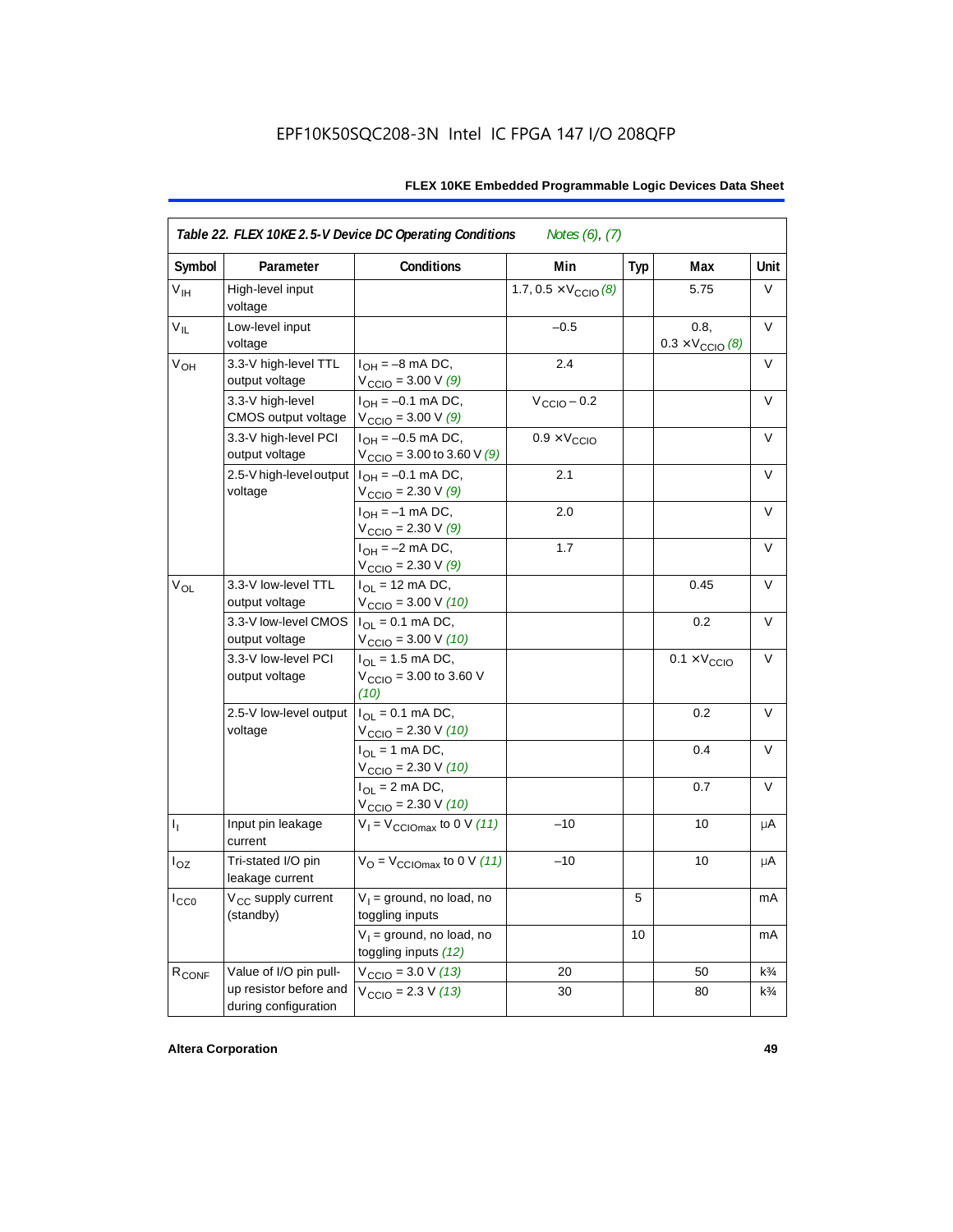| Table 23. FLEX 10KE Device Capacitance<br>Note (14) |                                                      |                               |  |    |    |  |  |  |
|-----------------------------------------------------|------------------------------------------------------|-------------------------------|--|----|----|--|--|--|
| Symbol                                              | Min<br>Unit<br><b>Conditions</b><br>Max<br>Parameter |                               |  |    |    |  |  |  |
| $C_{IN}$                                            | Input capacitance                                    | $V_{IN} = 0 V$ , f = 1.0 MHz  |  | 10 | pF |  |  |  |
| $C_{\text{INCLK}}$                                  | Input capacitance on<br>dedicated clock pin          | $V_{IN} = 0 V$ , f = 1.0 MHz  |  | 12 | pF |  |  |  |
| $C_{OUT}$                                           | Output capacitance                                   | $V_{OUT} = 0 V$ , f = 1.0 MHz |  | 10 | рF |  |  |  |

### *Notes to tables:*

- (1) See the *Operating Requirements for Altera Devices Data Sheet*.
- (2) Minimum DC input voltage is –0.5 V. During transitions, the inputs may undershoot to –2.0 V for input currents less than 100 mA and periods shorter than 20 ns.
- (3) Numbers in parentheses are for industrial-temperature-range devices.
- (4) Maximum  $V_{CC}$  rise time is 100 ms, and  $V_{CC}$  must rise monotonically.<br>(5) All pins, including dedicated inputs, clock, I/O, and JTAG pins, may
- All pins, including dedicated inputs, clock, I/O, and JTAG pins, may be driven before  $V_{CCTNT}$  and  $V_{CCTO}$  are powered.
- (6) Typical values are for  $T_A = 25^\circ$  C,  $V_{CClNT} = 2.5$  V, and  $V_{CClO} = 2.5$  V or 3.3 V.<br>(7) These values are specified under the FLEX 10KE Recommended Operating Co
- (7) These values are specified under the FLEX 10KE Recommended Operating Conditions shown in Tables 20 and 21.<br>(8) The FLEX 10KE input buffers are compatible with 2.5-V. 3.3-V (LVTTL and LVCMOS), and 5.0-V TTL and CMOS (8) The FLEX 10KE input buffers are compatible with 2.5-V, 3.3-V (LVTTL and LVCMOS), and 5.0-V TTL and CMOS
- signals. Additionally, the input buffers are 3.3-V PCI compliant when  $V_{\rm CCD}$  and  $V_{\rm CCINT}$  meet the relationship shown in Figure 22.
- (9) The  $I<sub>OH</sub>$  parameter refers to high-level TTL, PCI, or CMOS output current.
- (10) The IOL parameter refers to low-level TTL, PCI, or CMOS output current. This parameter applies to open-drain pins as well as output pins.
- (11) This value is specified for normal device operation. The value may vary during power-up.
- (12) This parameter applies to -1 speed-grade commercial-temperature devices and -2 speed-grade-industrial temperature devices.
- (13) Pin pull-up resistance values will be lower if the pin is driven higher than  $V_{CCIO}$  by an external source.
- (14) Capacitance is sample-tested only.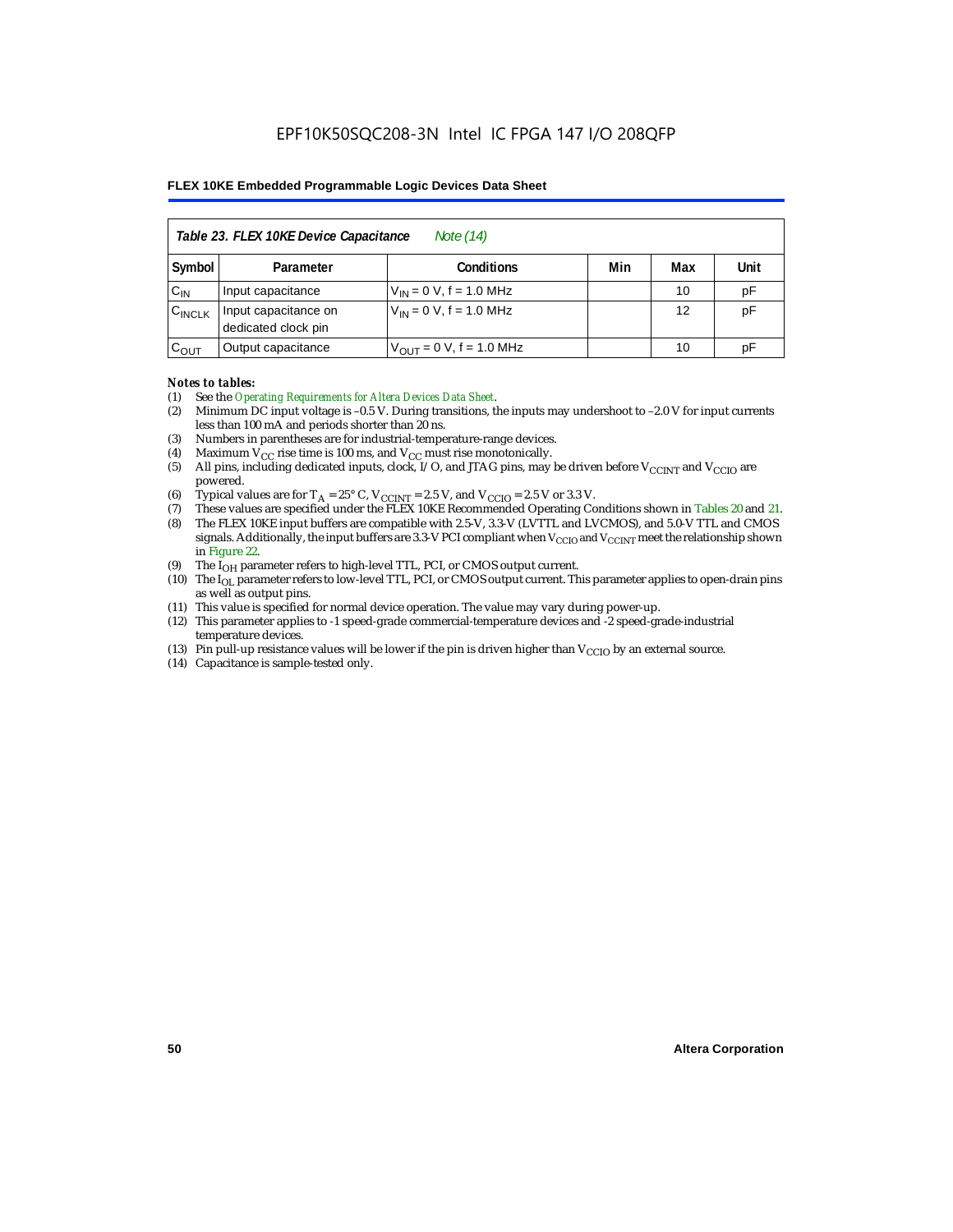Figure 22 shows the required relationship between  $V_{\text{CCIO}}$  and  $V_{\text{CCINT}}$  for 3.3-V PCI compliance.



Figure 23 shows the typical output drive characteristics of FLEX 10KE devices with 3.3-V and 2.5-V  $V_{\text{CCIO}}$ . The output driver is compliant to the 3.3-V *PCI Local Bus Specification*, *Revision 2.2* (when VCCIO pins are connected to 3.3 V). FLEX 10KE devices with a -1 speed grade also comply with the drive strength requirements of the *PCI Local Bus Specification*, *Revision 2.2* (when VCCINT pins are powered with a minimum supply of 2.375 V, and VCCIO pins are connected to 3.3 V). Therefore, these devices can be used in open 5.0-V PCI systems.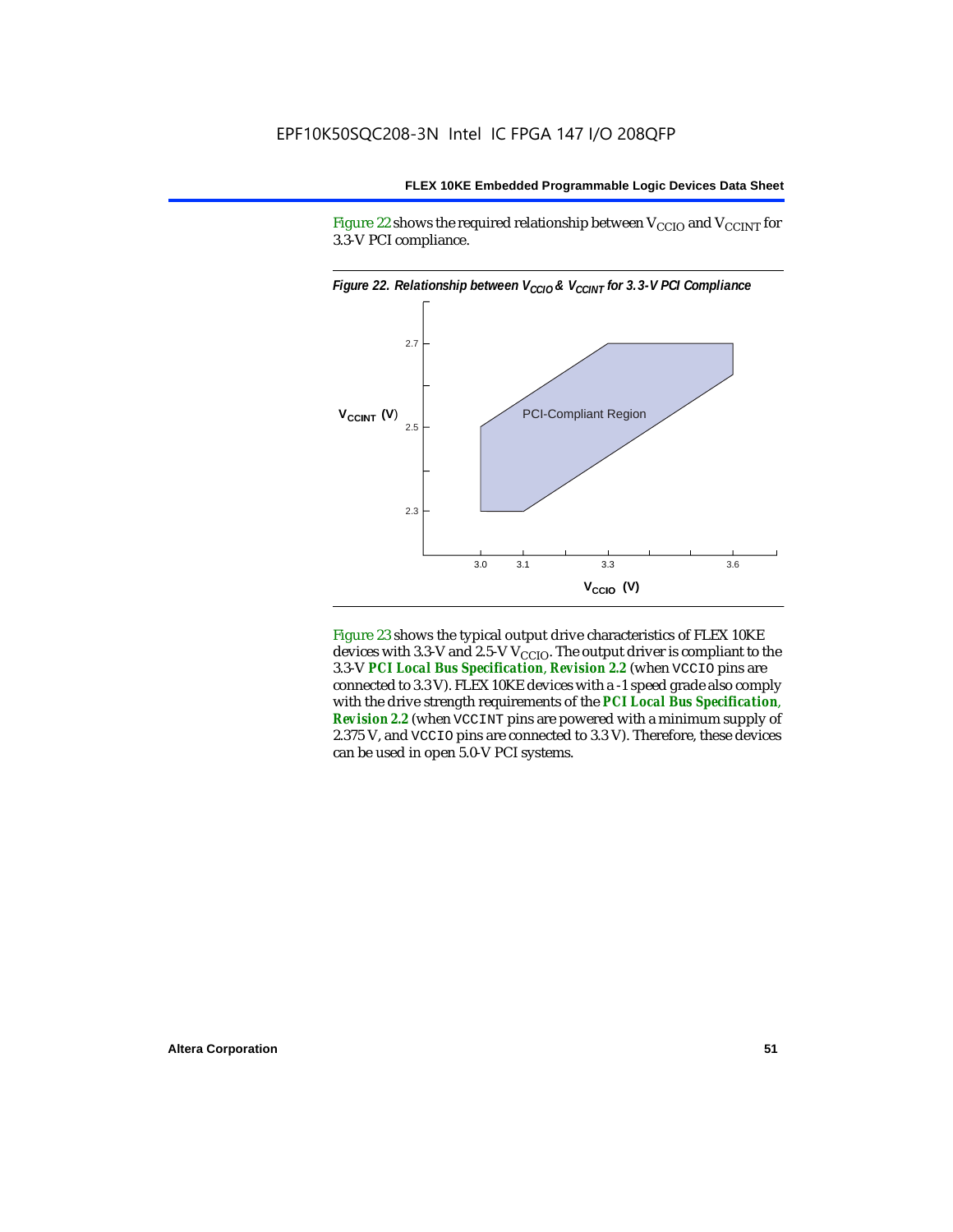



### *Note:*

(1) These are transient (AC) currents.

**Timing Model** The continuous, high-performance FastTrack Interconnect routing resources ensure predictable performance and accurate simulation and timing analysis. This predictable performance contrasts with that of FPGAs, which use a segmented connection scheme and therefore have unpredictable performance.

> Device performance can be estimated by following the signal path from a source, through the interconnect, to the destination. For example, the registered performance between two LEs on the same row can be calculated by adding the following parameters:

- LE register clock-to-output delay  $(t_{CO})$
- **■** Interconnect delay  $(t_{SAMEROW})$ <br> **■** I.E look-up table delay  $(t_{LUT})$
- LE look-up table delay  $(t_{LUT})$
- LE register setup time  $(t_{SI})$

The routing delay depends on the placement of the source and destination LEs. A more complex registered path may involve multiple combinatorial LEs between the source and destination LEs.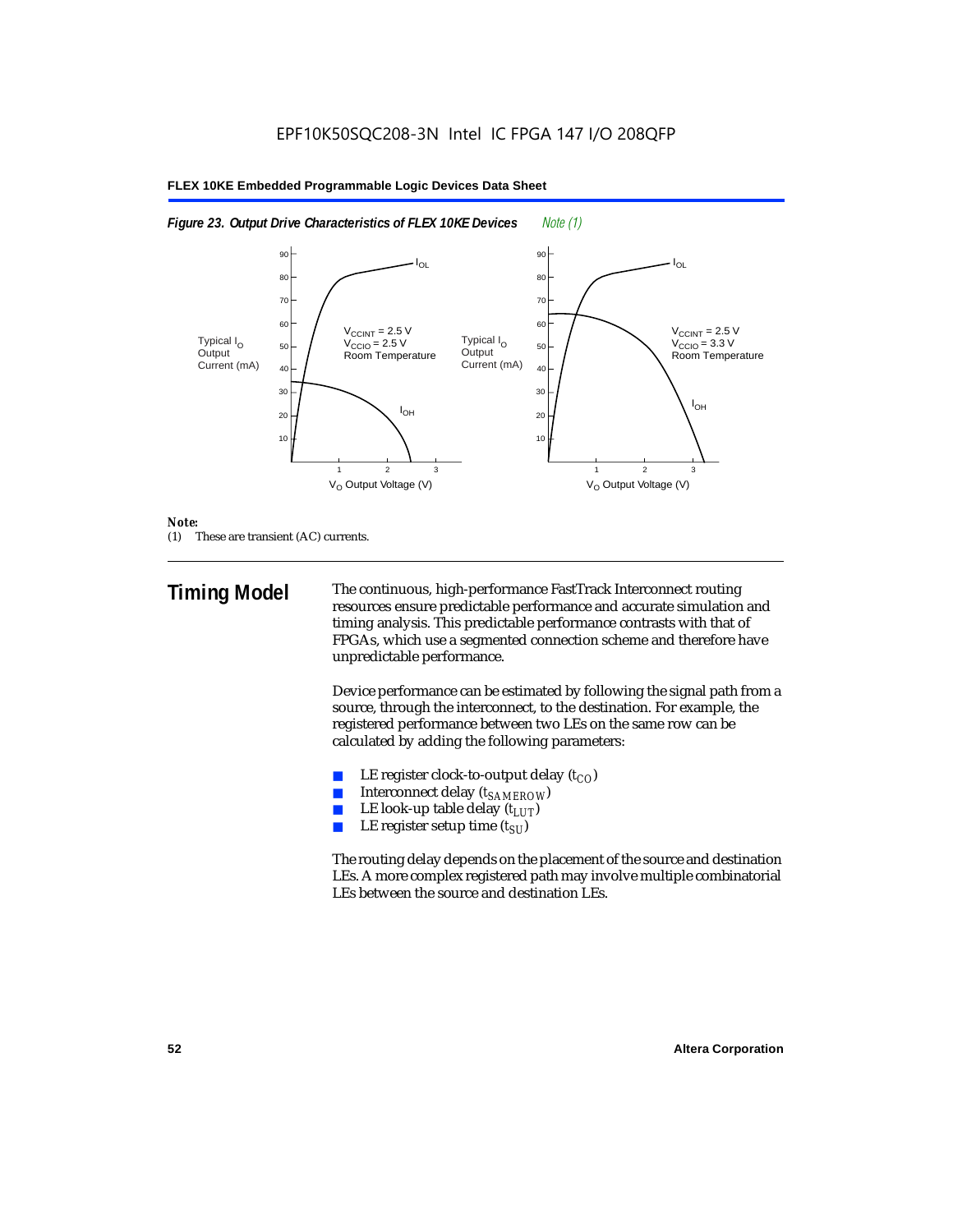Timing simulation and delay prediction are available with the Altera Simulator and Timing Analyzer, or with industry-standard EDA tools. The Simulator offers both pre-synthesis functional simulation to evaluate logic design accuracy and post-synthesis timing simulation with 0.1-ns resolution. The Timing Analyzer provides point-to-point timing delay information, setup and hold time analysis, and device-wide performance analysis.

Figure 24 shows the overall timing model, which maps the possible paths to and from the various elements of the FLEX 10KE device.

*Figure 24. FLEX 10KE Device Timing Model*



Figures 25 through 28 show the delays that correspond to various paths and functions within the LE, IOE, EAB, and bidirectional timing models.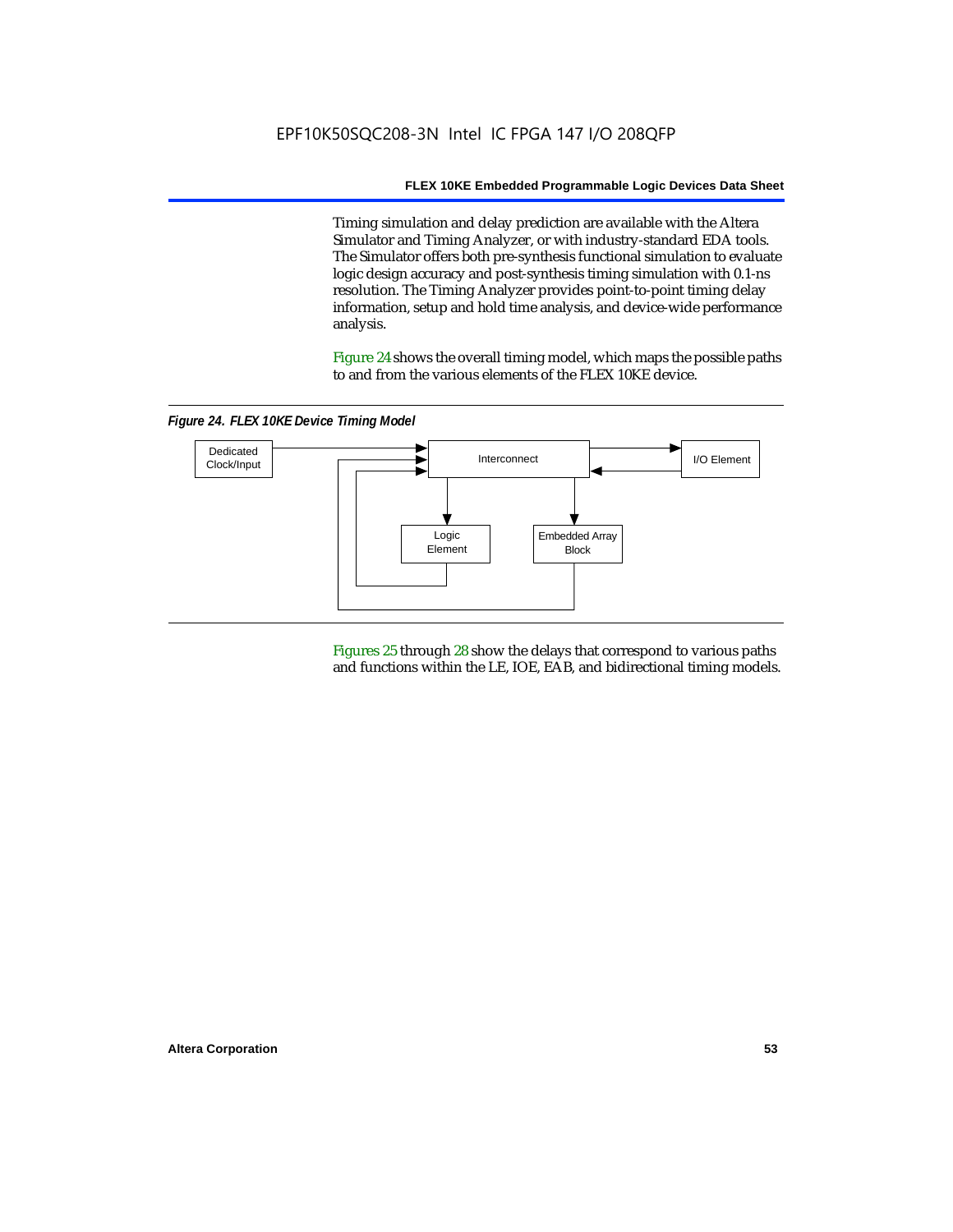# *Figure 25. FLEX 10KE Device LE Timing Model*

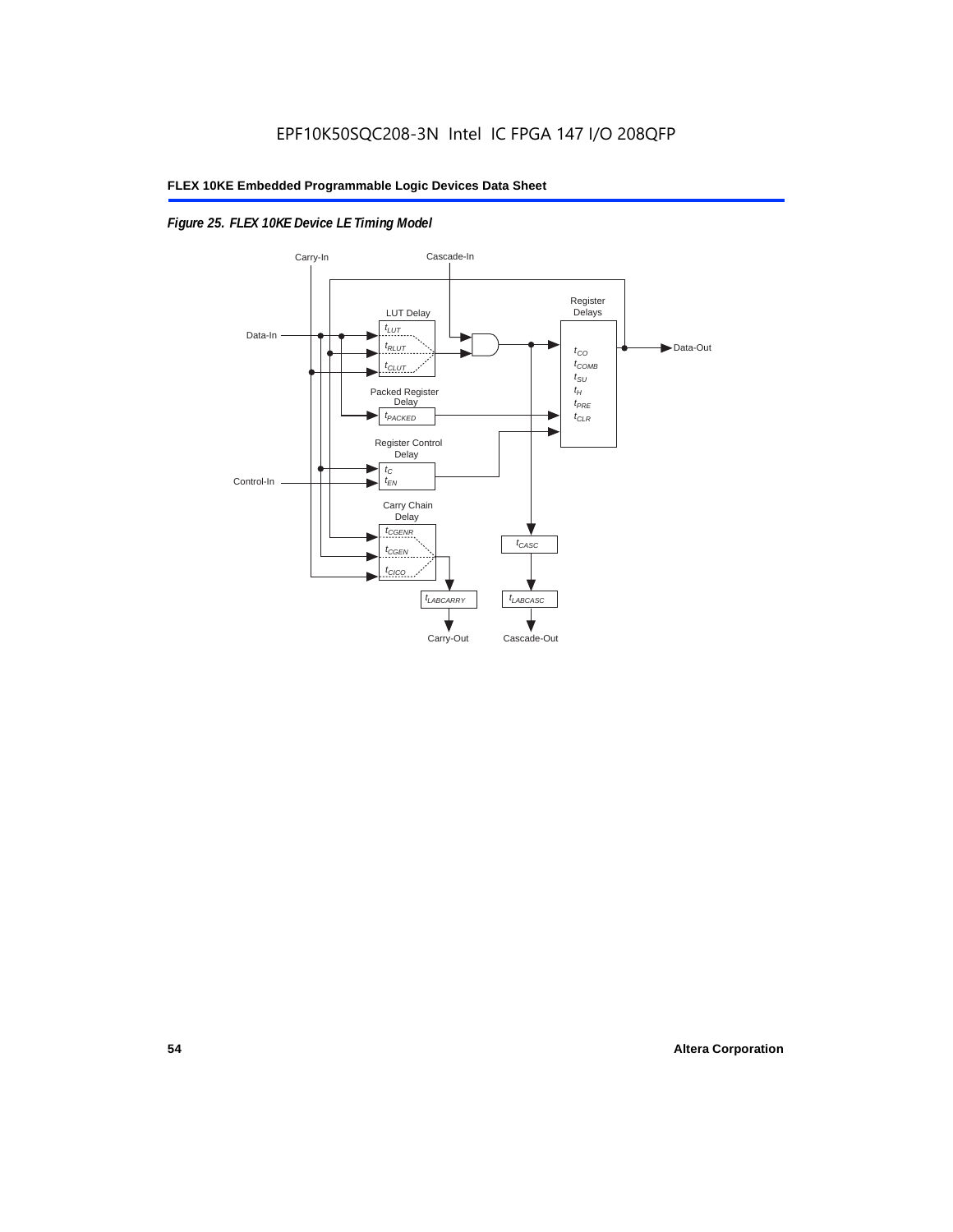### *Figure 26. FLEX 10KE Device IOE Timing Model* Output Data I/O Register **Output Delays Delay Delays**  $t_{\text{IOD}}$  $t_{IOCO}$  $\blacktriangleright$ Data-In  $t_{OD1}$  $t_{IOCOMB}$  $t_{OD2}$  $t_{IOSU}$  $t_{OD3}$  $t_{IOH}$ I/O Element  $t_{\chi z}$  $t_{IOCLR}$ Contol Delay  $t_{ZX1}$ Clock Enable  $t_{ZX2}$ Clear  $t_{7X3}$  $t_{IOC}$ Clock Output Enable  $t_{INREG}$ Input Register Delay I/O Register Feedback Delay Data Feedback  $t_{IOFD}$ into FastTrack Interconnect Input Delay  $t_{INCOMB}$

*Figure 27. FLEX 10KE Device EAB Timing Model*

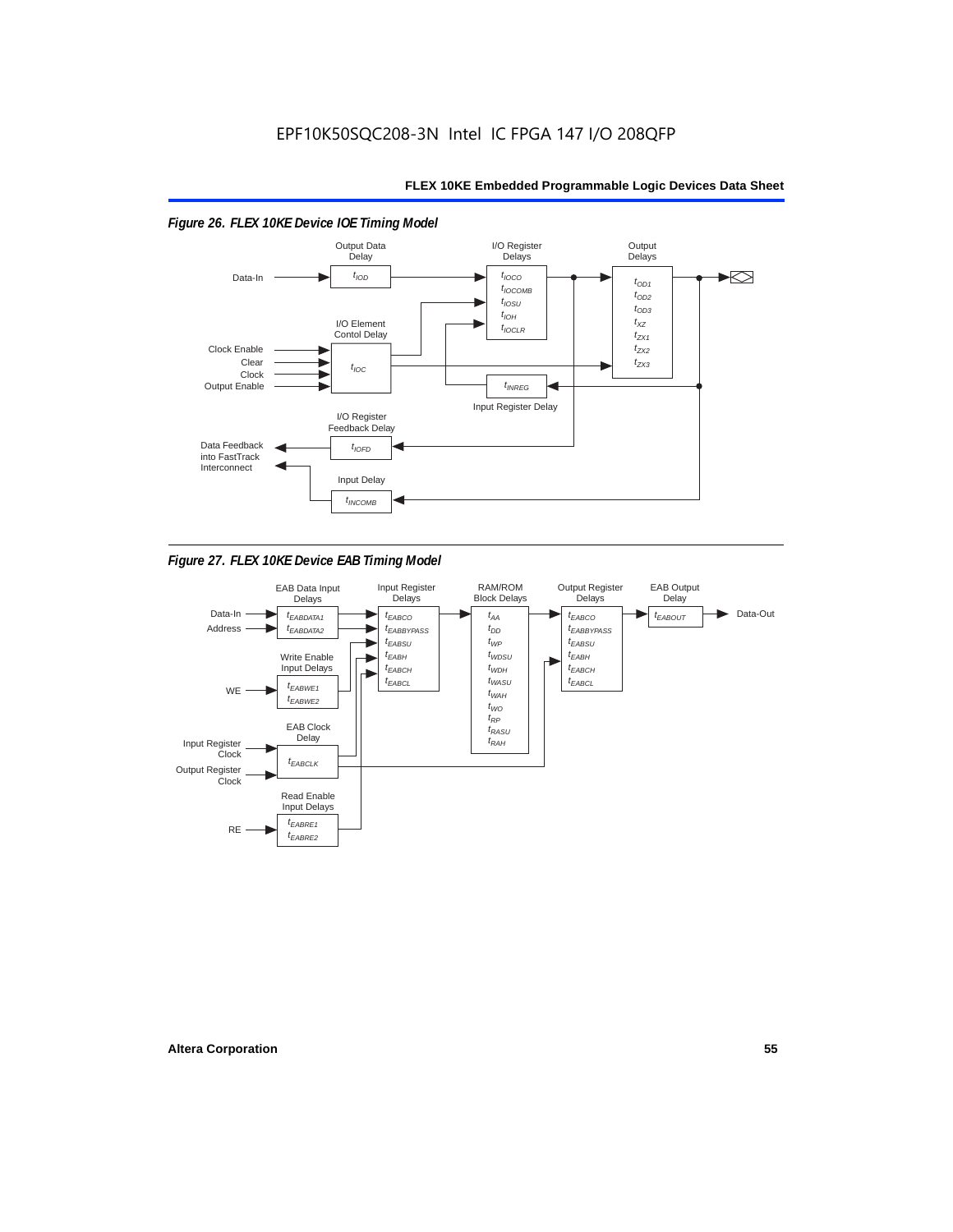

*Figure 28. Synchronous Bidirectional Pin External Timing Model*

Tables 24 through 28 describe the FLEX 10KE device internal timing parameters. Tables 29 through 30 describe the FLEX 10KE external timing parameters and their symbols.

| Table 24. LE Timing Microparameters (Part 1 of 2)<br>Note $(1)$ |                                                                                                                                         |           |  |  |  |  |
|-----------------------------------------------------------------|-----------------------------------------------------------------------------------------------------------------------------------------|-----------|--|--|--|--|
| Symbol                                                          | Parameter                                                                                                                               | Condition |  |  |  |  |
| $t_{LUT}$                                                       | LUT delay for data-in                                                                                                                   |           |  |  |  |  |
| $t_{CLUT}$                                                      | LUT delay for carry-in                                                                                                                  |           |  |  |  |  |
| $t_{RLUT}$                                                      | LUT delay for LE register feedback                                                                                                      |           |  |  |  |  |
| <sup>t</sup> PACKED                                             | Data-in to packed register delay                                                                                                        |           |  |  |  |  |
| $t_{EN}$                                                        | LE register enable delay                                                                                                                |           |  |  |  |  |
| $t_{CICO}$                                                      | Carry-in to carry-out delay                                                                                                             |           |  |  |  |  |
| $t_{GEN}$                                                       | Data-in to carry-out delay                                                                                                              |           |  |  |  |  |
| ${}^t$ CGENR                                                    | LE register feedback to carry-out delay                                                                                                 |           |  |  |  |  |
| $t_{CASC}$                                                      | Cascade-in to cascade-out delay                                                                                                         |           |  |  |  |  |
| $t_C$                                                           | LE register control signal delay                                                                                                        |           |  |  |  |  |
| $t_{CO}$                                                        | LE register clock-to-output delay                                                                                                       |           |  |  |  |  |
| $t_{COMB}$                                                      | Combinatorial delay                                                                                                                     |           |  |  |  |  |
| $t_{\rm SU}$                                                    | LE register setup time for data and enable signals before clock; LE register<br>recovery time after asynchronous clear, preset, or load |           |  |  |  |  |
| $t_H$                                                           | LE register hold time for data and enable signals after clock                                                                           |           |  |  |  |  |
| $t_{PRE}$                                                       | LE register preset delay                                                                                                                |           |  |  |  |  |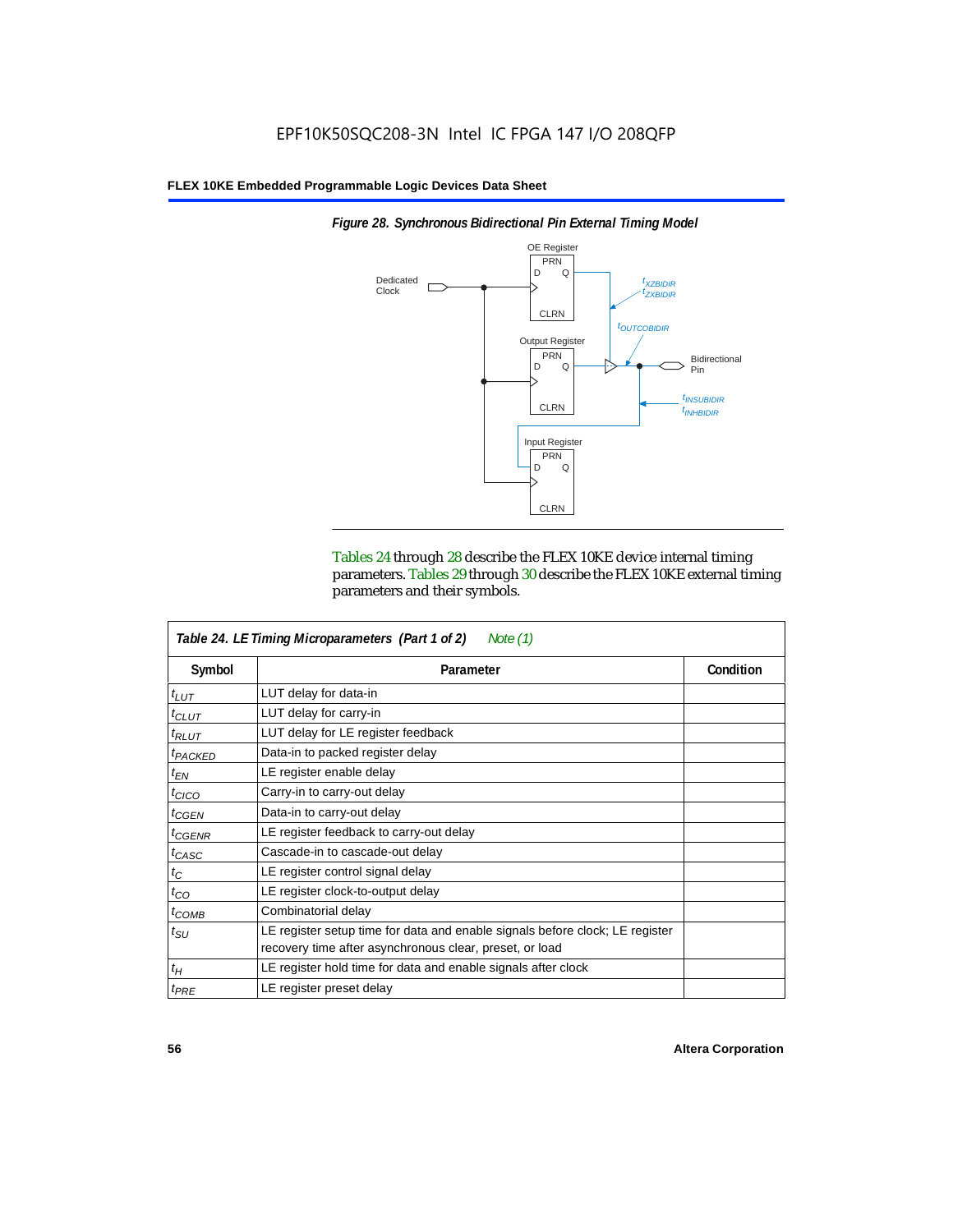| Table 24. LE Timing Microparameters (Part 2 of 2)<br>Note (1) |                                        |  |  |  |  |
|---------------------------------------------------------------|----------------------------------------|--|--|--|--|
| Symbol                                                        | Condition<br>Parameter                 |  |  |  |  |
| $t_{CLR}$                                                     | LE register clear delay                |  |  |  |  |
| $t_{CH}$                                                      | Minimum clock high time from clock pin |  |  |  |  |
| $t_{CL}$                                                      | Minimum clock low time from clock pin  |  |  |  |  |

| Table 25. IOE Timing Microparameters<br>Note (1) |                                                                                                                          |                    |  |  |  |  |
|--------------------------------------------------|--------------------------------------------------------------------------------------------------------------------------|--------------------|--|--|--|--|
| Symbol                                           | Parameter                                                                                                                | <b>Conditions</b>  |  |  |  |  |
| $t_{\mathit{IOD}}$                               | IOE data delay                                                                                                           |                    |  |  |  |  |
| $t_{\text{IOC}}$                                 | IOE register control signal delay                                                                                        |                    |  |  |  |  |
| $t_{\text{IOCO}}$                                | IOE register clock-to-output delay                                                                                       |                    |  |  |  |  |
| $t_{\text{IOCOMB}}$                              | IOE combinatorial delay                                                                                                  |                    |  |  |  |  |
| t <sub>iosu</sub>                                | IOE register setup time for data and enable signals before clock; IOE register<br>recovery time after asynchronous clear |                    |  |  |  |  |
| $t_{IOH}$                                        | IOE register hold time for data and enable signals after clock                                                           |                    |  |  |  |  |
| $t_{IOCLR}$                                      | IOE register clear time                                                                                                  |                    |  |  |  |  |
| $t_{OD1}$                                        | Output buffer and pad delay, slow slew rate = off, $V_{\text{CCIO}} = 3.3 \text{ V}$                                     | $C1 = 35$ pF $(2)$ |  |  |  |  |
| $t_{OD2}$                                        | Output buffer and pad delay, slow slew rate = off, $V_{\text{CCIO}} = 2.5$ V                                             | $C1 = 35$ pF $(3)$ |  |  |  |  |
| $t_{OD3}$                                        | Output buffer and pad delay, slow slew rate $=$ on                                                                       | $C1 = 35$ pF $(4)$ |  |  |  |  |
| $t_{XZ}$                                         | IOE output buffer disable delay                                                                                          |                    |  |  |  |  |
| $t_{ZX1}$                                        | IOE output buffer enable delay, slow slew rate = off, $V_{\text{CCIO}} = 3.3$ V                                          | $C1 = 35$ pF $(2)$ |  |  |  |  |
| t <sub>ZX2</sub>                                 | IOE output buffer enable delay, slow slew rate = off, $V_{\text{CCIO}} = 2.5 V$                                          | $C1 = 35$ pF $(3)$ |  |  |  |  |
| $t_{ZX3}$                                        | IOE output buffer enable delay, slow slew rate $=$ on                                                                    | $C1 = 35$ pF $(4)$ |  |  |  |  |
| <sup>t</sup> INREG                               | IOE input pad and buffer to IOE register delay                                                                           |                    |  |  |  |  |
| $t_{IOFD}$                                       | IOE register feedback delay                                                                                              |                    |  |  |  |  |
| <sup>t</sup> INCOMB                              | IOE input pad and buffer to FastTrack Interconnect delay                                                                 |                    |  |  |  |  |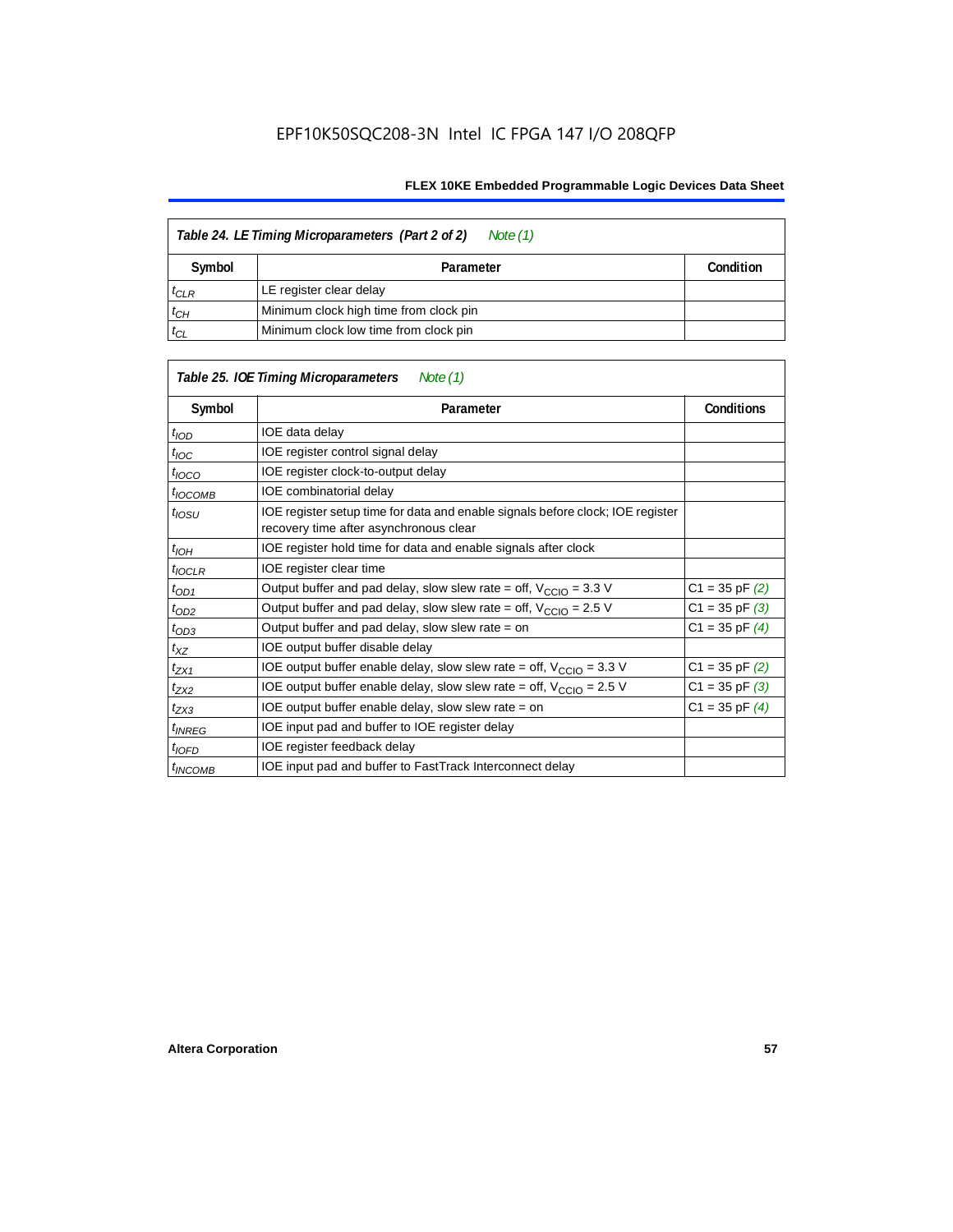# EPF10K50SQC208-3N Intel IC FPGA 147 I/O 208QFP

| Table 26. EAB Timing Microparameters<br>Note $(1)$ |                                                                        |                   |  |  |  |  |
|----------------------------------------------------|------------------------------------------------------------------------|-------------------|--|--|--|--|
| Symbol                                             | Parameter                                                              | <b>Conditions</b> |  |  |  |  |
| $t_{EABDATA1}$                                     | Data or address delay to EAB for combinatorial input                   |                   |  |  |  |  |
| <sup>t</sup> EABDATA2                              | Data or address delay to EAB for registered input                      |                   |  |  |  |  |
| t <sub>EABWE1</sub>                                | Write enable delay to EAB for combinatorial input                      |                   |  |  |  |  |
| t <sub>EABWE2</sub>                                | Write enable delay to EAB for registered input                         |                   |  |  |  |  |
| <sup>t</sup> EABRE1                                | Read enable delay to EAB for combinatorial input                       |                   |  |  |  |  |
| $t_{EABRE2}$                                       | Read enable delay to EAB for registered input                          |                   |  |  |  |  |
| $t_{EABCLK}$                                       | EAB register clock delay                                               |                   |  |  |  |  |
| $t_{EABCO}$                                        | EAB register clock-to-output delay                                     |                   |  |  |  |  |
| <sup>t</sup> EABBYPASS                             | Bypass register delay                                                  |                   |  |  |  |  |
| <sup>t</sup> EABSU                                 | EAB register setup time before clock                                   |                   |  |  |  |  |
| <sup>t</sup> EABH                                  | EAB register hold time after clock                                     |                   |  |  |  |  |
| <sup>t</sup> EABCLR                                | EAB register asynchronous clear time to output delay                   |                   |  |  |  |  |
| $t_{AA}$                                           | Address access delay (including the read enable to output delay)       |                   |  |  |  |  |
| $t_{WP}$                                           | Write pulse width                                                      |                   |  |  |  |  |
| $t_{RP}$                                           | Read pulse width                                                       |                   |  |  |  |  |
| $t_{WDSU}$                                         | Data setup time before falling edge of write pulse                     | (5)               |  |  |  |  |
| $t_{WDH}$                                          | Data hold time after falling edge of write pulse                       | (5)               |  |  |  |  |
| $t_{WASU}$                                         | Address setup time before rising edge of write pulse                   | (5)               |  |  |  |  |
| $t_{WAH}$                                          | Address hold time after falling edge of write pulse                    | (5)               |  |  |  |  |
| t <sub>RASU</sub>                                  | Address setup time with respect to the falling edge of the read enable |                   |  |  |  |  |
| $t_{RAH}$                                          | Address hold time with respect to the falling edge of the read enable  |                   |  |  |  |  |
| $t_{WO}$                                           | Write enable to data output valid delay                                |                   |  |  |  |  |
| $t_{DD}$                                           | Data-in to data-out valid delay                                        |                   |  |  |  |  |
| <sup>t</sup> EABOUT                                | Data-out delay                                                         |                   |  |  |  |  |
| <sup>t</sup> EABCH                                 | Clock high time                                                        |                   |  |  |  |  |
| <sup>t</sup> EABCL                                 | Clock low time                                                         |                   |  |  |  |  |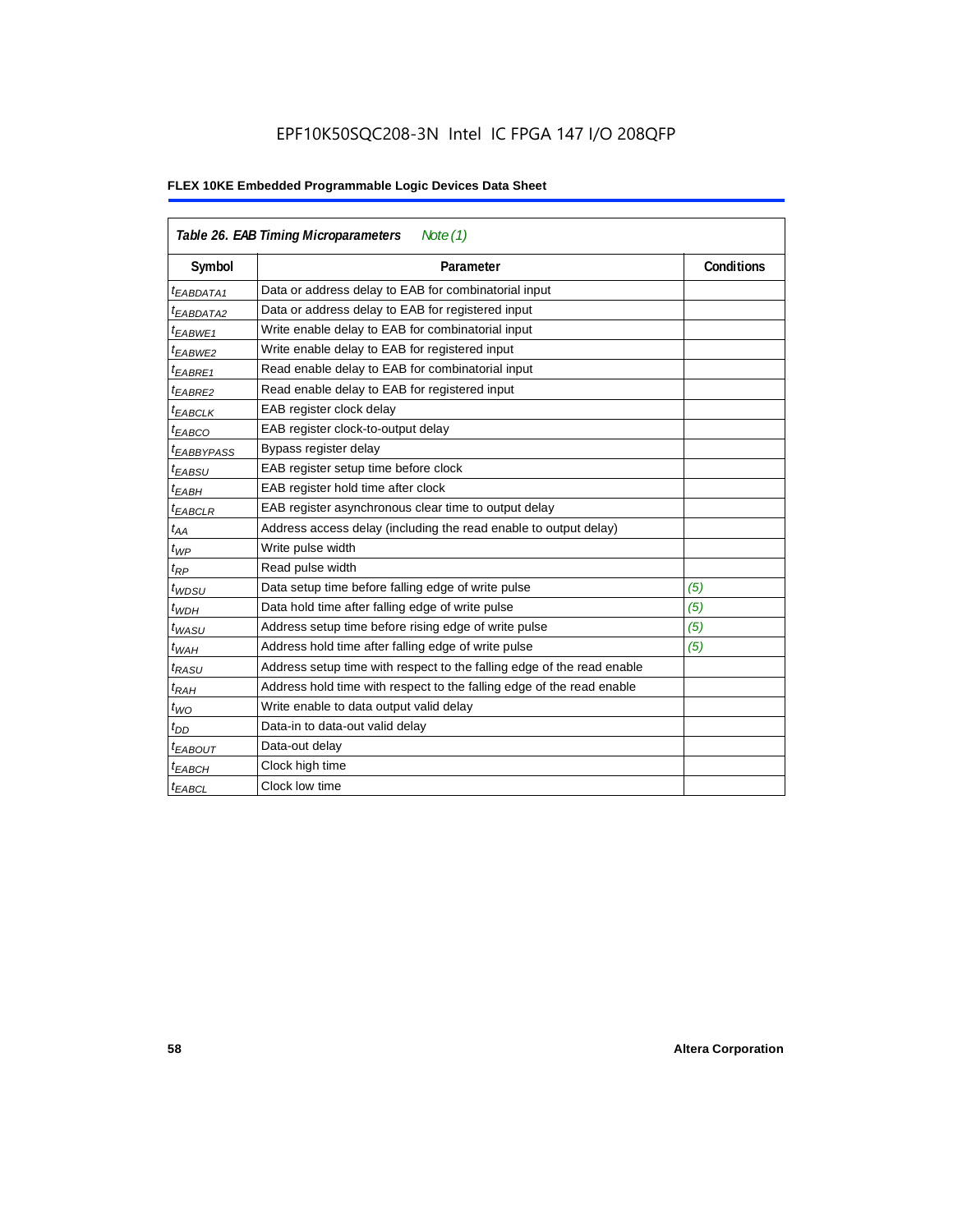| Table 27. EAB Timing Macroparameters<br>Note $(1)$ , $(6)$ |                                                                              |                   |  |  |  |  |
|------------------------------------------------------------|------------------------------------------------------------------------------|-------------------|--|--|--|--|
| Symbol                                                     | Parameter                                                                    | <b>Conditions</b> |  |  |  |  |
| t <sub>EABAA</sub>                                         | EAB address access delay                                                     |                   |  |  |  |  |
| <sup>I</sup> EABRCCOMB                                     | EAB asynchronous read cycle time                                             |                   |  |  |  |  |
| <sup>t</sup> EABRCREG                                      | EAB synchronous read cycle time                                              |                   |  |  |  |  |
| <sup>t</sup> EABWP                                         | EAB write pulse width                                                        |                   |  |  |  |  |
| <sup>t</sup> ЕАВWССОМВ                                     | EAB asynchronous write cycle time                                            |                   |  |  |  |  |
| <sup>t</sup> EABWCREG                                      | EAB synchronous write cycle time                                             |                   |  |  |  |  |
| <sup>t</sup> EABDD                                         | EAB data-in to data-out valid delay                                          |                   |  |  |  |  |
| <sup>t</sup> EABDATACO                                     | EAB clock-to-output delay when using output registers                        |                   |  |  |  |  |
| <sup>I</sup> EABDATASU                                     | EAB data/address setup time before clock when using input register           |                   |  |  |  |  |
| <sup>I</sup> EABDATAH                                      | EAB data/address hold time after clock when using input register             |                   |  |  |  |  |
| <sup>t</sup> EABWESU                                       | EAB WE setup time before clock when using input register                     |                   |  |  |  |  |
| <sup>t</sup> EABWEH                                        | EAB WE hold time after clock when using input register                       |                   |  |  |  |  |
| <sup>t</sup> EABWDSU                                       | EAB data setup time before falling edge of write pulse when not using input  |                   |  |  |  |  |
|                                                            | registers                                                                    |                   |  |  |  |  |
| t <sub>EABWDH</sub>                                        | EAB data hold time after falling edge of write pulse when not using input    |                   |  |  |  |  |
|                                                            | registers                                                                    |                   |  |  |  |  |
| <sup>t</sup> EABWASU                                       | EAB address setup time before rising edge of write pulse when not using      |                   |  |  |  |  |
|                                                            | input registers                                                              |                   |  |  |  |  |
| t <sub>FARWAH</sub>                                        | EAB address hold time after falling edge of write pulse when not using input |                   |  |  |  |  |
|                                                            | registers                                                                    |                   |  |  |  |  |
| <sup>t</sup> EABWO                                         | EAB write enable to data output valid delay                                  |                   |  |  |  |  |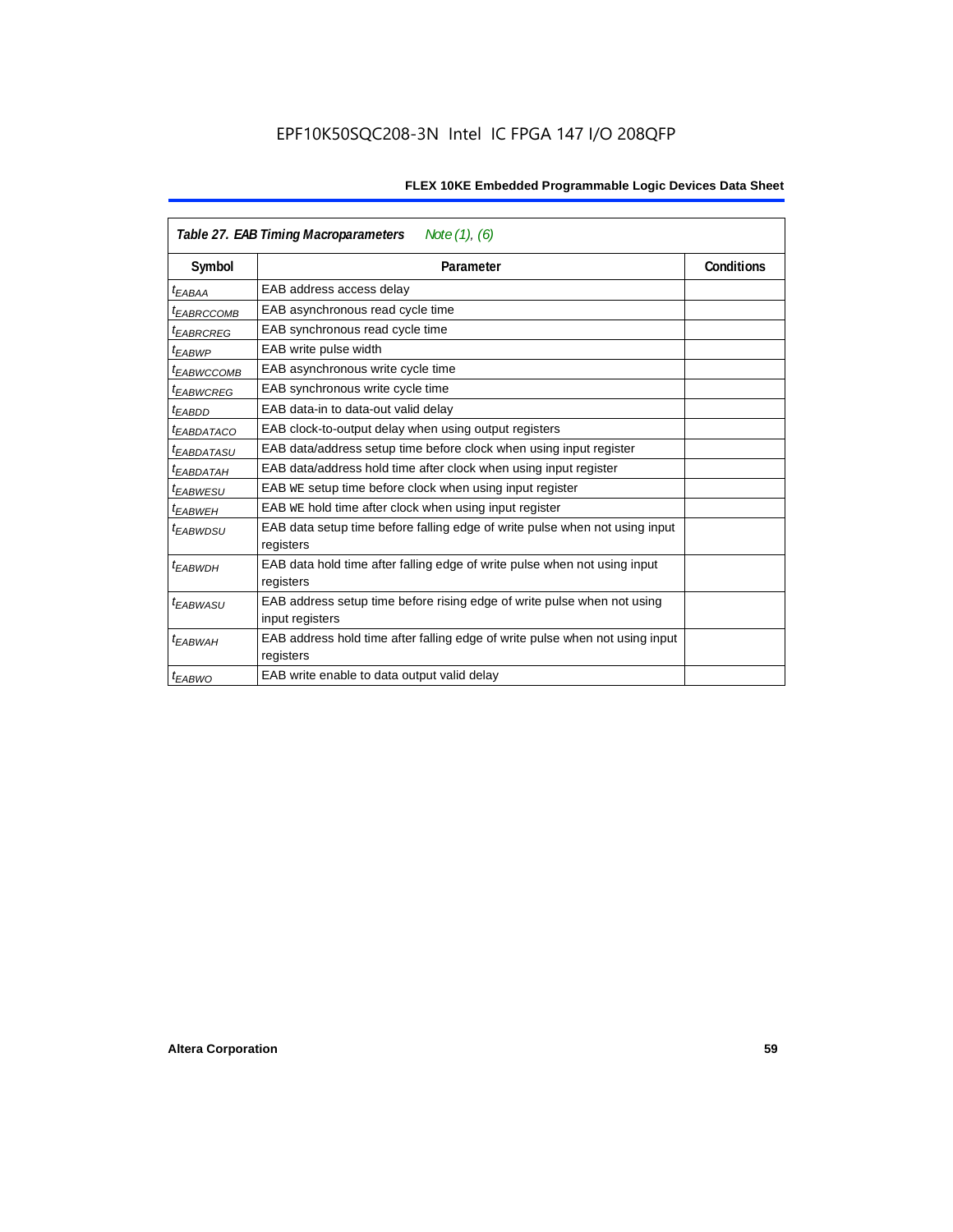# EPF10K50SQC208-3N Intel IC FPGA 147 I/O 208QFP

| Table 28. Interconnect Timing Microparameters<br>Note $(1)$ |                                                                                                                         |                   |  |  |  |  |
|-------------------------------------------------------------|-------------------------------------------------------------------------------------------------------------------------|-------------------|--|--|--|--|
| Symbol                                                      | Parameter                                                                                                               | <b>Conditions</b> |  |  |  |  |
| $tD$ IN2IOE                                                 | Delay from dedicated input pin to IOE control input                                                                     | (7)               |  |  |  |  |
| $t_{DIN2LE}$                                                | Delay from dedicated input pin to LE or EAB control input                                                               | (7)               |  |  |  |  |
| t <sub>DCLK2IOE</sub>                                       | Delay from dedicated clock pin to IOE clock                                                                             | (7)               |  |  |  |  |
| $t_{DCLK2LE}$                                               | Delay from dedicated clock pin to LE or EAB clock                                                                       | (7)               |  |  |  |  |
| <sup>t</sup> DIN2DATA                                       | Delay from dedicated input or clock to LE or EAB data                                                                   | (7)               |  |  |  |  |
| <sup>t</sup> SAMELAB                                        | Routing delay for an LE driving another LE in the same LAB                                                              |                   |  |  |  |  |
| <i>t</i> SAMEROW                                            | Routing delay for a row IOE, LE, or EAB driving a row IOE, LE, or EAB in the<br>same row                                | (7)               |  |  |  |  |
| <sup>t</sup> SAMECOLUMN                                     | Routing delay for an LE driving an IOE in the same column                                                               | (7)               |  |  |  |  |
| <i>t<sub>DIFFROW</sub></i>                                  | Routing delay for a column IOE, LE, or EAB driving an LE or EAB in a different<br>row                                   | (7)               |  |  |  |  |
| <i>t</i> <sub>TWOROWS</sub>                                 | Routing delay for a row IOE or EAB driving an LE or EAB in a different row                                              | (7)               |  |  |  |  |
| <sup>t</sup> LEPERIPH                                       | Routing delay for an LE driving a control signal of an IOE via the peripheral<br>control bus                            | (7)               |  |  |  |  |
| t <sub>LABCARRY</sub>                                       | Routing delay for the carry-out signal of an LE driving the carry-in signal of a<br>different LE in a different LAB     |                   |  |  |  |  |
| $t_{LABCASC}$                                               | Routing delay for the cascade-out signal of an LE driving the cascade-in<br>signal of a different LE in a different LAB |                   |  |  |  |  |

| Table 29. External Timing Parameters |                                                                                                   |                   |  |  |  |  |  |
|--------------------------------------|---------------------------------------------------------------------------------------------------|-------------------|--|--|--|--|--|
| Symbol                               | Parameter                                                                                         | <b>Conditions</b> |  |  |  |  |  |
| <sup>t</sup> DRR                     | Register-to-register delay via four LEs, three row interconnects, and four local<br>interconnects | (8)               |  |  |  |  |  |
| t <sub>insu</sub>                    | Setup time with global clock at IOE register                                                      | (9)               |  |  |  |  |  |
| $t_{\rm INH}$                        | Hold time with global clock at IOE register                                                       | (9)               |  |  |  |  |  |
| toutco                               | Clock-to-output delay with global clock at IOE register                                           | (9)               |  |  |  |  |  |
| t <sub>PCISU</sub>                   | Setup time with global clock for registers used in PCI designs                                    | $(9)$ , $(10)$    |  |  |  |  |  |
| <sup>t</sup> PCIH                    | Hold time with global clock for registers used in PCI designs                                     | $(9)$ , $(10)$    |  |  |  |  |  |
| <sup>T</sup> PCICO                   | Clock-to-output delay with global clock for registers used in PCI designs                         | $(9)$ , $(10)$    |  |  |  |  |  |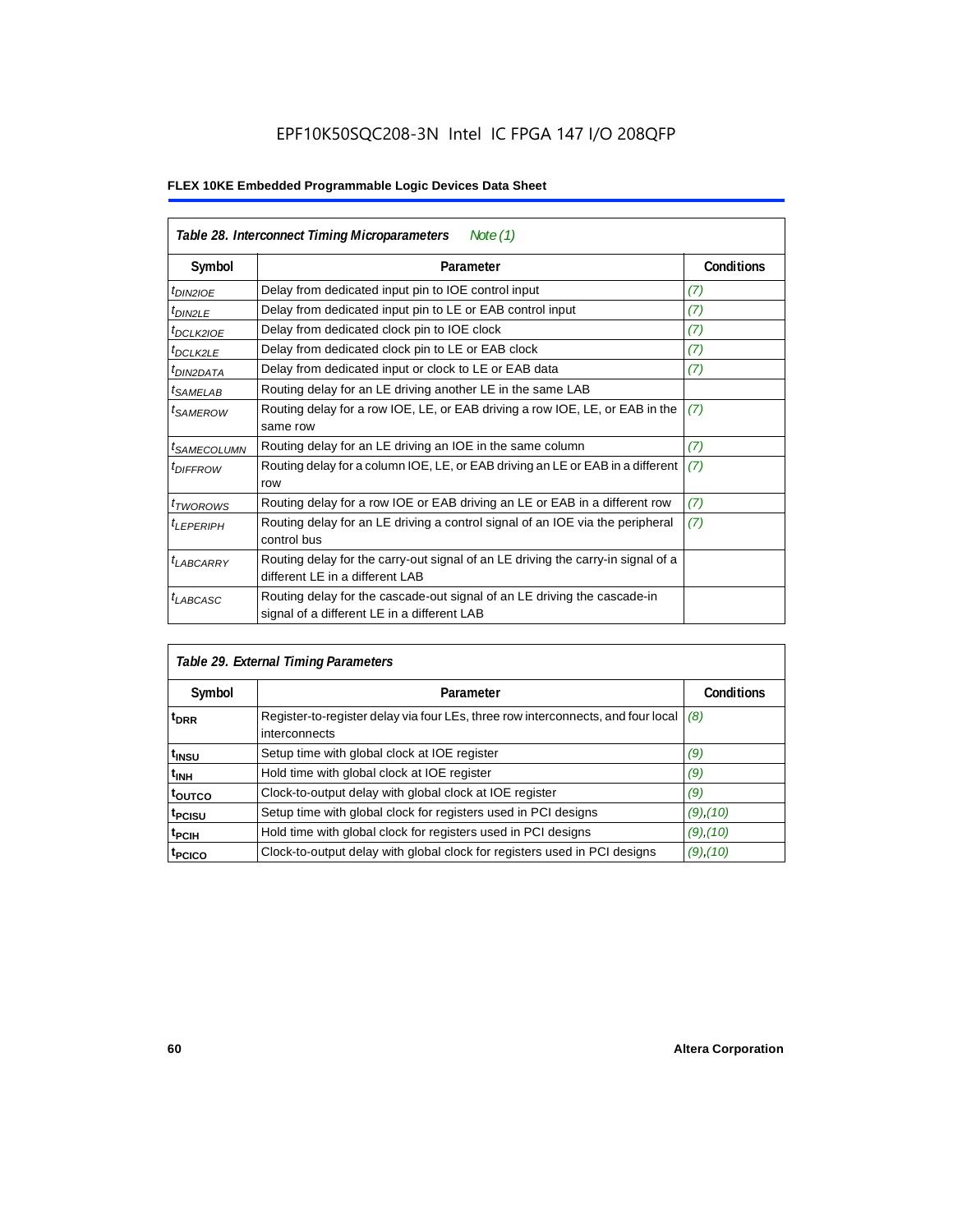| Table 30. External Bidirectional Timing Parameters<br>Note $(9)$ |                                                                                                 |                   |  |  |  |  |  |
|------------------------------------------------------------------|-------------------------------------------------------------------------------------------------|-------------------|--|--|--|--|--|
| Symbol                                                           | Parameter                                                                                       | <b>Conditions</b> |  |  |  |  |  |
| <sup>t</sup> INSUBIDIR                                           | Setup time for bi-directional pins with global clock at same-row or same-<br>column LE register |                   |  |  |  |  |  |
| <sup>t</sup> INHBIDIR                                            | Hold time for bidirectional pins with global clock at same-row or same-column<br>LE register    |                   |  |  |  |  |  |
| $t_{INH}$                                                        | Hold time with global clock at IOE register                                                     |                   |  |  |  |  |  |
| <b><i>LOUTCOBIDIR</i></b>                                        | Clock-to-output delay for bidirectional pins with global clock at IOE register                  | $C1 = 35 pF$      |  |  |  |  |  |
| <sup>t</sup> xzbidir                                             | Synchronous IOE output buffer disable delay                                                     | $C1 = 35 pF$      |  |  |  |  |  |
| <sup>T</sup> ZXBIDIR                                             | Synchronous IOE output buffer enable delay, slow slew rate= off                                 | $C1 = 35 pF$      |  |  |  |  |  |

### *Notes to tables:*

- (1) Microparameters are timing delays contributed by individual architectural elements. These parameters cannot be measured explicitly.
- (2) Operating conditions:  $VCCIO = 3.3 V ±10%$  for commercial or industrial use.<br>(3) Operating conditions:  $VCCIO = 2.5 V ±5%$  for commercial or industrial use in
- Operating conditions: VCCIO =  $2.5$  V  $\pm 5$ % for commercial or industrial use in EPF10K30E, EPF10K50S, EPF10K100E, EPF10K130E, and EPF10K200S devices.
- (4) Operating conditions: VCCIO = 3.3 V.
- (5) Because the RAM in the EAB is self-timed, this parameter can be ignored when the WE signal is registered.<br>(6) EAB macroparameters are internal parameters that can simplify predicting the behavior of an EAB at its bor
- EAB macroparameters are internal parameters that can simplify predicting the behavior of an EAB at its boundary; these parameters are calculated by summing selected microparameters.
- (7) These parameters are worst-case values for typical applications. Post-compilation timing simulation and timing analysis are required to determine actual worst-case performance.
- (8) Contact Altera Applications for test circuit specifications and test conditions.
- (9) This timing parameter is sample-tested only.
- (10) This parameter is measured with the measurement and test conditions, including load, specified in the PCI Local Bus Specification, revision 2.2.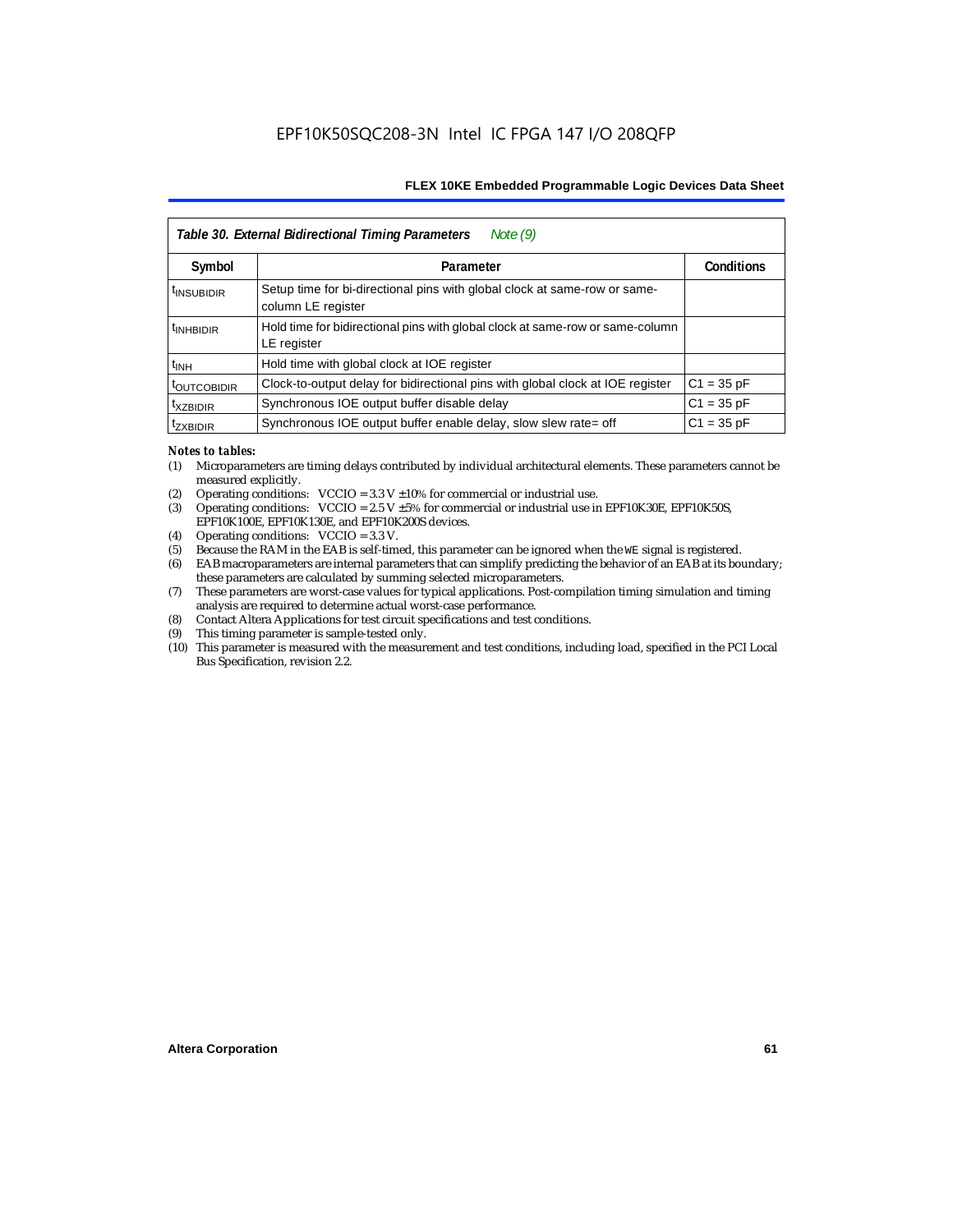Figures 29 and 30 show the asynchronous and synchronous timing waveforms, respectively, or the EAB macroparameters in Tables 26 and 27.

**EAB Asynchronous Write EAB Asynchronous Read** WE. a0 d0 d3  $t_{EABRCCOMB}$ a1 *《*、 a2 *《*、 a3 d2  $t_{FABAA}$ d1 Address Data-Out WE a0 din1  $\chi$  dout2  $t_{EABDD}$ a1 a2 din1 din0  $t_{EABWCCOMB}$  $t_{EABWASU}$   $\longrightarrow$  $t_{EABWDSU}$  +  $\longrightarrow$   $t_{EABWDH}$  $t_{EABWP}$ Data-In din0 Address Data-Out

### *Figure 29. EAB Asynchronous Timing Waveforms*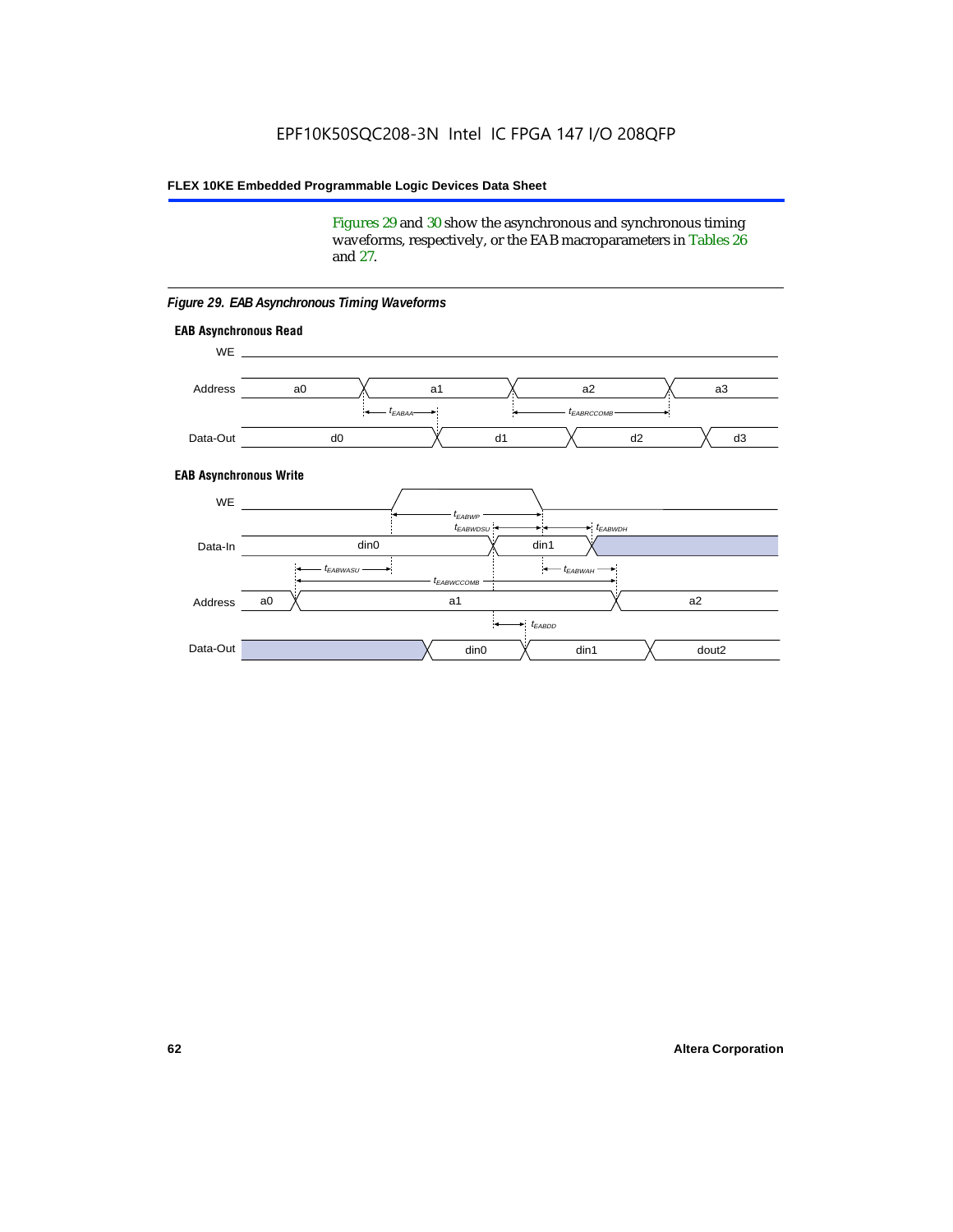

# *Figure 30. EAB Synchronous Timing Waveforms*

### **EAB Synchronous Write (EAB Output Registers Used)**



Tables 31 through 37 show EPF10K30E device internal and external timing parameters.

| Table 31. EPF10K30E Device LE Timing Microparameters (Part 1 of 2)<br>Note $(1)$ |     |                |     |                |     |                |      |  |
|----------------------------------------------------------------------------------|-----|----------------|-----|----------------|-----|----------------|------|--|
| Symbol                                                                           |     | -1 Speed Grade |     | -2 Speed Grade |     | -3 Speed Grade | Unit |  |
|                                                                                  | Min | Max            | Min | Max            | Min | Max            |      |  |
| $t_{LUT}$                                                                        |     | 0.7            |     | 0.8            |     | 1.1            | ns   |  |
| $t_{CLUT}$                                                                       |     | 0.5            |     | 0.6            |     | 0.8            | ns   |  |
| $t_{RLUT}$                                                                       |     | 0.6            |     | 0.7            |     | 1.0            | ns   |  |
| $t_{PACKED}$                                                                     |     | 0.3            |     | 0.4            |     | 0.5            | ns   |  |
| $t_{EN}$                                                                         |     | 0.6            |     | 0.8            |     | 1.0            | ns   |  |
| $t_{CICO}$                                                                       |     | 0.1            |     | 0.1            |     | 0.2            | ns   |  |
| $t_{GEN}$                                                                        |     | 0.4            |     | 0.5            |     | 0.7            | ns   |  |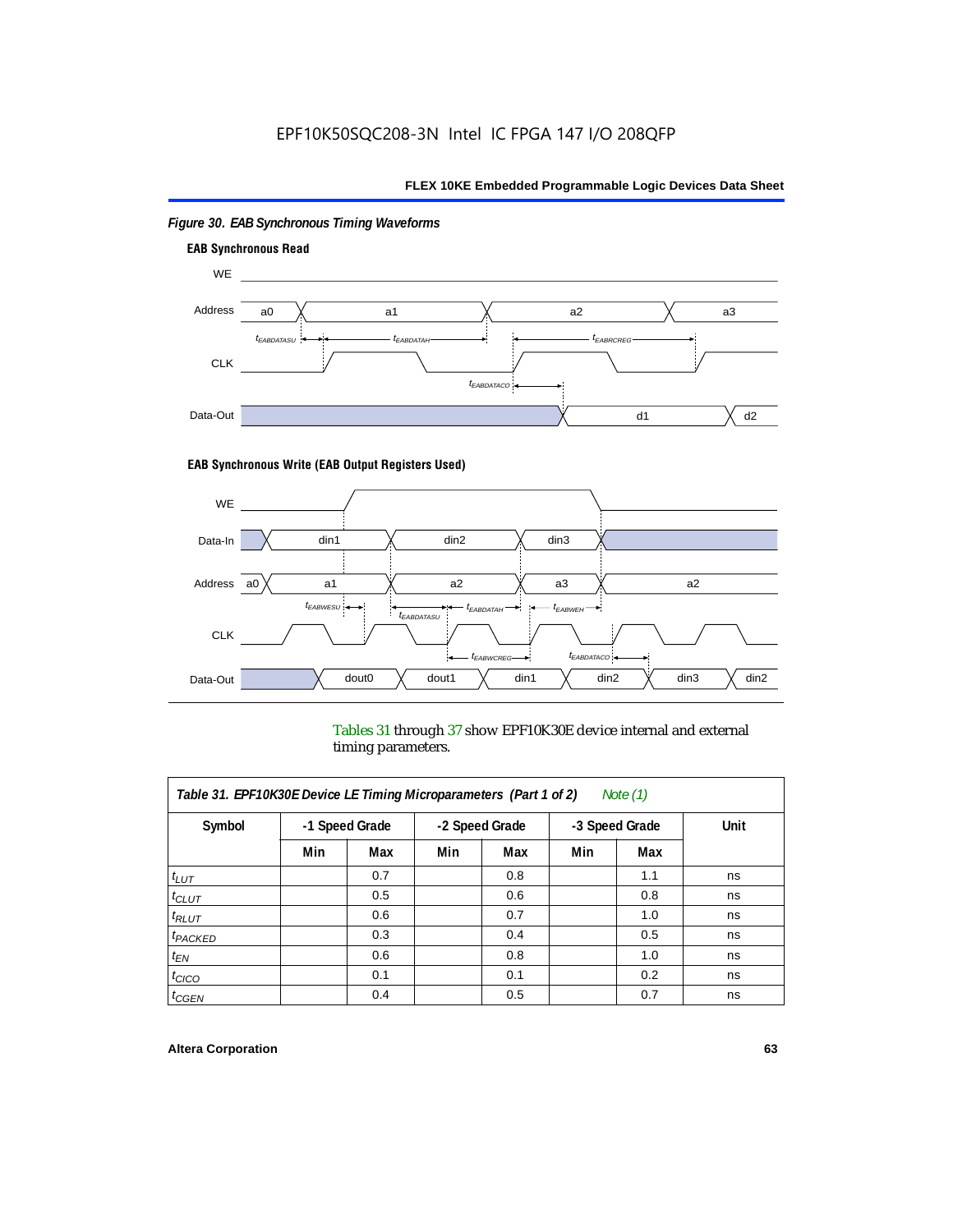# EPF10K50SQC208-3N Intel IC FPGA 147 I/O 208QFP

| Table 31. EPF10K30E Device LE Timing Microparameters (Part 2 of 2)<br>Note $(1)$ |                |     |                |     |                |     |      |
|----------------------------------------------------------------------------------|----------------|-----|----------------|-----|----------------|-----|------|
| Symbol                                                                           | -1 Speed Grade |     | -2 Speed Grade |     | -3 Speed Grade |     | Unit |
|                                                                                  | Min            | Max | Min            | Max | Min            | Max |      |
| $t_{GENR}$                                                                       |                | 0.1 |                | 0.1 |                | 0.2 | ns   |
| $t_{CASC}$                                                                       |                | 0.6 |                | 0.8 |                | 1.0 | ns   |
| $t_C$                                                                            |                | 0.0 |                | 0.0 |                | 0.0 | ns   |
| $t_{CO}$                                                                         |                | 0.3 |                | 0.4 |                | 0.5 | ns   |
| $t_{COMB}$                                                                       |                | 0.4 |                | 0.4 |                | 0.6 | ns   |
| $t_{\text{SU}}$                                                                  | 0.4            |     | 0.6            |     | 0.6            |     | ns   |
| $t_H\,$                                                                          | 0.7            |     | 1.0            |     | 1.3            |     | ns   |
| $t_{PRE}$                                                                        |                | 0.8 |                | 0.9 |                | 1.2 | ns   |
| $t_{CLR}$                                                                        |                | 0.8 |                | 0.9 |                | 1.2 | ns   |
| $t_{CH}$                                                                         | 2.0            |     | 2.5            |     | 2.5            |     | ns   |
| $t_{CL}$                                                                         | 2.0            |     | 2.5            |     | 2.5            |     | ns   |

| Table 32. EPF10K30E Device IOE Timing Microparameters<br>Note $(1)$ |     |                |     |                |     |                |      |
|---------------------------------------------------------------------|-----|----------------|-----|----------------|-----|----------------|------|
| Symbol                                                              |     | -1 Speed Grade |     | -2 Speed Grade |     | -3 Speed Grade | Unit |
|                                                                     | Min | Max            | Min | Max            | Min | Max            |      |
| t <sub>IOD</sub>                                                    |     | 2.4            |     | 2.8            |     | 3.8            | ns   |
| $t_{\text{IOC}}$                                                    |     | 0.3            |     | 0.4            |     | 0.5            | ns   |
| t <sub>IOCO</sub>                                                   |     | 1.0            |     | 1.1            |     | 1.6            | ns   |
| $t_{IOCOMB}$                                                        |     | 0.0            |     | 0.0            |     | 0.0            | ns   |
| $t_{IOSU}$                                                          | 1.2 |                | 1.4 |                | 1.9 |                | ns   |
| $t_{IOH}$                                                           | 0.3 |                | 0.4 |                | 0.5 |                | ns   |
| $t_{IOCLR}$                                                         |     | 1.0            |     | 1.1            |     | 1.6            | ns   |
| $t_{OD1}$                                                           |     | 1.9            |     | 2.3            |     | 3.0            | ns   |
| $t_{OD2}$                                                           |     | 1.4            |     | 1.8            |     | 2.5            | ns   |
| $t_{OD3}$                                                           |     | 4.4            |     | 5.2            |     | 7.0            | ns   |
| $t_{\mathsf{XZ}}$                                                   |     | 2.7            |     | 3.1            |     | 4.3            | ns   |
| $t_{ZX1}$                                                           |     | 2.7            |     | 3.1            |     | 4.3            | ns   |
| $t_{ZX2}$                                                           |     | 2.2            |     | 2.6            |     | 3.8            | ns   |
| $t_{ZX3}$                                                           |     | 5.2            |     | 6.0            |     | 8.3            | ns   |
| <i>t</i> <sub>INREG</sub>                                           |     | 3.4            |     | 4.1            |     | 5.5            | ns   |
| $t_{IOFD}$                                                          |     | 0.8            |     | 1.3            |     | 2.4            | ns   |
| $t_{INCOMB}$                                                        |     | 0.8            |     | 1.3            |     | 2.4            | ns   |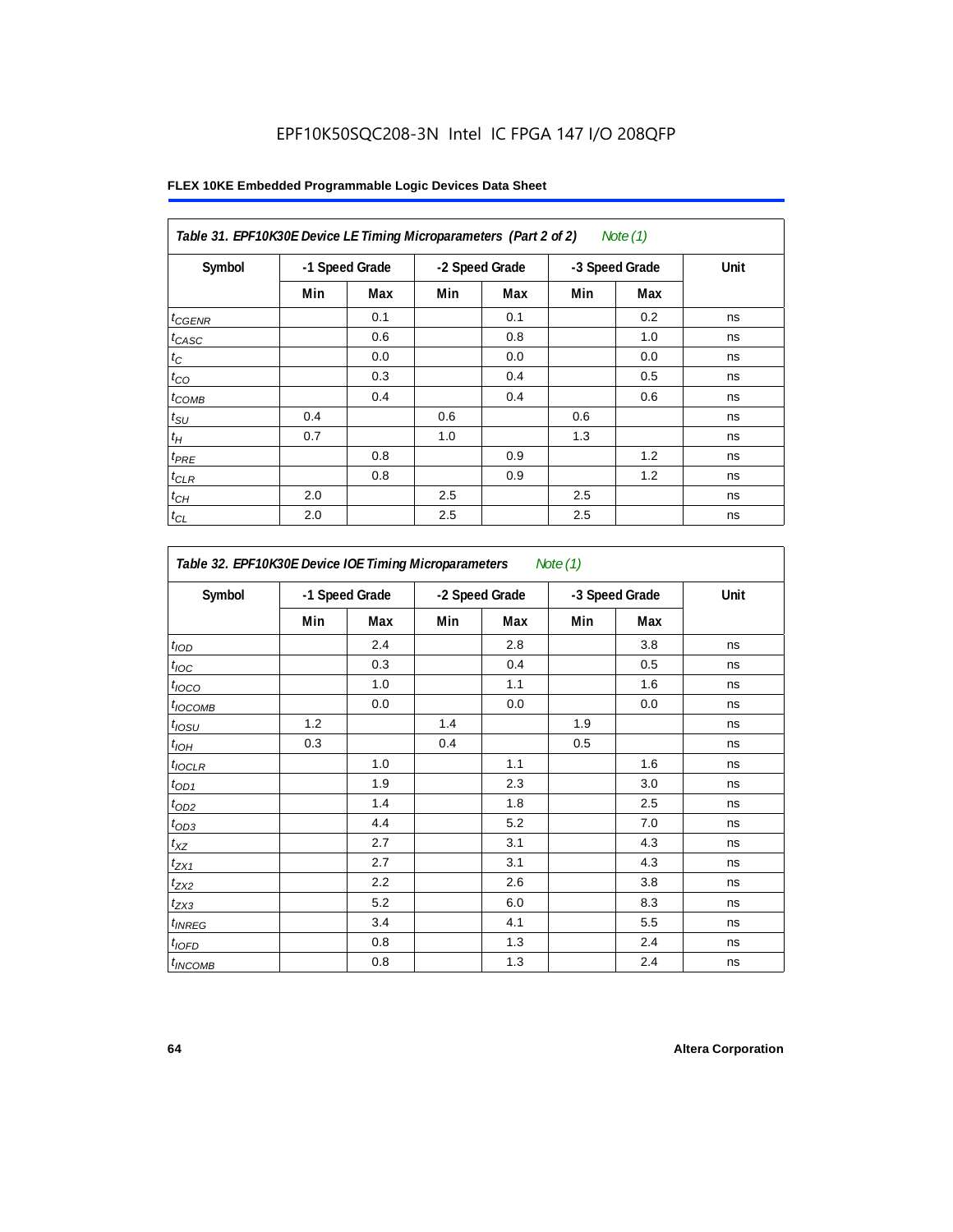| Table 33. EPF10K30E Device EAB Internal Microparameters<br>Note $(1)$ |     |                |     |                |                |     |      |  |  |
|-----------------------------------------------------------------------|-----|----------------|-----|----------------|----------------|-----|------|--|--|
| Symbol                                                                |     | -1 Speed Grade |     | -2 Speed Grade | -3 Speed Grade |     | Unit |  |  |
|                                                                       | Min | <b>Max</b>     | Min | Max            | Min            | Max |      |  |  |
| t <sub>EABDATA1</sub>                                                 |     | 1.7            |     | 2.0            |                | 2.3 | ns   |  |  |
| t <sub>EABDATA1</sub>                                                 |     | 0.6            |     | 0.7            |                | 0.8 | ns   |  |  |
| t <sub>EABWE1</sub>                                                   |     | 1.1            |     | 1.3            |                | 1.4 | ns   |  |  |
| t <sub>EABWE2</sub>                                                   |     | 0.4            |     | 0.4            |                | 0.5 | ns   |  |  |
| $t_{EABRE1}$                                                          |     | 0.8            |     | 0.9            |                | 1.0 | ns   |  |  |
| t <sub>EABRE2</sub>                                                   |     | 0.4            |     | 0.4            |                | 0.5 | ns   |  |  |
| <b><i>EABCLK</i></b>                                                  |     | 0.0            |     | 0.0            |                | 0.0 | ns   |  |  |
| t <sub>EABCO</sub>                                                    |     | 0.3            |     | 0.3            |                | 0.4 | ns   |  |  |
| <b><i>EABBYPASS</i></b>                                               |     | 0.5            |     | 0.6            |                | 0.7 | ns   |  |  |
| $t_{EABSU}$                                                           | 0.9 |                | 1.0 |                | 1.2            |     | ns   |  |  |
| $t_{EABH}$                                                            | 0.4 |                | 0.4 |                | 0.5            |     | ns   |  |  |
| $t_{EABCLR}$                                                          | 0.3 |                | 0.3 |                | 0.3            |     | ns   |  |  |
| $t_{AA}$                                                              |     | 3.2            |     | 3.8            |                | 4.4 | ns   |  |  |
| $t_{\mathit{WP}}$                                                     | 2.5 |                | 2.9 |                | 3.3            |     | ns   |  |  |
| $t_{\!R\!P}$                                                          | 0.9 |                | 1.1 |                | 1.2            |     | ns   |  |  |
| $t_{WDSU}$                                                            | 0.9 |                | 1.0 |                | 1.1            |     | ns   |  |  |
| $t_{WDH}$                                                             | 0.1 |                | 0.1 |                | 0.1            |     | ns   |  |  |
| $t_{WASU}$                                                            | 1.7 |                | 2.0 |                | 2.3            |     | ns   |  |  |
| $t_{WAH}$                                                             | 1.8 |                | 2.1 |                | 2.4            |     | ns   |  |  |
| $t_{RASU}$                                                            | 3.1 |                | 3.7 |                | 4.2            |     | ns   |  |  |
| $t_{R\underline{AH}}$                                                 | 0.2 |                | 0.2 |                | 0.2            |     | ns   |  |  |
| $t_{WO}$                                                              |     | 2.5            |     | 2.9            |                | 3.3 | ns   |  |  |
| $t_{DD}$                                                              |     | 2.5            |     | 2.9            |                | 3.3 | ns   |  |  |
| $t_{EABOUT}$                                                          |     | 0.5            |     | 0.6            |                | 0.7 | ns   |  |  |
| $t_{EABCH}$                                                           | 1.5 |                | 2.0 |                | 2.3            |     | ns   |  |  |
| $t_{EABCL}$                                                           | 2.5 |                | 2.9 |                | 3.3            |     | ns   |  |  |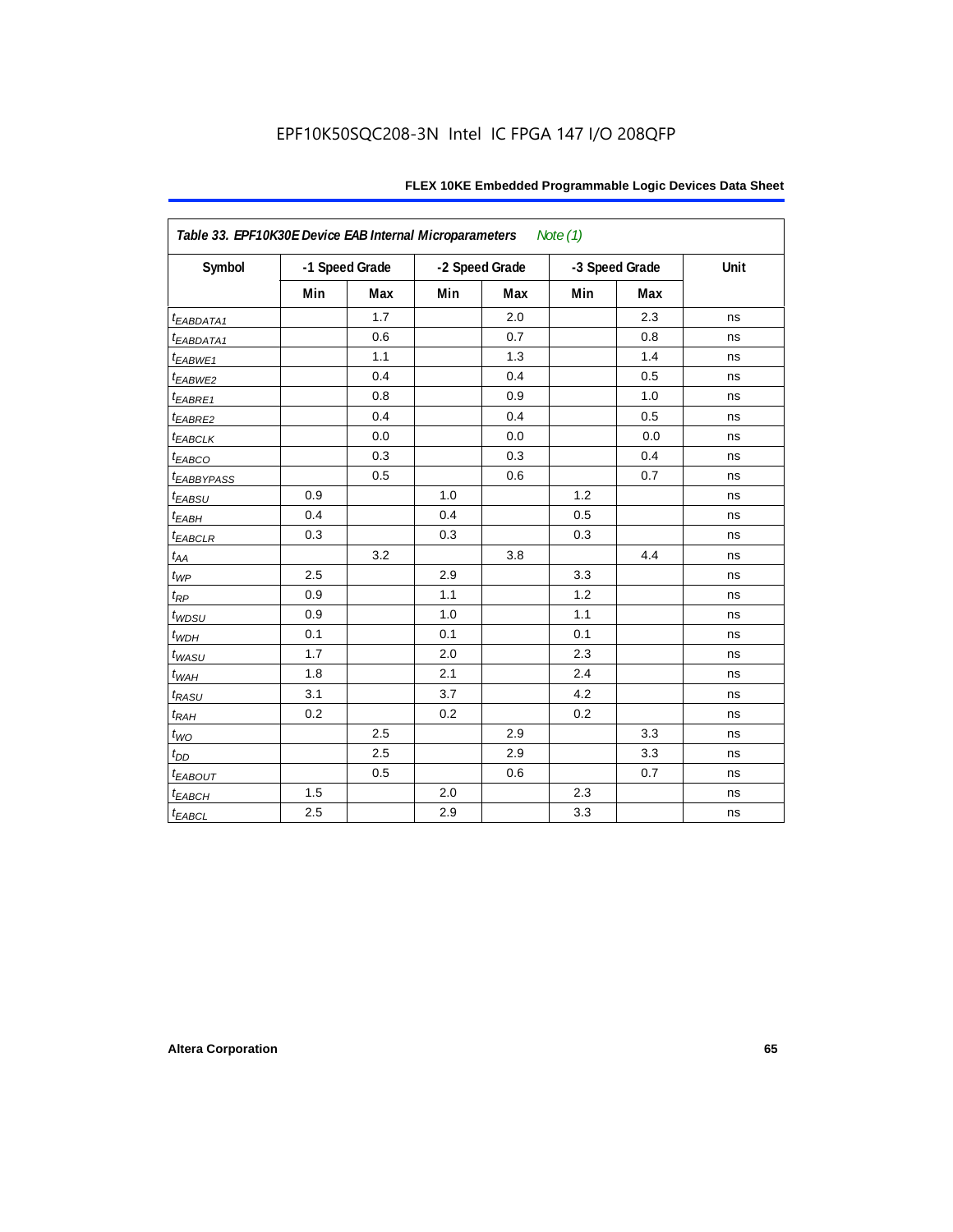# EPF10K50SQC208-3N Intel IC FPGA 147 I/O 208QFP

| Note $(1)$<br>Table 34. EPF10K30E Device EAB Internal Timing Macroparameters |                |     |                |     |     |                |      |  |  |
|------------------------------------------------------------------------------|----------------|-----|----------------|-----|-----|----------------|------|--|--|
| Symbol                                                                       | -1 Speed Grade |     | -2 Speed Grade |     |     | -3 Speed Grade | Unit |  |  |
|                                                                              | Min            | Max | Min            | Max | Min | Max            |      |  |  |
| $t_{EABA}$                                                                   |                | 6.4 |                | 7.6 |     | 8.8            | ns   |  |  |
| <sup>t</sup> EABRCOMB                                                        | 6.4            |     | 7.6            |     | 8.8 |                | ns   |  |  |
| <sup>t</sup> EABRCREG                                                        | 4.4            |     | 5.1            |     | 6.0 |                | ns   |  |  |
| $t_{EABWP}$                                                                  | 2.5            |     | 2.9            |     | 3.3 |                | ns   |  |  |
| <sup>t</sup> EABWCOMB                                                        | 6.0            |     | 7.0            |     | 8.0 |                | ns   |  |  |
| <sup>t</sup> EABWCREG                                                        | 6.8            |     | 7.8            |     | 9.0 |                | ns   |  |  |
| t <sub>EABDD</sub>                                                           |                | 5.7 |                | 6.7 |     | 7.7            | ns   |  |  |
| t <sub>EABDATACO</sub>                                                       |                | 0.8 |                | 0.9 |     | 1.1            | ns   |  |  |
| <sup>t</sup> EABDATASU                                                       | 1.5            |     | 1.7            |     | 2.0 |                | ns   |  |  |
| t <sub>EABDATAH</sub>                                                        | 0.0            |     | 0.0            |     | 0.0 |                | ns   |  |  |
| <sup>t</sup> EABWESU                                                         | 1.3            |     | 1.4            |     | 1.7 |                | ns   |  |  |
| <sup>t</sup> EABWEH                                                          | 0.0            |     | 0.0            |     | 0.0 |                | ns   |  |  |
| t <sub>EABWDSU</sub>                                                         | 1.5            |     | 1.7            |     | 2.0 |                | ns   |  |  |
| <sup>t</sup> EABWDH                                                          | 0.0            |     | 0.0            |     | 0.0 |                | ns   |  |  |
| t <sub>EABWASU</sub>                                                         | 3.0            |     | 3.6            |     | 4.3 |                | ns   |  |  |
| <sup>t</sup> EABWAH                                                          | 0.5            |     | 0.5            |     | 0.4 |                | ns   |  |  |
| $t_{EABWO}$                                                                  |                | 5.1 |                | 6.0 |     | 6.8            | ns   |  |  |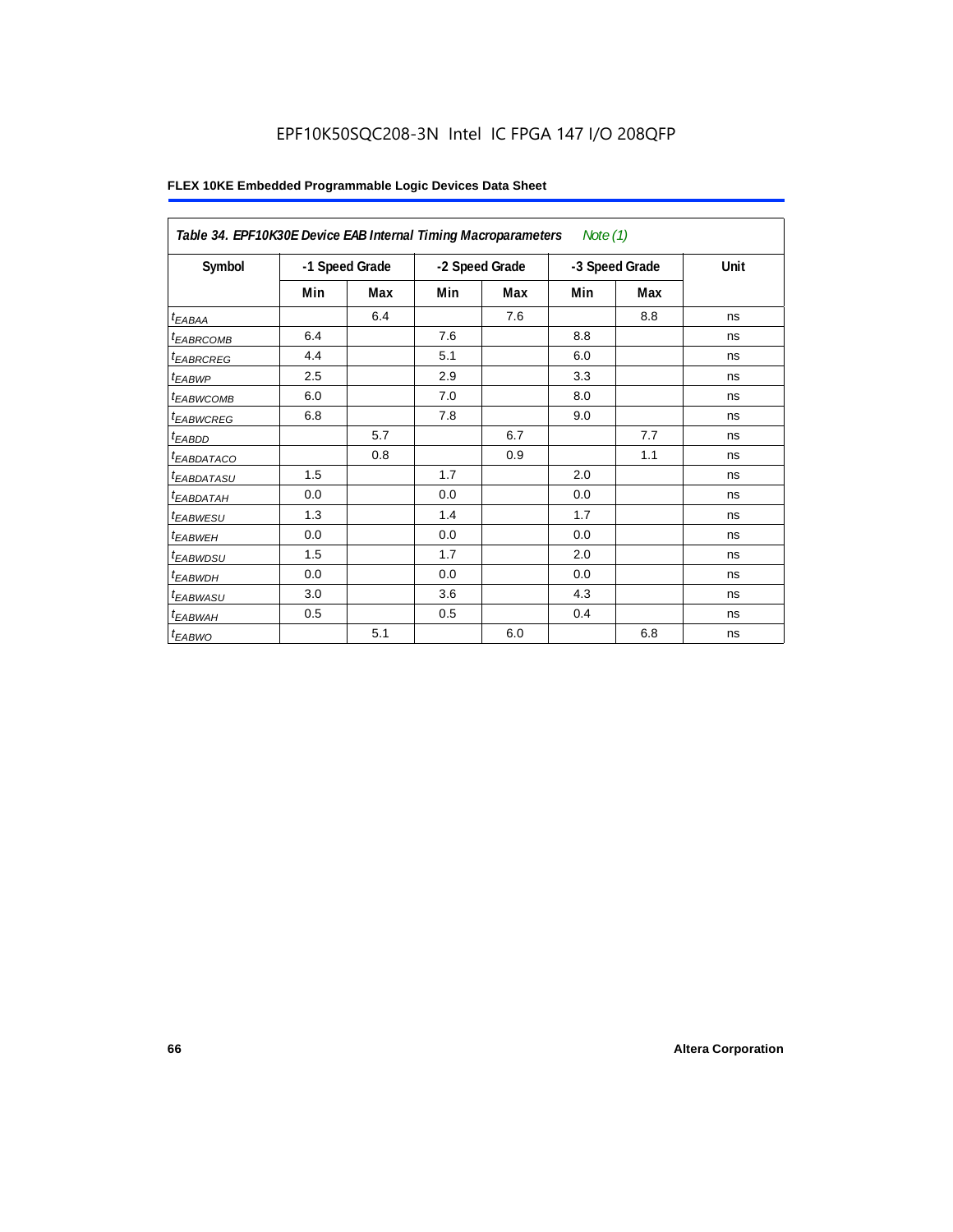| Note $(1)$<br>Table 35. EPF10K30E Device Interconnect Timing Microparameters |                |     |     |                |     |                |             |  |  |  |
|------------------------------------------------------------------------------|----------------|-----|-----|----------------|-----|----------------|-------------|--|--|--|
| Symbol                                                                       | -1 Speed Grade |     |     | -2 Speed Grade |     | -3 Speed Grade | <b>Unit</b> |  |  |  |
|                                                                              | Min            | Max | Min | Max            | Min | Max            |             |  |  |  |
| $t_{DIN2IOE}$                                                                |                | 1.8 |     | 2.4            |     | 2.9            | ns          |  |  |  |
| t <sub>DIN2LE</sub>                                                          |                | 1.5 |     | 1.8            |     | 2.4            | ns          |  |  |  |
| <sup>t</sup> DIN2DATA                                                        |                | 1.5 |     | 1.8            |     | 2.2            | ns          |  |  |  |
| t <sub>DCLK2IOE</sub>                                                        |                | 2.2 |     | 2.6            |     | 3.0            | ns          |  |  |  |
| $t_{DCLK2LE}$                                                                |                | 1.5 |     | 1.8            |     | 2.4            | ns          |  |  |  |
| <i>t</i> SAMELAB                                                             |                | 0.1 |     | 0.2            |     | 0.3            | ns          |  |  |  |
| <i>t<sub>SAMEROW</sub></i>                                                   |                | 2.0 |     | 2.4            |     | 2.7            | ns          |  |  |  |
| <i>t<sub>SAMECOLUMN</sub></i>                                                |                | 0.7 |     | 1.0            |     | 0.8            | ns          |  |  |  |
| t <sub>DIFFROW</sub>                                                         |                | 2.7 |     | 3.4            |     | 3.5            | ns          |  |  |  |
| <sup>t</sup> TWOROWS                                                         |                | 4.7 |     | 5.8            |     | 6.2            | ns          |  |  |  |
| <b><i>LEPERIPH</i></b>                                                       |                | 2.7 |     | 3.4            |     | 3.8            | ns          |  |  |  |
| <b><i>LABCARRY</i></b>                                                       |                | 0.3 |     | 0.4            |     | 0.5            | ns          |  |  |  |
| <sup>t</sup> LABCASC                                                         |                | 0.8 |     | 0.8            |     | 1.1            | ns          |  |  |  |

| Table 36. EPF10K30E External Timing Parameters Notes (1), (2) |     |                |     |                |     |                |      |  |  |  |
|---------------------------------------------------------------|-----|----------------|-----|----------------|-----|----------------|------|--|--|--|
| Symbol                                                        |     | -1 Speed Grade |     | -2 Speed Grade |     | -3 Speed Grade | Unit |  |  |  |
|                                                               | Min | Max            | Min | Max            | Min | Max            |      |  |  |  |
| $t_{DRR}$                                                     |     | 8.0            |     | 9.5            |     | 12.5           | ns   |  |  |  |
| $t_{INSU}$ (3)                                                | 2.1 |                | 2.5 |                | 3.9 |                | ns   |  |  |  |
| $t_{INH}$ (3)                                                 | 0.0 |                | 0.0 |                | 0.0 |                | ns   |  |  |  |
| $t_{OUTCO}$ (3)                                               | 2.0 | 4.9            | 2.0 | 5.9            | 2.0 | 7.6            | ns   |  |  |  |
| $t_{INSU}$ (4)                                                | 1.1 |                | 1.5 |                |     |                | ns   |  |  |  |
| $t_{INH}$ (4)                                                 | 0.0 |                | 0.0 |                |     |                | ns   |  |  |  |
| $t_{\text{OUTCO}}(4)$                                         | 0.5 | 3.9            | 0.5 | 4.9            |     |                | ns   |  |  |  |
| t <sub>PCISU</sub>                                            | 3.0 |                | 4.2 |                |     |                | ns   |  |  |  |
| t <sub>PCIH</sub>                                             | 0.0 |                | 0.0 |                |     |                | ns   |  |  |  |
| t <sub>PCICO</sub>                                            | 2.0 | 6.0            | 2.0 | 7.5            |     |                | ns   |  |  |  |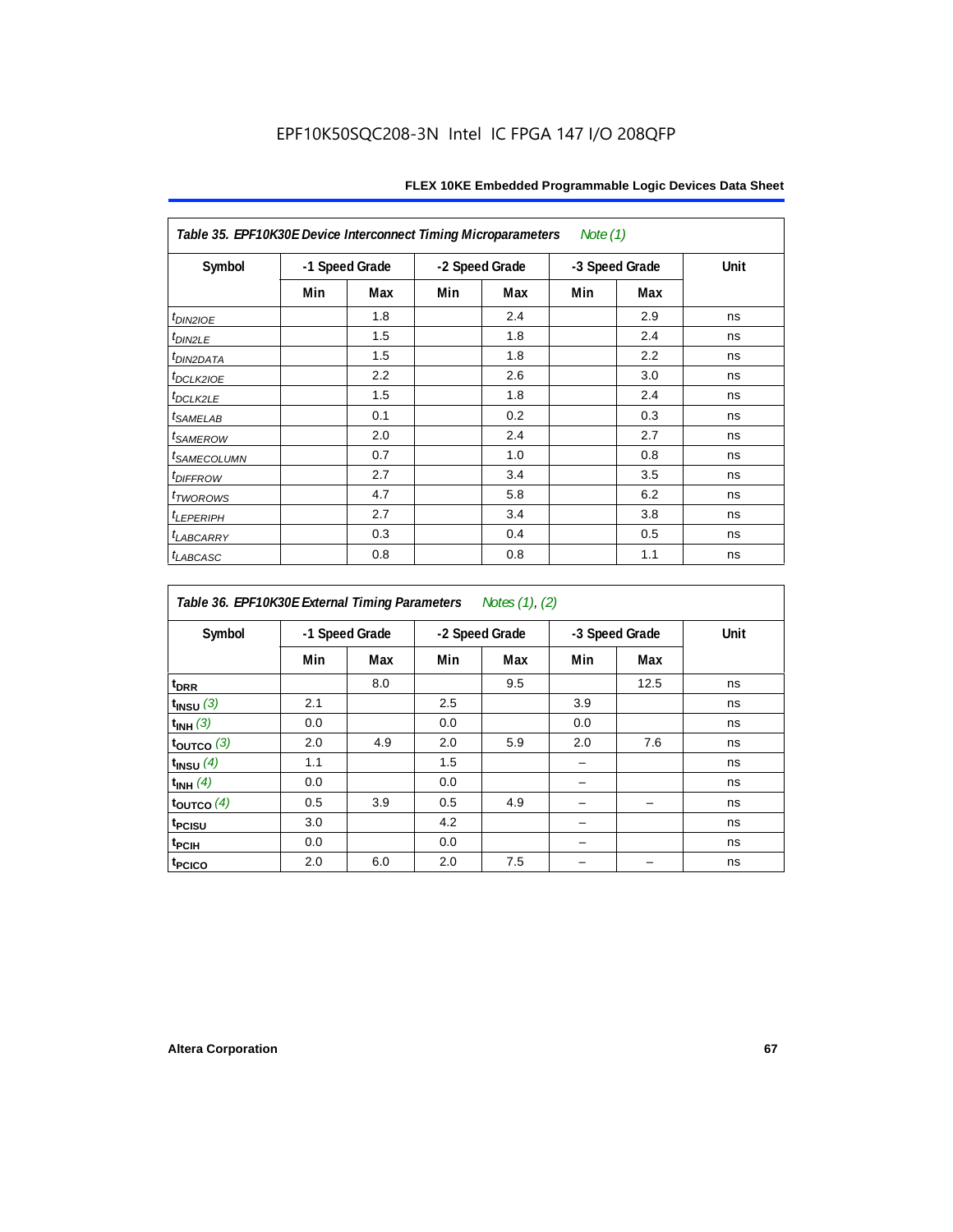| Notes (1), (2)<br>Table 37. EPF10K30E External Bidirectional Timing Parameters |                |     |     |                |     |                |      |  |  |
|--------------------------------------------------------------------------------|----------------|-----|-----|----------------|-----|----------------|------|--|--|
| Symbol                                                                         | -1 Speed Grade |     |     | -2 Speed Grade |     | -3 Speed Grade | Unit |  |  |
|                                                                                | Min            | Max | Min | Max            | Min | Max            |      |  |  |
| $t_{INSUBIDIR}$ (3)                                                            | 2.8            |     | 3.9 |                | 5.2 |                | ns   |  |  |
| $t_{INHBIDIR}$ (3)                                                             | 0.0            |     | 0.0 |                | 0.0 |                | ns   |  |  |
| $t_{INSUBIDIR}(4)$                                                             | 3.8            |     | 4.9 |                |     |                | ns   |  |  |
| $t_{INHBIDIR}$ $(4)$                                                           | 0.0            |     | 0.0 |                |     |                | ns   |  |  |
| toutcobidir $(3)$                                                              | 2.0            | 4.9 | 2.0 | 5.9            | 2.0 | 7.6            | ns   |  |  |
| $t_{XZBIDIR}$ (3)                                                              |                | 6.1 |     | 7.5            |     | 9.7            | ns   |  |  |
| $t_{ZXBIDIR}$ (3)                                                              |                | 6.1 |     | 7.5            |     | 9.7            | ns   |  |  |
| $t_{\text{OUTCOBIDIR}}$ (4)                                                    | 0.5            | 3.9 | 0.5 | 4.9            |     |                | ns   |  |  |
| $t_{XZBIDIR}$ (4)                                                              |                | 5.1 |     | 6.5            |     |                | ns   |  |  |
| $t_{ZXBIDIR}$ (4)                                                              |                | 5.1 |     | 6.5            |     |                | ns   |  |  |

### *Notes to tables:*

(1) All timing parameters are described in Tables 24 through 30 in this data sheet.<br>(2) These parameters are specified by characterization.

(2) These parameters are specified by characterization.<br>(3) This parameter is measured without the use of the C

This parameter is measured without the use of the ClockLock or ClockBoost circuits.

(4) This parameter is measured with the use of the ClockLock or ClockBoost circuits.

### Tables 38 through 44 show EPF10K50E device internal and external timing parameters.

| Table 38. EPF10K50E Device LE Timing Microparameters (Part 1 of 2)<br>Note (1) |     |                |     |                |     |                |      |  |  |  |
|--------------------------------------------------------------------------------|-----|----------------|-----|----------------|-----|----------------|------|--|--|--|
| Symbol                                                                         |     | -1 Speed Grade |     | -2 Speed Grade |     | -3 Speed Grade | Unit |  |  |  |
|                                                                                | Min | Max            | Min | Max            | Min | Max            |      |  |  |  |
| $t_{LUT}$                                                                      |     | 0.6            |     | 0.9            |     | 1.3            | ns   |  |  |  |
| $t_{CLUT}$                                                                     |     | 0.5            |     | 0.6            |     | 0.8            | ns   |  |  |  |
| $t_{RLUT}$                                                                     |     | 0.7            |     | 0.8            |     | 1.1            | ns   |  |  |  |
| <b><i>t<sub>PACKED</sub></i></b>                                               |     | 0.4            |     | 0.5            |     | 0.6            | ns   |  |  |  |
| $t_{EN}$                                                                       |     | 0.6            |     | 0.7            |     | 0.9            | ns   |  |  |  |
| $t_{CICO}$                                                                     |     | 0.2            |     | 0.2            |     | 0.3            | ns   |  |  |  |
| $t_{GEN}$                                                                      |     | 0.5            |     | 0.5            |     | 0.8            | ns   |  |  |  |
| <sup>t</sup> CGENR                                                             |     | 0.2            |     | 0.2            |     | 0.3            | ns   |  |  |  |
| t <sub>CASC</sub>                                                              |     | 0.8            |     | 1.0            |     | 1.4            | ns   |  |  |  |
| $t_C$                                                                          |     | 0.5            |     | 0.6            |     | 0.8            | ns   |  |  |  |
| $t_{CO}$                                                                       |     | 0.7            |     | 0.7            |     | 0.9            | ns   |  |  |  |
| $t_{\text{COMB}}$                                                              |     | 0.5            |     | 0.6            |     | 0.8            | ns   |  |  |  |
| $t_{\text{SU}}$                                                                | 0.7 |                | 0.7 |                | 0.8 |                | ns   |  |  |  |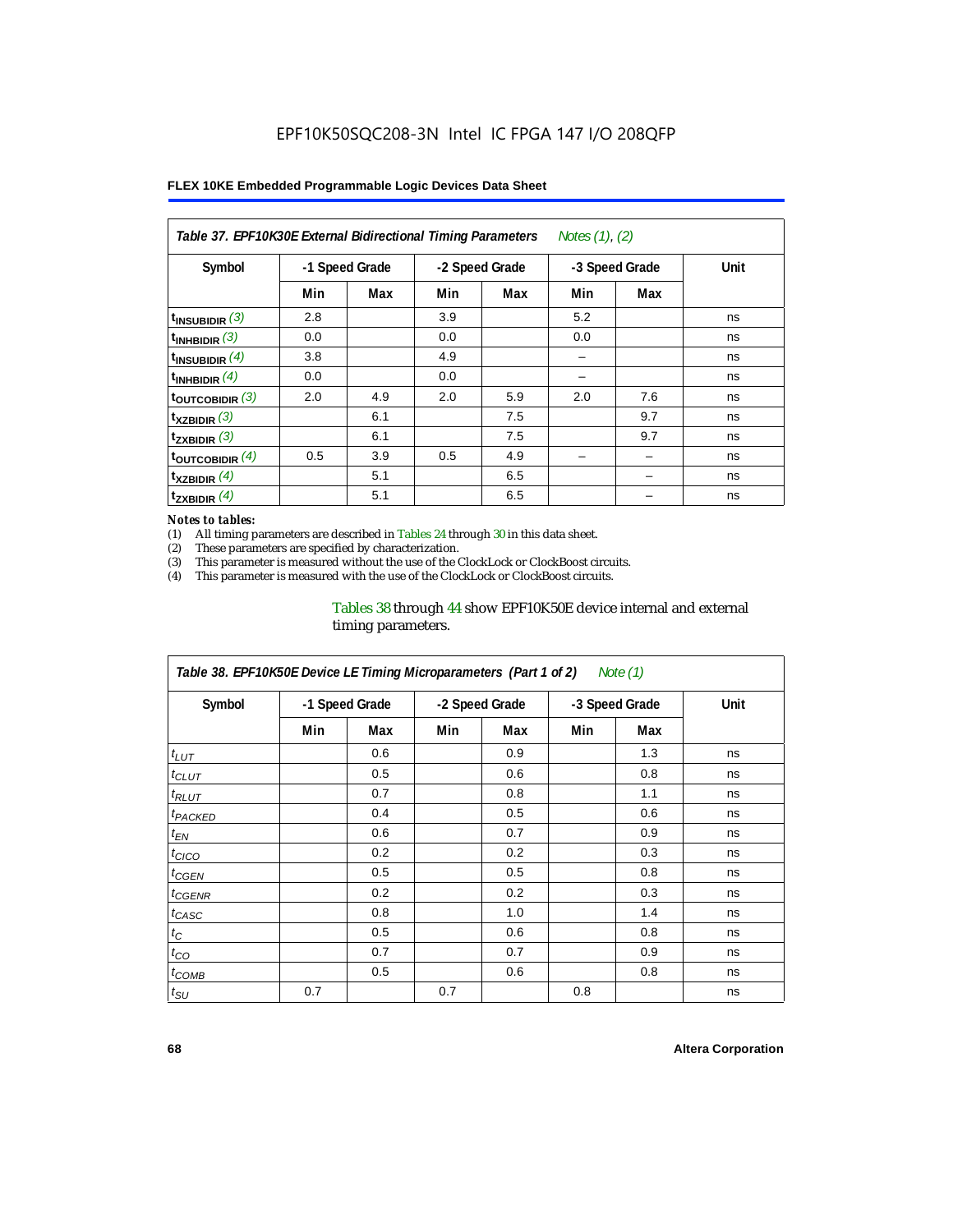| Table 38. EPF10K50E Device LE Timing Microparameters (Part 2 of 2)<br>Note $(1)$ |     |                |                |     |                |     |      |  |  |  |
|----------------------------------------------------------------------------------|-----|----------------|----------------|-----|----------------|-----|------|--|--|--|
| Symbol                                                                           |     | -1 Speed Grade | -2 Speed Grade |     | -3 Speed Grade |     | Unit |  |  |  |
|                                                                                  | Min | Max            | Min            | Max | Min            | Max |      |  |  |  |
| $t_H$                                                                            | 0.9 |                | 1.0            |     | 1.4            |     | ns   |  |  |  |
| $t_{PRE}$                                                                        |     | 0.5            |                | 0.6 |                | 0.8 | ns   |  |  |  |
| $t_{CLR}$                                                                        |     | 0.5            |                | 0.6 |                | 0.8 | ns   |  |  |  |
| $t_{\mathbb{C} H}$                                                               | 2.0 |                | 2.5            |     | 3.0            |     | ns   |  |  |  |
| $t_{CL}$                                                                         | 2.0 |                | 2.5            |     | 3.0            |     | ns   |  |  |  |

| Table 39. EPF10K50E Device IOE Timing Microparameters Note (1) |                |         |                |     |                |     |      |  |  |  |
|----------------------------------------------------------------|----------------|---------|----------------|-----|----------------|-----|------|--|--|--|
| Symbol                                                         | -1 Speed Grade |         | -2 Speed Grade |     | -3 Speed Grade |     | Unit |  |  |  |
|                                                                | Min            | Max     | Min            | Max | Min            | Max |      |  |  |  |
| t <sub>IOD</sub>                                               |                | 2.2     |                | 2.4 |                | 3.3 | ns   |  |  |  |
| $t_{\text{IOC}}$                                               |                | 0.3     |                | 0.3 |                | 0.5 | ns   |  |  |  |
| $t_{\text{LOCO}}$                                              |                | 1.0     |                | 1.0 |                | 1.4 | ns   |  |  |  |
| $t_{IOCOMB}$                                                   |                | 0.0     |                | 0.0 |                | 0.2 | ns   |  |  |  |
| $t_{IOSU}$                                                     | 1.0            |         | 1.2            |     | 1.7            |     | ns   |  |  |  |
| $t_{IOM}$                                                      | 0.3            |         | 0.3            |     | 0.5            |     | ns   |  |  |  |
| $t_{IOCLR}$                                                    |                | 0.9     |                | 1.0 |                | 1.4 | ns   |  |  |  |
| $t_{OD1}$                                                      |                | 0.8     |                | 0.9 |                | 1.2 | ns   |  |  |  |
| $t_{OD2}$                                                      |                | 0.3     |                | 0.4 |                | 0.7 | ns   |  |  |  |
| $t_{OD3}$                                                      |                | 3.0     |                | 3.5 |                | 3.5 | ns   |  |  |  |
| $t_{\mathsf{XZ}}$                                              |                | 1.4     |                | 1.7 |                | 2.3 | ns   |  |  |  |
| $t_{ZX1}$                                                      |                | 1.4     |                | 1.7 |                | 2.3 | ns   |  |  |  |
| $t_{ZX2}$                                                      |                | 0.9     |                | 1.2 |                | 1.8 | ns   |  |  |  |
| $t_{ZX3}$                                                      |                | 3.6     |                | 4.3 |                | 4.6 | ns   |  |  |  |
| $t_{INREG}$                                                    |                | 4.9     |                | 5.8 |                | 7.8 | ns   |  |  |  |
| $t_{IOED}$                                                     |                | 2.8     |                | 3.3 |                | 4.5 | ns   |  |  |  |
| $t_{INCOMB}$                                                   |                | $2.8\,$ |                | 3.3 |                | 4.5 | ns   |  |  |  |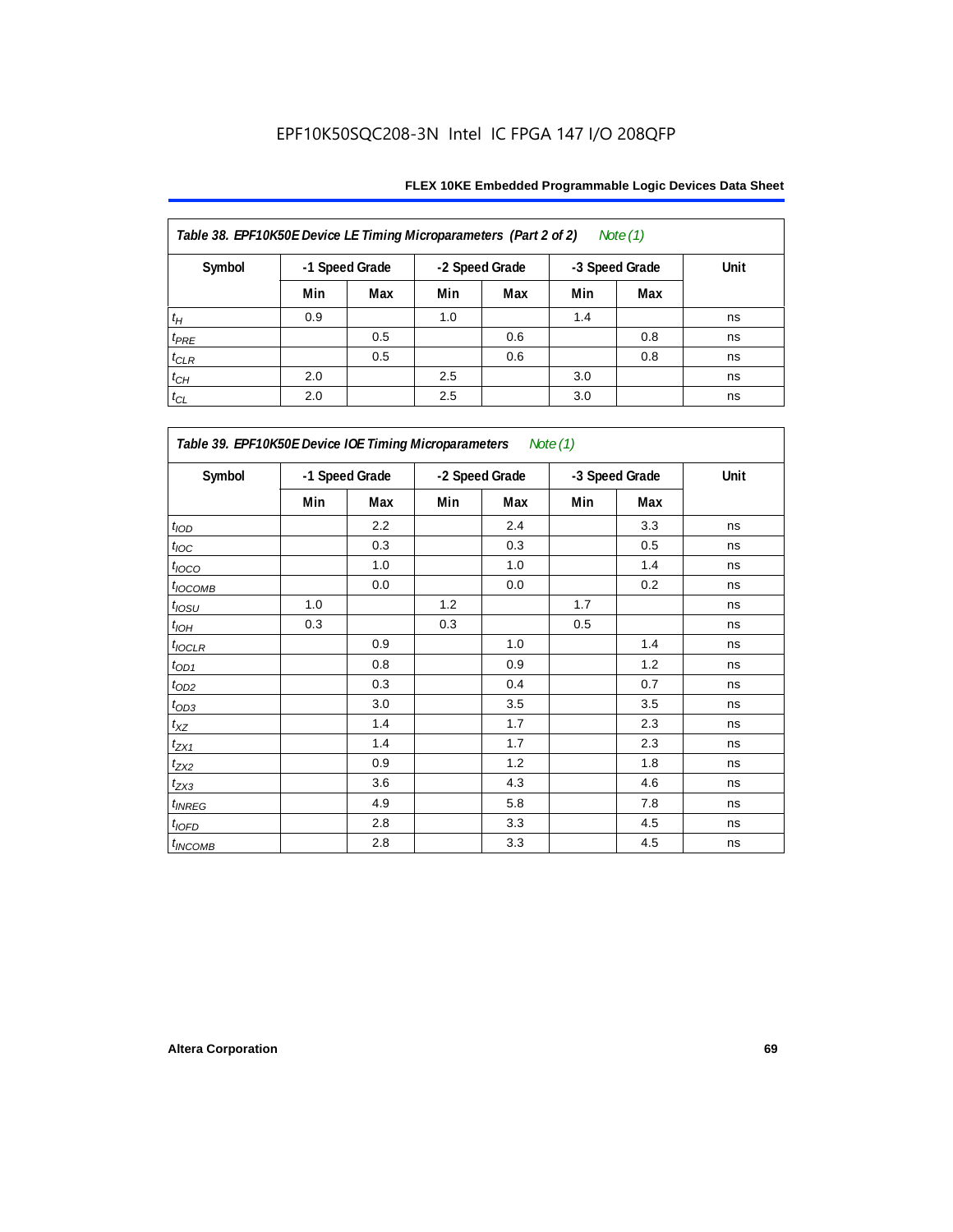# EPF10K50SQC208-3N Intel IC FPGA 147 I/O 208QFP

| Table 40. EPF10K50E Device EAB Internal Microparameters<br>Note $(1)$ |                |     |     |                |     |                |      |  |  |
|-----------------------------------------------------------------------|----------------|-----|-----|----------------|-----|----------------|------|--|--|
| Symbol                                                                | -1 Speed Grade |     |     | -2 Speed Grade |     | -3 Speed Grade | Unit |  |  |
|                                                                       | Min            | Max | Min | Max            | Min | Max            |      |  |  |
| <i>EABDATA1</i>                                                       |                | 1.7 |     | 2.0            |     | 2.7            | ns   |  |  |
| $t_{EABDATA1}$                                                        |                | 0.6 |     | 0.7            |     | 0.9            | ns   |  |  |
| $t_{EABWE1}$                                                          |                | 1.1 |     | 1.3            |     | 1.8            | ns   |  |  |
| <sup>t</sup> EABWE2                                                   |                | 0.4 |     | 0.4            |     | 0.6            | ns   |  |  |
| t <sub>EABRE1</sub>                                                   |                | 0.8 |     | 0.9            |     | 1.2            | ns   |  |  |
| $t_{EABRE2}$                                                          |                | 0.4 |     | 0.4            |     | 0.6            | ns   |  |  |
| $t_{EABCLK}$                                                          |                | 0.0 |     | 0.0            |     | 0.0            | ns   |  |  |
| $t_{EABCO}$                                                           |                | 0.3 |     | 0.3            |     | 0.5            | ns   |  |  |
| <i><b>EABBYPASS</b></i>                                               |                | 0.5 |     | 0.6            |     | 0.8            | ns   |  |  |
| $t_{EABSU}$                                                           | 0.9            |     | 1.0 |                | 1.4 |                | ns   |  |  |
| $t_{EABH}$                                                            | 0.4            |     | 0.4 |                | 0.6 |                | ns   |  |  |
| $t_{EABCLR}$                                                          | 0.3            |     | 0.3 |                | 0.5 |                | ns   |  |  |
| $t_{AA}$                                                              |                | 3.2 |     | 3.8            |     | 5.1            | ns   |  |  |
| $t_{\mathit{WP}}$                                                     | 2.5            |     | 2.9 |                | 3.9 |                | ns   |  |  |
| $t_{RP}$                                                              | 0.9            |     | 1.1 |                | 1.5 |                | ns   |  |  |
| $t_{WDSU}$                                                            | 0.9            |     | 1.0 |                | 1.4 |                | ns   |  |  |
| $t_{WDH}$                                                             | 0.1            |     | 0.1 |                | 0.2 |                | ns   |  |  |
| $t_{WASU}$                                                            | 1.7            |     | 2.0 |                | 2.7 |                | ns   |  |  |
| $t_{WAH}$                                                             | 1.8            |     | 2.1 |                | 2.9 |                | ns   |  |  |
| $t_{RASU}$                                                            | 3.1            |     | 3.7 |                | 5.0 |                | ns   |  |  |
| $t_{RAH}$                                                             | 0.2            |     | 0.2 |                | 0.3 |                | ns   |  |  |
| $t_{WO}$                                                              |                | 2.5 |     | 2.9            |     | 3.9            | ns   |  |  |
| $t_{DD}$                                                              |                | 2.5 |     | 2.9            |     | 3.9            | ns   |  |  |
| t <sub>EABOUT</sub>                                                   |                | 0.5 |     | 0.6            |     | 0.8            | ns   |  |  |
| t <sub>EABCH</sub>                                                    | 1.5            |     | 2.0 |                | 2.5 |                | ns   |  |  |
| $t_{EABCL}$                                                           | 2.5            |     | 2.9 |                | 3.9 |                | ns   |  |  |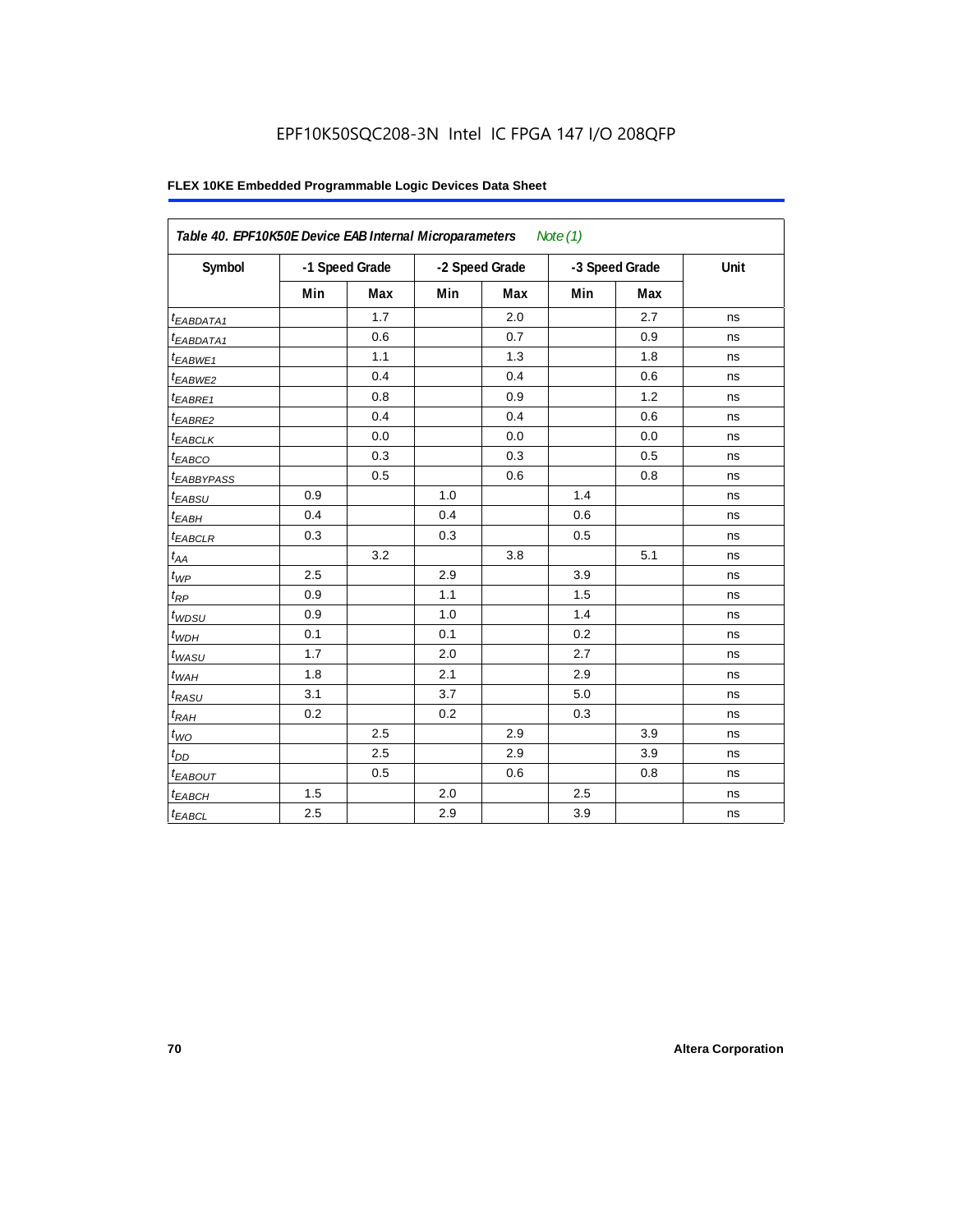| Table 41. EPF10K50E Device EAB Internal Timing Macroparameters<br>Note $(1)$ |                |     |                |     |                |      |      |  |  |  |
|------------------------------------------------------------------------------|----------------|-----|----------------|-----|----------------|------|------|--|--|--|
| Symbol                                                                       | -1 Speed Grade |     | -2 Speed Grade |     | -3 Speed Grade |      | Unit |  |  |  |
|                                                                              | Min            | Max | Min            | Max | Min            | Max  |      |  |  |  |
| $t_{EABA}$                                                                   |                | 6.4 |                | 7.6 |                | 10.2 | ns   |  |  |  |
| <b><i>EABRCOMB</i></b>                                                       | 6.4            |     | 7.6            |     | 10.2           |      | ns   |  |  |  |
| t <sub>EABRCREG</sub>                                                        | 4.4            |     | 5.1            |     | 7.0            |      | ns   |  |  |  |
| t <sub>EABWP</sub>                                                           | 2.5            |     | 2.9            |     | 3.9            |      | ns   |  |  |  |
| <sup>t</sup> EABWCOMB                                                        | 6.0            |     | 7.0            |     | 9.5            |      | ns   |  |  |  |
| <b><i>EABWCREG</i></b>                                                       | 6.8            |     | 7.8            |     | 10.6           |      | ns   |  |  |  |
| $t_{EABDD}$                                                                  |                | 5.7 |                | 6.7 |                | 9.0  | ns   |  |  |  |
| <sup>t</sup> EABDATACO                                                       |                | 0.8 |                | 0.9 |                | 1.3  | ns   |  |  |  |
| <sup>t</sup> EABDATASU                                                       | 1.5            |     | 1.7            |     | 2.3            |      | ns   |  |  |  |
| <sup>t</sup> EABDATAH                                                        | 0.0            |     | 0.0            |     | 0.0            |      | ns   |  |  |  |
| t <sub>EABWESU</sub>                                                         | 1.3            |     | 1.4            |     | 2.0            |      | ns   |  |  |  |
| t <sub>EABWEH</sub>                                                          | 0.0            |     | 0.0            |     | 0.0            |      | ns   |  |  |  |
| <sup>t</sup> EABWDSU                                                         | 1.5            |     | 1.7            |     | 2.3            |      | ns   |  |  |  |
| <sup>t</sup> EABWDH                                                          | 0.0            |     | 0.0            |     | 0.0            |      | ns   |  |  |  |
| <sup>t</sup> EABWASU                                                         | 3.0            |     | 3.6            |     | 4.8            |      | ns   |  |  |  |
| t <sub>EABWAH</sub>                                                          | 0.5            |     | 0.5            |     | 0.8            |      | ns   |  |  |  |
| $t_{EABWO}$                                                                  |                | 5.1 |                | 6.0 |                | 8.1  | ns   |  |  |  |

| Table 42. EPF10K50E Device Interconnect Timing Microparameters<br>Note $(1)$ |                |     |                |     |                |     |      |  |  |  |
|------------------------------------------------------------------------------|----------------|-----|----------------|-----|----------------|-----|------|--|--|--|
| Symbol                                                                       | -1 Speed Grade |     | -2 Speed Grade |     | -3 Speed Grade |     | Unit |  |  |  |
|                                                                              | Min            | Max | Min            | Max | Min            | Max |      |  |  |  |
| $tD$ IN2IOE                                                                  |                | 3.5 |                | 4.3 |                | 5.6 | ns   |  |  |  |
| t <sub>DIN2LE</sub>                                                          |                | 2.1 |                | 2.5 |                | 3.4 | ns   |  |  |  |
| <sup>t</sup> DIN2DATA                                                        |                | 2.2 |                | 2.4 |                | 3.1 | ns   |  |  |  |
| $t$ DCLK2IOE                                                                 |                | 2.9 |                | 3.5 |                | 4.7 | ns   |  |  |  |
| $t$ DCLK2LE                                                                  |                | 2.1 |                | 2.5 |                | 3.4 | ns   |  |  |  |
| <sup>t</sup> SAMELAB                                                         |                | 0.1 |                | 0.1 |                | 0.2 | ns   |  |  |  |
| <i>t</i> SAMEROW                                                             |                | 1.1 |                | 1.1 |                | 1.5 | ns   |  |  |  |
| <i>t<sub>SAMECOLUMN</sub></i>                                                |                | 0.8 |                | 1.0 |                | 1.3 | ns   |  |  |  |
| <i>t<sub>DIFFROW</sub></i>                                                   |                | 1.9 |                | 2.1 |                | 2.8 | ns   |  |  |  |
| <i>t</i> TWOROWS                                                             |                | 3.0 |                | 3.2 |                | 4.3 | ns   |  |  |  |
| <b><i>LEPERIPH</i></b>                                                       |                | 3.1 |                | 3.3 |                | 3.7 | ns   |  |  |  |
| <b><i>LABCARRY</i></b>                                                       |                | 0.1 |                | 0.1 |                | 0.2 | ns   |  |  |  |
| t <sub>LABCASC</sub>                                                         |                | 0.3 |                | 0.3 |                | 0.5 | ns   |  |  |  |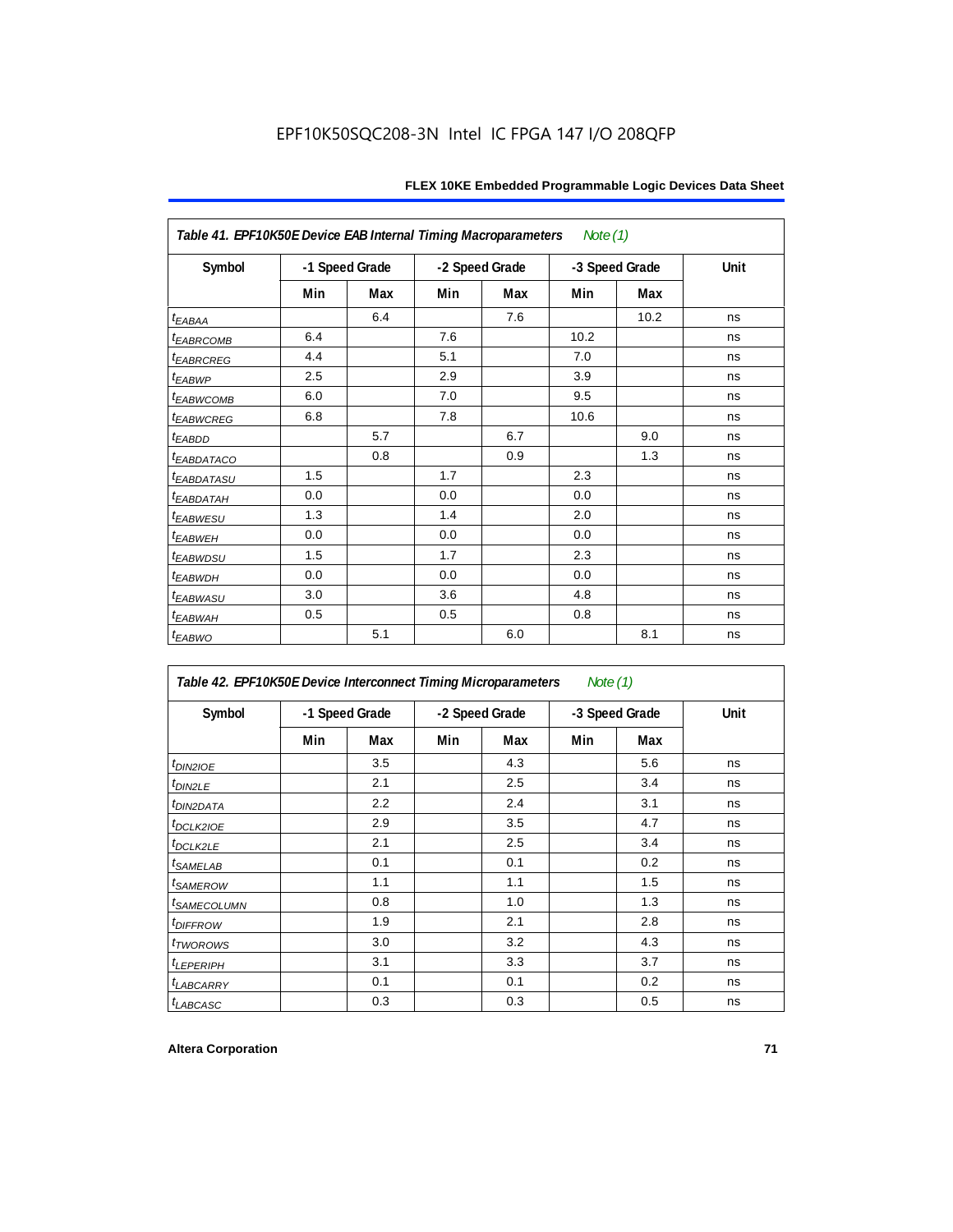#### **FLEX 10KE Embedded Programmable Logic Devices Data Sheet**

| Table 43. EPF10K50E External Timing Parameters<br>Notes (1), (2) |                |     |     |                |                          |                |      |  |  |  |  |
|------------------------------------------------------------------|----------------|-----|-----|----------------|--------------------------|----------------|------|--|--|--|--|
| Symbol                                                           | -1 Speed Grade |     |     | -2 Speed Grade |                          | -3 Speed Grade | Unit |  |  |  |  |
|                                                                  | Min            | Max | Min | Max            | Min                      | Max            |      |  |  |  |  |
| t <sub>DRR</sub>                                                 |                | 8.5 |     | 10.0           |                          | 13.5           | ns   |  |  |  |  |
| t <sub>insu</sub>                                                | 2.7            |     | 3.2 |                | 4.3                      |                | ns   |  |  |  |  |
| $t_{\text{INH}}$                                                 | 0.0            |     | 0.0 |                | 0.0                      |                | ns   |  |  |  |  |
| toutco                                                           | 2.0            | 4.5 | 2.0 | 5.2            | 2.0                      | 7.3            | ns   |  |  |  |  |
| t <sub>PCISU</sub>                                               | 3.0            |     | 4.2 |                |                          |                | ns   |  |  |  |  |
| <sup>t</sup> PCIH                                                | 0.0            |     | 0.0 |                | $\overline{\phantom{a}}$ |                | ns   |  |  |  |  |
| <sup>t</sup> PCICO                                               | 2.0            | 6.0 | 2.0 | 7.7            | $\blacksquare$           |                | ns   |  |  |  |  |

*Table 44. EPF10K50E External Bidirectional Timing Parameters Notes (1), (2)*

| Symbol                  | -1 Speed Grade |     |     | -2 Speed Grade |     | -3 Speed Grade | Unit |
|-------------------------|----------------|-----|-----|----------------|-----|----------------|------|
|                         | Min            | Max | Min | Max            | Min | Max            |      |
| <sup>t</sup> INSUBIDIR  | 2.7            |     | 3.2 |                | 4.3 |                | ns   |
| <sup>t</sup> INHBIDIR   | 0.0            |     | 0.0 |                | 0.0 |                | ns   |
| <sup>t</sup> OUTCOBIDIR | 2.0            | 4.5 | 2.0 | 5.2            | 2.0 | 7.3            | ns   |
| <sup>t</sup> xzbidir    |                | 6.8 |     | 7.8            |     | 10.1           | ns   |
| <sup>t</sup> zxbidir    |                | 6.8 |     | 7.8            |     | 10.1           | ns   |

#### *Notes to tables:*

(1) All timing parameters are described in Tables 24 through 30 in this data sheet.

(2) These parameters are specified by characterization.

Tables 45 through 51 show EPF10K100E device internal and external timing parameters.

| Table 45. EPF10K100E Device LE Timing Microparameters<br>Note $(1)$ |     |                |     |                |     |                |      |  |  |  |
|---------------------------------------------------------------------|-----|----------------|-----|----------------|-----|----------------|------|--|--|--|
| Symbol                                                              |     | -1 Speed Grade |     | -2 Speed Grade |     | -3 Speed Grade | Unit |  |  |  |
|                                                                     | Min | Max            | Min | Max            | Min | Max            |      |  |  |  |
| $t_{LUT}$                                                           |     | 0.7            |     | 1.0            |     | 1.5            | ns   |  |  |  |
| $t_{CLUT}$                                                          |     | 0.5            |     | 0.7            |     | 0.9            | ns   |  |  |  |
| $t_{RLUT}$                                                          |     | 0.6            |     | 0.8            |     | 1.1            | ns   |  |  |  |
| <sup>t</sup> PACKED                                                 |     | 0.3            |     | 0.4            |     | 0.5            | ns   |  |  |  |
| $t_{EN}$                                                            |     | 0.2            |     | 0.3            |     | 0.3            | ns   |  |  |  |
| $t_{CICO}$                                                          |     | 0.1            |     | 0.1            |     | 0.2            | ns   |  |  |  |
| $t_{GEN}$                                                           |     | 0.4            |     | 0.5            |     | 0.7            | ns   |  |  |  |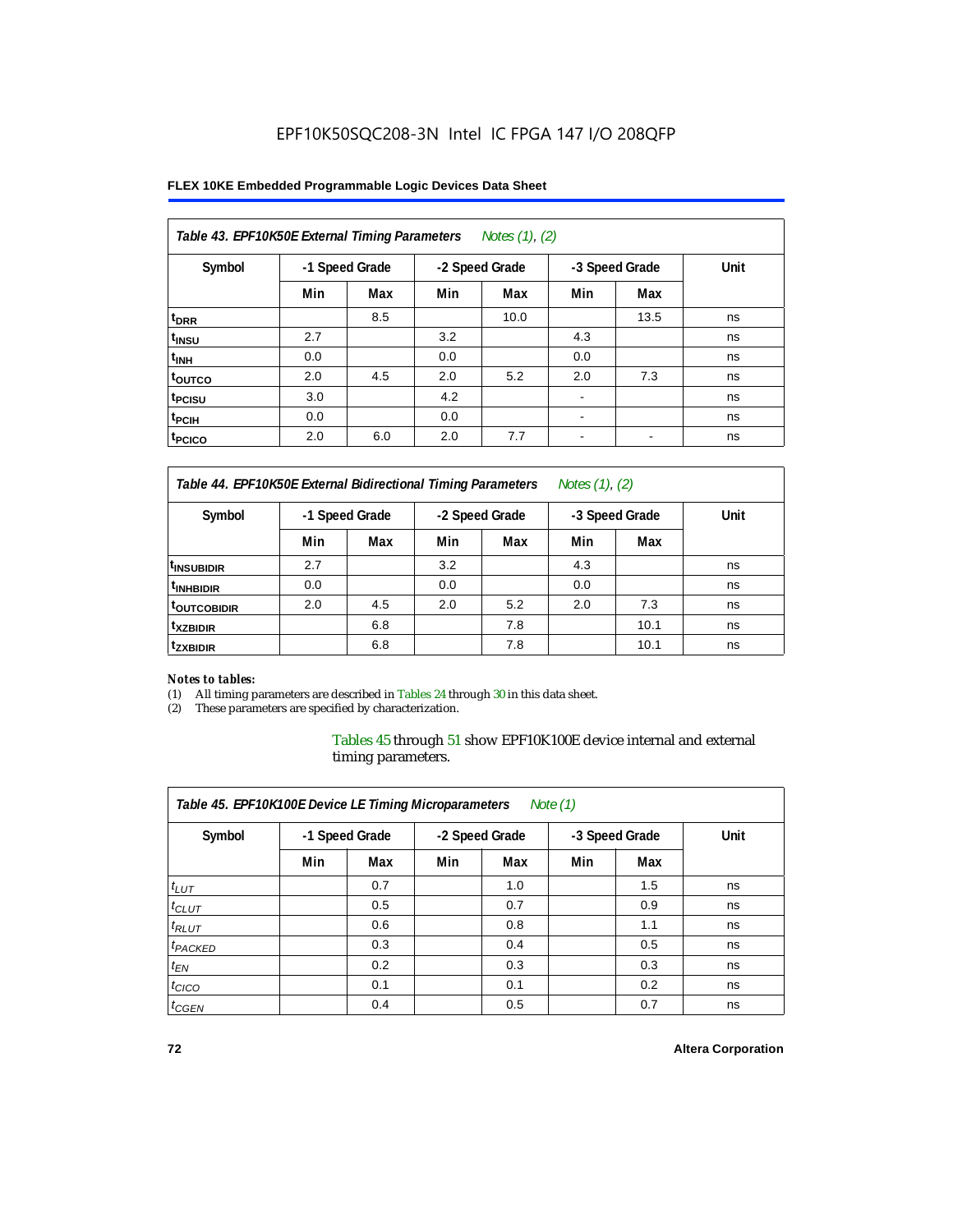| Table 45. EPF10K100E Device LE Timing Microparameters<br>Note (1) |                |     |     |                |     |                |      |  |  |
|-------------------------------------------------------------------|----------------|-----|-----|----------------|-----|----------------|------|--|--|
| Symbol                                                            | -1 Speed Grade |     |     | -2 Speed Grade |     | -3 Speed Grade | Unit |  |  |
|                                                                   | Min            | Max | Min | Max            | Min | Max            |      |  |  |
| $t_{CGENR}$                                                       |                | 0.1 |     | 0.1            |     | 0.2            | ns   |  |  |
| $t_{CASC}$                                                        |                | 0.6 |     | 0.9            |     | 1.2            | ns   |  |  |
| $t_C$                                                             |                | 0.8 |     | 1.0            |     | 1.4            | ns   |  |  |
| $t_{CO}$                                                          |                | 0.6 |     | 0.8            |     | 1.1            | ns   |  |  |
| $t_{COMB}$                                                        |                | 0.4 |     | 0.5            |     | 0.7            | ns   |  |  |
| $t_{\text{SU}}$                                                   | 0.4            |     | 0.6 |                | 0.7 |                | ns   |  |  |
| $t_H$                                                             | 0.5            |     | 0.7 |                | 0.9 |                | ns   |  |  |
| $t_{PRE}$                                                         |                | 0.8 |     | 1.0            |     | 1.4            | ns   |  |  |
| $t_{CLR}$                                                         |                | 0.8 |     | 1.0            |     | 1.4            | ns   |  |  |
| $t_{CH}$                                                          | 1.5            |     | 2.0 |                | 2.5 |                | ns   |  |  |
| $t_{CL}$                                                          | 1.5            |     | 2.0 |                | 2.5 |                | ns   |  |  |

| Symbol                    |     | -1 Speed Grade |     | -2 Speed Grade |     | -3 Speed Grade | Unit |
|---------------------------|-----|----------------|-----|----------------|-----|----------------|------|
|                           | Min | Max            | Min | Max            | Min | Max            |      |
| t <sub>IOD</sub>          |     | 1.7            |     | 2.0            |     | 2.6            | ns   |
| $t_{\text{IOC}}$          |     | 0.0            |     | 0.0            |     | 0.0            | ns   |
| $t_{\text{IOCO}}$         |     | 1.4            |     | 1.6            |     | 2.1            | ns   |
| t <sub>IOCOMB</sub>       |     | 0.5            |     | 0.7            |     | 0.9            | ns   |
| $t_{\textit{IOSU}}$       | 0.8 |                | 1.0 |                | 1.3 |                | ns   |
| $t_{IOH}$                 | 0.7 |                | 0.9 |                | 1.2 |                | ns   |
| $t_{IOCLR}$               |     | 0.5            |     | 0.7            |     | 0.9            | ns   |
| $t_{OD1}$                 |     | 3.0            |     | 4.2            |     | 5.6            | ns   |
| $t_{OD2}$                 |     | 3.0            |     | 4.2            |     | 5.6            | ns   |
| $t_{OD3}$                 |     | 4.0            |     | 5.5            |     | 7.3            | ns   |
| $t_{XZ}$                  |     | 3.5            |     | 4.6            |     | 6.1            | ns   |
| $t_{ZX1}$                 |     | 3.5            |     | 4.6            |     | 6.1            | ns   |
| $t_{ZX2}$                 |     | 3.5            |     | 4.6            |     | 6.1            | ns   |
| $t_{ZX3}$                 |     | 4.5            |     | 5.9            |     | 7.8            | ns   |
| <i>t</i> <sub>INREG</sub> |     | 2.0            |     | 2.6            |     | 3.5            | ns   |
| $t_{IOED}$                |     | 0.5            |     | 0.8            |     | 1.2            | ns   |
| <sup>t</sup> INCOMB       |     | 0.5            |     | 0.8            |     | 1.2            | ns   |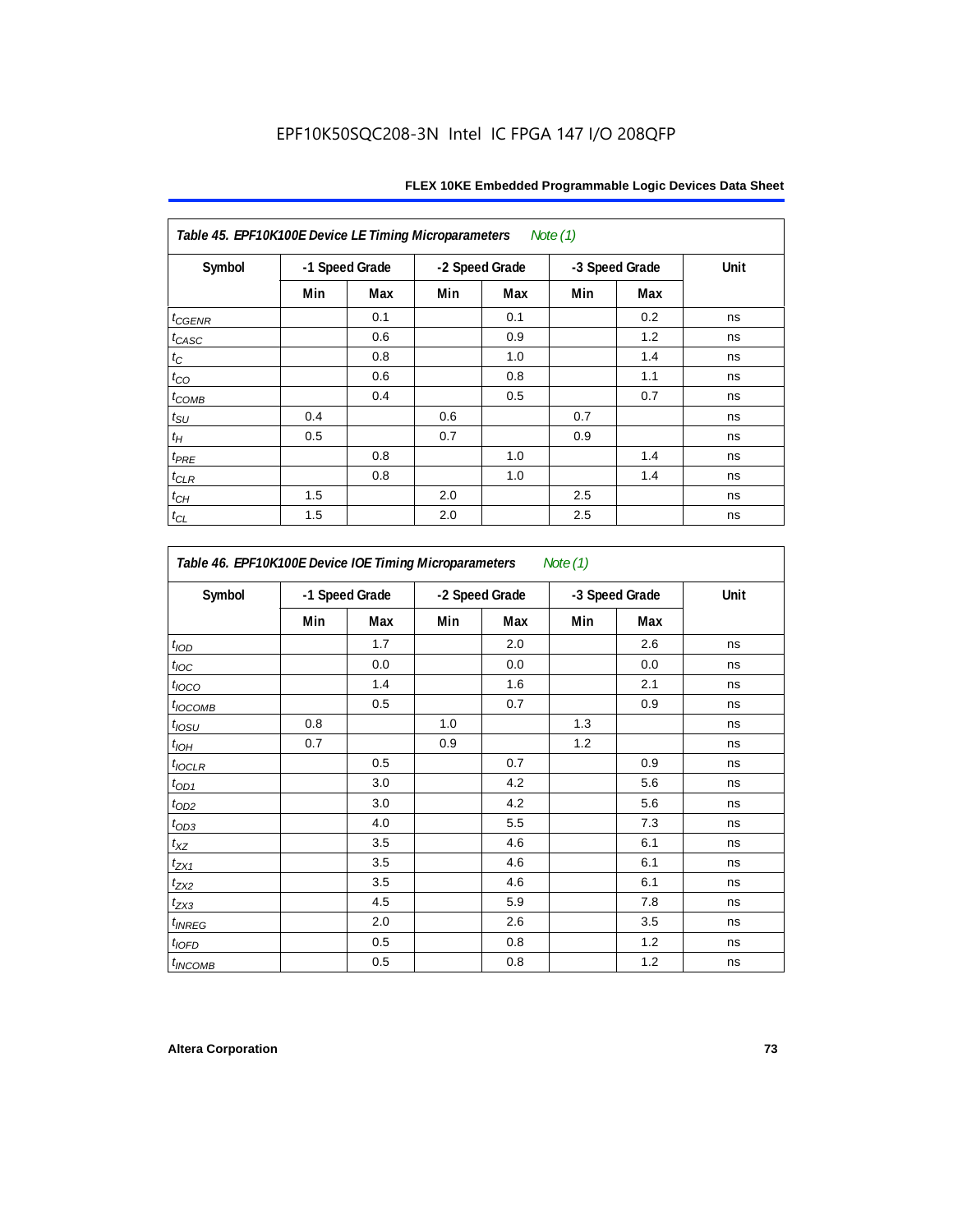#### **FLEX 10KE Embedded Programmable Logic Devices Data Sheet**

| Table 47. EPF10K100E Device EAB Internal Microparameters |                |     |                |     |                |     |      |
|----------------------------------------------------------|----------------|-----|----------------|-----|----------------|-----|------|
| Symbol                                                   | -1 Speed Grade |     | -2 Speed Grade |     | -3 Speed Grade |     | Unit |
|                                                          | Min            | Max | Min            | Max | Min            | Max |      |
| <sup>t</sup> EABDATA1                                    |                | 1.5 |                | 2.0 |                | 2.6 | ns   |
| <sup>t</sup> EABDATA1                                    |                | 0.0 |                | 0.0 |                | 0.0 | ns   |
| <sup>t</sup> EABWE1                                      |                | 1.5 |                | 2.0 |                | 2.6 | ns   |
| t <sub>EABWE2</sub>                                      |                | 0.3 |                | 0.4 |                | 0.5 | ns   |
| <sup>t</sup> EABRE1                                      |                | 0.3 |                | 0.4 |                | 0.5 | ns   |
| $t_{EABRE2}$                                             |                | 0.0 |                | 0.0 |                | 0.0 | ns   |
| t <sub>EABCLK</sub>                                      |                | 0.0 |                | 0.0 |                | 0.0 | ns   |
| t <sub>EABCO</sub>                                       |                | 0.3 |                | 0.4 |                | 0.5 | ns   |
| <sup>t</sup> EABBYPASS                                   |                | 0.1 |                | 0.1 |                | 0.2 | ns   |
| t <sub>EABSU</sub>                                       | 0.8            |     | 1.0            |     | 1.4            |     | ns   |
| $t_{EABH}$                                               | 0.1            |     | 0.1            |     | 0.2            |     | ns   |
| <sup>t</sup> EABCLR                                      | 0.3            |     | 0.4            |     | 0.5            |     | ns   |
| $t_{AA}$                                                 |                | 4.0 |                | 5.1 |                | 6.6 | ns   |
| $t_{WP}$                                                 | 2.7            |     | 3.5            |     | 4.7            |     | ns   |
| $t_{RP}$                                                 | 1.0            |     | 1.3            |     | 1.7            |     | ns   |
| $t_{WDSU}$                                               | 1.0            |     | 1.3            |     | 1.7            |     | ns   |
| $t_{WDH}$                                                | 0.2            |     | 0.2            |     | 0.3            |     | ns   |
| $t_{WASU}$                                               | 1.6            |     | 2.1            |     | 2.8            |     | ns   |
| $t_{WAH}$                                                | 1.6            |     | 2.1            |     | 2.8            |     | ns   |
| $t_{RASU}$                                               | 3.0            |     | 3.9            |     | 5.2            |     | ns   |
| $t_{RAH}$                                                | 0.1            |     | 0.1            |     | 0.2            |     | ns   |
| $t_{WO}$                                                 |                | 1.5 |                | 2.0 |                | 2.6 | ns   |
| $t_{DD}$                                                 |                | 1.5 |                | 2.0 |                | 2.6 | ns   |
| t <sub>EABOUT</sub>                                      |                | 0.2 |                | 0.3 |                | 0.3 | ns   |
| <sup>t</sup> EABCH                                       | 1.5            |     | 2.0            |     | 2.5            |     | ns   |
| $t_{EABCL}$                                              | 2.7            |     | 3.5            |     | 4.7            |     | ns   |

*Table 48. EPF10K100E Device EAB Internal Timing Macroparameters (Part 1 of 2) Note (1)*

| Symbol         | -1 Speed Grade |     | -2 Speed Grade |     | -3 Speed Grade |     | Unit |
|----------------|----------------|-----|----------------|-----|----------------|-----|------|
|                | Min            | Max | Min            | Max | Min            | Max |      |
| $t_{EABA}$     |                | 5.9 |                | 7.6 |                | 9.9 | ns   |
| $t_{EABRCOMB}$ | 5.9            |     | 7.6            |     | 9.9            |     | ns   |
| $t_{EABRCREG}$ | 5.1            |     | 6.5            |     | 8.5            |     | ns   |
| $t_{EABWP}$    | 2.7            |     | 3.5            |     | 4.7            |     | ns   |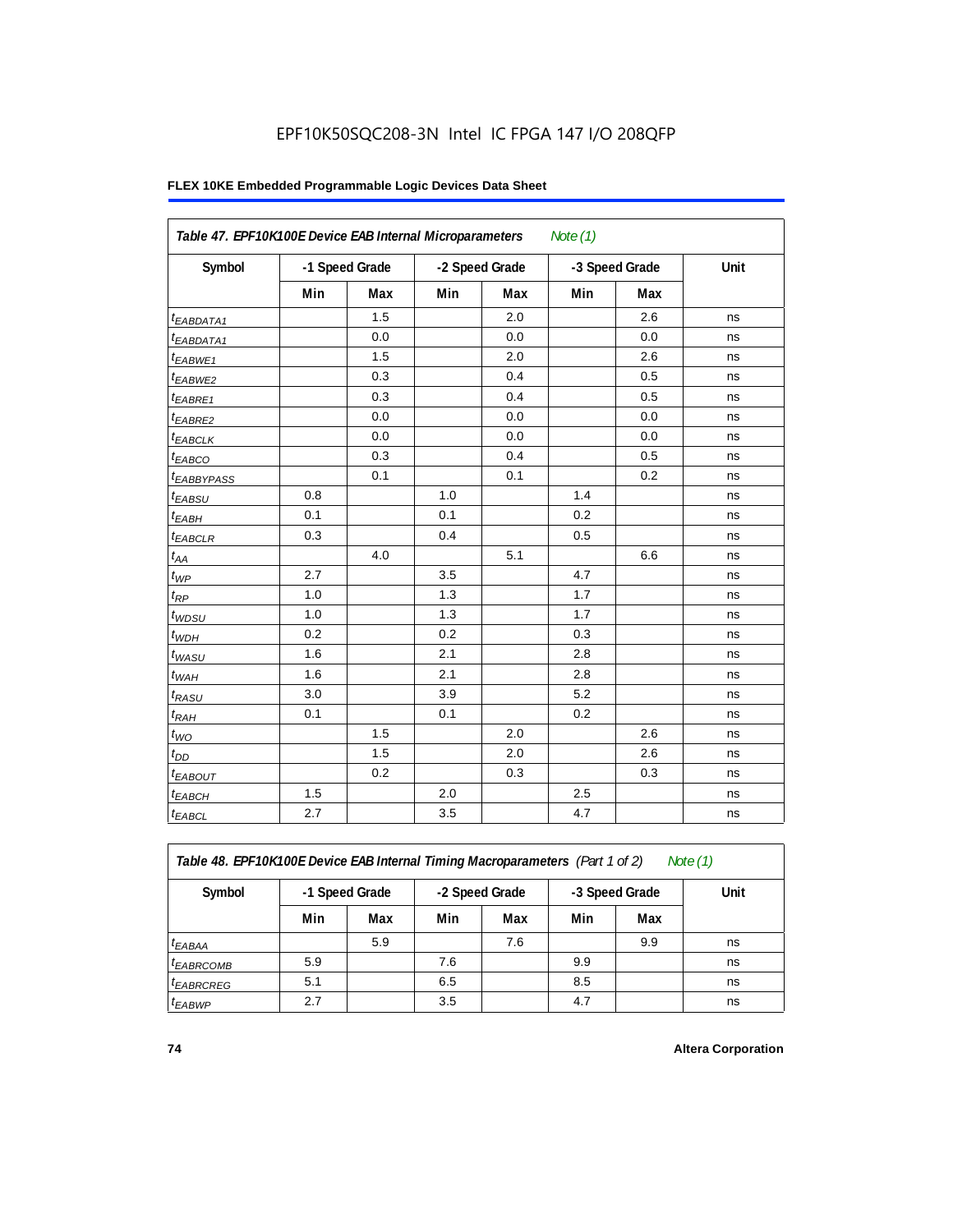| Table 48. EPF10K100E Device EAB Internal Timing Macroparameters (Part 2 of 2)<br>Note (1) |                |     |                |     |                |     |             |  |  |  |
|-------------------------------------------------------------------------------------------|----------------|-----|----------------|-----|----------------|-----|-------------|--|--|--|
| Symbol                                                                                    | -1 Speed Grade |     | -2 Speed Grade |     | -3 Speed Grade |     | <b>Unit</b> |  |  |  |
|                                                                                           | Min            | Max | Min            | Max | Min            | Max |             |  |  |  |
| <i><b>EABWCOMB</b></i>                                                                    | 5.9            |     | 7.7            |     | 10.3           |     | ns          |  |  |  |
| <sup>t</sup> EABWCREG                                                                     | 5.4            |     | 7.0            |     | 9.4            |     | ns          |  |  |  |
| $t_{EABDD}$                                                                               |                | 3.4 |                | 4.5 |                | 5.9 | ns          |  |  |  |
| <sup>t</sup> EABDATACO                                                                    |                | 0.5 |                | 0.7 |                | 0.8 | ns          |  |  |  |
| <sup>t</sup> EABDATASU                                                                    | 0.8            |     | 1.0            |     | 1.4            |     | ns          |  |  |  |
| <sup>t</sup> EABDATAH                                                                     | 0.1            |     | 0.1            |     | 0.2            |     | ns          |  |  |  |
| <i>t<sub>EABWESU</sub></i>                                                                | 1.1            |     | 1.4            |     | 1.9            |     | ns          |  |  |  |
| <b><i>EABWEH</i></b>                                                                      | 0.0            |     | 0.0            |     | 0.0            |     | ns          |  |  |  |
| t <sub>EABWDSU</sub>                                                                      | 1.0            |     | 1.3            |     | 1.7            |     | ns          |  |  |  |
| <sup>t</sup> EABWDH                                                                       | 0.2            |     | 0.2            |     | 0.3            |     | ns          |  |  |  |
| <sup>t</sup> EABWASU                                                                      | 4.1            |     | 5.2            |     | 6.8            |     | ns          |  |  |  |
| <sup>t</sup> EABWAH                                                                       | 0.0            |     | 0.0            |     | 0.0            |     | ns          |  |  |  |
| t <sub>EABWO</sub>                                                                        |                | 3.4 |                | 4.5 |                | 5.9 | ns          |  |  |  |

*Table 49. EPF10K100E Device Interconnect Timing Microparameters Note (1)*

| Symbol                        |     | -1 Speed Grade |     | -2 Speed Grade |     | -3 Speed Grade | Unit |
|-------------------------------|-----|----------------|-----|----------------|-----|----------------|------|
|                               | Min | Max            | Min | Max            | Min | Max            |      |
| $tD$ IN2IOE                   |     | 3.1            |     | 3.6            |     | 4.4            | ns   |
| t <sub>DIN2LE</sub>           |     | 0.3            |     | 0.4            |     | 0.5            | ns   |
| <sup>t</sup> DIN2DATA         |     | 1.6            |     | 1.8            |     | 2.0            | ns   |
| $t_{DCLK2IOE}$                |     | 0.8            |     | 1.1            |     | 1.4            | ns   |
| $t$ DCLK2LE                   |     | 0.3            |     | 0.4            |     | 0.5            | ns   |
| <sup>t</sup> SAMELAB          |     | 0.1            |     | 0.1            |     | 0.2            | ns   |
| <i>t</i> SAMEROW              |     | 1.5            |     | 2.5            |     | 3.4            | ns   |
| <i>t<sub>SAMECOLUMN</sub></i> |     | 0.4            |     | 1.0            |     | 1.6            | ns   |
| <i>t<sub>DIFFROW</sub></i>    |     | 1.9            |     | 3.5            |     | 5.0            | ns   |
| <i>t</i> TWOROWS              |     | 3.4            |     | 6.0            |     | 8.4            | ns   |
| <b><i>LEPERIPH</i></b>        |     | 4.3            |     | 5.4            |     | 6.5            | ns   |
| t <sub>LABCARRY</sub>         |     | 0.5            |     | 0.7            |     | 0.9            | ns   |
| $t_{LABCASC}$                 |     | 0.8            |     | 1.0            |     | 1.4            | ns   |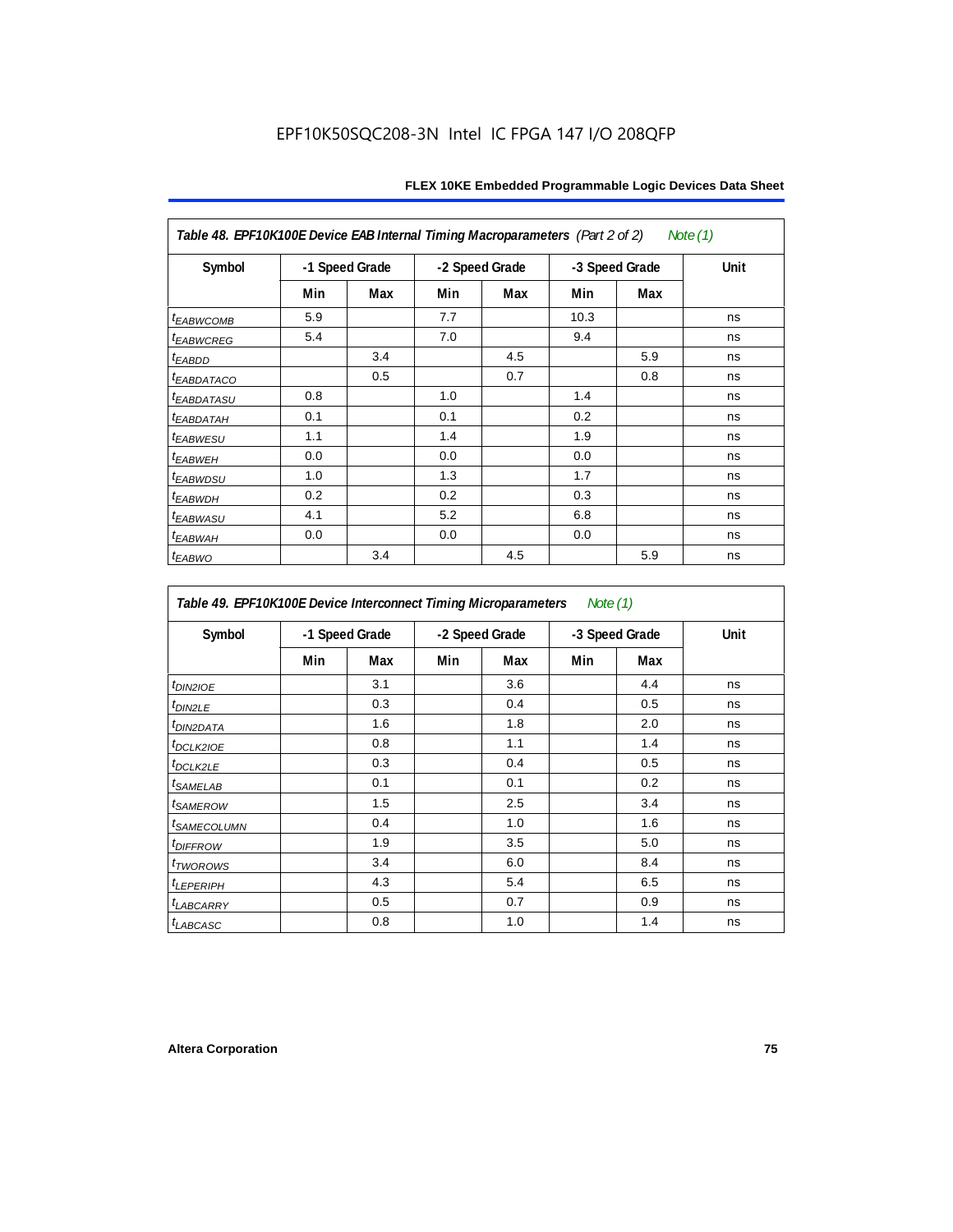#### **FLEX 10KE Embedded Programmable Logic Devices Data Sheet**

| Table 50. EPF10K100E External Timing Parameters Notes (1), (2) |                |     |     |                |     |                |      |  |  |  |
|----------------------------------------------------------------|----------------|-----|-----|----------------|-----|----------------|------|--|--|--|
| Symbol                                                         | -1 Speed Grade |     |     | -2 Speed Grade |     | -3 Speed Grade | Unit |  |  |  |
|                                                                | Min            | Max | Min | Max            | Min | Max            |      |  |  |  |
| t <sub>DRR</sub>                                               |                | 9.0 |     | 12.0           |     | 16.0           | ns   |  |  |  |
| $t$ <sub>INSU</sub> $(3)$                                      | 2.0            |     | 2.5 |                | 3.3 |                | ns   |  |  |  |
| $t_{INH}$ (3)                                                  | 0.0            |     | 0.0 |                | 0.0 |                | ns   |  |  |  |
| $t_{OUTCO}$ (3)                                                | 2.0            | 5.2 | 2.0 | 6.9            | 2.0 | 9.1            | ns   |  |  |  |
| $t_{INSU}$ (4)                                                 | 2.0            |     | 2.2 |                |     |                | ns   |  |  |  |
| $t_{INH}$ (4)                                                  | 0.0            |     | 0.0 |                |     |                | ns   |  |  |  |
| $t_{OUTCO}$ (4)                                                | 0.5            | 3.0 | 0.5 | 4.6            |     |                | ns   |  |  |  |
| t <sub>PCISU</sub>                                             | 3.0            |     | 6.2 |                |     |                | ns   |  |  |  |
| t <sub>PCIH</sub>                                              | 0.0            |     | 0.0 |                | -   |                | ns   |  |  |  |
| t <sub>PCICO</sub>                                             | 2.0            | 6.0 | 2.0 | 6.9            |     |                | ns   |  |  |  |

#### *Table 51. EPF10K100E External Bidirectional Timing Parameters Notes (1), (2)*

| Symbol                      |     | -1 Speed Grade |     | -2 Speed Grade |     | -3 Speed Grade | Unit |
|-----------------------------|-----|----------------|-----|----------------|-----|----------------|------|
|                             | Min | Max            | Min | Max            | Min | Max            |      |
| $t_{INSUBIDIR}$ (3)         | 1.7 |                | 2.5 |                | 3.3 |                | ns   |
| $t_{INHBIDIR}$ (3)          | 0.0 |                | 0.0 |                | 0.0 |                | ns   |
| $t_{INSUBIDIR}(4)$          | 2.0 |                | 2.8 |                |     |                | ns   |
| $t_{INHBIDIR}$ $(4)$        | 0.0 |                | 0.0 |                |     |                | ns   |
| $t_{\text{OUTCOBIDIR}}$ (3) | 2.0 | 5.2            | 2.0 | 6.9            | 2.0 | 9.1            | ns   |
| $t_{XZBIDIR}$ (3)           |     | 5.6            |     | 7.5            |     | 10.1           | ns   |
| $t_{ZXBIDIR}$ (3)           |     | 5.6            |     | 7.5            |     | 10.1           | ns   |
| $t_{\text{OUTCOBIDIR}}$ (4) | 0.5 | 3.0            | 0.5 | 4.6            |     |                | ns   |
| $t_{XZBIDIR}$ (4)           |     | 4.6            |     | 6.5            |     |                | ns   |
| $t_{ZXBIDIR}$ (4)           |     | 4.6            |     | 6.5            |     |                | ns   |

#### *Notes to tables:*

(1) All timing parameters are described in Tables 24 through 30 in this data sheet.

(2) These parameters are specified by characterization.

(3) This parameter is measured without the use of the ClockLock or ClockBoost circuits.

(4) This parameter is measured with the use of the ClockLock or ClockBoost circuits.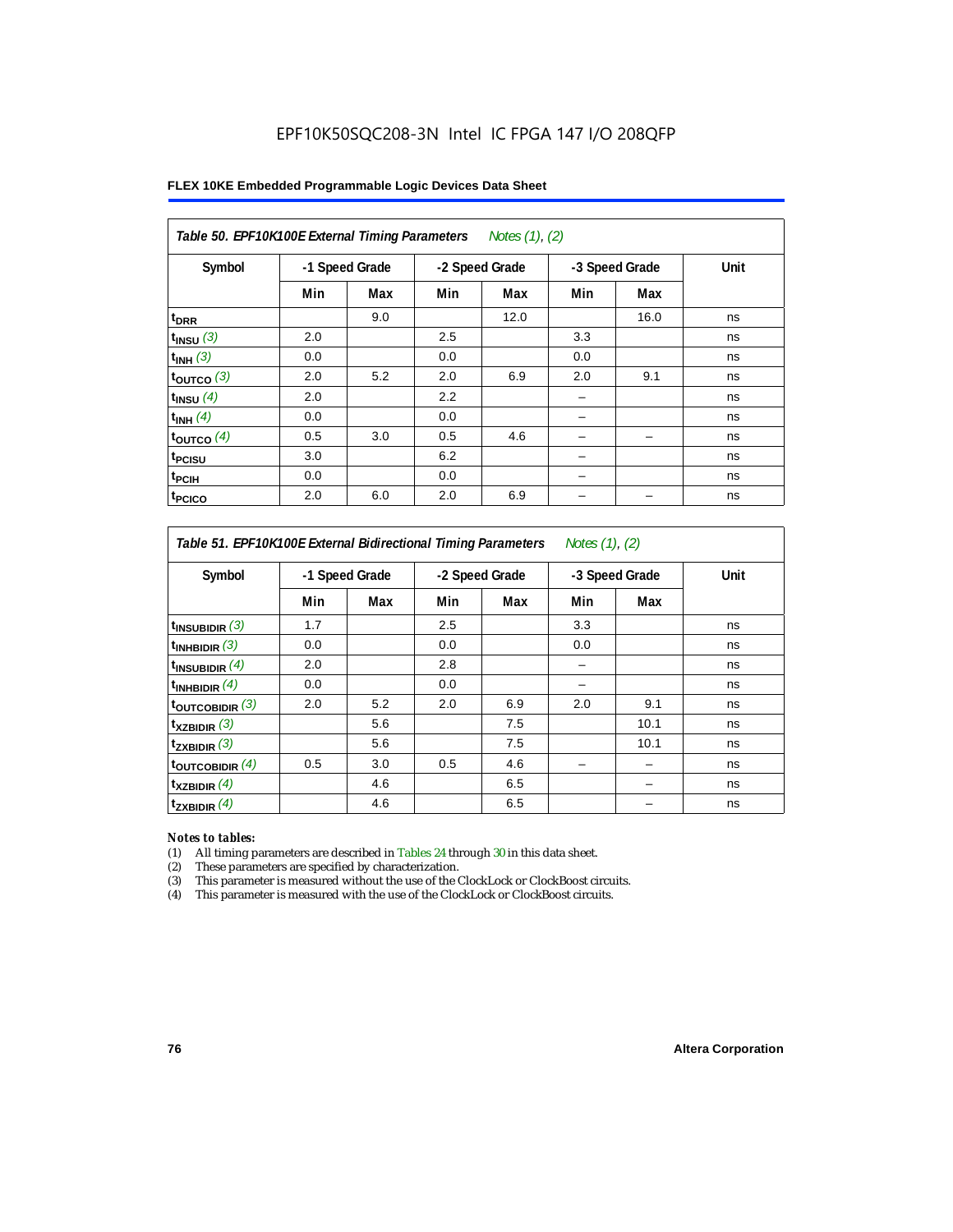Tables 52 through 58 show EPF10K130E device internal and external timing parameters.

| Table 52. EPF10K130E Device LE Timing Microparameters<br><b>Note (1)</b> |     |                |     |                |                |     |      |  |  |
|--------------------------------------------------------------------------|-----|----------------|-----|----------------|----------------|-----|------|--|--|
| Symbol                                                                   |     | -1 Speed Grade |     | -2 Speed Grade | -3 Speed Grade |     | Unit |  |  |
|                                                                          | Min | Max            | Min | Max            | Min            | Max |      |  |  |
| $t_{LUT}$                                                                |     | 0.6            |     | 0.9            |                | 1.3 | ns   |  |  |
| $t_{CLUT}$                                                               |     | 0.6            |     | 0.8            |                | 1.0 | ns   |  |  |
| $t_{RLUT}$                                                               |     | 0.7            |     | 0.9            |                | 0.2 | ns   |  |  |
| t <sub>PACKED</sub>                                                      |     | 0.3            |     | 0.5            |                | 0.6 | ns   |  |  |
| $t_{EN}$                                                                 |     | 0.2            |     | 0.3            |                | 0.4 | ns   |  |  |
| $t_{CICO}$                                                               |     | 0.1            |     | 0.1            |                | 0.2 | ns   |  |  |
| $t_{CGEN}$                                                               |     | 0.4            |     | 0.6            |                | 0.8 | ns   |  |  |
| $t_{CGENR}$                                                              |     | 0.1            |     | 0.1            |                | 0.2 | ns   |  |  |
| $t_{CASC}$                                                               |     | 0.6            |     | 0.9            |                | 1.2 | ns   |  |  |
| $t_{\rm C}$                                                              |     | 0.3            |     | 0.5            |                | 0.6 | ns   |  |  |
| $t_{CO}$                                                                 |     | 0.5            |     | 0.7            |                | 0.8 | ns   |  |  |
| $t_{\text{COMB}}$                                                        |     | 0.3            |     | 0.5            |                | 0.6 | ns   |  |  |
| $t_{\rm SU}$                                                             | 0.5 |                | 0.7 |                | 0.8            |     | ns   |  |  |
| $t_H$                                                                    | 0.6 |                | 0.7 |                | 1.0            |     | ns   |  |  |
| $t_{PRE}$                                                                |     | 0.9            |     | 1.2            |                | 1.6 | ns   |  |  |
| $t_{CLR}$                                                                |     | 0.9            |     | 1.2            |                | 1.6 | ns   |  |  |
| $t_{CH}$                                                                 | 1.5 |                | 1.5 |                | 2.5            |     | ns   |  |  |
| $t_{\rm CL}$                                                             | 1.5 |                | 1.5 |                | 2.5            |     | ns   |  |  |

*Table 53. EPF10K130E Device IOE Timing Microparameters Note (1)*

| Symbol           |     | -1 Speed Grade |     | -2 Speed Grade |     | -3 Speed Grade | Unit |
|------------------|-----|----------------|-----|----------------|-----|----------------|------|
|                  | Min | Max            | Min | Max            | Min | Max            |      |
| t <sub>IOD</sub> |     | 1.3            |     | 1.5            |     | 2.0            | ns   |
| $t_{\text{IOC}}$ |     | 0.0            |     | 0.0            |     | 0.0            | ns   |
| $t_{IOCO}$       |     | 0.6            |     | 0.8            |     | 1.0            | ns   |
| $t_{IOCOMB}$     |     | 0.6            |     | 0.8            |     | 1.0            | ns   |
| $t_{IOSU}$       | 1.0 |                | 1.2 |                | 1.6 |                | ns   |
| $t_{IOH}$        | 0.9 |                | 0.9 |                | 1.4 |                | ns   |
| $t_{IOCLR}$      |     | 0.6            |     | 0.8            |     | 1.0            | ns   |
| $t_{OD1}$        |     | 2.8            |     | 4.1            |     | 5.5            | ns   |
| $t_{OD2}$        |     | 2.8            |     | 4.1            |     | 5.5            | ns   |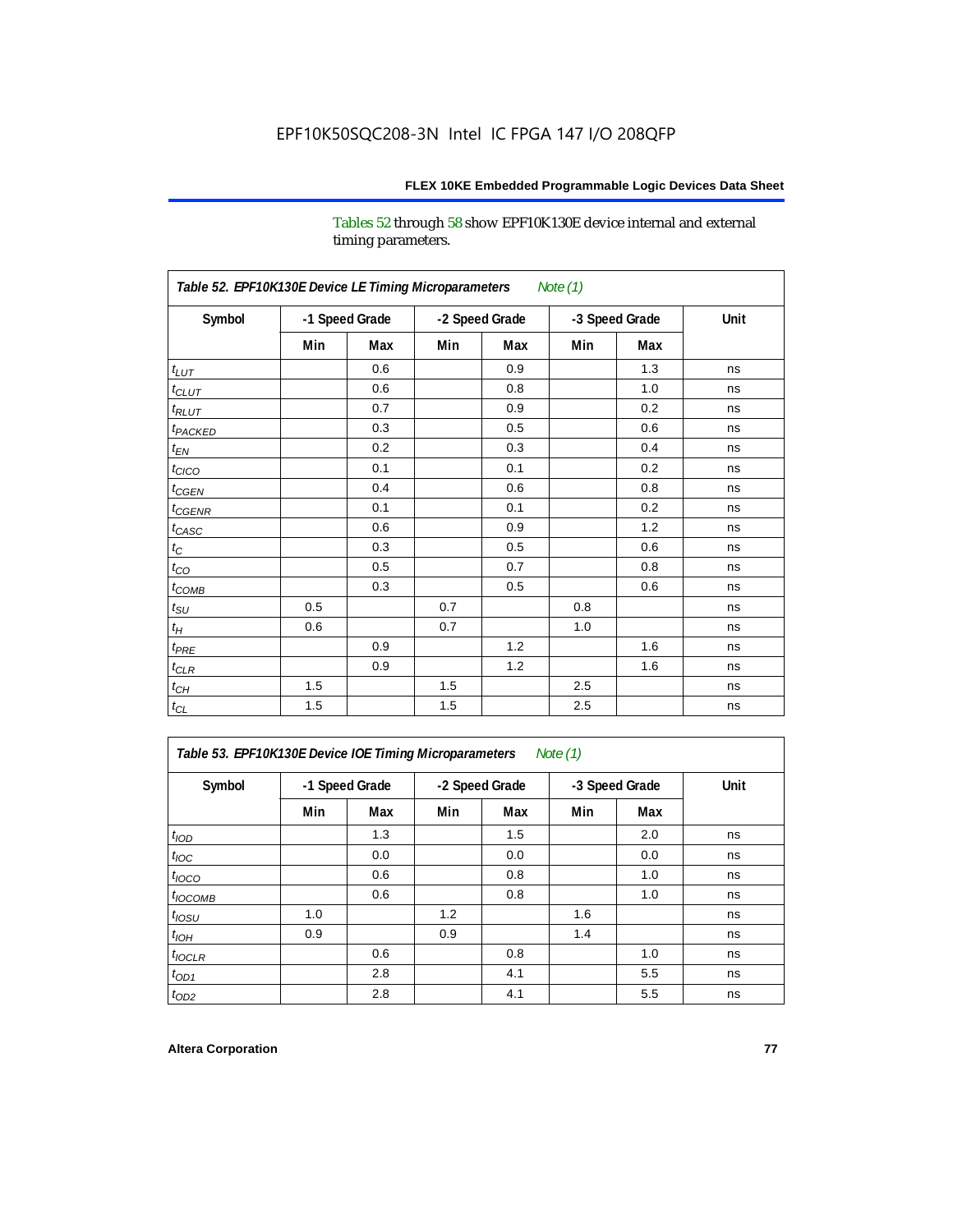#### **FLEX 10KE Embedded Programmable Logic Devices Data Sheet**

| Table 53. EPF10K130E Device IOE Timing Microparameters<br>Note $(1)$ |                |     |                |     |                |     |      |  |  |  |
|----------------------------------------------------------------------|----------------|-----|----------------|-----|----------------|-----|------|--|--|--|
| Symbol                                                               | -1 Speed Grade |     | -2 Speed Grade |     | -3 Speed Grade |     | Unit |  |  |  |
|                                                                      | Min            | Max | Min            | Max | Min            | Max |      |  |  |  |
| $t_{OD3}$                                                            |                | 4.0 |                | 5.6 |                | 7.5 | ns   |  |  |  |
| $t_{XZ}$                                                             |                | 2.8 |                | 4.1 |                | 5.5 | ns   |  |  |  |
| $t_{ZX1}$                                                            |                | 2.8 |                | 4.1 |                | 5.5 | ns   |  |  |  |
| $t_{ZX2}$                                                            |                | 2.8 |                | 4.1 |                | 5.5 | ns   |  |  |  |
| $t_{ZX3}$                                                            |                | 4.0 |                | 5.6 |                | 7.5 | ns   |  |  |  |
| $t_{INREG}$                                                          |                | 2.5 |                | 3.0 |                | 4.1 | ns   |  |  |  |
| $t_{IOFD}$                                                           |                | 0.4 |                | 0.5 |                | 0.6 | ns   |  |  |  |
| $t_{INCOMB}$                                                         |                | 0.4 |                | 0.5 |                | 0.6 | ns   |  |  |  |

| Symbol                 |     | -1 Speed Grade | -2 Speed Grade |     |     | -3 Speed Grade | Unit |
|------------------------|-----|----------------|----------------|-----|-----|----------------|------|
|                        | Min | Max            | Min            | Max | Min | Max            |      |
| <sup>t</sup> EABDATA1  |     | 1.5            |                | 2.0 |     | 2.6            | ns   |
| t <sub>EABDATA2</sub>  |     | 0.0            |                | 0.0 |     | 0.0            | ns   |
| t <sub>EABWE1</sub>    |     | 1.5            |                | 2.0 |     | 2.6            | ns   |
| <sup>t</sup> EABWE2    |     | 0.3            |                | 0.4 |     | 0.5            | ns   |
| <sup>t</sup> EABRE1    |     | 0.3            |                | 0.4 |     | 0.5            | ns   |
| <sup>t</sup> EABRE2    |     | 0.0            |                | 0.0 |     | 0.0            | ns   |
| $t_{EABCLK}$           |     | 0.0            |                | 0.0 |     | 0.0            | ns   |
| t <sub>EABCO</sub>     |     | 0.3            |                | 0.4 |     | 0.5            | ns   |
| t <sub>EABBYPASS</sub> |     | 0.1            |                | 0.1 |     | 0.2            | ns   |
| t <sub>EABSU</sub>     | 0.8 |                | 1.0            |     | 1.4 |                | ns   |
| t <sub>ЕАВН</sub>      | 0.1 |                | 0.2            |     | 0.2 |                | ns   |
| <sup>t</sup> EABCLR    | 0.3 |                | 0.4            |     | 0.5 |                | ns   |
| t <sub>АА</sub>        |     | 4.0            |                | 5.0 |     | 6.6            | ns   |
| $t_{\mathcal{WP}}$     | 2.7 |                | 3.5            |     | 4.7 |                | ns   |
| $t_{\mathsf{RP}}$      | 1.0 |                | 1.3            |     | 1.7 |                | ns   |
| $t_{WDSU}$             | 1.0 |                | 1.3            |     | 1.7 |                | ns   |
| $t_{WDH}$              | 0.2 |                | 0.2            |     | 0.3 |                | ns   |
| $t_{WASU}$             | 1.6 |                | 2.1            |     | 2.8 |                | ns   |
| $t_{WAH}$              | 1.6 |                | 2.1            |     | 2.8 |                | ns   |
| t <sub>RASU</sub>      | 3.0 |                | 3.9            |     | 5.2 |                | ns   |
| $t_{RAH}$              | 0.1 |                | 0.1            |     | 0.2 |                | ns   |
| $t_{WQ}$               |     | 1.5            |                | 2.0 |     | 2.6            | ns   |

'n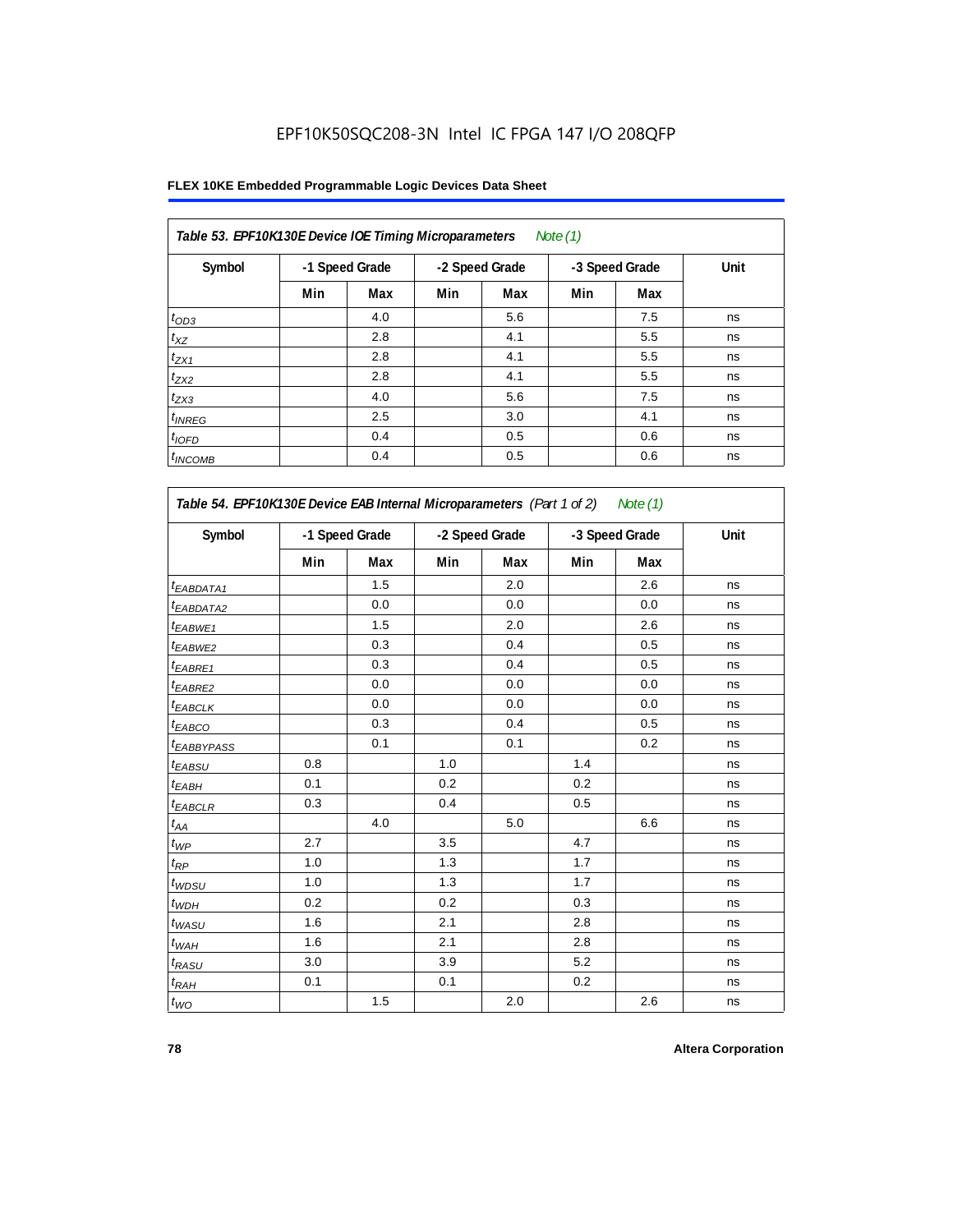| Table 54. EPF10K130E Device EAB Internal Microparameters (Part 2 of 2)<br>Note $(1)$ |                                                    |     |     |      |     |     |    |  |  |  |
|--------------------------------------------------------------------------------------|----------------------------------------------------|-----|-----|------|-----|-----|----|--|--|--|
| Symbol                                                                               | -1 Speed Grade<br>-2 Speed Grade<br>-3 Speed Grade |     |     | Unit |     |     |    |  |  |  |
|                                                                                      | Min                                                | Max | Min | Max  | Min | Max |    |  |  |  |
| $t_{DD}$                                                                             |                                                    | 1.5 |     | 2.0  |     | 2.6 | ns |  |  |  |
| $t_{EABOUT}$                                                                         |                                                    | 0.2 |     | 0.3  |     | 0.3 | ns |  |  |  |
| $t_{EABCH}$                                                                          | 1.5                                                |     | 2.0 |      | 2.5 |     | ns |  |  |  |
| $t_{EABCL}$                                                                          | 2.7                                                |     | 3.5 |      | 4.7 |     | ns |  |  |  |

| Table 55. EPF10K130E Device EAB Internal Timing Macroparameters Note (1) |                |     |                |     |                |     |             |  |  |  |
|--------------------------------------------------------------------------|----------------|-----|----------------|-----|----------------|-----|-------------|--|--|--|
| Symbol                                                                   | -1 Speed Grade |     | -2 Speed Grade |     | -3 Speed Grade |     | <b>Unit</b> |  |  |  |
|                                                                          | Min            | Max | Min            | Max | Min            | Max |             |  |  |  |
| $t_{EABA}$                                                               |                | 5.9 |                | 7.5 |                | 9.9 | ns          |  |  |  |
| <i>EABRCOMB</i>                                                          | 5.9            |     | 7.5            |     | 9.9            |     | ns          |  |  |  |
| <sup>t</sup> EABRCREG                                                    | 5.1            |     | 6.4            |     | 8.5            |     | ns          |  |  |  |
| t <sub>EABWP</sub>                                                       | 2.7            |     | 3.5            |     | 4.7            |     | ns          |  |  |  |
| t <sub>EABWCOMB</sub>                                                    | 5.9            |     | 7.7            |     | 10.3           |     | ns          |  |  |  |
| t <sub>EABWCREG</sub>                                                    | 5.4            |     | 7.0            |     | 9.4            |     | ns          |  |  |  |
| <sup>t</sup> EABDD                                                       |                | 3.4 |                | 4.5 |                | 5.9 | ns          |  |  |  |
| <sup>t</sup> EABDATACO                                                   |                | 0.5 |                | 0.7 |                | 0.8 | ns          |  |  |  |
| <sup>t</sup> EABDATASU                                                   | 0.8            |     | 1.0            |     | 1.4            |     | ns          |  |  |  |
| <sup>t</sup> EABDATAH                                                    | 0.1            |     | 0.1            |     | 0.2            |     | ns          |  |  |  |
| <sup>t</sup> EABWESU                                                     | 1.1            |     | 1.4            |     | 1.9            |     | ns          |  |  |  |
| <sup>t</sup> EABWEH                                                      | 0.0            |     | 0.0            |     | 0.0            |     | ns          |  |  |  |
| <sup>t</sup> EABWDSU                                                     | 1.0            |     | 1.3            |     | 1.7            |     | ns          |  |  |  |
| <sup>t</sup> EABWDH                                                      | 0.2            |     | 0.2            |     | 0.3            |     | ns          |  |  |  |
| <sup>t</sup> EABWASU                                                     | 4.1            |     | 5.1            |     | 6.8            |     | ns          |  |  |  |
| <sup>t</sup> EABWAH                                                      | 0.0            |     | 0.0            |     | 0.0            |     | ns          |  |  |  |
| t <sub>EABWO</sub>                                                       |                | 3.4 |                | 4.5 |                | 5.9 | ns          |  |  |  |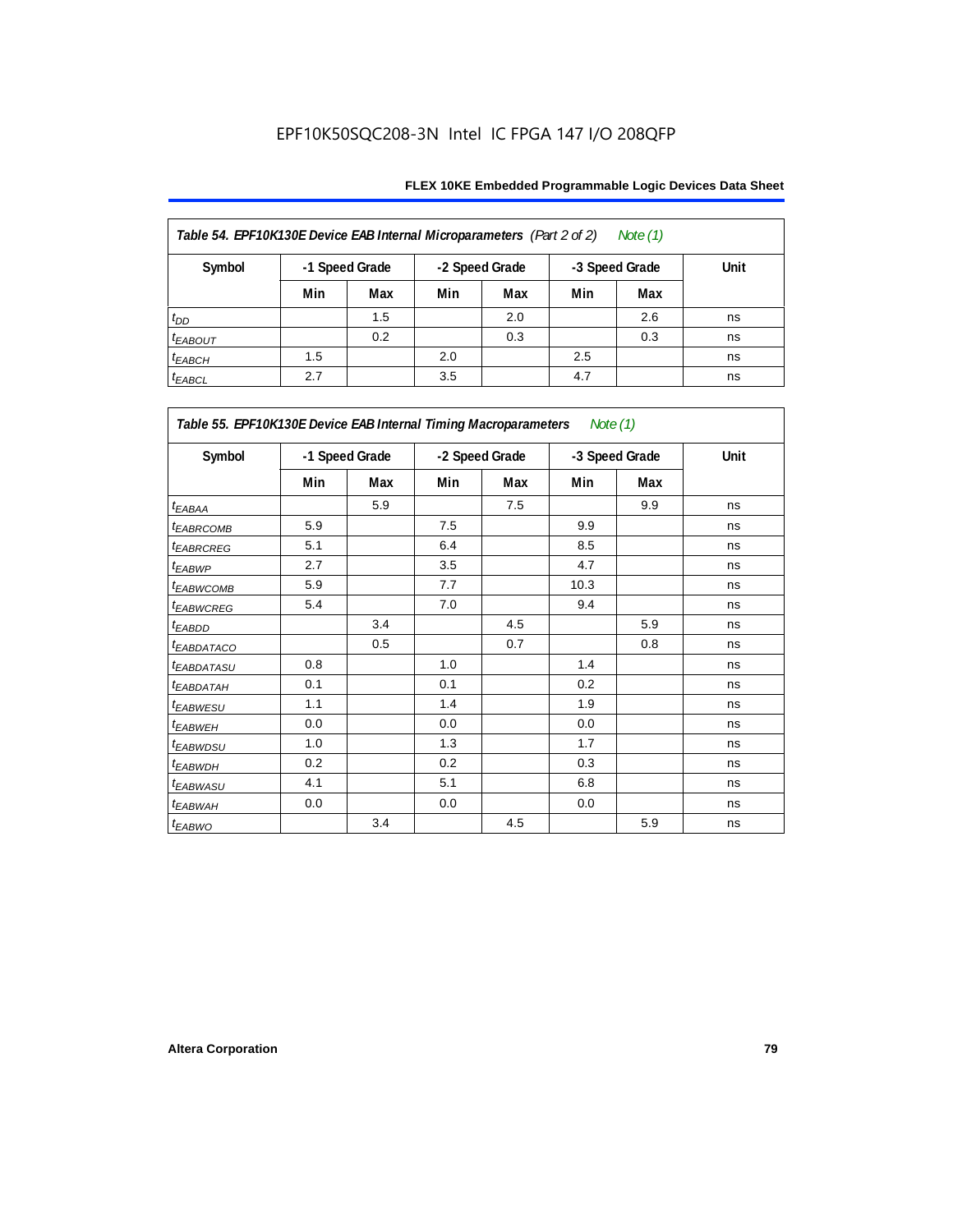| Table 56. EPF10K130E Device Interconnect Timing Microparameters<br>Note $(1)$ |                |     |                |     |                |      |      |  |  |  |
|-------------------------------------------------------------------------------|----------------|-----|----------------|-----|----------------|------|------|--|--|--|
| Symbol                                                                        | -1 Speed Grade |     | -2 Speed Grade |     | -3 Speed Grade |      | Unit |  |  |  |
|                                                                               | Min            | Max | Min            | Max | Min            | Max  |      |  |  |  |
| $t_{DIN2IOE}$                                                                 |                | 2.8 |                | 3.5 |                | 4.4  | ns   |  |  |  |
| $t_{DIN2LE}$                                                                  |                | 0.7 |                | 1.2 |                | 1.6  | ns   |  |  |  |
| <sup>t</sup> DIN2DATA                                                         |                | 1.6 |                | 1.9 |                | 2.2  | ns   |  |  |  |
| $t_{DCLK2IOE}$                                                                |                | 1.6 |                | 2.1 |                | 2.7  | ns   |  |  |  |
| $t_{DCLK2LE}$                                                                 |                | 0.7 |                | 1.2 |                | 1.6  | ns   |  |  |  |
| <sup>t</sup> SAMELAB                                                          |                | 0.1 |                | 0.2 |                | 0.2  | ns   |  |  |  |
| <sup>t</sup> SAMEROW                                                          |                | 1.9 |                | 3.4 |                | 5.1  | ns   |  |  |  |
| <sup>t</sup> SAMECOLUMN                                                       |                | 0.9 |                | 2.6 |                | 4.4  | ns   |  |  |  |
| <i>t<sub>DIFFROW</sub></i>                                                    |                | 2.8 |                | 6.0 |                | 9.5  | ns   |  |  |  |
| <sup>t</sup> TWOROWS                                                          |                | 4.7 |                | 9.4 |                | 14.6 | ns   |  |  |  |
| <sup>t</sup> LEPERIPH                                                         |                | 3.1 |                | 4.7 |                | 6.9  | ns   |  |  |  |
| <sup>t</sup> LABCARRY                                                         |                | 0.6 |                | 0.8 |                | 1.0  | ns   |  |  |  |
| <sup>t</sup> LABCASC                                                          |                | 0.9 |                | 1.2 |                | 1.6  | ns   |  |  |  |

| Table 57. EPF10K130E External Timing Parameters Notes (1), (2) |     |                |     |                |     |                |      |  |  |  |
|----------------------------------------------------------------|-----|----------------|-----|----------------|-----|----------------|------|--|--|--|
| Symbol                                                         |     | -1 Speed Grade |     | -2 Speed Grade |     | -3 Speed Grade | Unit |  |  |  |
|                                                                | Min | Max            | Min | Max            | Min | Max            |      |  |  |  |
| t <sub>DRR</sub>                                               |     | 9.0            |     | 12.0           |     | 16.0           | ns   |  |  |  |
| $t_{INSU}$ (3)                                                 | 1.9 |                | 2.1 |                | 3.0 |                | ns   |  |  |  |
| $t_{INH}$ (3)                                                  | 0.0 |                | 0.0 |                | 0.0 |                | ns   |  |  |  |
| $t_{OUTCO}$ (3)                                                | 2.0 | 5.0            | 2.0 | 7.0            | 2.0 | 9.2            | ns   |  |  |  |
| $t_{INSU}$ (4)                                                 | 0.9 |                | 1.1 |                |     |                | ns   |  |  |  |
| $t_{INH}$ (4)                                                  | 0.0 |                | 0.0 |                |     |                | ns   |  |  |  |
| toutco $(4)$                                                   | 0.5 | 4.0            | 0.5 | 6.0            |     |                | ns   |  |  |  |
| t <sub>PCISU</sub>                                             | 3.0 |                | 6.2 |                |     |                | ns   |  |  |  |
| $t_{PCH}$                                                      | 0.0 |                | 0.0 |                |     |                | ns   |  |  |  |
| <sup>t</sup> PCICO                                             | 2.0 | 6.0            | 2.0 | 6.9            |     |                | ns   |  |  |  |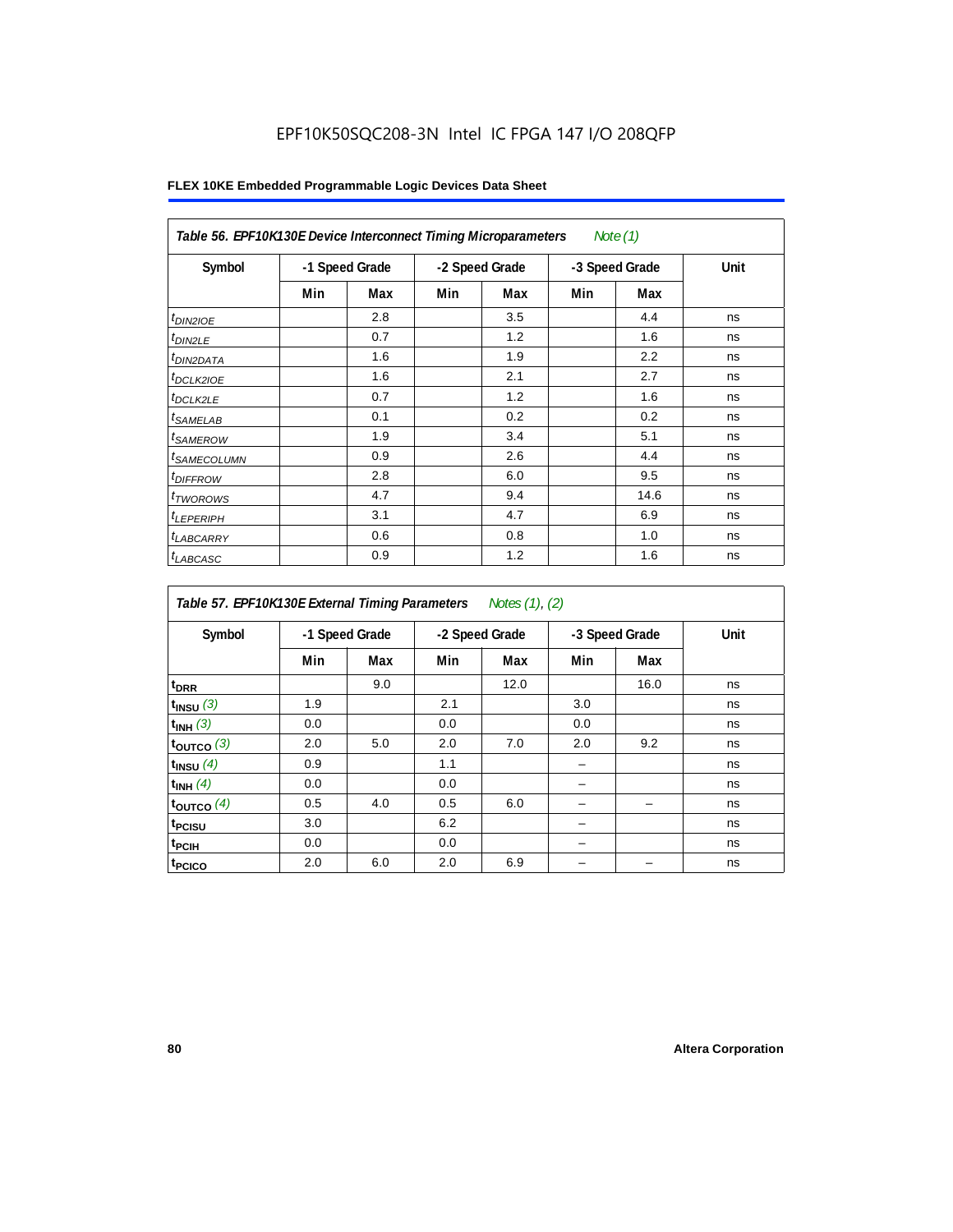| Table 58. EPF10K130E External Bidirectional Timing Parameters<br>Notes (1), (2) |                |     |                |     |     |                |      |  |  |  |
|---------------------------------------------------------------------------------|----------------|-----|----------------|-----|-----|----------------|------|--|--|--|
| Symbol                                                                          | -1 Speed Grade |     | -2 Speed Grade |     |     | -3 Speed Grade | Unit |  |  |  |
|                                                                                 | Min            | Max | Min            | Max | Min | Max            |      |  |  |  |
| $t_{\text{INSUBIDIR}}$ (3)                                                      | 2.2            |     | 2.4            |     | 3.2 |                | ns   |  |  |  |
| $t_{INHBIDIR}$ (3)                                                              | 0.0            |     | 0.0            |     | 0.0 |                | ns   |  |  |  |
| $\mathsf{t}_{\mathsf{INSUBIDIR}}$ (4)                                           | 2.8            |     | 3.0            |     |     |                | ns   |  |  |  |
| $t_{\text{INHBIDIR}}$ $(4)$                                                     | 0.0            |     | 0.0            |     |     |                | ns   |  |  |  |
| $\frac{1}{2}$ toutcobidir $\frac{3}{2}$                                         | 2.0            | 5.0 | 2.0            | 7.0 | 2.0 | 9.2            | ns   |  |  |  |
| $\mathsf{t}_{\mathsf{XZBIDIR}}$ (3)                                             |                | 5.6 |                | 8.1 |     | 10.8           | ns   |  |  |  |
| $t_{ZXBIDIR}$ (3)                                                               |                | 5.6 |                | 8.1 |     | 10.8           | ns   |  |  |  |
| toutcobidir $(4)$                                                               | 0.5            | 4.0 | 0.5            | 6.0 |     |                | ns   |  |  |  |
| $t_{XZBIDIR}$ (4)                                                               |                | 4.6 |                | 7.1 |     |                | ns   |  |  |  |
| $t_{ZXBIDIR}$ $(4)$                                                             |                | 4.6 |                | 7.1 |     |                | ns   |  |  |  |

#### *Notes to tables:*

(1) All timing parameters are described in Tables 24 through 30 in this data sheet.<br>(2) These parameters are specified by characterization.

(2) These parameters are specified by characterization.<br>
(3) This parameter is measured without the use of the C

This parameter is measured without the use of the ClockLock or ClockBoost circuits.

(4) This parameter is measured with the use of the ClockLock or ClockBoost circuits.

#### Tables 59 through 65 show EPF10K200E device internal and external timing parameters.

| Table 59. EPF10K200E Device LE Timing Microparameters (Part 1 of 2) Note (1) |     |                |     |                |     |                |             |  |  |  |
|------------------------------------------------------------------------------|-----|----------------|-----|----------------|-----|----------------|-------------|--|--|--|
| Symbol                                                                       |     | -1 Speed Grade |     | -2 Speed Grade |     | -3 Speed Grade | <b>Unit</b> |  |  |  |
|                                                                              | Min | Max            | Min | Max            | Min | Max            |             |  |  |  |
| $t_{LUT}$                                                                    |     | 0.7            |     | 0.8            |     | 1.2            | ns          |  |  |  |
| $t_{CLUT}$                                                                   |     | 0.4            |     | 0.5            |     | 0.6            | ns          |  |  |  |
| $t_{RLUT}$                                                                   |     | 0.6            |     | 0.7            |     | 0.9            | ns          |  |  |  |
| <sup>t</sup> PACKED                                                          |     | 0.3            |     | 0.5            |     | 0.7            | ns          |  |  |  |
| $t_{EN}$                                                                     |     | 0.4            |     | 0.5            |     | 0.6            | ns          |  |  |  |
| $t_{CICO}$                                                                   |     | 0.2            |     | 0.2            |     | 0.3            | ns          |  |  |  |
| $t_{CGEN}$                                                                   |     | 0.4            |     | 0.4            |     | 0.6            | ns          |  |  |  |
| t <sub>CGENR</sub>                                                           |     | 0.2            |     | 0.2            |     | 0.3            | ns          |  |  |  |
| $t_{CASC}$                                                                   |     | 0.7            |     | 0.8            |     | 1.2            | ns          |  |  |  |
| $t_{\rm C}$                                                                  |     | 0.5            |     | 0.6            |     | 0.8            | ns          |  |  |  |
| $t_{CO}$                                                                     |     | 0.5            |     | 0.6            |     | 0.8            | ns          |  |  |  |
| $t_{COMB}$                                                                   |     | 0.4            |     | 0.6            |     | 0.8            | ns          |  |  |  |
| $t_{\rm SU}$                                                                 | 0.4 |                | 0.6 |                | 0.7 |                | ns          |  |  |  |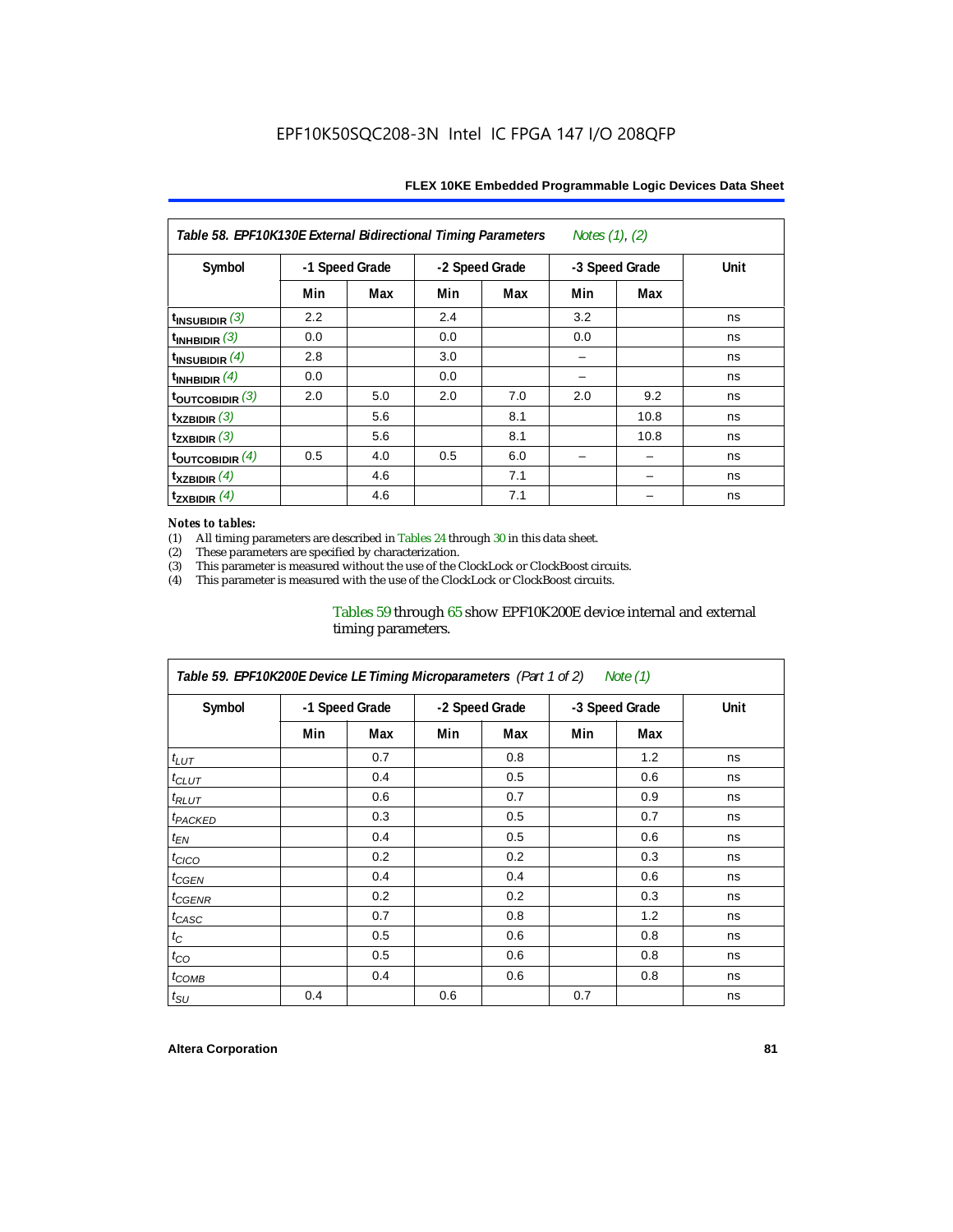| Table 59. EPF10K200E Device LE Timing Microparameters (Part 2 of 2)<br>Note (1) |                |     |     |                |     |                |      |  |  |
|---------------------------------------------------------------------------------|----------------|-----|-----|----------------|-----|----------------|------|--|--|
| Symbol                                                                          | -1 Speed Grade |     |     | -2 Speed Grade |     | -3 Speed Grade | Unit |  |  |
|                                                                                 | Min            | Max | Min | Max            | Min | Max            |      |  |  |
| $t_H$                                                                           | 0.9            |     | 1.1 |                | 1.5 |                | ns   |  |  |
| $t_{PRE}$                                                                       |                | 0.5 |     | 0.6            |     | 0.8            | ns   |  |  |
| $t_{CLR}$                                                                       |                | 0.5 |     | 0.6            |     | 0.8            | ns   |  |  |
| $t_{CH}$                                                                        | 2.0            |     | 2.5 |                | 3.0 |                | ns   |  |  |
| $t_{CL}$                                                                        | 2.0            |     | 2.5 |                | 3.0 |                | ns   |  |  |

| Table 60. EPF10K200E Device IOE Timing Microparameters Note (1) |                |     |                |     |                |      |      |  |  |  |
|-----------------------------------------------------------------|----------------|-----|----------------|-----|----------------|------|------|--|--|--|
| Symbol                                                          | -1 Speed Grade |     | -2 Speed Grade |     | -3 Speed Grade |      | Unit |  |  |  |
|                                                                 | Min            | Max | Min            | Max | Min            | Max  |      |  |  |  |
| t <sub>IOD</sub>                                                |                | 1.6 |                | 1.9 |                | 2.6  | ns   |  |  |  |
| $t_{\text{IOC}}$                                                |                | 0.3 |                | 0.3 |                | 0.5  | ns   |  |  |  |
| $t_{IOCO}$                                                      |                | 1.6 |                | 1.9 |                | 2.6  | ns   |  |  |  |
| $t_{IOCOMB}$                                                    |                | 0.5 |                | 0.6 |                | 0.8  | ns   |  |  |  |
| $t_{IOSU}$                                                      | 0.8            |     | 0.9            |     | 1.2            |      | ns   |  |  |  |
| $t_{IOH}$                                                       | 0.7            |     | 0.8            |     | 1.1            |      | ns   |  |  |  |
| $t_{IOCLR}$                                                     |                | 0.2 |                | 0.2 |                | 0.3  | ns   |  |  |  |
| $t_{OD1}$                                                       |                | 0.6 |                | 0.7 |                | 0.9  | ns   |  |  |  |
| $t_{OD2}$                                                       |                | 0.1 |                | 0.2 |                | 0.7  | ns   |  |  |  |
| $t_{\underline{OD3}}$                                           |                | 2.5 |                | 3.0 |                | 3.9  | ns   |  |  |  |
| $t_{\mathsf{XZ}}$                                               |                | 4.4 |                | 5.3 |                | 7.1  | ns   |  |  |  |
| $t_{ZX1}$                                                       |                | 4.4 |                | 5.3 |                | 7.1  | ns   |  |  |  |
| $t_{ZX2}$                                                       |                | 3.9 |                | 4.8 |                | 6.9  | ns   |  |  |  |
| $t_{ZX3}$                                                       |                | 6.3 |                | 7.6 |                | 10.1 | ns   |  |  |  |
| $t_{INREG}$                                                     |                | 4.8 |                | 5.7 |                | 7.7  | ns   |  |  |  |
| $t_{IOFD}$                                                      |                | 1.5 |                | 1.8 |                | 2.4  | ns   |  |  |  |
| $t_{INCOMB}$                                                    |                | 1.5 |                | 1.8 |                | 2.4  | ns   |  |  |  |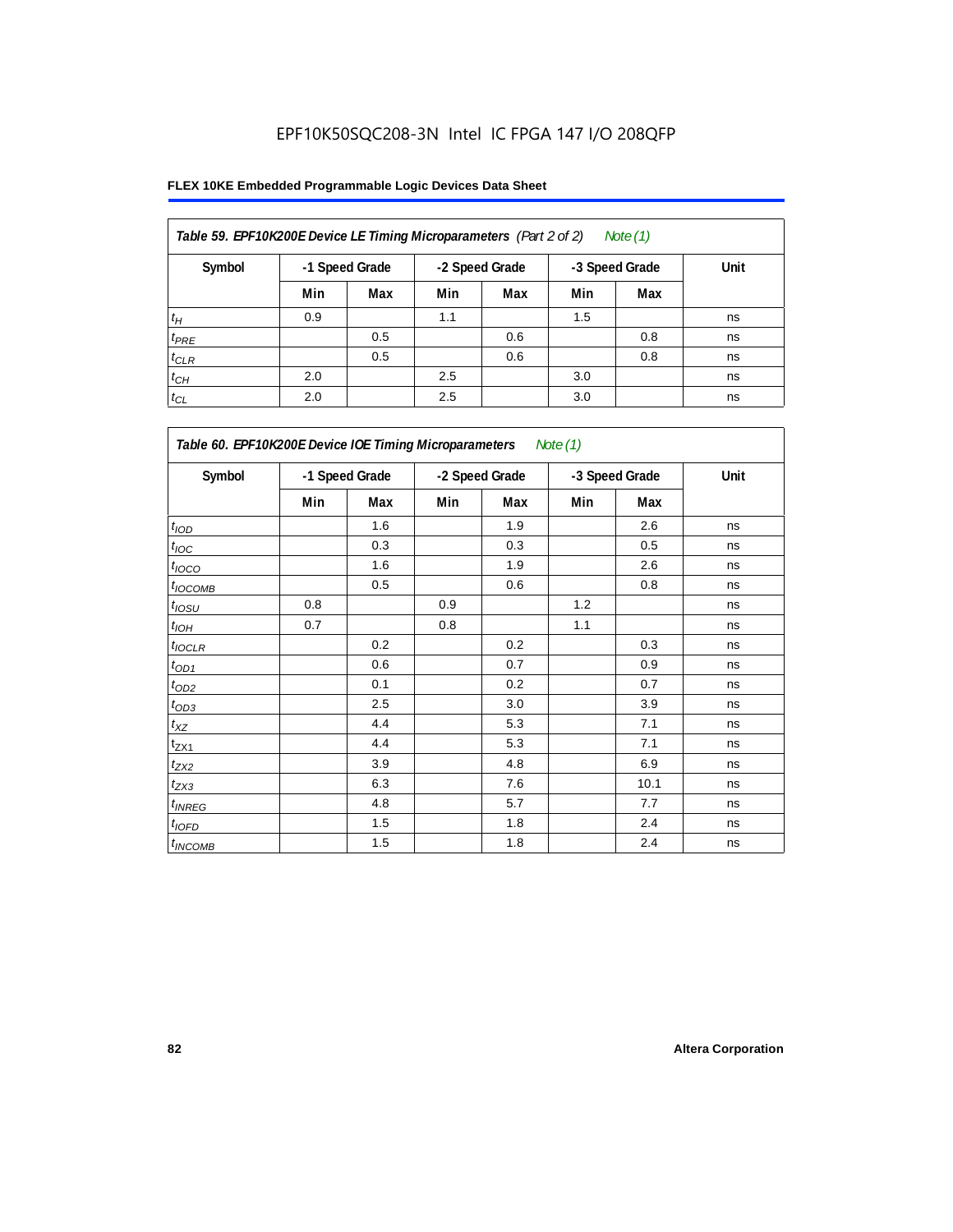| Table 61. EPF10K200E Device EAB Internal Microparameters<br>Note $(1)$ |     |                |     |                |     |                |      |  |
|------------------------------------------------------------------------|-----|----------------|-----|----------------|-----|----------------|------|--|
| Symbol                                                                 |     | -1 Speed Grade |     | -2 Speed Grade |     | -3 Speed Grade | Unit |  |
|                                                                        | Min | Max            | Min | Max            | Min | Max            |      |  |
| t <sub>EABDATA1</sub>                                                  |     | 2.0            |     | 2.4            |     | 3.2            | ns   |  |
| t <sub>EABDATA1</sub>                                                  |     | 0.4            |     | 0.5            |     | 0.6            | ns   |  |
| t <sub>EABWE1</sub>                                                    |     | 1.4            |     | 1.7            |     | 2.3            | ns   |  |
| t <sub>EABWE2</sub>                                                    |     | 0.0            |     | 0.0            |     | 0.0            | ns   |  |
| $t_{EABRE1}$                                                           |     | $\mathbf 0$    |     | $\mathbf 0$    |     | $\pmb{0}$      | ns   |  |
| t <sub>EABRE2</sub>                                                    |     | 0.4            |     | 0.5            |     | 0.6            | ns   |  |
| $t_{EABCLK}$                                                           |     | 0.0            |     | 0.0            |     | 0.0            | ns   |  |
| t <sub>EABCO</sub>                                                     |     | 0.8            |     | 0.9            |     | 1.2            | ns   |  |
| <sup>t</sup> EABBYPASS                                                 |     | 0.0            |     | 0.1            |     | 0.1            | ns   |  |
| $t_{EABSU}$                                                            | 0.9 |                | 1.1 |                | 1.5 |                | ns   |  |
| $t_{EABH}$                                                             | 0.4 |                | 0.5 |                | 0.6 |                | ns   |  |
| $t_{EABCLR}$                                                           | 0.8 |                | 0.9 |                | 1.2 |                | ns   |  |
| $t_{AA}$                                                               |     | 3.1            |     | 3.7            |     | 4.9            | ns   |  |
| $t_{\mathit{WP}}$                                                      | 3.3 |                | 4.0 |                | 5.3 |                | ns   |  |
| $t_{RP}$                                                               | 0.9 |                | 1.1 |                | 1.5 |                | ns   |  |
| $t_{WDSU}$                                                             | 0.9 |                | 1.1 |                | 1.5 |                | ns   |  |
| $t_{WDH}$                                                              | 0.1 |                | 0.1 |                | 0.1 |                | ns   |  |
| $t_{\text{WASU}}$                                                      | 1.3 |                | 1.6 |                | 2.1 |                | ns   |  |
| $t_{W\!AH}$                                                            | 2.1 |                | 2.5 |                | 3.3 |                | ns   |  |
| $t_{RASU}$                                                             | 2.2 |                | 2.6 |                | 3.5 |                | ns   |  |
| $t_{RAH}$                                                              | 0.1 |                | 0.1 |                | 0.2 |                | ns   |  |
| $t_{WO}$                                                               |     | 2.0            |     | 2.4            |     | 3.2            | ns   |  |
| $t_{DD}$                                                               |     | 2.0            |     | 2.4            |     | 3.2            | ns   |  |
| $t_{EABOUT}$                                                           |     | 0.0            |     | 0.1            |     | 0.1            | ns   |  |
| $t_{EABCH}$                                                            | 1.5 |                | 2.0 |                | 2.5 |                | ns   |  |
| $t_{EABCL}$                                                            | 3.3 |                | 4.0 |                | 5.3 |                | ns   |  |

*Table 62. EPF10K200E Device EAB Internal Timing Macroparameters (Part 1 of 2) Note (1)*

| Symbol                      | -1 Speed Grade |     | -2 Speed Grade |     | -3 Speed Grade |     | <b>Unit</b> |  |  |
|-----------------------------|----------------|-----|----------------|-----|----------------|-----|-------------|--|--|
|                             | Min            | Max | Min            | Max | Min            | Max |             |  |  |
| <sup>t</sup> EABAA          |                | 5.1 |                | 6.4 |                | 8.4 | ns          |  |  |
| <i>t<sub>EABRCOMB</sub></i> | 5.1            |     | 6.4            |     | 8.4            |     | ns          |  |  |
| <b><i>EABRCREG</i></b>      | 4.8            |     | 5.7            |     | 7.6            |     | ns          |  |  |
| <b>t</b> EABWP              | 3.3            |     | 4.0            |     | 5.3            |     | ns          |  |  |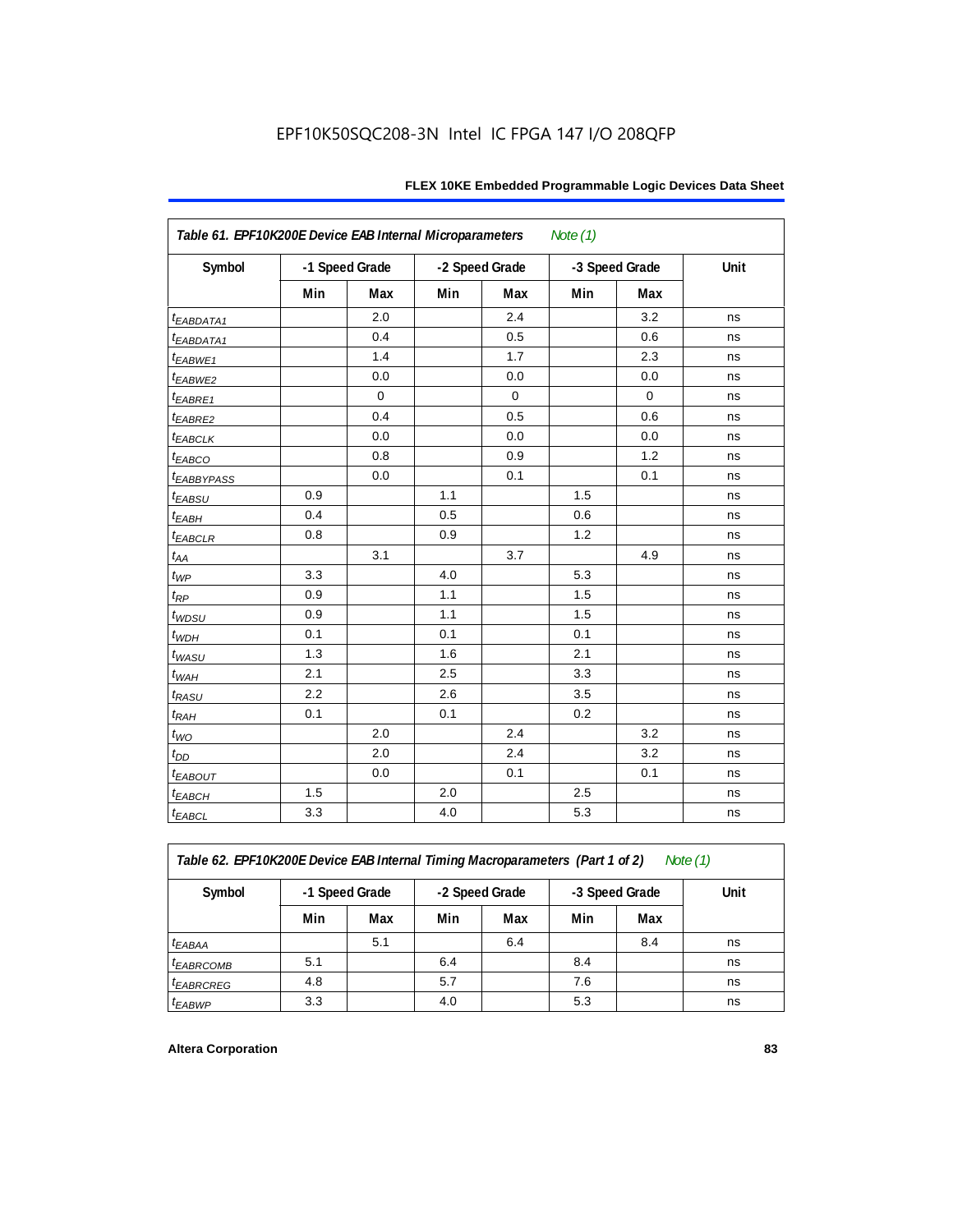| Table 62. EPF10K200E Device EAB Internal Timing Macroparameters (Part 2 of 2)<br>Note $(1)$ |     |                |                |     |                |     |      |  |  |
|---------------------------------------------------------------------------------------------|-----|----------------|----------------|-----|----------------|-----|------|--|--|
| Symbol                                                                                      |     | -1 Speed Grade | -2 Speed Grade |     | -3 Speed Grade |     | Unit |  |  |
|                                                                                             | Min | Max            | Min            | Max | Min            | Max |      |  |  |
| <sup>t</sup> EABWCOMB                                                                       | 6.7 |                | 8.1            |     | 10.7           |     | ns   |  |  |
| <sup>t</sup> EABWCREG                                                                       | 6.6 |                | 8.0            |     | 10.6           |     | ns   |  |  |
| <sup>t</sup> EABDD                                                                          |     | 4.0            |                | 5.1 |                | 6.7 | ns   |  |  |
| <sup>t</sup> EABDATACO                                                                      |     | 0.8            |                | 1.0 |                | 1.3 | ns   |  |  |
| <sup>t</sup> EABDATASU                                                                      | 1.3 |                | 1.6            |     | 2.1            |     | ns   |  |  |
| <sup>t</sup> EABDATAH                                                                       | 0.0 |                | 0.0            |     | 0.0            |     | ns   |  |  |
| <sup>t</sup> EABWESU                                                                        | 0.9 |                | 1.1            |     | 1.5            |     | ns   |  |  |
| $t_{EABWEH}$                                                                                | 0.4 |                | 0.5            |     | 0.6            |     | ns   |  |  |
| <sup>t</sup> EABWDSU                                                                        | 1.5 |                | 1.8            |     | 2.4            |     | ns   |  |  |
| <sup>t</sup> EABWDH                                                                         | 0.0 |                | 0.0            |     | 0.0            |     | ns   |  |  |
| <sup>t</sup> EABWASU                                                                        | 3.0 |                | 3.6            |     | 4.7            |     | ns   |  |  |
| <sup>t</sup> EABWAH                                                                         | 0.4 |                | 0.5            |     | 0.7            |     | ns   |  |  |
| $t_{EABWO}$                                                                                 |     | 3.4            |                | 4.4 |                | 5.8 | ns   |  |  |

| Table 63. EPF10K200E Device Interconnect Timing Microparameters<br>Note $(1)$ |     |                |                |     |                |      |      |  |  |
|-------------------------------------------------------------------------------|-----|----------------|----------------|-----|----------------|------|------|--|--|
| Symbol                                                                        |     | -1 Speed Grade | -2 Speed Grade |     | -3 Speed Grade |      | Unit |  |  |
|                                                                               | Min | Max            | Min            | Max | Min            | Max  |      |  |  |
| $t_{DIN2IOE}$                                                                 |     | 4.2            |                | 4.6 |                | 5.7  | ns   |  |  |
| $t_{DIN2LE}$                                                                  |     | 1.7            |                | 1.7 |                | 2.0  | ns   |  |  |
| <sup>t</sup> DIN2DATA                                                         |     | 1.9            |                | 2.1 |                | 3.0  | ns   |  |  |
| <sup>t</sup> DCLK2IOE                                                         |     | 2.5            |                | 2.9 |                | 4.0  | ns   |  |  |
| <sup>t</sup> DCLK2LE                                                          |     | 1.7            |                | 1.7 |                | 2.0  | ns   |  |  |
| <sup>t</sup> SAMELAB                                                          |     | 0.1            |                | 0.1 |                | 0.2  | ns   |  |  |
| <sup>t</sup> SAMEROW                                                          |     | 2.3            |                | 2.6 |                | 3.6  | ns   |  |  |
| <sup>t</sup> SAMECOLUMN                                                       |     | 2.5            |                | 2.7 |                | 4.1  | ns   |  |  |
| <sup>t</sup> DIFFROW                                                          |     | 4.8            |                | 5.3 |                | 7.7  | ns   |  |  |
| t <sub>TWOROWS</sub>                                                          |     | 7.1            |                | 7.9 |                | 11.3 | ns   |  |  |
| $t_{LEPERIPH}$                                                                |     | 7.0            |                | 7.6 |                | 9.0  | ns   |  |  |
| <sup>t</sup> LABCARRY                                                         |     | 0.1            |                | 0.1 |                | 0.2  | ns   |  |  |
| <sup>t</sup> LABCASC                                                          |     | 0.9            |                | 1.0 |                | 1.4  | ns   |  |  |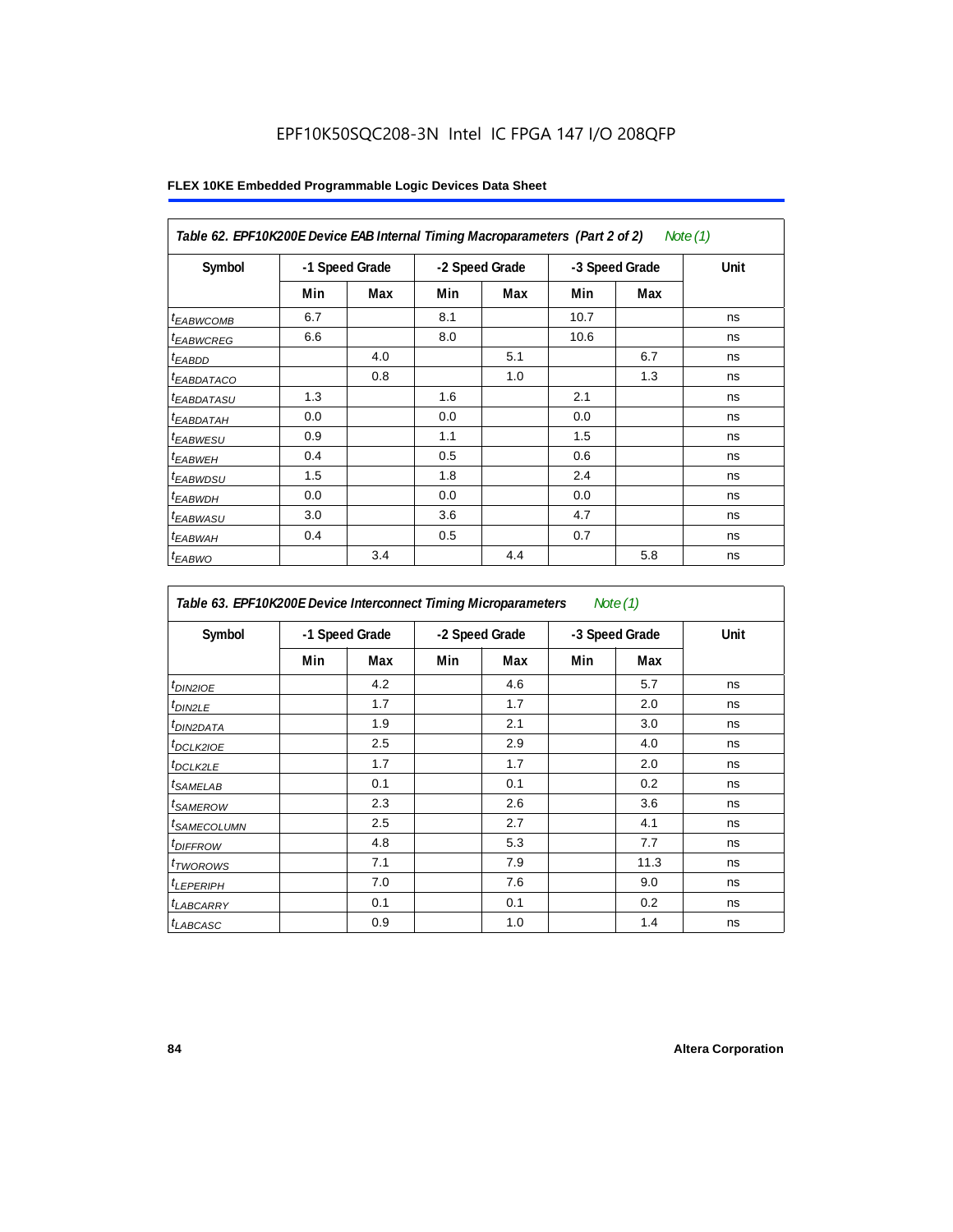| FLEX 10KE Embedded Programmable Logic Devices Data Sheet |  |
|----------------------------------------------------------|--|
|----------------------------------------------------------|--|

| Table 64. EPF10K200E External Timing Parameters<br>Notes (1), (2) |                |      |     |                |     |                          |      |  |  |
|-------------------------------------------------------------------|----------------|------|-----|----------------|-----|--------------------------|------|--|--|
| Symbol                                                            | -1 Speed Grade |      |     | -2 Speed Grade |     | -3 Speed Grade           | Unit |  |  |
|                                                                   | Min            | Max  | Min | Max            | Min | Max                      |      |  |  |
| t <sub>DRR</sub>                                                  |                | 10.0 |     | 12.0           |     | 16.0                     | ns   |  |  |
| t <sub>INSU</sub>                                                 | 2.8            |      | 3.4 |                | 4.4 |                          | ns   |  |  |
| $t_{\mathsf{INH}}$                                                | 0.0            |      | 0.0 |                | 0.0 |                          | ns   |  |  |
| toutco                                                            | 2.0            | 4.5  | 2.0 | 5.3            | 2.0 | 7.8                      | ns   |  |  |
| t <sub>PCISU</sub>                                                | 3.0            |      | 6.2 |                |     |                          | ns   |  |  |
| t <sub>PCIH</sub>                                                 | 0.0            |      | 0.0 |                |     |                          | ns   |  |  |
| t <sub>PCICO</sub>                                                | 2.0            | 6.0  | 2.0 | 8.9            | -   | $\overline{\phantom{a}}$ | ns   |  |  |

*Table 65. EPF10K200E External Bidirectional Timing Parameters Notes (1), (2)*

| Symbol                  | -1 Speed Grade |     | -2 Speed Grade |     | -3 Speed Grade |      | Unit |  |
|-------------------------|----------------|-----|----------------|-----|----------------|------|------|--|
|                         | Min            | Max | Min            | Max | Min            | Max  |      |  |
| <sup>t</sup> INSUBIDIR  | 3.0            |     | 4.0            |     | 5.5            |      | ns   |  |
| <sup>t</sup> INHBIDIR   | 0.0            |     | 0.0            |     | 0.0            |      | ns   |  |
| <sup>T</sup> OUTCOBIDIR | 2.0            | 4.5 | 2.0            | 5.3 | 2.0            | 7.8  | ns   |  |
| <sup>t</sup> xzbidir    |                | 8.1 |                | 9.5 |                | 13.0 | ns   |  |
| <sup>T</sup> ZXBIDIR    |                | 8.1 |                | 9.5 |                | 13.0 | ns   |  |

# *Notes to tables:*

(1) All timing parameters are described in Tables 24 through 30 in this data sheet.<br>(2) These parameters are specified by characterization.

These parameters are specified by characterization.

Tables 66 through 79 show EPF10K50S and EPF10K200S device external timing parameters.

| Table 66. EPF10K50S Device LE Timing Microparameters (Part 1 of 2)<br>Note $(1)$ |                |     |     |                |     |                |      |  |  |  |
|----------------------------------------------------------------------------------|----------------|-----|-----|----------------|-----|----------------|------|--|--|--|
| Symbol                                                                           | -1 Speed Grade |     |     | -2 Speed Grade |     | -3 Speed Grade | Unit |  |  |  |
|                                                                                  | Min            | Max | Min | Max            | Min | Max            |      |  |  |  |
| $t_{LUT}$                                                                        |                | 0.6 |     | 0.8            |     | 1.1            | ns   |  |  |  |
| $t_{CLUT}$                                                                       |                | 0.5 |     | 0.6            |     | 0.8            | ns   |  |  |  |
| $t_{RLUT}$                                                                       |                | 0.6 |     | 0.7            |     | 0.9            | ns   |  |  |  |
| <sup>t</sup> PACKED                                                              |                | 0.2 |     | 0.3            |     | 0.4            | ns   |  |  |  |
| $t_{EN}$                                                                         |                | 0.6 |     | 0.7            |     | 0.9            | ns   |  |  |  |
| $t_{CICO}$                                                                       |                | 0.1 |     | 0.1            |     | 0.1            | ns   |  |  |  |
| $t_{GEN}$                                                                        |                | 0.4 |     | 0.5            |     | 0.6            | ns   |  |  |  |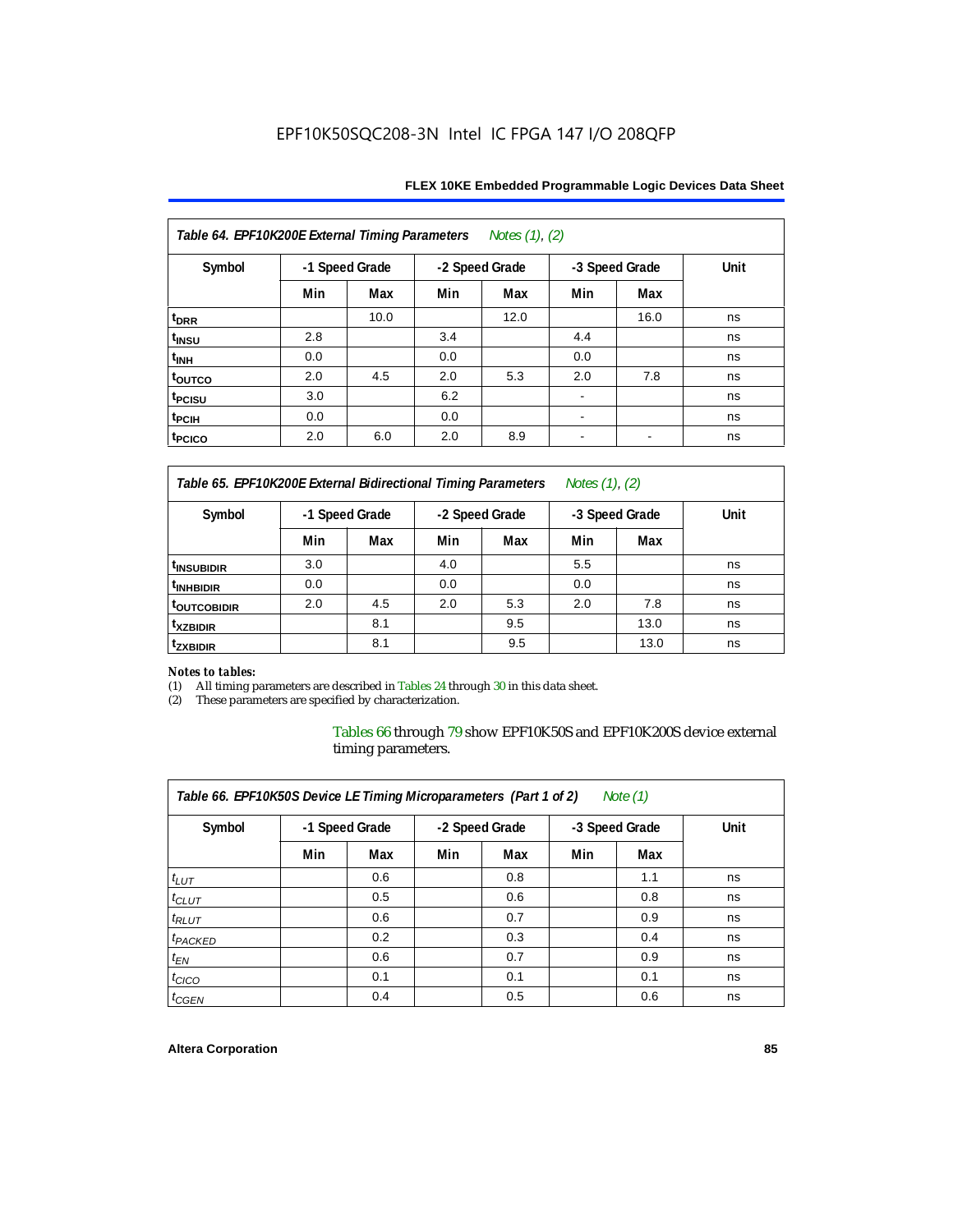| Table 66. EPF10K50S Device LE Timing Microparameters (Part 2 of 2)<br>Note (1) |                |     |     |                |     |                |      |  |  |
|--------------------------------------------------------------------------------|----------------|-----|-----|----------------|-----|----------------|------|--|--|
| Symbol                                                                         | -1 Speed Grade |     |     | -2 Speed Grade |     | -3 Speed Grade | Unit |  |  |
|                                                                                | Min            | Max | Min | Max            | Min | Max            |      |  |  |
| $t_{GENR}$                                                                     |                | 0.1 |     | 0.1            |     | 0.1            | ns   |  |  |
| $t_{CASC}$                                                                     |                | 0.5 |     | 0.8            |     | 1.0            | ns   |  |  |
| $t_C$                                                                          |                | 0.5 |     | 0.6            |     | 0.8            | ns   |  |  |
| $t_{CO}$                                                                       |                | 0.6 |     | 0.6            |     | 0.7            | ns   |  |  |
| $t_{COMB}$                                                                     |                | 0.3 |     | 0.4            |     | 0.5            | ns   |  |  |
| $t_{\text{SU}}$                                                                | 0.5            |     | 0.6 |                | 0.7 |                | ns   |  |  |
| $t_H\,$                                                                        | 0.5            |     | 0.6 |                | 0.8 |                | ns   |  |  |
| $t_{PRE}$                                                                      |                | 0.4 |     | 0.5            |     | 0.7            | ns   |  |  |
| $t_{CLR}$                                                                      |                | 0.8 |     | 1.0            |     | 1.2            | ns   |  |  |
| $t_{CH}$                                                                       | 2.0            |     | 2.5 |                | 3.0 |                | ns   |  |  |
| $t_{CL}$                                                                       | 2.0            |     | 2.5 |                | 3.0 |                | ns   |  |  |

| Table 67. EPF10K50S Device IOE Timing Microparameters<br>Note $(1)$ |                |     |                |     |                |     |      |  |
|---------------------------------------------------------------------|----------------|-----|----------------|-----|----------------|-----|------|--|
| Symbol                                                              | -1 Speed Grade |     | -2 Speed Grade |     | -3 Speed Grade |     | Unit |  |
|                                                                     | Min            | Max | Min            | Max | Min            | Max |      |  |
| t <sub>IOD</sub>                                                    |                | 1.3 |                | 1.3 |                | 1.9 | ns   |  |
| $t_{\text{IOC}}$                                                    |                | 0.3 |                | 0.4 |                | 0.4 | ns   |  |
| $t_{IOCO}$                                                          |                | 1.7 |                | 2.1 |                | 2.6 | ns   |  |
| $t_{IOCOMB}$                                                        |                | 0.5 |                | 0.6 |                | 0.8 | ns   |  |
| $t_{IOSU}$                                                          | 0.8            |     | 1.0            |     | 1.3            |     | ns   |  |
| $t_{IOH}$                                                           | 0.4            |     | 0.5            |     | 0.6            |     | ns   |  |
| $t_{IOCLR}$                                                         |                | 0.2 |                | 0.2 |                | 0.4 | ns   |  |
| $t_{OD1}$                                                           |                | 1.2 |                | 1.2 |                | 1.9 | ns   |  |
| $t_{OD2}$                                                           |                | 0.7 |                | 0.8 |                | 1.7 | ns   |  |
| $t_{OD3}$                                                           |                | 2.7 |                | 3.0 |                | 4.3 | ns   |  |
| $t_{XZ}$                                                            |                | 4.7 |                | 5.7 |                | 7.5 | ns   |  |
| $t_{ZX1}$                                                           |                | 4.7 |                | 5.7 |                | 7.5 | ns   |  |
| $t_{ZX2}$                                                           |                | 4.2 |                | 5.3 |                | 7.3 | ns   |  |
| $t_{ZX3}$                                                           |                | 6.2 |                | 7.5 |                | 9.9 | ns   |  |
| <i>t</i> <sub>INREG</sub>                                           |                | 3.5 |                | 4.2 |                | 5.6 | ns   |  |
| $t_{IOFD}$                                                          |                | 1.1 |                | 1.3 |                | 1.8 | ns   |  |
| <i>t</i> <sub>INCOMB</sub>                                          |                | 1.1 |                | 1.3 |                | 1.8 | ns   |  |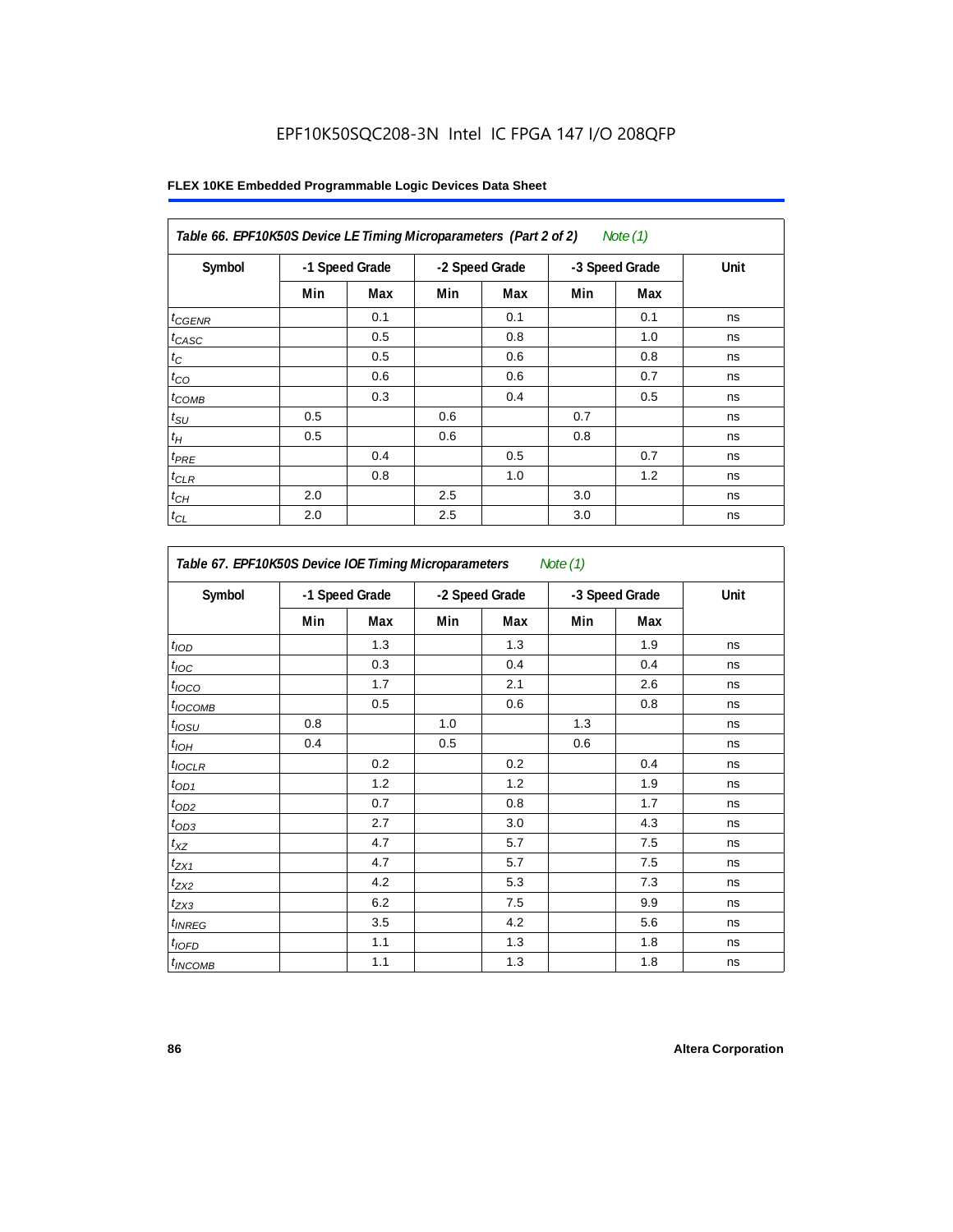| FLEX 10KE Embedded Programmable Logic Devices Data Sheet |  |
|----------------------------------------------------------|--|
|----------------------------------------------------------|--|

| Table 68. EPF10K50S Device EAB Internal Microparameters<br>Note $(1)$ |                |     |     |                |     |                |      |  |
|-----------------------------------------------------------------------|----------------|-----|-----|----------------|-----|----------------|------|--|
| Symbol                                                                | -1 Speed Grade |     |     | -2 Speed Grade |     | -3 Speed Grade | Unit |  |
|                                                                       | Min            | Max | Min | Max            | Min | Max            |      |  |
| <i>EABDATA1</i>                                                       |                | 1.7 |     | 2.4            |     | 3.2            | ns   |  |
| t <sub>EABDATA2</sub>                                                 |                | 0.4 |     | 0.6            |     | 0.8            | ns   |  |
| t <sub>EABWE1</sub>                                                   |                | 1.0 |     | 1.4            |     | 1.9            | ns   |  |
| t <sub>EABWE2</sub>                                                   |                | 0.0 |     | 0.0            |     | 0.0            | ns   |  |
| t <sub>EABRE1</sub>                                                   |                | 0.0 |     | 0.0            |     | 0.0            |      |  |
| t <sub>EABRE2</sub>                                                   |                | 0.4 |     | 0.6            |     | 0.8            |      |  |
| $t_{EABCLK}$                                                          |                | 0.0 |     | 0.0            |     | 0.0            | ns   |  |
| t <sub>EABCO</sub>                                                    |                | 0.8 |     | 1.1            |     | 1.5            | ns   |  |
| <b><i>EABBYPASS</i></b>                                               |                | 0.0 |     | 0.0            |     | 0.0            | ns   |  |
| $t_{EABSU}$                                                           | 0.7            |     | 1.0 |                | 1.3 |                | ns   |  |
| t <sub>EABH</sub>                                                     | 0.4            |     | 0.6 |                | 0.8 |                | ns   |  |
| $t_{EABCLR}$                                                          | 0.8            |     | 1.1 |                | 1.5 |                |      |  |
| $t_{\mathit{AA}}$                                                     |                | 2.0 |     | 2.8            |     | 3.8            | ns   |  |
| $t_{WP}$                                                              | 2.0            |     | 2.8 |                | 3.8 |                | ns   |  |
| $t_{\!R\!P}$                                                          | 1.0            |     | 1.4 |                | 1.9 |                |      |  |
| $t_{WDSU}$                                                            | 0.5            |     | 0.7 |                | 0.9 |                | ns   |  |
| $t_{WDH}$                                                             | 0.1            |     | 0.1 |                | 0.2 |                | ns   |  |
| $t_{WASU}$                                                            | 1.0            |     | 1.4 |                | 1.9 |                | ns   |  |
| $t_{WAH}$                                                             | 1.5            |     | 2.1 |                | 2.9 |                | ns   |  |
| $t_{RASU}$                                                            | 1.5            |     | 2.1 |                | 2.8 |                |      |  |
| $t_{RAH}$                                                             | 0.1            |     | 0.1 |                | 0.2 |                |      |  |
| $t_{WO}$                                                              |                | 2.1 |     | 2.9            |     | 4.0            | ns   |  |
| $t_{DD}$                                                              |                | 2.1 |     | 2.9            |     | 4.0            | ns   |  |
| $t_{EABOUT}$                                                          |                | 0.0 |     | $0.0\,$        |     | 0.0            | ns   |  |
| $t_{EABCH}$                                                           | 1.5            |     | 2.0 |                | 2.5 |                | ns   |  |
| $t_{EABCL}$                                                           | 1.5            |     | 2.0 |                | 2.5 |                | ns   |  |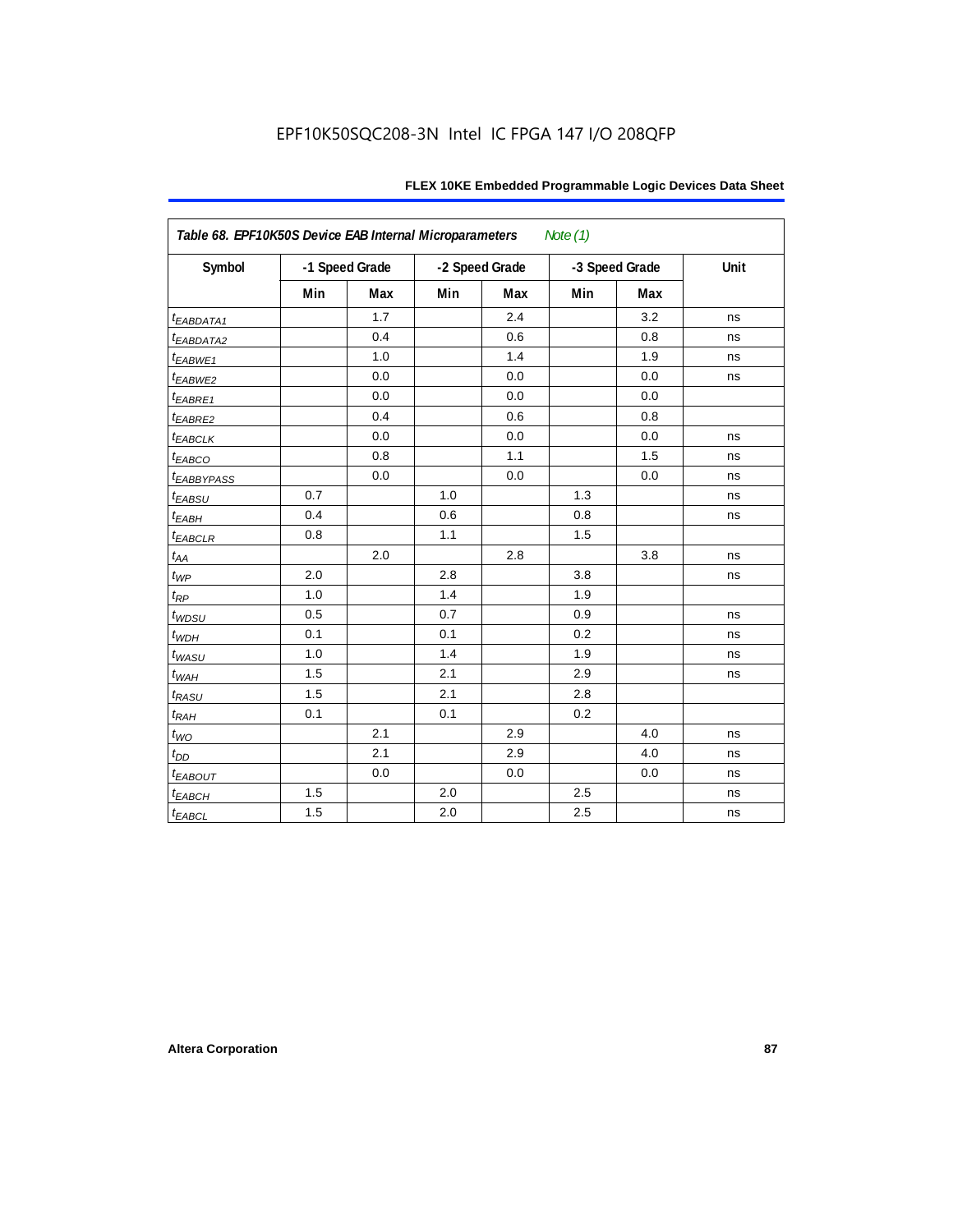|                              | Table 69. EPF10K50S Device EAB Internal Timing Macroparameters<br>Note $(1)$ |     |                |     |                |     |      |  |  |  |  |
|------------------------------|------------------------------------------------------------------------------|-----|----------------|-----|----------------|-----|------|--|--|--|--|
| Symbol                       | -1 Speed Grade                                                               |     | -2 Speed Grade |     | -3 Speed Grade |     | Unit |  |  |  |  |
|                              | Min                                                                          | Max | Min            | Max | Min            | Max |      |  |  |  |  |
| $t_{EABA}$                   |                                                                              | 3.7 |                | 5.2 |                | 7.0 | ns   |  |  |  |  |
| t <sub>EABRCCOMB</sub>       | 3.7                                                                          |     | 5.2            |     | 7.0            |     | ns   |  |  |  |  |
| <i><b>EABRCREG</b></i>       | 3.5                                                                          |     | 4.9            |     | 6.6            |     | ns   |  |  |  |  |
| $t_{EABWP}$                  | 2.0                                                                          |     | 2.8            |     | 3.8            |     | ns   |  |  |  |  |
| t <sub>EABWCCOMB</sub>       | 4.5                                                                          |     | 6.3            |     | 8.6            |     | ns   |  |  |  |  |
| <i>EABWCREG</i>              | 5.6                                                                          |     | 7.8            |     | 10.6           |     | ns   |  |  |  |  |
| $t_{EABDD}$                  |                                                                              | 3.8 |                | 5.3 |                | 7.2 | ns   |  |  |  |  |
| <sup>t</sup> EABDATACO       |                                                                              | 0.8 |                | 1.1 |                | 1.5 | ns   |  |  |  |  |
| <i>t<sub>EABDATASU</sub></i> | 1.1                                                                          |     | 1.6            |     | 2.1            |     | ns   |  |  |  |  |
| t <sub>ЕАВ<u>ратан</u></sub> | 0.0                                                                          |     | 0.0            |     | 0.0            |     | ns   |  |  |  |  |
| t <sub>EABWESU</sub>         | 0.7                                                                          |     | 1.0            |     | 1.3            |     | ns   |  |  |  |  |
| <sup>t</sup> EABWEH          | 0.4                                                                          |     | 0.6            |     | 0.8            |     | ns   |  |  |  |  |
| t <sub>EABWDSU</sub>         | 1.2                                                                          |     | 1.7            |     | 2.2            |     | ns   |  |  |  |  |
| t <sub>EABWDH</sub>          | 0.0                                                                          |     | 0.0            |     | 0.0            |     | ns   |  |  |  |  |
| <sup>t</sup> EABWASU         | 1.6                                                                          |     | 2.3            |     | 3.0            |     | ns   |  |  |  |  |
| t <sub>EABWAH</sub>          | 0.9                                                                          |     | 1.2            |     | 1.8            |     | ns   |  |  |  |  |
| $t_{EABWO}$                  |                                                                              | 3.1 |                | 4.3 |                | 5.9 | ns   |  |  |  |  |

| Table 70. EPF10K50S Device Interconnect Timing Microparameters<br>Note $(1)$ |     |                |     |                |     |                |      |  |  |  |
|------------------------------------------------------------------------------|-----|----------------|-----|----------------|-----|----------------|------|--|--|--|
| Symbol                                                                       |     | -1 Speed Grade |     | -2 Speed Grade |     | -3 Speed Grade | Unit |  |  |  |
|                                                                              | Min | Max            | Min | Max            | Min | Max            |      |  |  |  |
| $t_{DIN2IOE}$                                                                |     | 3.1            |     | 3.7            |     | 4.6            | ns   |  |  |  |
| <sup>t</sup> DIN2LE                                                          |     | 1.7            |     | 2.1            |     | 2.7            | ns   |  |  |  |
| <sup>t</sup> DIN2DATA                                                        |     | 2.7            |     | 3.1            |     | 5.1            | ns   |  |  |  |
| <sup>t</sup> DCLK2IOE                                                        |     | 1.6            |     | 1.9            |     | 2.6            | ns   |  |  |  |
| <sup>t</sup> DCLK2LE                                                         |     | 1.7            |     | 2.1            |     | 2.7            | ns   |  |  |  |
| <sup>t</sup> SAMELAB                                                         |     | 0.1            |     | 0.1            |     | 0.2            | ns   |  |  |  |
| <sup>t</sup> SAMEROW                                                         |     | 1.5            |     | 1.7            |     | 2.4            | ns   |  |  |  |
| <sup>t</sup> SAMECOLUMN                                                      |     | 1.0            |     | 1.3            |     | 2.1            | ns   |  |  |  |
| <sup>t</sup> DIFFROW                                                         |     | 2.5            |     | 3.0            |     | 4.5            | ns   |  |  |  |
| <sup>t</sup> TWOROWS                                                         |     | 4.0            |     | 4.7            |     | 6.9            | ns   |  |  |  |
| <sup>t</sup> LEPERIPH                                                        |     | 2.6            |     | 2.9            |     | 3.4            | ns   |  |  |  |
| <sup>t</sup> LABCARRY                                                        |     | 0.1            |     | 0.2            |     | 0.2            | ns   |  |  |  |
| <b>LABCASC</b>                                                               |     | 0.8            |     | 1.0            |     | 1.3            | ns   |  |  |  |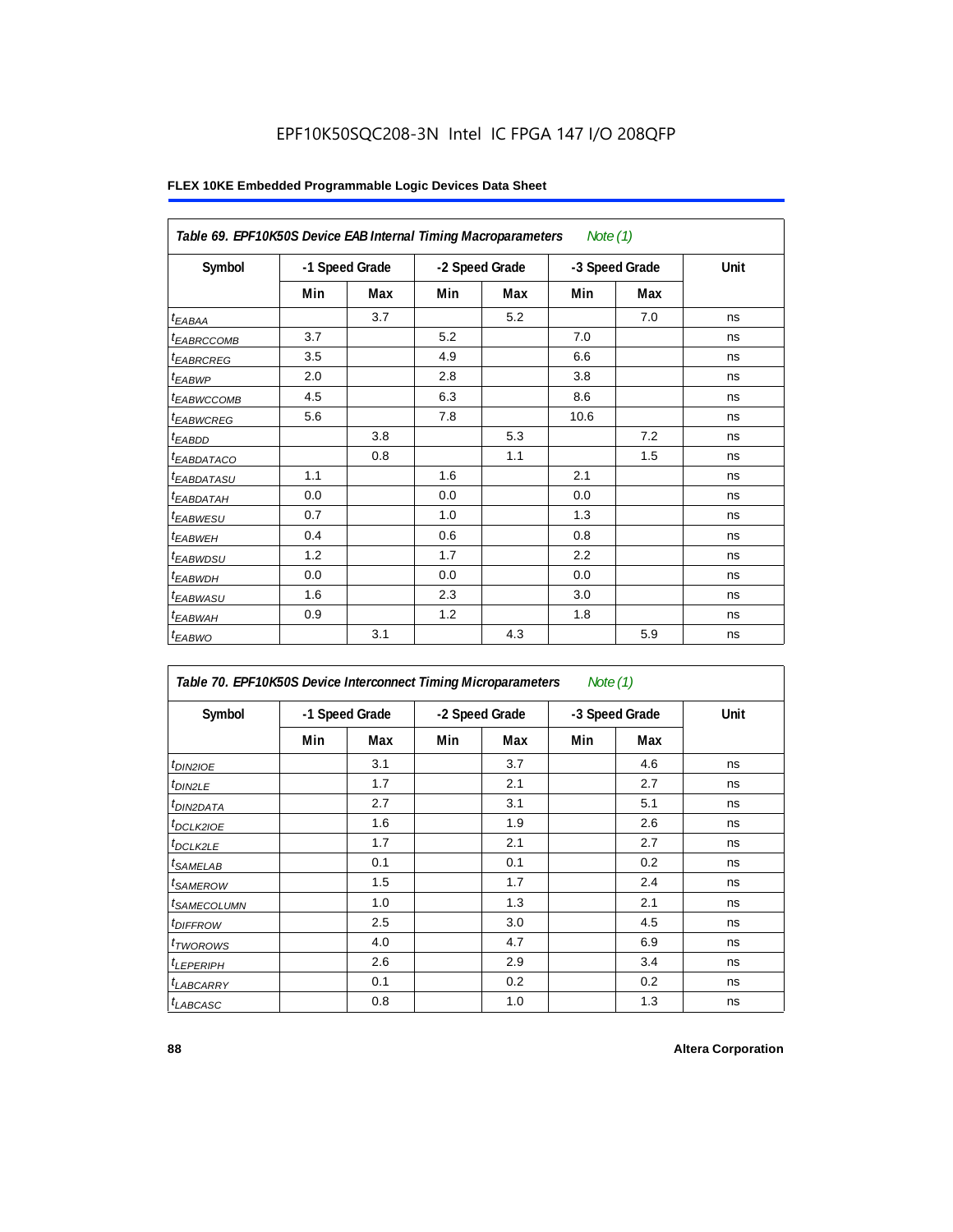| Table 71. EPF10K50S External Timing Parameters<br>Note (1) |                |     |     |                |     |                |      |  |  |  |  |
|------------------------------------------------------------|----------------|-----|-----|----------------|-----|----------------|------|--|--|--|--|
| Symbol                                                     | -1 Speed Grade |     |     | -2 Speed Grade |     | -3 Speed Grade | Unit |  |  |  |  |
|                                                            | Min            | Max | Min | Max            | Min | Max            |      |  |  |  |  |
| $t_{DRR}$                                                  |                | 8.0 |     | 9.5            |     | 12.5           | ns   |  |  |  |  |
| $t_{INSU}$ $(2)$                                           | 2.4            |     | 2.9 |                | 3.9 |                | ns   |  |  |  |  |
| $t_{INH}$ (2)                                              | 0.0            |     | 0.0 |                | 0.0 |                | ns   |  |  |  |  |
| $t_{\text{OUTCO}}$ (2)                                     | 2.0            | 4.3 | 2.0 | 5.2            | 2.0 | 7.3            | ns   |  |  |  |  |
| $t_{INSU}$ (3)                                             | 2.4            |     | 2.9 |                |     |                | ns   |  |  |  |  |
| $t_{INH}$ (3)                                              | 0.0            |     | 0.0 |                |     |                | ns   |  |  |  |  |
| toutco $(3)$                                               | 0.5            | 3.3 | 0.5 | 4.1            |     |                | ns   |  |  |  |  |
| t <sub>PCISU</sub>                                         | 2.4            |     | 2.9 |                |     |                | ns   |  |  |  |  |
| t <sub>PCIH</sub>                                          | 0.0            |     | 0.0 |                |     |                | ns   |  |  |  |  |
| t <sub>PCICO</sub>                                         | 2.0            | 6.0 | 2.0 | 7.7            |     |                | ns   |  |  |  |  |

*Table 72. EPF10K50S External Bidirectional Timing Parameters Note (1)*

| Symbol              | -1 Speed Grade |     |     | -2 Speed Grade |     | -3 Speed Grade |    |
|---------------------|----------------|-----|-----|----------------|-----|----------------|----|
|                     | Min            | Max | Min | Max            | Min | Max            |    |
| $t_{INSUBIDIR}$ (2) | 2.7            |     | 3.2 |                | 4.3 |                | ns |
| $t_{INHBIDIR}$ (2)  | 0.0            |     | 0.0 |                | 0.0 |                | ns |
| $t_{INHBIDIR}$ (3)  | 0.0            |     | 0.0 |                |     |                | ns |
| $t_{INSUBIDIR}$ (3) | 3.7            |     | 4.2 |                |     |                | ns |
| toutcobidir $(2)$   | 2.0            | 4.5 | 2.0 | 5.2            | 2.0 | 7.3            | ns |
| $t_{XZBIDIR}$ (2)   |                | 6.8 |     | 7.8            |     | 10.1           | ns |
| $t_{ZXBIDIR}$ (2)   |                | 6.8 |     | 7.8            |     | 10.1           | ns |
| toutcobidir $(3)$   | 0.5            | 3.5 | 0.5 | 4.2            |     |                |    |
| $t_{XZBIDIR}$ (3)   |                | 6.8 |     | 8.4            |     |                | ns |
| $t_{ZXBIDIR}$ (3)   |                | 6.8 |     | 8.4            |     |                | ns |

*Notes to tables:* All timing parameters are described in Tables 24 through 30.

(2) This parameter is measured without use of the ClockLock or ClockBoost circuits.<br>(3) This parameter is measured with use of the ClockLock or ClockBoost circuits

This parameter is measured with use of the ClockLock or ClockBoost circuits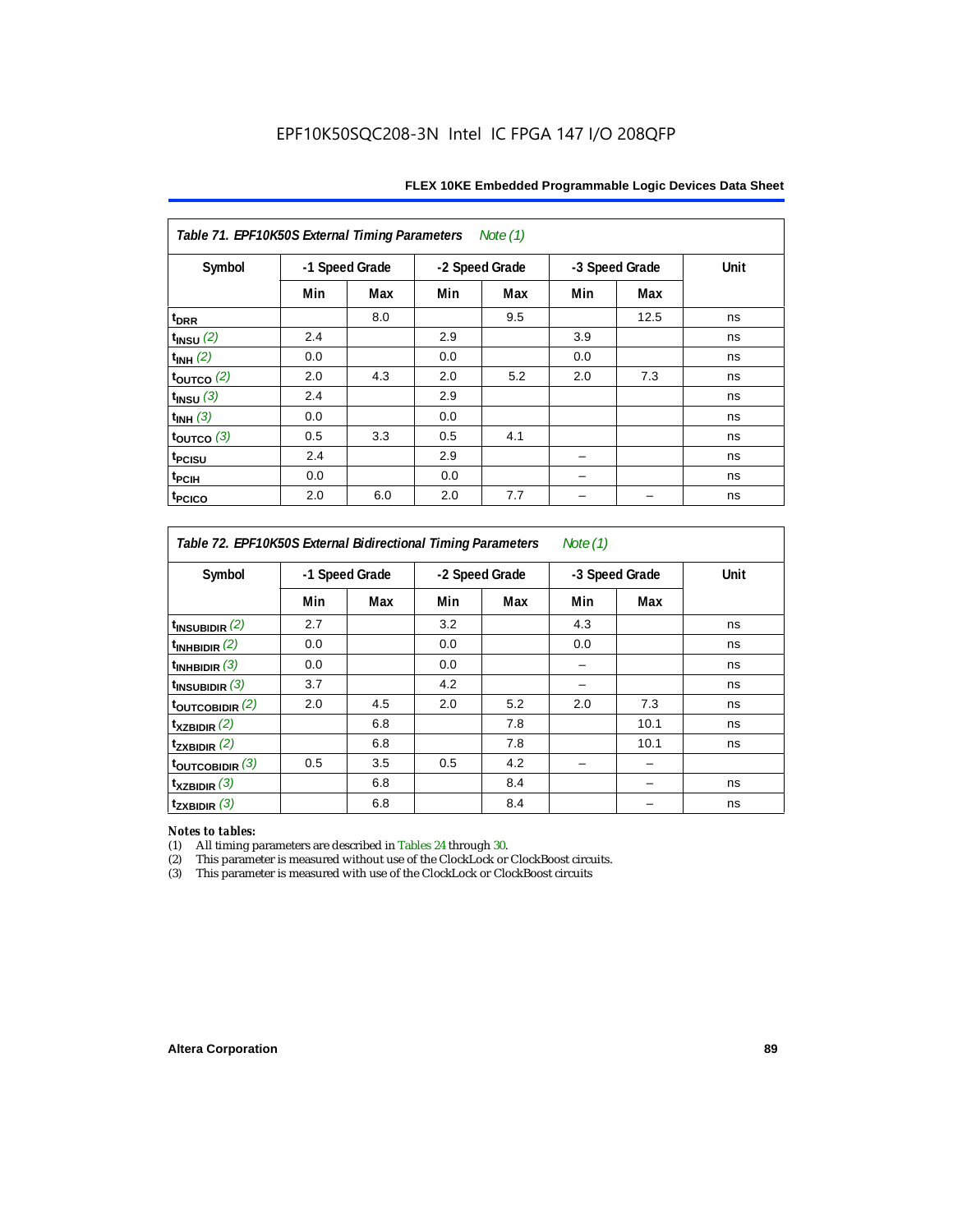|                     | Table 73. EPF10K200S Device Internal & External Timing Parameters<br>Note $(1)$ |                |     |                |     |                |      |  |  |  |  |
|---------------------|---------------------------------------------------------------------------------|----------------|-----|----------------|-----|----------------|------|--|--|--|--|
| Symbol              |                                                                                 | -1 Speed Grade |     | -2 Speed Grade |     | -3 Speed Grade | Unit |  |  |  |  |
|                     | Min                                                                             | Max            | Min | Max            | Min | Max            |      |  |  |  |  |
| $t_{LUT}$           |                                                                                 | 0.7            |     | 0.8            |     | 1.2            | ns   |  |  |  |  |
| $t_{CLUT}$          |                                                                                 | 0.4            |     | 0.5            |     | 0.6            | ns   |  |  |  |  |
| $t_{RLUT}$          |                                                                                 | 0.5            |     | 0.7            |     | 0.9            | ns   |  |  |  |  |
| t <sub>PACKED</sub> |                                                                                 | 0.4            |     | 0.5            |     | 0.7            | ns   |  |  |  |  |
| $t_{EN}$            |                                                                                 | 0.6            |     | 0.5            |     | 0.6            | ns   |  |  |  |  |
| t <sub>CICO</sub>   |                                                                                 | 0.1            |     | 0.2            |     | 0.3            | ns   |  |  |  |  |
| $t_{CGEN}$          |                                                                                 | 0.3            |     | 0.4            |     | 0.6            | ns   |  |  |  |  |
| $t_{\text{GENR}}$   |                                                                                 | 0.1            |     | 0.2            |     | 0.3            | ns   |  |  |  |  |
| $t_{CASC}$          |                                                                                 | 0.7            |     | 0.8            |     | 1.2            | ns   |  |  |  |  |
| $t_{\rm C}$         |                                                                                 | 0.5            |     | 0.6            |     | 0.8            | ns   |  |  |  |  |
| $t_{CO}$            |                                                                                 | 0.5            |     | 0.6            |     | 0.8            | ns   |  |  |  |  |
| $t_{COMB}$          |                                                                                 | 0.3            |     | 0.6            |     | 0.8            | ns   |  |  |  |  |
| $t_{\text{SU}}$     | 0.4                                                                             |                | 0.6 |                | 0.7 |                | ns   |  |  |  |  |
| $t_H\,$             | 1.0                                                                             |                | 1.1 |                | 1.5 |                | ns   |  |  |  |  |
| $t_{PRE}$           |                                                                                 | 0.4            |     | 0.6            |     | 0.8            | ns   |  |  |  |  |
| $t_{CLR}$           |                                                                                 | 0.5            |     | 0.6            |     | 0.8            | ns   |  |  |  |  |
| $t_{CH}$            | 2.0                                                                             |                | 2.5 |                | 3.0 |                | ns   |  |  |  |  |
| $t_{CL}$            | 2.0                                                                             |                | 2.5 |                | 3.0 |                | ns   |  |  |  |  |

| Table 74. EPF10K200S Device IOE Timing Microparameters (Part 1 of 2) Note (1) |  |  |  |
|-------------------------------------------------------------------------------|--|--|--|
|-------------------------------------------------------------------------------|--|--|--|

| Symbol           |     | -1 Speed Grade |     | -2 Speed Grade |     | -3 Speed Grade | Unit |  |
|------------------|-----|----------------|-----|----------------|-----|----------------|------|--|
|                  | Min | Max            | Min | Max            | Min | Max            |      |  |
| t <sub>IOD</sub> |     | 1.8            |     | 1.9            |     | 2.6            | ns   |  |
| $t_{\text{IOC}}$ |     | 0.3            |     | 0.3            |     | 0.5            | ns   |  |
| $t_{IOCO}$       |     | 1.7            |     | 1.9            |     | 2.6            | ns   |  |
| $t_{IOCOMB}$     |     | 0.5            |     | 0.6            |     | 0.8            | ns   |  |
| $t_{IOSU}$       | 0.8 |                | 0.9 |                | 1.2 |                | ns   |  |
| $t_{IOH}$        | 0.4 |                | 0.8 |                | 1.1 |                | ns   |  |
| $t_{IOCLR}$      |     | 0.2            |     | 0.2            |     | 0.3            | ns   |  |
| $t_{OD1}$        |     | 1.3            |     | 0.7            |     | 0.9            | ns   |  |
| $t_{OD2}$        |     | 0.8            |     | 0.2            |     | 0.4            | ns   |  |
| $t_{OD3}$        |     | 2.9            |     | 3.0            |     | 3.9            | ns   |  |
| $t_{XZ}$         |     | 5.0            |     | 5.3            |     | 7.1            | ns   |  |
| $t_{ZX1}$        |     | 5.0            |     | 5.3            |     | 7.1            | ns   |  |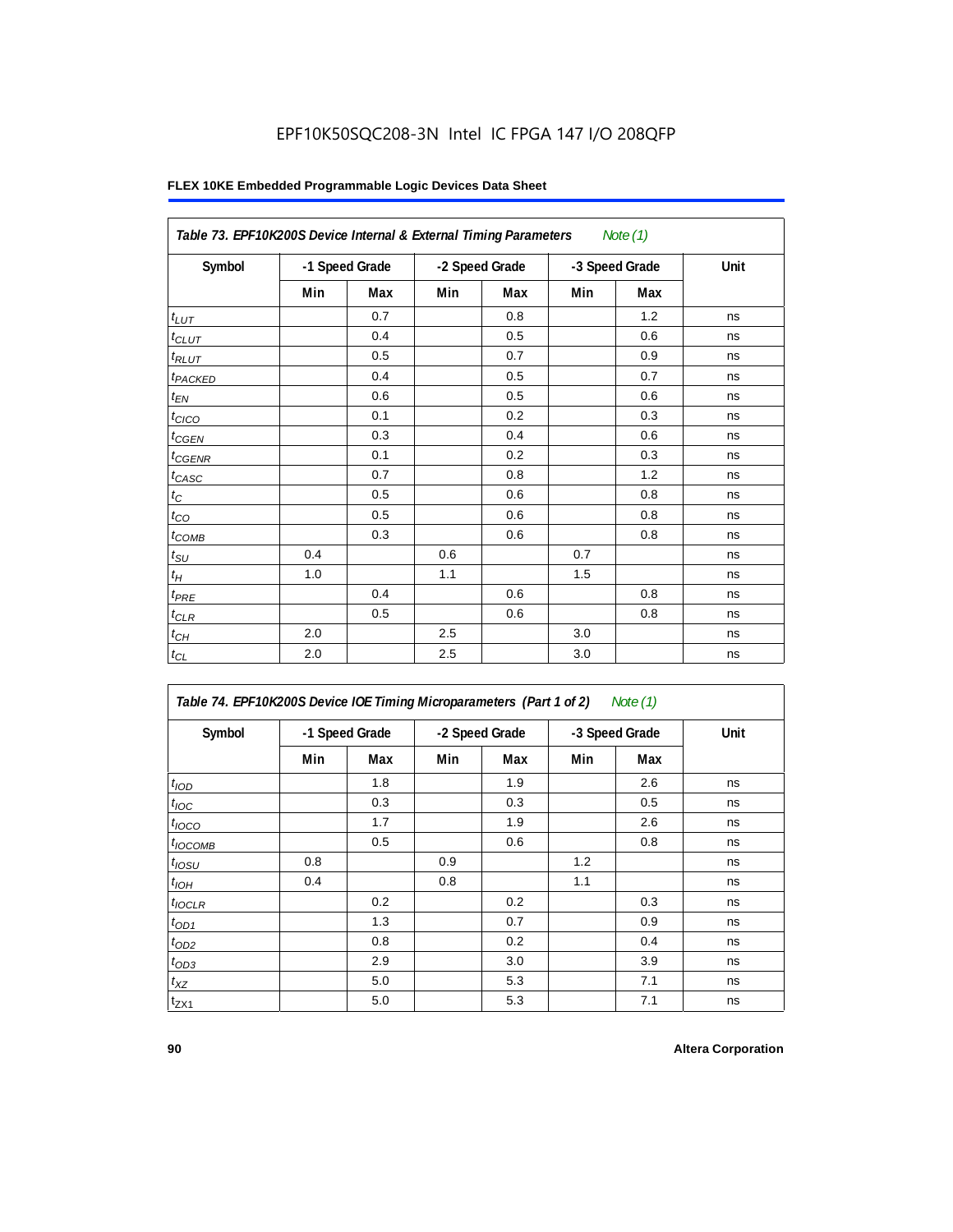#### **FLEX 10KE Embedded Programmable Logic Devices Data Sheet**

| Table 74. EPF10K200S Device IOE Timing Microparameters (Part 2 of 2)<br>Note $(1)$ |     |                |                |     |                |      |      |  |  |  |  |
|------------------------------------------------------------------------------------|-----|----------------|----------------|-----|----------------|------|------|--|--|--|--|
| Symbol                                                                             |     | -1 Speed Grade | -2 Speed Grade |     | -3 Speed Grade |      | Unit |  |  |  |  |
|                                                                                    | Min | Max            | Min            | Max | Min            | Max  |      |  |  |  |  |
| $t_{ZX2}$                                                                          |     | 4.5            |                | 4.8 |                | 6.6  | ns   |  |  |  |  |
| $t_{ZX3}$                                                                          |     | 6.6            |                | 7.6 |                | 10.1 | ns   |  |  |  |  |
| $t_{INREG}$                                                                        |     | 3.7            |                | 5.7 |                | 7.7  | ns   |  |  |  |  |
| $t_{IOFD}$                                                                         |     | 1.8            |                | 3.4 |                | 4.0  | ns   |  |  |  |  |
| $t_{INCOMB}$                                                                       |     | 1.8            |                | 3.4 |                | 4.0  | ns   |  |  |  |  |

| Symbol                  |     | -1 Speed Grade |     | -2 Speed Grade | -3 Speed Grade |             | Unit |
|-------------------------|-----|----------------|-----|----------------|----------------|-------------|------|
|                         | Min | Max            | Min | Max            | Min            | Max         |      |
| <sup>t</sup> EABDATA1   |     | 1.8            |     | 2.4            |                | 3.2         | ns   |
| <sup>t</sup> EABDATA1   |     | 0.4            |     | 0.5            |                | 0.6         | ns   |
| t <sub>EABWE1</sub>     |     | 1.1            |     | 1.7            |                | 2.3         | ns   |
| t <sub>EABWE2</sub>     |     | 0.0            |     | 0.0            |                | 0.0         | ns   |
| t <sub>EABRE1</sub>     |     | $\mathbf 0$    |     | $\mathbf 0$    |                | $\mathbf 0$ | ns   |
| t <sub>EABRE2</sub>     |     | 0.4            |     | 0.5            |                | 0.6         | ns   |
| <sup>t</sup> EABCLK     |     | 0.0            |     | 0.0            |                | 0.0         | ns   |
| t <sub>EABCO</sub>      |     | 0.8            |     | 0.9            |                | 1.2         | ns   |
| <b><i>EABBYPASS</i></b> |     | 0.0            |     | 0.1            |                | 0.1         | ns   |
| t <sub>EABSU</sub>      | 0.7 |                | 1.1 |                | 1.5            |             | ns   |
| t <sub>EABH</sub>       | 0.4 |                | 0.5 |                | 0.6            |             | ns   |
| t <sub>EABCLR</sub>     | 0.8 |                | 0.9 |                | 1.2            |             | ns   |
| $t_{AA}$                |     | 2.1            |     | 3.7            |                | 4.9         | ns   |
| $t_{WP}$                | 2.1 |                | 4.0 |                | 5.3            |             | ns   |
| t <sub>RP</sub>         | 1.1 |                | 1.1 |                | 1.5            |             | ns   |
| t <sub>WDSU</sub>       | 0.5 |                | 1.1 |                | 1.5            |             | ns   |
| t <sub>WDH</sub>        | 0.1 |                | 0.1 |                | 0.1            |             | ns   |
| t <sub>WASU</sub>       | 1.1 |                | 1.6 |                | 2.1            |             | ns   |
| t <sub>WAH</sub>        | 1.6 |                | 2.5 |                | 3.3            |             | ns   |
| t <sub>RASU</sub>       | 1.6 |                | 2.6 |                | 3.5            |             | ns   |
| t <sub>RAH</sub>        | 0.1 |                | 0.1 |                | 0.2            |             | ns   |
| $t_{\text{WO}}$         |     | 2.0            |     | 2.4            |                | 3.2         | ns   |
| $t_{DD}$                |     | 2.0            |     | 2.4            |                | 3.2         | ns   |
| <b><i>EABOUT</i></b>    |     | 0.0            |     | 0.1            |                | 0.1         | ns   |
| t <sub>EABCH</sub>      | 1.5 |                | 2.0 |                | 2.5            |             | ns   |
| t <sub>EABCL</sub>      | 2.1 |                | 2.8 |                | 3.8            |             | ns   |

**Altera Corporation 91**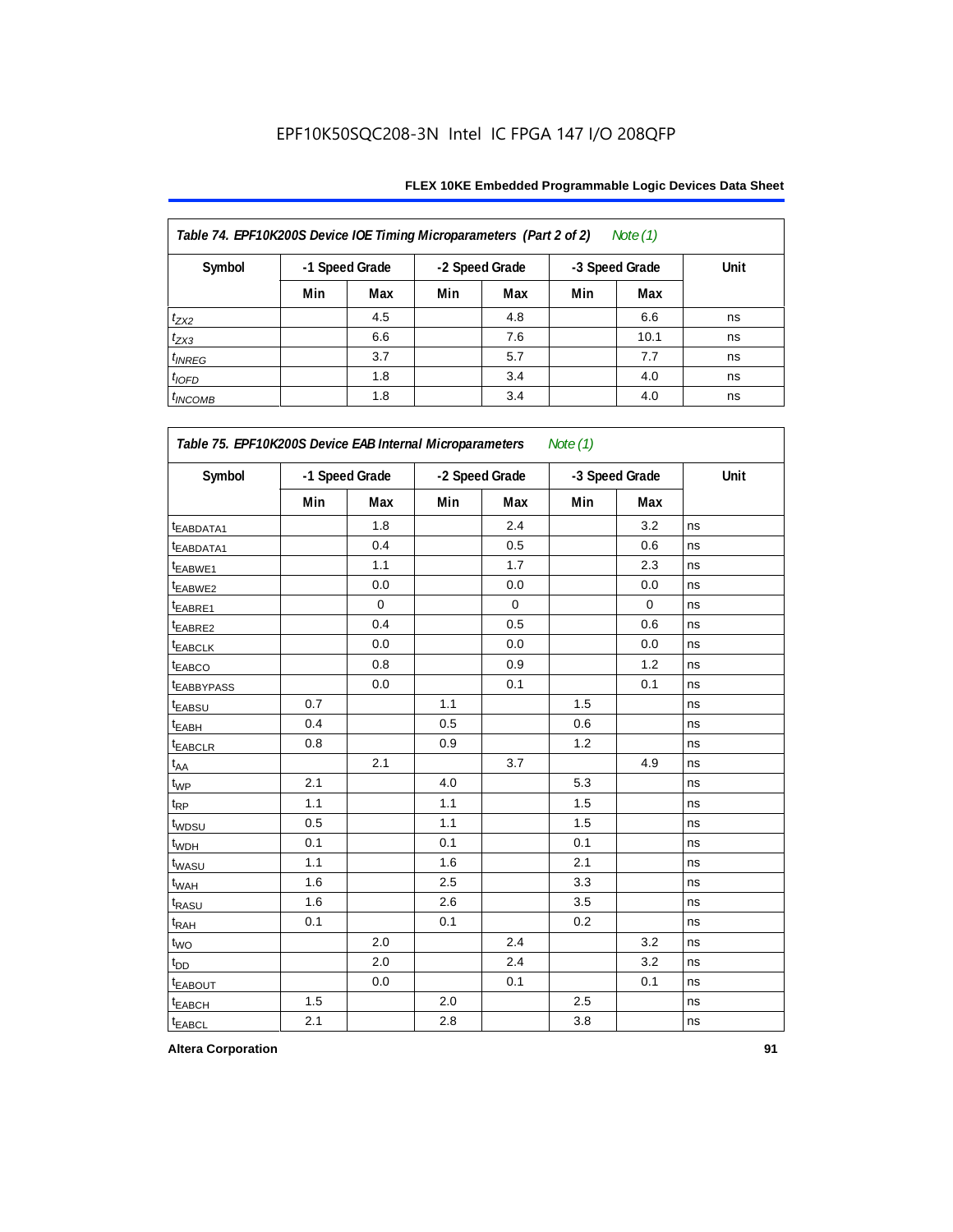|                               | Table 76. EPF10K200S Device EAB Internal Timing Macroparameters Note (1) |                |     |                |      |                |      |  |  |  |  |
|-------------------------------|--------------------------------------------------------------------------|----------------|-----|----------------|------|----------------|------|--|--|--|--|
| Symbol                        |                                                                          | -1 Speed Grade |     | -2 Speed Grade |      | -3 Speed Grade | Unit |  |  |  |  |
|                               | Min                                                                      | Max            | Min | Max            | Min  | Max            |      |  |  |  |  |
| $t_{EABA}$                    |                                                                          | 3.9            |     | 6.4            |      | 8.4            | ns   |  |  |  |  |
| <sup>t</sup> EA <u>BRCOMB</u> | 3.9                                                                      |                | 6.4 |                | 8.4  |                | ns   |  |  |  |  |
| <sup>t</sup> EABRCREG         | 3.6                                                                      |                | 5.7 |                | 7.6  |                | ns   |  |  |  |  |
| $t_{EABWP}$                   | 2.1                                                                      |                | 4.0 |                | 5.3  |                | ns   |  |  |  |  |
| <sup>t</sup> EABWCOMB         | 4.8                                                                      |                | 8.1 |                | 10.7 |                | ns   |  |  |  |  |
| t <sub>EABWCREG</sub>         | 5.4                                                                      |                | 8.0 |                | 10.6 |                | ns   |  |  |  |  |
| $t_{EABDD}$                   |                                                                          | 3.8            |     | 5.1            |      | 6.7            | ns   |  |  |  |  |
| <i>EABDATACO</i>              |                                                                          | 0.8            |     | 1.0            |      | 1.3            | ns   |  |  |  |  |
| <i>t<sub>EABDATASU</sub></i>  | 1.1                                                                      |                | 1.6 |                | 2.1  |                | ns   |  |  |  |  |
| <sup>t</sup> EABDATAH         | 0.0                                                                      |                | 0.0 |                | 0.0  |                | ns   |  |  |  |  |
| <sup>t</sup> EABWESU          | 0.7                                                                      |                | 1.1 |                | 1.5  |                | ns   |  |  |  |  |
| <sup>t</sup> EABWEH           | 0.4                                                                      |                | 0.5 |                | 0.6  |                | ns   |  |  |  |  |
| t <sub>EABWDSU</sub>          | 1.2                                                                      |                | 1.8 |                | 2.4  |                | ns   |  |  |  |  |
| <sup>t</sup> EABWDH           | 0.0                                                                      |                | 0.0 |                | 0.0  |                | ns   |  |  |  |  |
| <sup>t</sup> EABWASU          | 1.9                                                                      |                | 3.6 |                | 4.7  |                | ns   |  |  |  |  |
| t <sub>EABWAH</sub>           | 0.8                                                                      |                | 0.5 |                | 0.7  |                | ns   |  |  |  |  |
| $t_{EABWO}$                   |                                                                          | 3.1            |     | 4.4            |      | 5.8            | ns   |  |  |  |  |

| Table 77. EPF10K200S Device Interconnect Timing Microparameters (Part 1 of 2)<br>Note (1) |     |                |     |                |     |                |      |  |  |  |
|-------------------------------------------------------------------------------------------|-----|----------------|-----|----------------|-----|----------------|------|--|--|--|
| Symbol                                                                                    |     | -1 Speed Grade |     | -2 Speed Grade |     | -3 Speed Grade | Unit |  |  |  |
|                                                                                           | Min | Max            | Min | Max            | Min | Max            |      |  |  |  |
| $t_{DIN2IOE}$                                                                             |     | 4.4            |     | 4.8            |     | 5.5            | ns   |  |  |  |
| $t_{DIN2LE}$                                                                              |     | 0.6            |     | 0.6            |     | 0.9            | ns   |  |  |  |
| <sup>t</sup> DIN2DATA                                                                     |     | 1.8            |     | 2.1            |     | 2.8            | ns   |  |  |  |
| <sup>t</sup> DCLK2IOE                                                                     |     | 1.7            |     | 2.0            |     | 2.8            | ns   |  |  |  |
| <sup>t</sup> DCLK2LE                                                                      |     | 0.6            |     | 0.6            |     | 0.9            | ns   |  |  |  |
| <sup>t</sup> SAMELAB                                                                      |     | 0.1            |     | 0.1            |     | 0.2            | ns   |  |  |  |
| <sup>t</sup> SAMEROW                                                                      |     | 3.0            |     | 4.6            |     | 5.7            | ns   |  |  |  |
| <sup>t</sup> SAMECOLUMN                                                                   |     | 3.5            |     | 4.9            |     | 6.4            | ns   |  |  |  |
| <sup>t</sup> DIFFROW                                                                      |     | 6.5            |     | 9.5            |     | 12.1           | ns   |  |  |  |
| <sup>t</sup> TWOROWS                                                                      |     | 9.5            |     | 14.1           |     | 17.8           | ns   |  |  |  |
| <sup>t</sup> LEPERIPH                                                                     |     | 5.5            |     | 6.2            |     | 7.2            | ns   |  |  |  |
| <b><i>LABCARRY</i></b>                                                                    |     | 0.3            |     | 0.1            |     | 0.2            | ns   |  |  |  |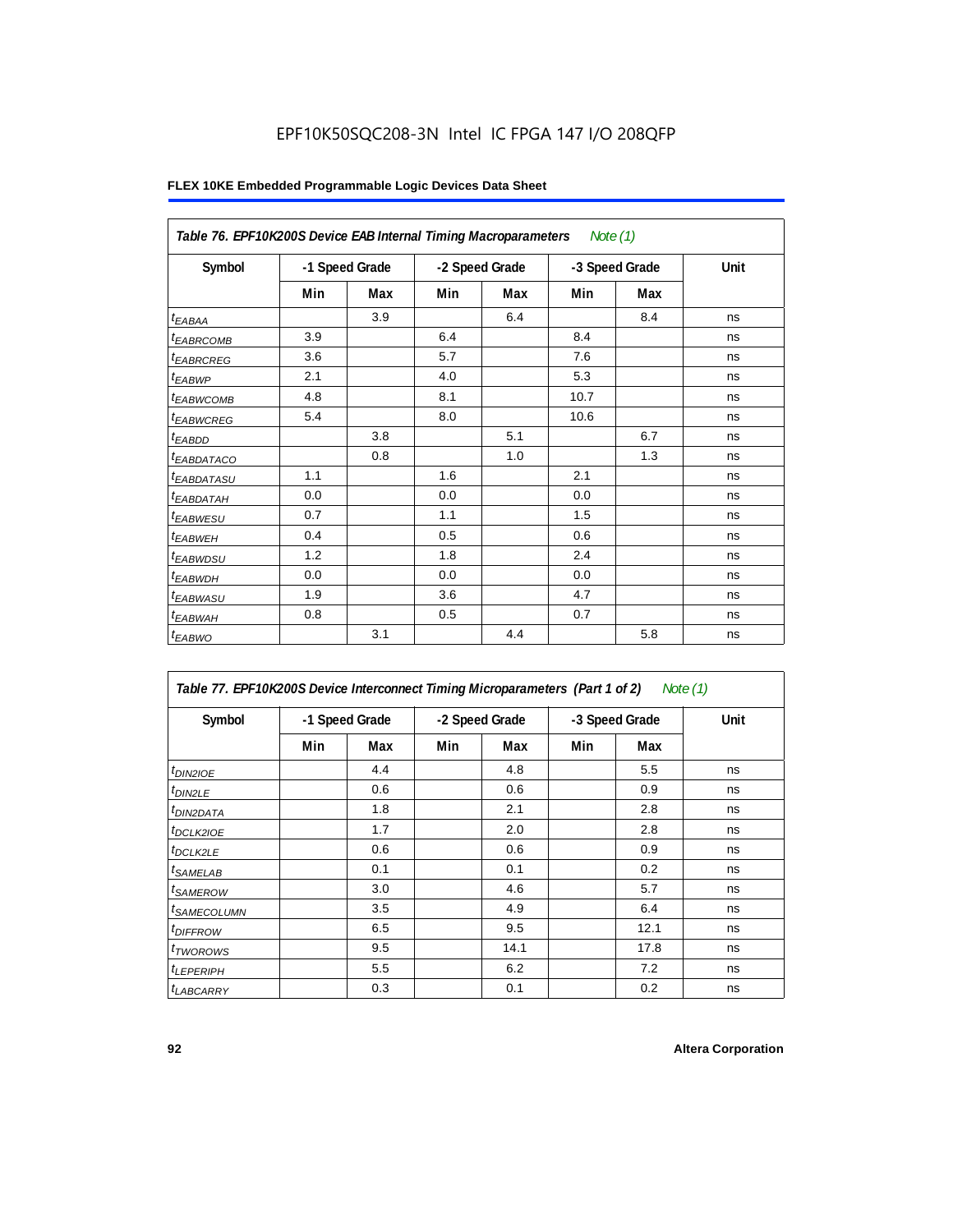#### **FLEX 10KE Embedded Programmable Logic Devices Data Sheet**

| Table 77. EPF10K200S Device Interconnect Timing Microparameters (Part 2 of 2)<br>Note $(1)$ |     |                                  |     |                |     |      |    |  |  |  |
|---------------------------------------------------------------------------------------------|-----|----------------------------------|-----|----------------|-----|------|----|--|--|--|
| Symbol                                                                                      |     | -1 Speed Grade<br>-2 Speed Grade |     | -3 Speed Grade |     | Unit |    |  |  |  |
|                                                                                             | Min | Max                              | Min | Max            | Min | Max  |    |  |  |  |
| <sup>I</sup> LABCASC                                                                        |     | 0.5                              |     | 1.0            |     | 1.4  | ns |  |  |  |

#### *Table 78. EPF10K200S External Timing Parameters Note (1)*

| Symbol                    | -1 Speed Grade |     | -2 Speed Grade |      | -3 Speed Grade |      | <b>Unit</b> |
|---------------------------|----------------|-----|----------------|------|----------------|------|-------------|
|                           | Min            | Max | Min            | Max  | Min            | Max  |             |
| $t_{\text{DRR}}$          |                | 9.0 |                | 12.0 |                | 16.0 | ns          |
| $t$ <sub>INSU</sub> $(2)$ | 3.1            |     | 3.7            |      | 4.7            |      | ns          |
| $t_{INH}$ (2)             | 0.0            |     | 0.0            |      | 0.0            |      | ns          |
| $t_{\text{OUTCO}}(2)$     | 2.0            | 3.7 | 2.0            | 4.4  | 2.0            | 6.3  | ns          |
| $t_{INSU}(3)$             | 2.1            |     | 2.7            |      |                |      | ns          |
| $t_{INH}$ (3)             | 0.0            |     | 0.0            |      |                |      | ns          |
| $t_{OUTCO}(3)$            | 0.5            | 2.7 | 0.5            | 3.4  | -              | -    | ns          |
| <sup>t</sup> PCISU        | 3.0            |     | 4.2            |      | -              |      | ns          |
| $t_{\rm{PCH}}$            | 0.0            |     | 0.0            |      | -              |      | ns          |
| t <sub>PCICO</sub>        | 2.0            | 6.0 | 2.0            | 8.9  |                |      | ns          |

| Table 79. EPF10K200S External Bidirectional Timing Parameters<br>Note $(1)$ |                |     |                |     |                |     |      |
|-----------------------------------------------------------------------------|----------------|-----|----------------|-----|----------------|-----|------|
| Symbol                                                                      | -1 Speed Grade |     | -2 Speed Grade |     | -3 Speed Grade |     | Unit |
|                                                                             | Min            | Max | Min            | Max | Min            | Max |      |
| $t_{\text{INSUBIDIR}}(2)$                                                   | 2.3            |     | 3.4            |     | 4.4            |     | ns   |
| $t_{INHBIDIR}$ (2)                                                          | 0.0            |     | 0.0            |     | 0.0            |     | ns   |
| $t_{INSUBIDIR}$ (3)                                                         | 3.3            |     | 4.4            |     |                |     | ns   |
| $t_{\text{INHBIDIR}}(3)$                                                    | 0.0            |     | 0.0            |     |                |     | ns   |
| toutcobidir $(2)$                                                           | 2.0            | 3.7 | 2.0            | 4.4 | 2.0            | 6.3 | ns   |
| $t_{XZBIDIR}$ $(2)$                                                         |                | 6.9 |                | 7.6 |                | 9.2 | ns   |
| $t_{ZXBIDIR}$ (2)                                                           |                | 5.9 |                | 6.6 |                |     | ns   |
| $t_{\text{OUTCOBIDIR}}(3)$                                                  | 0.5            | 2.7 | 0.5            | 3.4 |                |     | ns   |
| $t_{XZBIDIR}$ (3)                                                           |                | 6.9 |                | 7.6 |                | 9.2 | ns   |
| $t_{ZXBIDIR}$ (3)                                                           |                | 5.9 |                | 6.6 |                |     | ns   |

# *Notes to tables:*<br>(1) All timing p

(1) All timing parameters are described in Tables  $24$  through  $30$  in this data sheet.<br>
(2) This parameter is measured without the use of the ClockLock or ClockBoost ci

(2) This parameter is measured without the use of the ClockLock or ClockBoost circuits.<br>(3) This parameter is measured with the use of the ClockLock or ClockBoost circuits.

This parameter is measured with the use of the ClockLock or ClockBoost circuits.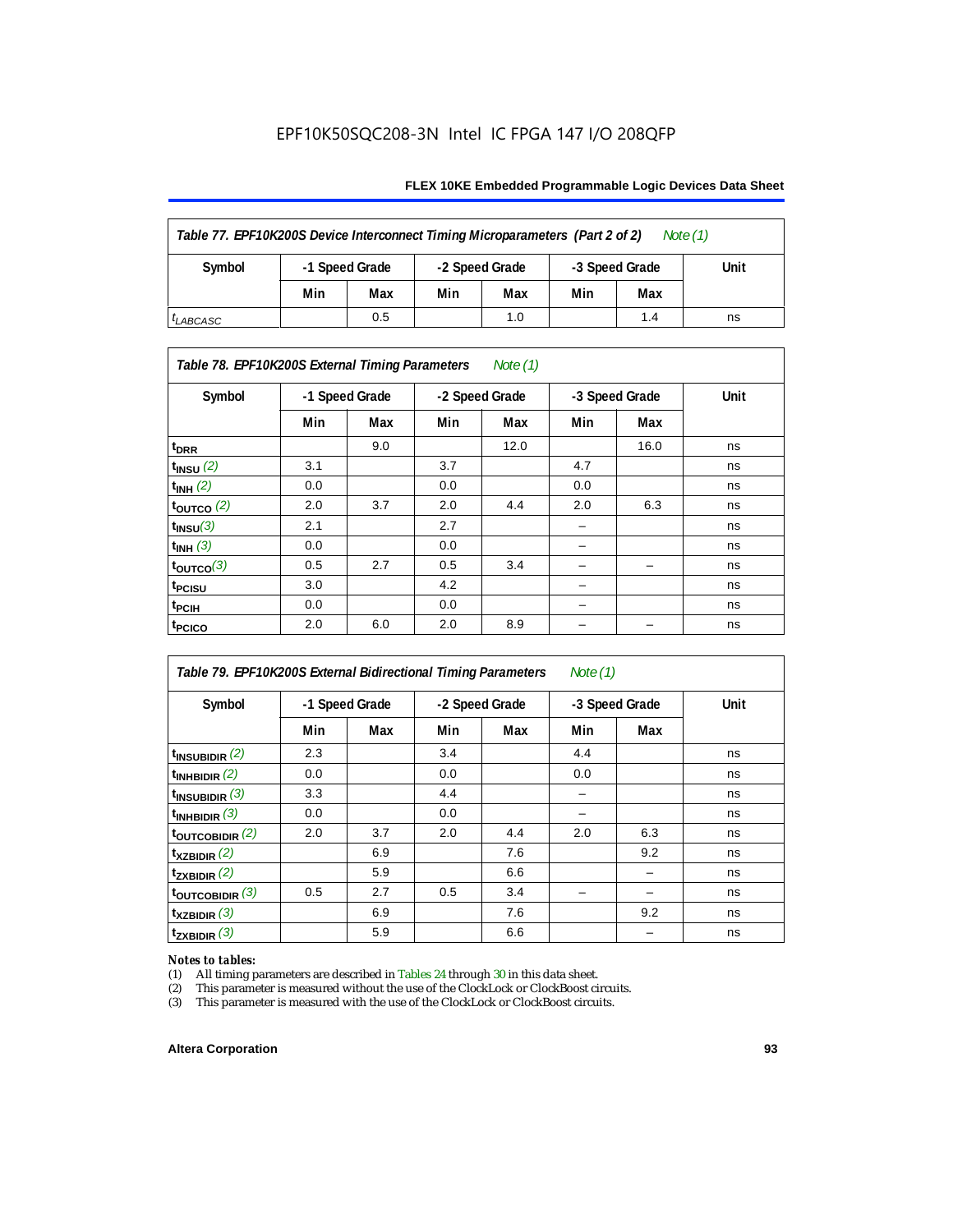| Power<br>Consumption | The supply power (P) for FLEX 10KE devices can be calculated with the<br>following equation:<br>$P = P_{INT} + P_{IO} = (I_{COSTANDBY} + I_{CCACTIVE}) \times V_{CC} + P_{IO}$<br>The $I_{\text{CCACTIVE}}$ value depends on the switching frequency and the<br>application logic. This value is calculated based on the amount of current<br>that each LE typically consumes. The $P_{IO}$ value, which depends on the |                |  |  |  |
|----------------------|-------------------------------------------------------------------------------------------------------------------------------------------------------------------------------------------------------------------------------------------------------------------------------------------------------------------------------------------------------------------------------------------------------------------------|----------------|--|--|--|
|                      | device output load characteristics and switching frequency, can be<br>calculated using the guidelines given in Application Note 74 (Evaluating<br><b>Power for Altera Devices).</b>                                                                                                                                                                                                                                     |                |  |  |  |
|                      | Compared to the rest of the device, the embedded array consumes a<br>negligible amount of power. Therefore, the embedded array can be<br>ignored when calculating supply current.                                                                                                                                                                                                                                       |                |  |  |  |
|                      | The I <sub>CCACTIVE</sub> value can be calculated with the following equation:                                                                                                                                                                                                                                                                                                                                          |                |  |  |  |
|                      | $I_{\text{CCACTIVE}} = K \times f_{\text{MAX}} \times N \times \text{tog}_{\text{LC}} \times \frac{\mu A}{MH_{Z} \times LE}$                                                                                                                                                                                                                                                                                            |                |  |  |  |
|                      | Where:                                                                                                                                                                                                                                                                                                                                                                                                                  |                |  |  |  |
|                      | = Maximum operating frequency in MHz<br>$f_{MAX}$<br>N<br>= Total number of LEs used in the device<br>Average percent of LEs toggling at each clock<br>$\log_{LC}$<br>$=$                                                                                                                                                                                                                                               |                |  |  |  |
|                      | (typically $12.5\%$ )<br>K<br>Constant<br>$=$ $-$                                                                                                                                                                                                                                                                                                                                                                       |                |  |  |  |
|                      | Table 80 provides the constant (K) values for FLEX 10KE devices.                                                                                                                                                                                                                                                                                                                                                        |                |  |  |  |
|                      | Table 80. FLEX 10KE K Constant Values                                                                                                                                                                                                                                                                                                                                                                                   |                |  |  |  |
|                      | <b>Device</b>                                                                                                                                                                                                                                                                                                                                                                                                           | <b>K</b> Value |  |  |  |
|                      | EPF10K30E                                                                                                                                                                                                                                                                                                                                                                                                               | 4.5            |  |  |  |
|                      | EPF10K50E<br>4.8                                                                                                                                                                                                                                                                                                                                                                                                        |                |  |  |  |
|                      | <b>EPF10K50S</b><br>4.5                                                                                                                                                                                                                                                                                                                                                                                                 |                |  |  |  |
|                      | EPF10K100E<br>4.5                                                                                                                                                                                                                                                                                                                                                                                                       |                |  |  |  |
|                      | EPF10K130E<br>4.6                                                                                                                                                                                                                                                                                                                                                                                                       |                |  |  |  |
|                      | EPF10K200E<br>4.8                                                                                                                                                                                                                                                                                                                                                                                                       |                |  |  |  |
|                      | EPF10K200S                                                                                                                                                                                                                                                                                                                                                                                                              | 4.6            |  |  |  |

This calculation provides an  $\rm I_{CC}$  estimate based on typical conditions with no output load. The actual I $_{\rm CC}$  should be verified during operation because this measurement is sensitive to the actual pattern in the device and the environmental operating conditions.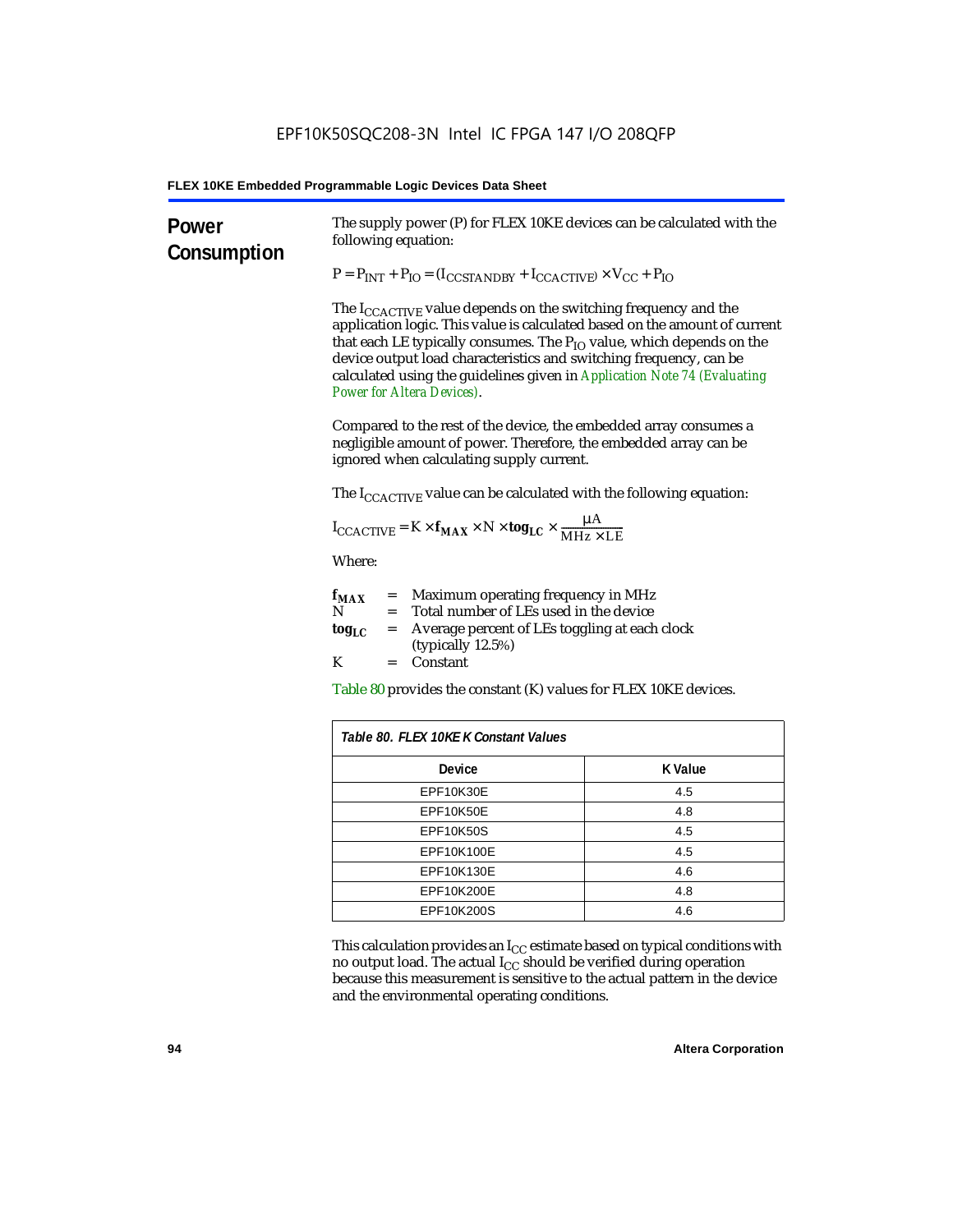To better reflect actual designs, the power model (and the constant K in the power calculation equations) for continuous interconnect FLEX devices assumes that LEs drive FastTrack Interconnect channels. In contrast, the power model of segmented FPGAs assumes that all LEs drive only one short interconnect segment. This assumption may lead to inaccurate results when compared to measured power consumption for actual designs in segmented FPGAs.

Figure 31 shows the relationship between the current and operating frequency of FLEX 10KE devices.



*Figure 31. FLEX 10KE I<sub>CCACTIVE</sub> vs. Operating Frequency (Part 1 of 2)*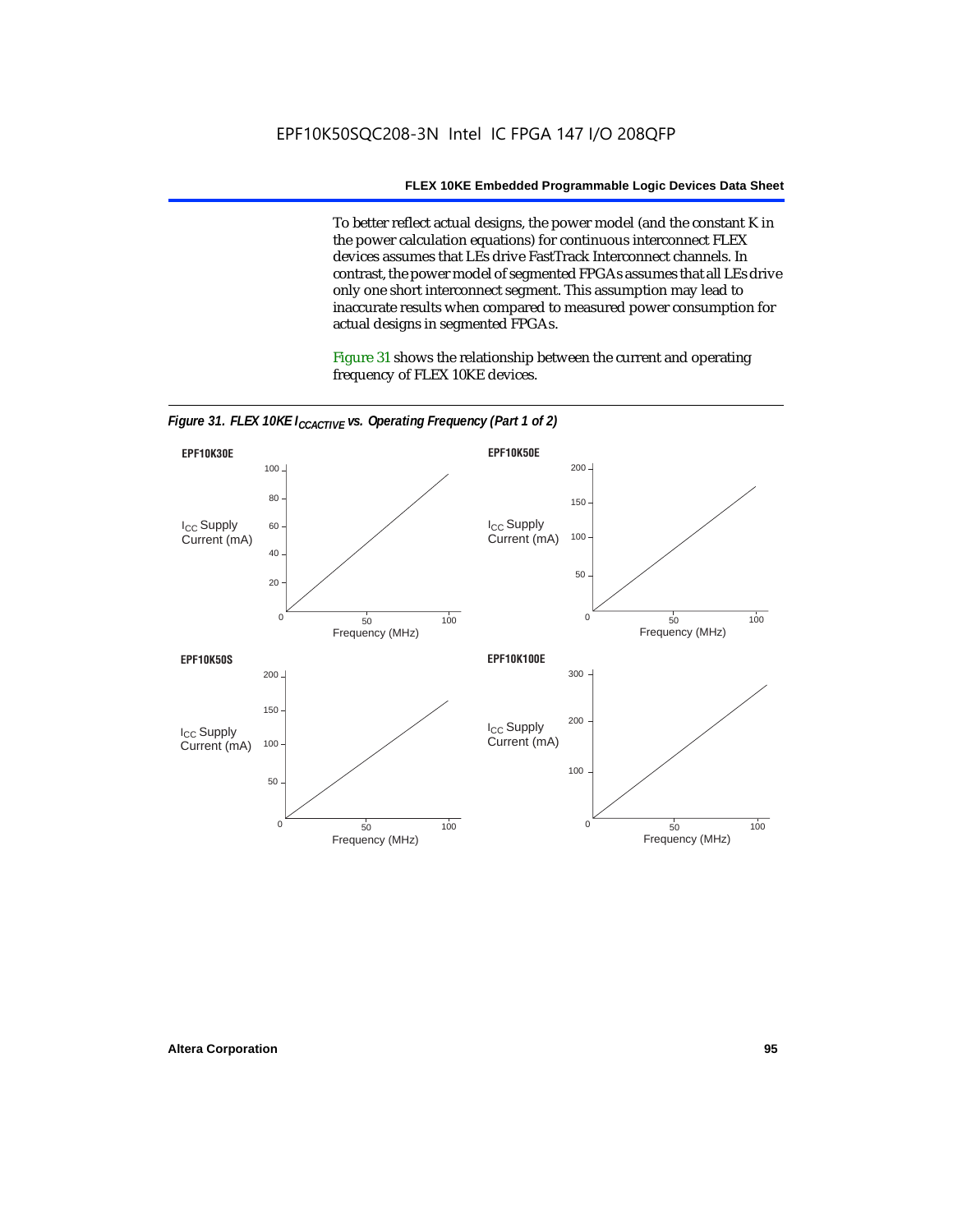

#### *Figure 31. FLEX 10KE I<sub>CCACTIVE</sub> vs. Operating Frequency (Part 2 of 2)*

# **Configuration & Operation**

The FLEX 10KE architecture supports several configuration schemes. This section summarizes the device operating modes and available device configuration schemes.

### **Operating Modes**

The FLEX 10KE architecture uses SRAM configuration elements that require configuration data to be loaded every time the circuit powers up. The process of physically loading the SRAM data into the device is called *configuration.* Before configuration, as  $V_{CC}$  rises, the device initiates a Power-On Reset (POR). This POR event clears the device and prepares it for configuration. The FLEX 10KE POR time does not exceed 50 µs.

When configuring with a configuration device, refer to the respective configuration device data sheet for POR timing information.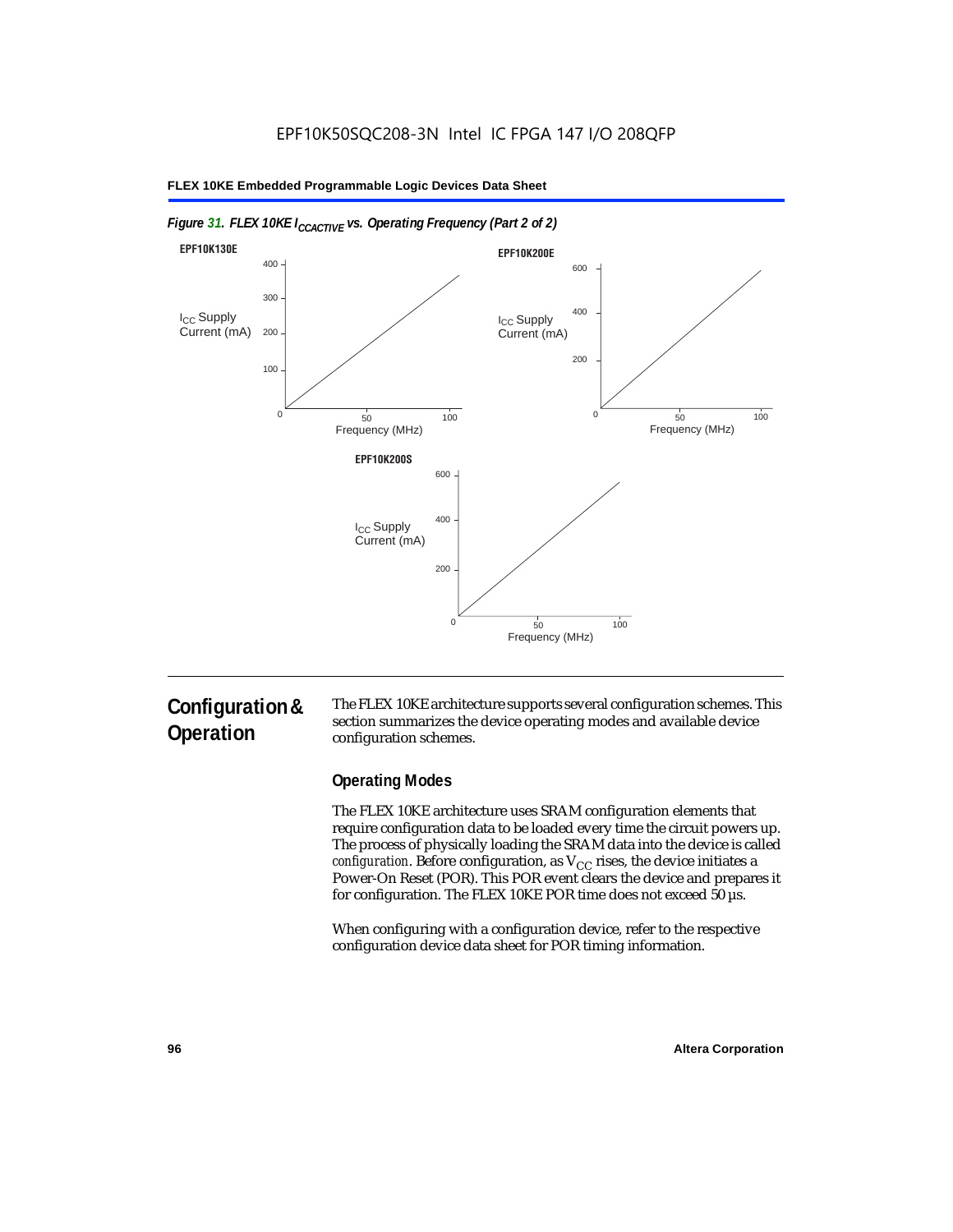During initialization, which occurs immediately after configuration, the device resets registers, enables I/O pins, and begins to operate as a logic device. The I/O pins are tri-stated during power-up, and before and during configuration. Together, the configuration and initialization processes are called *command mode*; normal device operation is called *user mode*.

SRAM configuration elements allow FLEX 10KE devices to be reconfigured in-circuit by loading new configuration data into the device. Real-time reconfiguration is performed by forcing the device into command mode with a device pin, loading different configuration data, reinitializing the device, and resuming user-mode operation. The entire reconfiguration process requires less than 85 ms and can be used to reconfigure an entire system dynamically. In-field upgrades can be performed by distributing new configuration files.

Before and during configuration, all I/O pins (except dedicated inputs, clock, or configuration pins) are pulled high by a weak pull-up resistor.

#### **Programming Files**

Despite being function- and pin-compatible, FLEX 10KE devices are not programming- or configuration file-compatible with FLEX 10K or FLEX 10KA devices. A design therefore must be recompiled before it is transferred from a FLEX 10K or FLEX 10KA device to an equivalent FLEX 10KE device. This recompilation should be performed both to create a new programming or configuration file and to check design timing in FLEX 10KE devices, which has different timing characteristics than FLEX 10K or FLEX 10KA devices.

FLEX 10KE devices are generally pin-compatible with equivalent FLEX 10KA devices. In some cases, FLEX 10KE devices have fewer I/O pins than the equivalent FLEX 10KA devices. Table 81 shows which FLEX 10KE devices have fewer I/O pins than equivalent FLEX 10KA devices. However, power, ground, JTAG, and configuration pins are the same on FLEX 10KA and FLEX 10KE devices, enabling migration from a FLEX 10KA design to a FLEX 10KE design.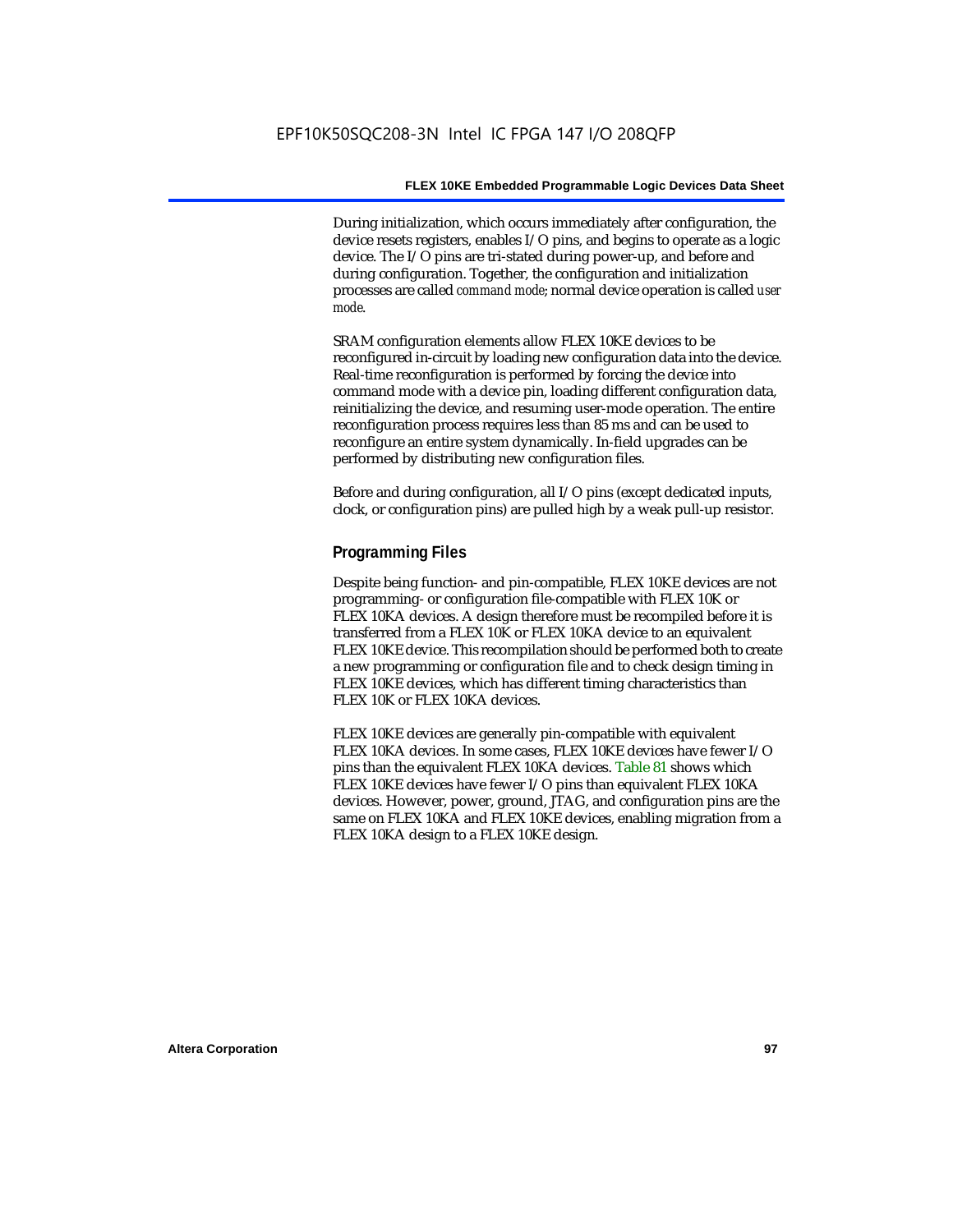Additionally, the Altera software offers several features that help plan for future device migration by preventing the use of conflicting I/O pins.

| Table 81. I/O Counts for FLEX 10KA & FLEX 10KE Devices |           |                  |           |  |
|--------------------------------------------------------|-----------|------------------|-----------|--|
| <b>FLEX 10KA</b>                                       |           | <b>FLEX 10KE</b> |           |  |
| Device                                                 | I/O Count | Device           | I/O Count |  |
| EPF10K30AF256                                          | 191       | EPF10K30EF256    | 176       |  |
| EPF10K30AF484                                          | 246       | EPF10K30EF484    | 220       |  |
| EPF10K50VB356                                          | 274       | EPF10K50SB356    | 220       |  |
| EPF10K50VF484                                          | 291       | EPF10K50EF484    | 254       |  |
| EPF10K50VF484                                          | 291       | EPF10K50SF484    | 254       |  |
| EPF10K100AF484                                         | 369       | EPF10K100EF484   | 338       |  |

#### **Configuration Schemes**

The configuration data for a FLEX 10KE device can be loaded with one of five configuration schemes (see Table 82), chosen on the basis of the target application. An EPC1, EPC2, or EPC16 configuration device, intelligent controller, or the JTAG port can be used to control the configuration of a FLEX 10KE device, allowing automatic configuration on system power-up.

Multiple FLEX 10KE devices can be configured in any of the five configuration schemes by connecting the configuration enable (nCE) and configuration enable output (nCEO) pins on each device. Additional FLEX 10K, FLEX 10KA, FLEX 10KE, and FLEX 6000 devices can be configured in the same serial chain.

| Table 82. Data Sources for FLEX 10KE Configuration |                                                                                                     |  |  |
|----------------------------------------------------|-----------------------------------------------------------------------------------------------------|--|--|
| <b>Configuration Scheme</b>                        | Data Source                                                                                         |  |  |
| Configuration device                               | EPC1, EPC2, or EPC16 configuration device                                                           |  |  |
| Passive serial (PS)                                | BitBlaster, ByteBlasterMV, or MasterBlaster download cables,<br>or serial data source               |  |  |
| Passive parallel asynchronous (PPA)                | Parallel data source                                                                                |  |  |
| Passive parallel synchronous (PPS)                 | Parallel data source                                                                                |  |  |
| <b>JTAG</b>                                        | BitBlaster or ByteBlasterMV download cables, or<br>microprocessor with a Jam STAPL file or JBC file |  |  |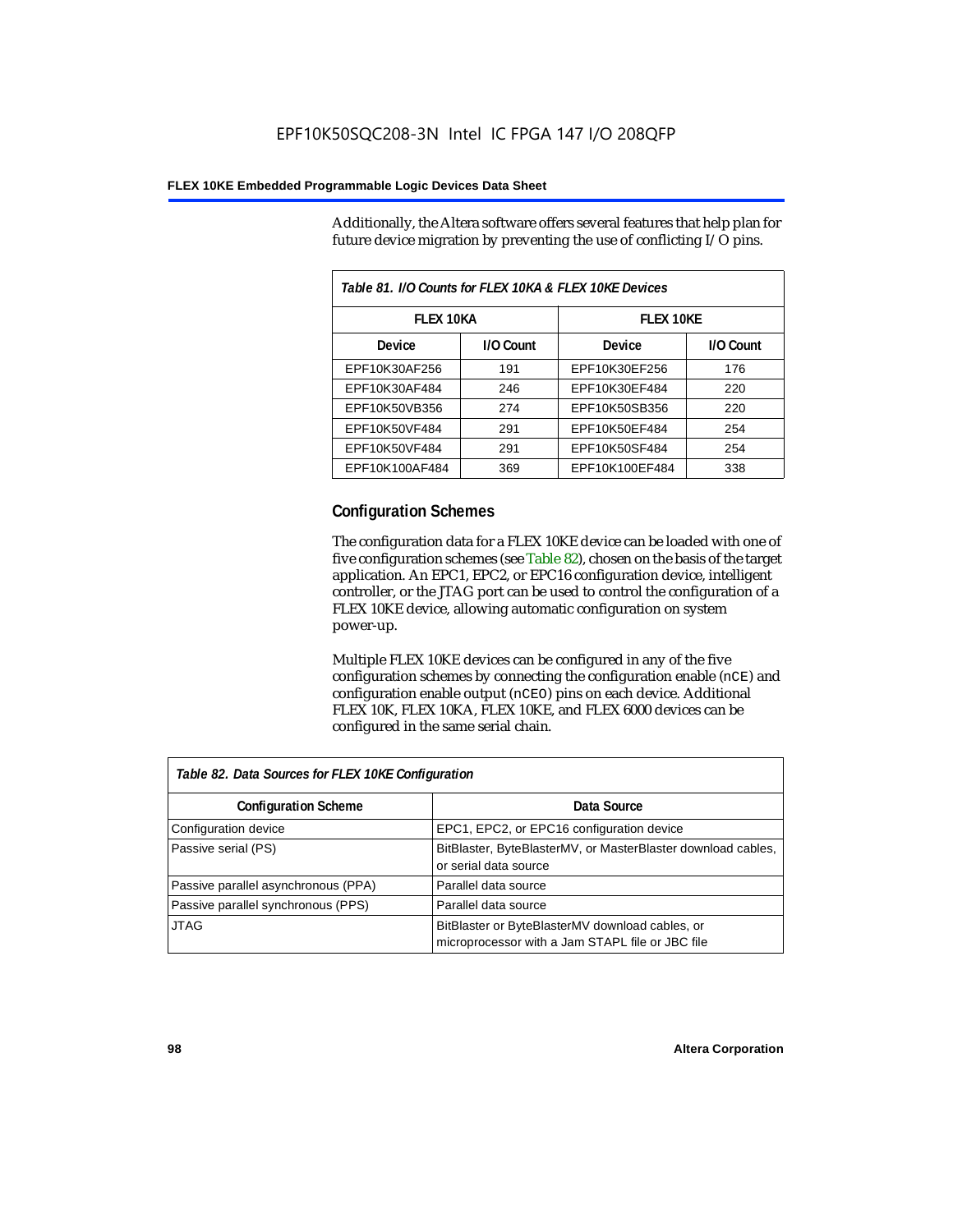| <b>Device</b><br><b>Pin-Outs</b>  | See the Altera web site (http://www.altera.com) or the Altera Digital<br>Library for pin-out information.                                                  |  |  |  |
|-----------------------------------|------------------------------------------------------------------------------------------------------------------------------------------------------------|--|--|--|
| <b>Revision</b><br><b>History</b> | The information contained in the FLEX 10KE Embedded Programmable Logic<br>Data Sheet version 2.5 supersedes information published in previous<br>versions. |  |  |  |
|                                   | Version 2.5                                                                                                                                                |  |  |  |
|                                   | The following changes were made to the FLEX 10KE Embedded<br><i>Programmable Logic Data Sheet version 2.5:</i>                                             |  |  |  |
|                                   | <i>Note (1)</i> added to Figure 23.<br>Text added to "I/O Element" section on page 34.<br><b>Updated Table 22.</b>                                         |  |  |  |
|                                   | Version 2.4                                                                                                                                                |  |  |  |
|                                   | The following changes were mode to the FLFV 10VF Embedded                                                                                                  |  |  |  |

The following changes were made to the *FLEX 10KE Embedded Programmable Logic Data Sheet* version 2.4: updated text on page 34 and page 63.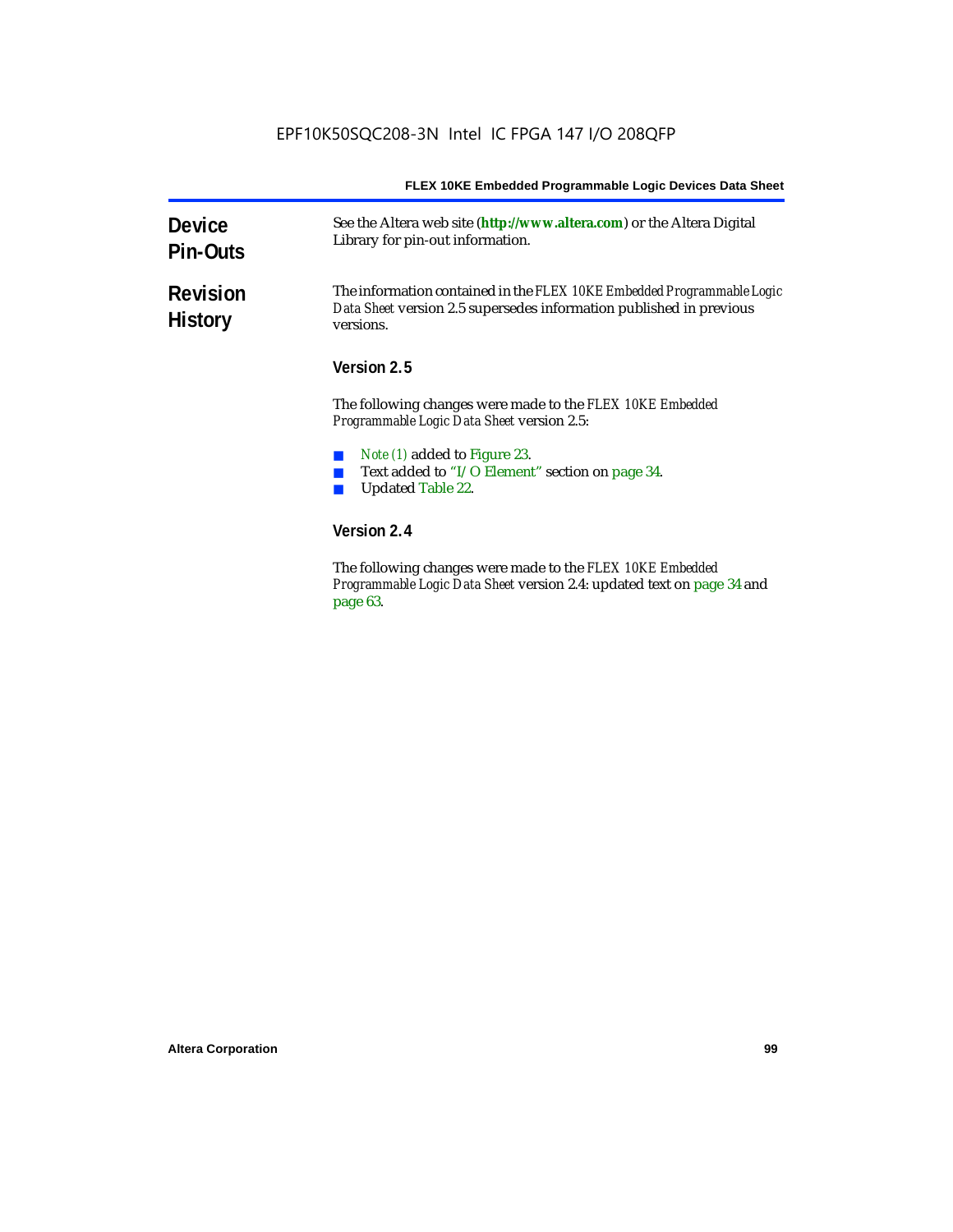

101 Innovation Drive San Jose, CA 95134 (408) 544-7000 http://www.altera.com Applications Hotline: (800) 800-EPLD Literature Services: lit\_req@altera.com

Copyright © 2003 Altera Corporation. All rights reserved. Altera, The Programmable Solutions Company, the stylized Altera logo, specific device designations, and all other words and logos that are identified as trademarks and/or service marks are, unless noted otherwise, the trademarks and service marks of Altera Corporation in the U.S. and other countries. All other product or service names are the property of their respective holders. Altera products are protected under numerous U.S. and foreign patents and pending

applications, maskwork rights, and copyrights. Altera warrants performance of its semiconductor products to current specifications in accordance with Altera's standard warranty, but reserves the right to make changes to any products and services at any time without notice. Altera assumes no responsibility or liability arising out of the application or use of any information, product, or service described herein except as expressly agreed to in writing by Altera Corporation. Altera customers are advised to obtain the latest version of device specifications before relying on any published information and before placing orders for products or services.



**100 Altera Corporation**